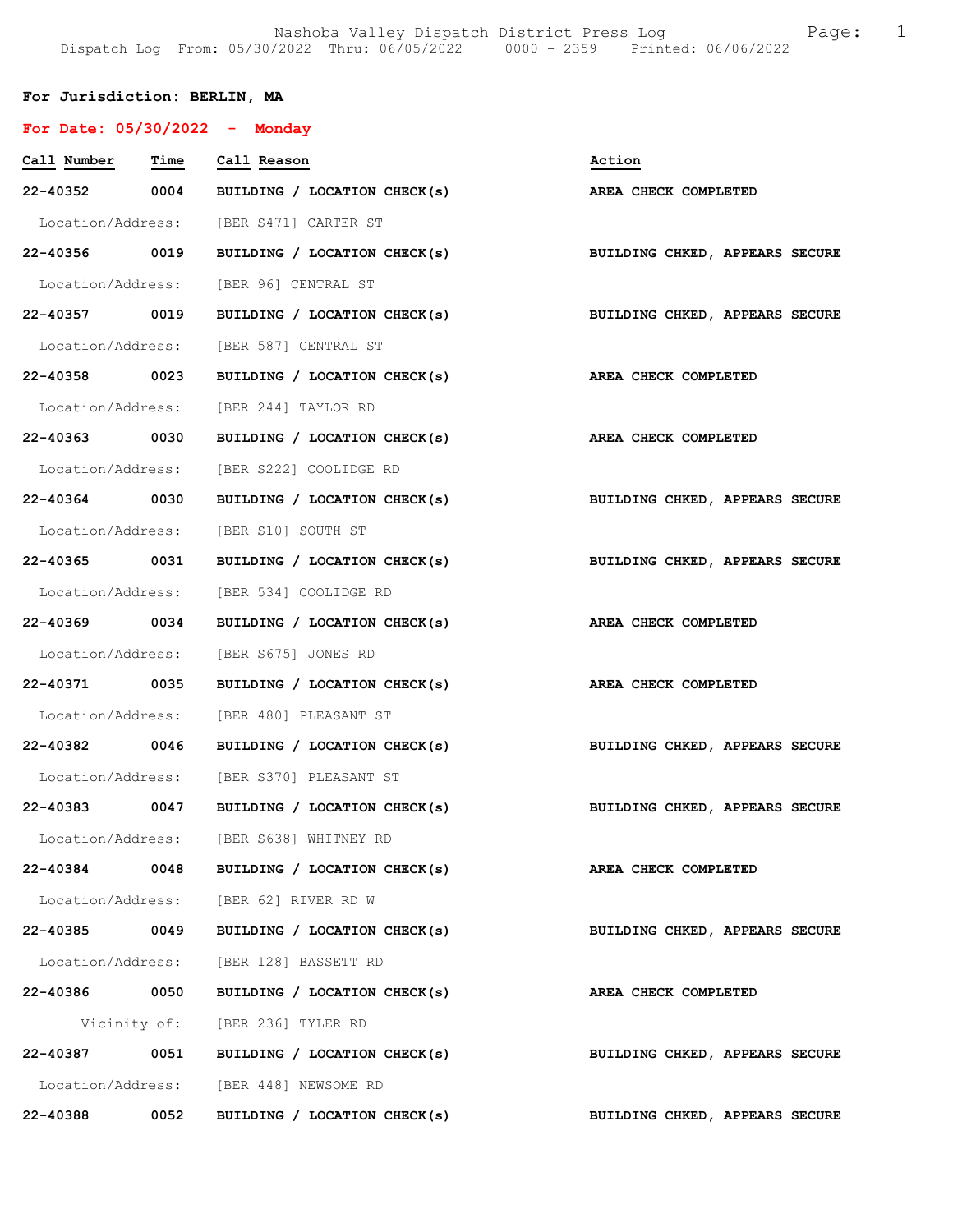Nashoba Valley Dispatch District Press Log Nashoba Valley Dispatch District Press Log Dispatch Log From: 05/30/2022 Thru: 06/05/2022 0000 - 2359 Printed: 06/06/2022 Location/Address: [BER S360] RIVER RD W 22-40452 0914:22 ANIMAL CALL REFERRED TO OTHER AGENCY Location/Address: [BER S445] ALDEN DR 22-40454 0927:57 MOTOR VEH - STOP VERBAL WARNING Vicinity of: [BER S884] CARTER ST 22-40458 1001:51 MOTOR VEH - STOP CITATION/WRTTN WARNING ISSUED Vicinity of: [BER S90] CENTRAL ST 22-40466 1121:54 FD-STRUCTURE/BLDG FIRE **EXTINGUISHED** FIRE Location/Address: [BER S315] BAILEY RD Refer To Fire Case: 22BER-254-IN 22-40469 1133:16 FD-MEDICAL EMERGENCY TRANSPORTED BLS Location/Address: [BER S330] SOUTH ST Refer To Fire Case: 22BER-255-IN 22-40470 1138:55 MOTOR VEH - COMPLAINT SERVICES RENDERED Location/Address: [BER] CENTRAL ST + SAWYER HILL RD 22-40474 1151:20 FOLLOW UP SERVICES RENDERED Location/Address: [BER S1440] HIGHLAND COMMONS EAST 22-40491 1306:55 FD-MEDICAL EMERGENCY TRANSPORTED BLS Location/Address: [BER S1466] HIGHLAND COMMONS E Refer To Fire Case: 22BER-256-IN 22-40492 1314:54 COOKING FIRE REQUEST NOTIFIED Location/Address: [BER S1245] WALNUT ST 22-40503 1529:17 FD-MEDICAL EMERGENCY TRANSPORTED ALS Location/Address: [BER S116] LYMAN RD Refer To Fire Case: 22BER-257-IN 22-40522 1709:58 MOTOR VEH - STOP CITATION/WRTTN WARNING ISSUED Vicinity of: [BER] PLEASANT ST + JONES RD 22-40526 1735:45 MOTOR VEH - STOP CITATION/WRTTN WARNING ISSUED Vicinity of: [BER S1213] PLEASANT ST 22-40531 1746:11 MOTOR VEH - STOP CITATION/WRTTN WARNING ISSUED Vicinity of: [BER S1243] SOUTH ST 22-40553 2053:58 BUILDING / LOCATION CHECK(s) BUILDING CHKED, APPEARS SECURE Vicinity of: [BER] TAYLOR RD 22-40571 2334 BUILDING / LOCATION CHECK(s) BUILDING CHKED, APPEARS SECURE Location/Address: [BER 96] CENTRAL ST 22-40572 2334 BUILDING / LOCATION CHECK(s) BUILDING CHKED, APPEARS SECURE Location/Address: [BER S91] CENTRAL ST 22-40573 2337 BUILDING / LOCATION CHECK(s) AREA CHECK COMPLETED Location/Address: [BER 244] TAYLOR RD 22-40575 2341 BUILDING / LOCATION CHECK(s) AREA CHECK COMPLETED

Location/Address: [BER S16] COOLIDGE RD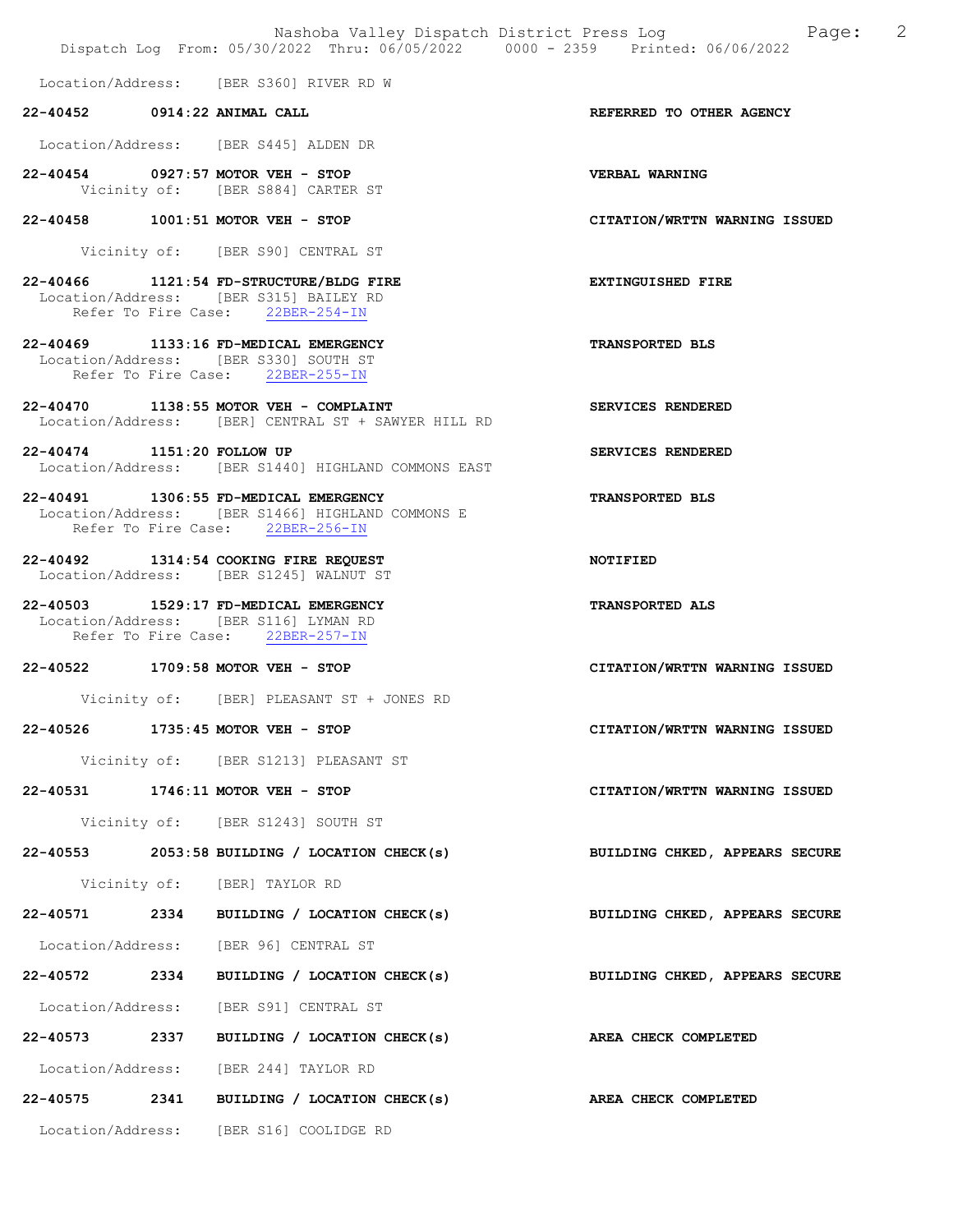Nashoba Valley Dispatch District Press Log Fage: 3 Dispatch Log From: 05/30/2022 Thru: 06/05/2022 0000 - 2359 Printed: 06/06/2022

| 22-40576          | 2342 | BUILDING / LOCATION CHECK(s)   | BUILDING CHKED, APPEARS SECURE |
|-------------------|------|--------------------------------|--------------------------------|
| Location/Address: |      | [BER 534] COOLIDGE RD          |                                |
| 22-40577          | 2345 | BUILDING / LOCATION CHECK(s)   | AREA CHECK COMPLETED           |
| Location/Address: |      | [BER S1381] HIGHLAND COMMONS W |                                |
| 22-40578          | 2346 | BUILDING / LOCATION CHECK(s)   | BUILDING CHKED, APPEARS SECURE |
| Location/Address: |      | [BER S1464] HIGHLAND COMMONS E |                                |

## For Date: 05/31/2022 - Tuesday

| 22-40581 0005     |      | BUILDING / LOCATION CHECK(s)             | AREA CHECK COMPLETED           |
|-------------------|------|------------------------------------------|--------------------------------|
|                   |      | Location/Address: [BER 236] TYLER RD     |                                |
| 22-40582 0007     |      | BUILDING / LOCATION CHECK(s)             | BUILDING CHKED, APPEARS SECURE |
|                   |      | Location/Address: [BER 128] BASSETT RD   |                                |
| 22-40584 0008     |      | BUILDING / LOCATION CHECK(s)             | AREA CHECK COMPLETED           |
|                   |      | Location/Address: [BER 62] RIVER RD W    |                                |
| 22-40585 0012     |      | BUILDING / LOCATION CHECK(s)             | BUILDING CHKED, APPEARS SECURE |
|                   |      | Location/Address: [BER S360] RIVER RD W  |                                |
| 22-40590 0025     |      | BUILDING / LOCATION CHECK(s)             | BUILDING CHKED, APPEARS SECURE |
|                   |      | Location/Address: [BER S638] WHITNEY RD  |                                |
| 22-40600 0037     |      | BUILDING / LOCATION CHECK(s)             | BUILDING CHKED, APPEARS SECURE |
|                   |      | Location/Address: [BER S383] WEST ST     |                                |
| 22-40603 0039     |      | BUILDING / LOCATION CHECK(s)             | BUILDING CHKED, APPEARS SECURE |
|                   |      | Location/Address: [BER 58] WEST ST       |                                |
| 22-40629 0118     |      | BUILDING / LOCATION CHECK(s)             | BUILDING CHKED, APPEARS SECURE |
|                   |      | Location/Address: [BER S1484] WEST ST    |                                |
| 22-40631 0123     |      | BUILDING / LOCATION CHECK(s)             | BUILDING CHKED, APPEARS SECURE |
|                   |      | Location/Address: [BER S1249] WEST ST    |                                |
| 22-40635 0127     |      | BUILDING / LOCATION CHECK(s)             | BUILDING CHKED, APPEARS SECURE |
|                   |      | Location/Address: [BER S471] CARTER ST   |                                |
| 22-40640 0132     |      | BUILDING / LOCATION CHECK(s)             | BUILDING CHKED, APPEARS SECURE |
|                   |      | Location/Address: [BER S1150] CENTRAL ST |                                |
| 22-40646 0138     |      | BUILDING / LOCATION CHECK(s)             | BUILDING CHKED, APPEARS SECURE |
| Location/Address: |      | [BER S10] SOUTH ST                       |                                |
| 22-40649          | 0143 | BUILDING / LOCATION CHECK(s)             | BUILDING CHKED, APPEARS SECURE |
| Location/Address: |      | [BER S370] PLEASANT ST                   |                                |
| 22-40651          | 0147 | BUILDING / LOCATION CHECK(s)             | BUILDING CHKED, APPEARS SECURE |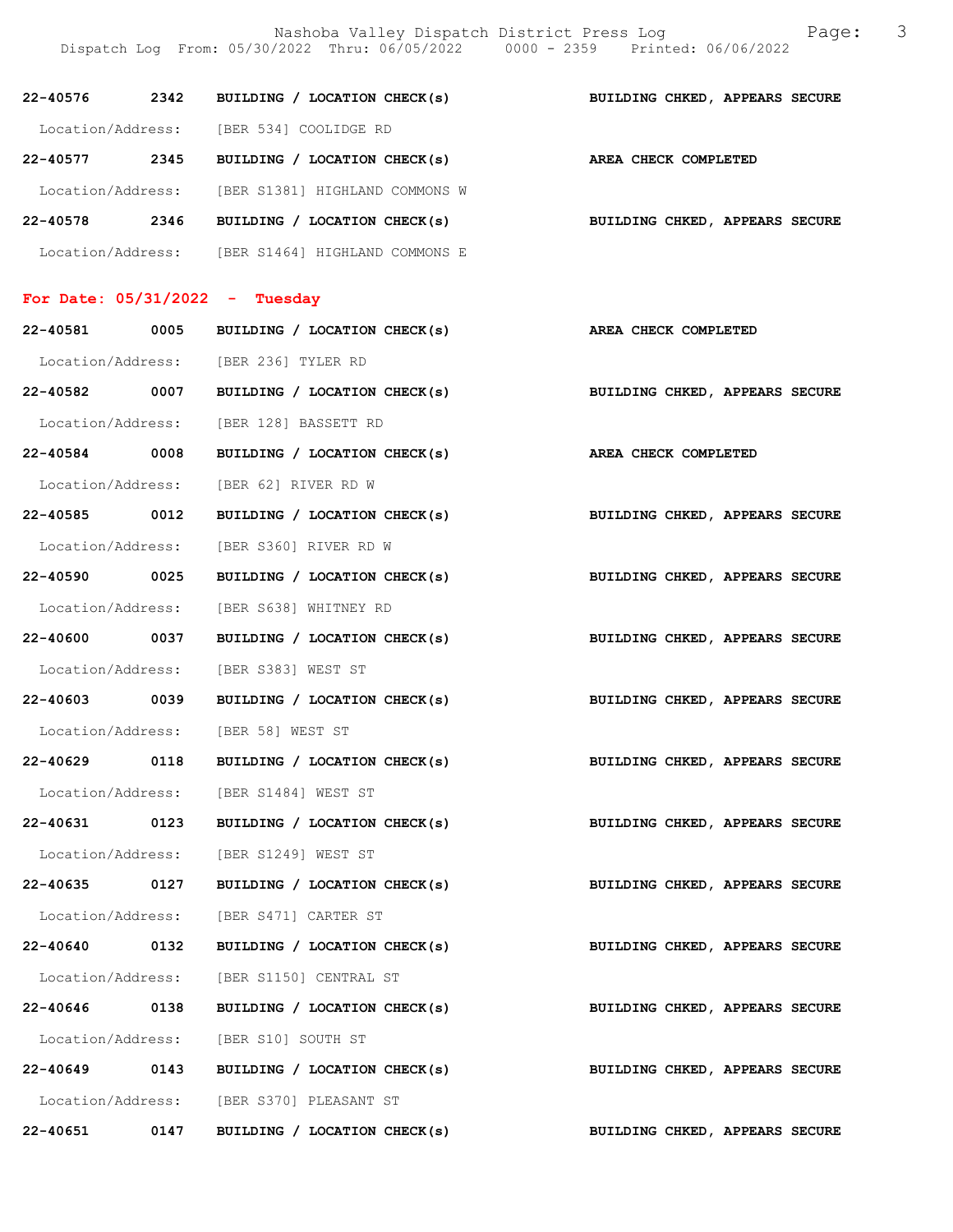|                                | Location/Address: [BER S638] WHITNEY RD                                                                       |                                |
|--------------------------------|---------------------------------------------------------------------------------------------------------------|--------------------------------|
|                                | 22-40655 0155 BUILDING / LOCATION CHECK(s) AREA CHECK COMPLETED                                               |                                |
|                                | Location/Address: [BER S360] RIVER RD W                                                                       |                                |
|                                | 22-40666 0207 BUILDING / LOCATION CHECK(s)                                                                    | BUILDING CHKED, APPEARS SECURE |
|                                | Location/Address: [BER 62] RIVER RD W                                                                         |                                |
|                                | 22-40667 0211 BUILDING / LOCATION CHECK(s) BUILDING CHKED, APPEARS SECURE                                     |                                |
|                                | Location/Address: [BER 128] BASSETT RD                                                                        |                                |
|                                | 22-40670 0214 BUILDING / LOCATION CHECK(s)                                                                    | BUILDING CHKED, APPEARS SECURE |
|                                | Location/Address: [BER 448] NEWSOME RD                                                                        |                                |
|                                | 22-40719 0834:05 MOTOR VEH - STOP                                                                             | CITATION/WRTTN WARNING ISSUED  |
|                                | Vicinity of: [BER] PLEASANT ST                                                                                |                                |
| 22-40721 0835:02 FD-INSPECTION | Location/Address: [BER 251] GIBBS RD                                                                          | SERVICES RENDERED              |
| 22-40726 0909:47 FD-INSPECTION | Location/Address: [BER S981] HIGHLAND ST                                                                      | SERVICES RENDERED              |
|                                | 22-40740 0955:17 FOLLOW UP<br>Location/Address: [BER S854] BRIGHAM RD                                         | SERVICES RENDERED              |
| 22-40744 1001:22 FOLLOW UP     | Location/Address: [BER S221] BRIGHAM RD                                                                       | SERVICES RENDERED              |
| 22-40768 1058:37 FD-INSPECTION | Location/Address: [BER S2] DONALD LYNCH BLVD                                                                  | SERVICES RENDERED              |
|                                | 22-40782 1141:46 WELL BEING CHECK<br>Location/Address: [BER S10] SOUTH ST<br>Refer To Fire Case: 22BER-258-IN | <b>TRANSPORTED ALS</b>         |
|                                | 22-40787 1230:19 COMMUNITY POLICING<br>Location/Address: [BER] HIGHLAND COMMONS E                             | <b>SERVICES RENDERED</b>       |
|                                | 22-40791 1238:35 MOTOR VEH - STOP                                                                             | CITATION/WRTTN WARNING ISSUED  |
|                                | Vicinity of: [BER S1122] WEST ST                                                                              |                                |
| 22-40826 1421:10 FD-INSPECTION | Location/Address: [BER 204] CAMPBELL RD                                                                       | SERVICES RENDERED              |
| 22-40827 1448:21 FD-INSPECTION | Location/Address: [BER 210] CAMPBELL RD                                                                       | SERVICES RENDERED              |
| 22-40837 1523:33 FD-INSPECTION | Location/Address: [BER S981] HIGHLAND ST                                                                      | SERVICES RENDERED              |
|                                | 22-40861 1650:46 ALARM - COMMERCIAL BURGLARY<br>Location/Address: [BER S1381] HIGHLAND COMMONS W              | <b>FALSE ALARM</b>             |
|                                | 22-40899 1946:48 911 ABANDONED/MISDIAL/HANGUP                                                                 | ACCIDENTAL 911 CALL            |
|                                | Location/Address: [BER 261] HIGHLAND COMMONS E                                                                |                                |
|                                | 22-40939 2328 BUILDING / LOCATION CHECK(s)                                                                    | BUILDING CHKED, APPEARS SECURE |
|                                | Location/Address: [BER S10] SOUTH ST                                                                          |                                |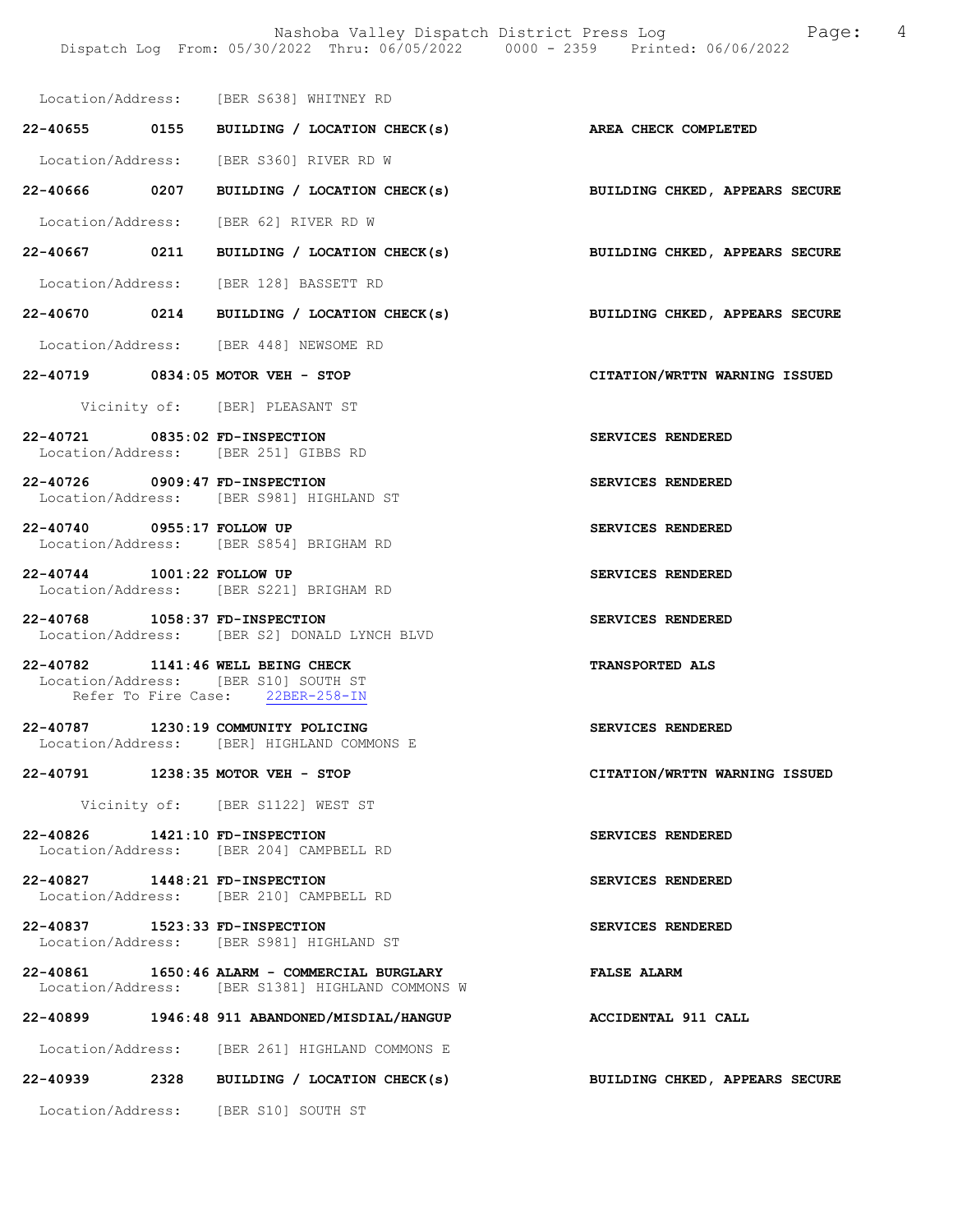|                   |      | Dispatch Log From: 05/30/2022 Thru: 06/05/2022 0000 - 2359 Printed: 06/06/2022 | 5<br>Nashoba Valley Dispatch District Press Log<br>Page:    |
|-------------------|------|--------------------------------------------------------------------------------|-------------------------------------------------------------|
| 22-40941 2328     |      |                                                                                | BUILDING / LOCATION CHECK(s) BUILDING CHKED, APPEARS SECURE |
| Location/Address: |      | [BER S1150] CENTRAL ST                                                         |                                                             |
| 22-40942 2329     |      | BUILDING / LOCATION CHECK(s)                                                   | BUILDING CHKED, APPEARS SECURE                              |
| Location/Address: |      | [BER S702] CENTRAL ST                                                          |                                                             |
| 22-40943 2329     |      | BUILDING / LOCATION CHECK(s)                                                   | BUILDING CHKED, APPEARS SECURE                              |
| Location/Address: |      | [BER S204] CENTRAL ST                                                          |                                                             |
| 22-40944 2330     |      | BUILDING / LOCATION CHECK(s)                                                   | BUILDING CHKED, APPEARS SECURE                              |
| Location/Address: |      | [BER S92] CARTER ST                                                            |                                                             |
| 22-40945 2331     |      | BUILDING / LOCATION CHECK(s)                                                   | BUILDING CHKED, APPEARS SECURE                              |
| Location/Address: |      | [BER S675] JONES RD                                                            |                                                             |
| 22-40947 2333     |      | BUILDING / LOCATION CHECK(s)                                                   | BUILDING CHKED, APPEARS SECURE                              |
| Location/Address: |      | [BER S471] CARTER ST                                                           |                                                             |
| 22-40948 2333     |      | BUILDING / LOCATION CHECK(s)                                                   | BUILDING CHKED, APPEARS SECURE                              |
| Location/Address: |      | [BER 480] PLEASANT ST                                                          |                                                             |
| 22-40949 2334     |      | BUILDING / LOCATION CHECK(s)                                                   | BUILDING CHKED, APPEARS SECURE                              |
| Location/Address: |      | [BER S184] CARTER ST                                                           |                                                             |
| 22-40950 2335     |      | BUILDING / LOCATION CHECK(s)                                                   | BUILDING CHKED, APPEARS SECURE                              |
| Location/Address: |      | [BER S383] WEST ST                                                             |                                                             |
| 22-40951 2335     |      | BUILDING / LOCATION CHECK(s)                                                   | BUILDING CHKED, APPEARS SECURE                              |
| Location/Address: |      | [BER S370] PLEASANT ST                                                         |                                                             |
|                   |      | 22-40952 2336 BUILDING / LOCATION CHECK(s)                                     | BUILDING CHKED, APPEARS SECURE                              |
|                   |      | Location/Address: [BER 58] WEST ST                                             |                                                             |
| 22-40954          | 2337 | BUILDING / LOCATION CHECK(s)                                                   | BUILDING CHKED, APPEARS SECURE                              |
|                   |      | Location/Address: [BER S638] WHITNEY RD                                        |                                                             |
| 22-40955 2337     |      | BUILDING / LOCATION CHECK(s)                                                   | BUILDING CHKED, APPEARS SECURE                              |
| Location/Address: |      | [BER S1484] WEST ST                                                            |                                                             |
| 22-40956 2338     |      | BUILDING / LOCATION CHECK(s)                                                   | BUILDING CHKED, APPEARS SECURE                              |
|                   |      | Location/Address: [BER S360] RIVER RD W                                        |                                                             |
| 22-40957          | 2339 | BUILDING / LOCATION CHECK(s)                                                   | BUILDING CHKED, APPEARS SECURE                              |
| Location/Address: |      | [BER S313] WEST ST                                                             |                                                             |
| 22-40959 2340     |      | BUILDING / LOCATION CHECK(s)                                                   | BUILDING CHKED, APPEARS SECURE                              |
| Location/Address: |      | [BER 444] WEST ST                                                              |                                                             |
| 22-40960 2341     |      | BUILDING / LOCATION CHECK(s)                                                   | BUILDING CHKED, APPEARS SECURE                              |
|                   |      | Location/Address: [BER S1249] WEST ST                                          |                                                             |
| 22-40961          | 2341 | BUILDING / LOCATION CHECK(s)                                                   | BUILDING CHKED, APPEARS SECURE                              |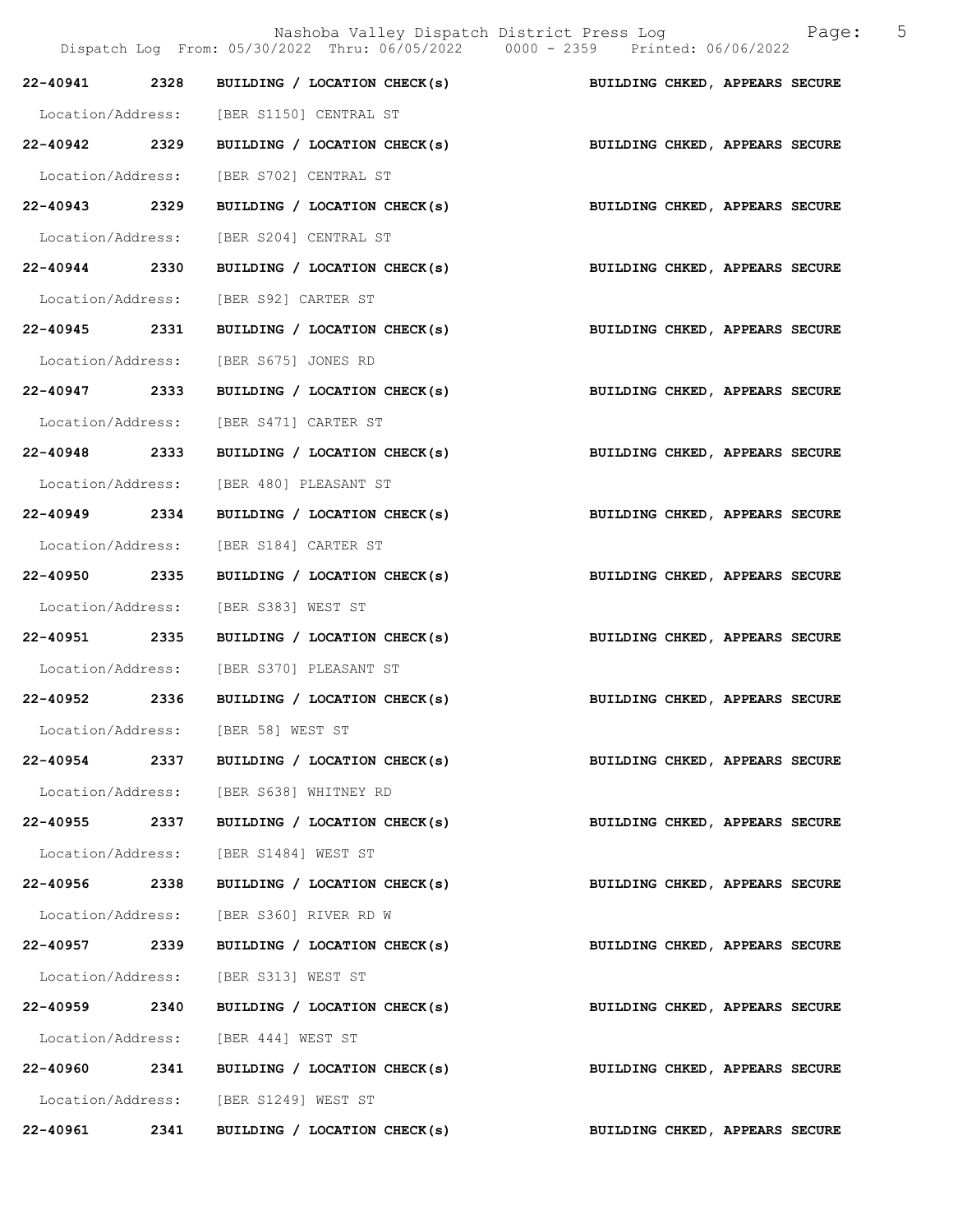Nashoba Valley Dispatch District Press Log Tage: 6 Dispatch Log From: 05/30/2022 Thru: 06/05/2022 0000 - 2359 Printed: 06/06/2022

| Location/Address: |      | [BER S375] WEST ST           |                                |
|-------------------|------|------------------------------|--------------------------------|
| 22-40964          | 2345 | BUILDING / LOCATION CHECK(s) | AREA CHECK COMPLETED           |
| Location/Address: |      | [BER S1333] LANCASTER RD     |                                |
| 22-40968          | 2356 | BUILDING / LOCATION CHECK(s) | BUILDING CHKED, APPEARS SECURE |
| Location/Address: |      | [BER S1] CARR RD             |                                |

# For Date: 06/01/2022 - Wednesday

| 22-40990 0034                      | BUILDING / LOCATION CHECK(s)                                                              | BUILDING CHKED, APPEARS SECURE |  |  |
|------------------------------------|-------------------------------------------------------------------------------------------|--------------------------------|--|--|
|                                    | Location/Address: [BER 128] BASSETT RD                                                    |                                |  |  |
| 22-41008 0048                      | BUILDING / LOCATION CHECK(s)                                                              | BUILDING CHKED, APPEARS SECURE |  |  |
|                                    | Location/Address: [BER 543] TAYLOR RD                                                     |                                |  |  |
| 22-41011 0053                      | BUILDING / LOCATION CHECK(s)                                                              | BUILDING CHKED, APPEARS SECURE |  |  |
|                                    | Location/Address: [BER] HIGHLAND COMMONS E                                                |                                |  |  |
|                                    | 22-41039 0239 BUILDING / LOCATION CHECK(s) BUILDING CHKED, APPEARS SECURE                 |                                |  |  |
|                                    | Location/Address: [BER 534] COOLIDGE RD                                                   |                                |  |  |
| 22-41043 0241                      | BUILDING / LOCATION CHECK(s) BUILDING CHKED, APPEARS SECURE                               |                                |  |  |
|                                    | Location/Address: [BER 96] CENTRAL ST                                                     |                                |  |  |
| 22-41056 0608<br>Location/Address: | COMMUNITY POLICING<br>[BER S360] RIVER RD W                                               | SERVICES RENDERED              |  |  |
|                                    | 22-41057 0610 BUILDING / LOCATION CHECK(s)                                                | BUILDING CHKED, APPEARS SECURE |  |  |
|                                    | Location/Address: [BER 129] RIVER RD W                                                    |                                |  |  |
| 22-41059 0617                      | BUILDING / LOCATION CHECK(s)                                                              | BUILDING CHKED, APPEARS SECURE |  |  |
|                                    | Location/Address: [BER 96] CENTRAL ST                                                     |                                |  |  |
| 22-41060 0618                      | BUILDING / LOCATION CHECK(s)                                                              | BUILDING CHKED, APPEARS SECURE |  |  |
|                                    | Location/Address: [BER S91] CENTRAL ST                                                    |                                |  |  |
|                                    | BUILDING CHKED, APPEARS SECURE<br>22-41061 0619 BUILDING / LOCATION CHECK(s)              |                                |  |  |
|                                    | Location/Address: [BER S16] COOLIDGE RD                                                   |                                |  |  |
|                                    | 22-41062 0620 BUILDING / LOCATION CHECK(s)<br>Vicinity of: [BER S1464] HIGHLAND COMMONS E | SERVICES RENDERED              |  |  |
|                                    | 22-41073 0742 TRAFFIC CONTROL<br>Location/Address: [BER S976] HIGHLAND ST                 | SERVICES RENDERED              |  |  |
|                                    | 22-41074 0747:14 MOTOR VEH - STOP<br>Vicinity of: [BER S90] CENTRAL ST                    | VERBAL WARNING                 |  |  |
|                                    | 22-41077 0814:05 MOTOR VEH - STOP                                                         | CITATION/WRTTN WARNING ISSUED  |  |  |
|                                    | Vicinity of: [BER S90] CENTRAL ST                                                         |                                |  |  |
|                                    | 22-41093 0925:34 MOTOR VEH - STOP                                                         | CITATION/WRTTN WARNING ISSUED  |  |  |
|                                    | Vicinity of: [BER S1218] PLEASANT ST                                                      |                                |  |  |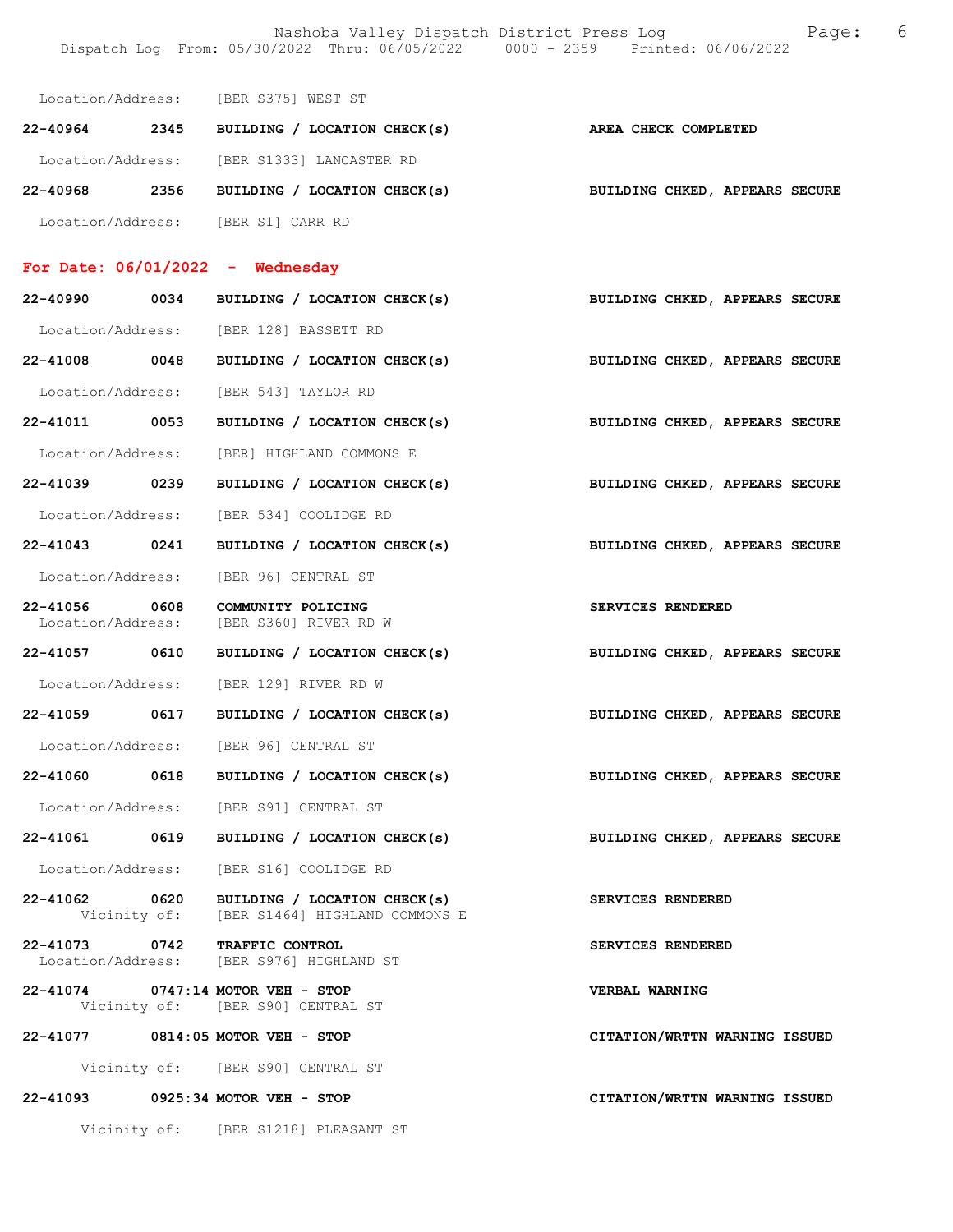|                                |      | 22-41107 1025 RADAR OPERATIONS<br>Location/Address: [BER S718] SOUTH ST                                         | SERVICES RENDERED              |
|--------------------------------|------|-----------------------------------------------------------------------------------------------------------------|--------------------------------|
|                                |      | 22-41109 1040:52 MOTOR VEH - STOP                                                                               | CITATION/WRTTN WARNING ISSUED  |
|                                |      | Location/Address: [BER] SOUTH ST                                                                                |                                |
|                                |      | 22-41114 1057:45 MOTOR VEH - STOP                                                                               | CITATION/WRTTN WARNING ISSUED  |
|                                |      | Vicinity of: [BER S51] SAWYER HILL RD                                                                           |                                |
|                                |      | 22-41134 1223 TRAFFIC CONTROL<br>Location/Address: [BER 243] WEST ST                                            | SERVICES RENDERED              |
|                                |      | 22-41136 1239:09 MOTOR VEH - STOP<br>Vicinity of: [BER S1150] CENTRAL ST                                        | <b>VERBAL WARNING</b>          |
|                                |      | 22-41144 1326:08 ASSIST OTHER AGENCY<br>Location/Address: [BER] HIGHLAND COMMONS E                              | SERVICES RENDERED              |
|                                |      | 22-41151 1507 COMMUNITY POLICING<br>Location/Address: [BER S10] SOUTH ST                                        | SERVICES RENDERED              |
| 22-41152 1508:34 FD-INSPECTION |      | Location/Address: [BER S2] DONALD LYNCH BLVD                                                                    | SERVICES RENDERED              |
|                                |      | 22-41155 1525:10 LARCENY/ FORGERY/ FRAUD<br>Location/Address: [BER S1219] PLEASANT ST                           | <b>REPORT</b>                  |
|                                |      | 22-41167 1637 RADAR OPERATIONS<br>Location/Address: [BER S976] HIGHLAND ST                                      | SERVICES RENDERED              |
|                                |      | 22-41180 1844 RADAR OPERATIONS<br>-- -----<br>Location/Address: [BER S976] HIGHLAND ST                          | SERVICES RENDERED              |
|                                |      | 22-41193 2049:50 FD-INVESTIGATION<br>Location/Address: [BER 319] NEWSOME RD<br>Refer To Fire Case: 22BER-259-IN | SERVICES RENDERED              |
|                                |      | 22-41197 2118 BUILDING / LOCATION CHECK(s)<br>Location/Address: [BER S360] RIVER RD W                           | SERVICES RENDERED              |
|                                |      | 22-41202 2119 BUILDING / LOCATION CHECK(s)                                                                      | BUILDING CHKED, APPEARS SECURE |
|                                |      | Location/Address: [BER] PLEASANT ST                                                                             |                                |
| 22-41219                       | 2315 | BUILDING / LOCATION CHECK(s)                                                                                    | BUILDING CHKED, APPEARS SECURE |
|                                |      | Location/Address: [BER S375] WEST ST                                                                            |                                |
| 22-41220 2316                  |      | BUILDING / LOCATION CHECK(s)                                                                                    | BUILDING CHKED, APPEARS SECURE |
|                                |      | Location/Address: [BER 444] WEST ST                                                                             |                                |
| 22-41221 2321                  |      | BUILDING / LOCATION CHECK(s)                                                                                    | BUILDING CHKED, APPEARS SECURE |
|                                |      | Location/Address: [BER S471] CARTER ST                                                                          |                                |
| 22-41223                       | 2324 | BUILDING / LOCATION CHECK(s)                                                                                    | BUILDING CHKED, APPEARS SECURE |
|                                |      | Location/Address: [BER S10] SOUTH ST                                                                            |                                |
| 22-41225                       | 2328 | BUILDING / LOCATION CHECK(s)                                                                                    | BUILDING CHKED, APPEARS SECURE |
|                                |      | Location/Address: [BER S675] JONES RD                                                                           |                                |
| 22-41226                       | 2330 | BUILDING / LOCATION CHECK(s)                                                                                    | BUILDING CHKED, APPEARS SECURE |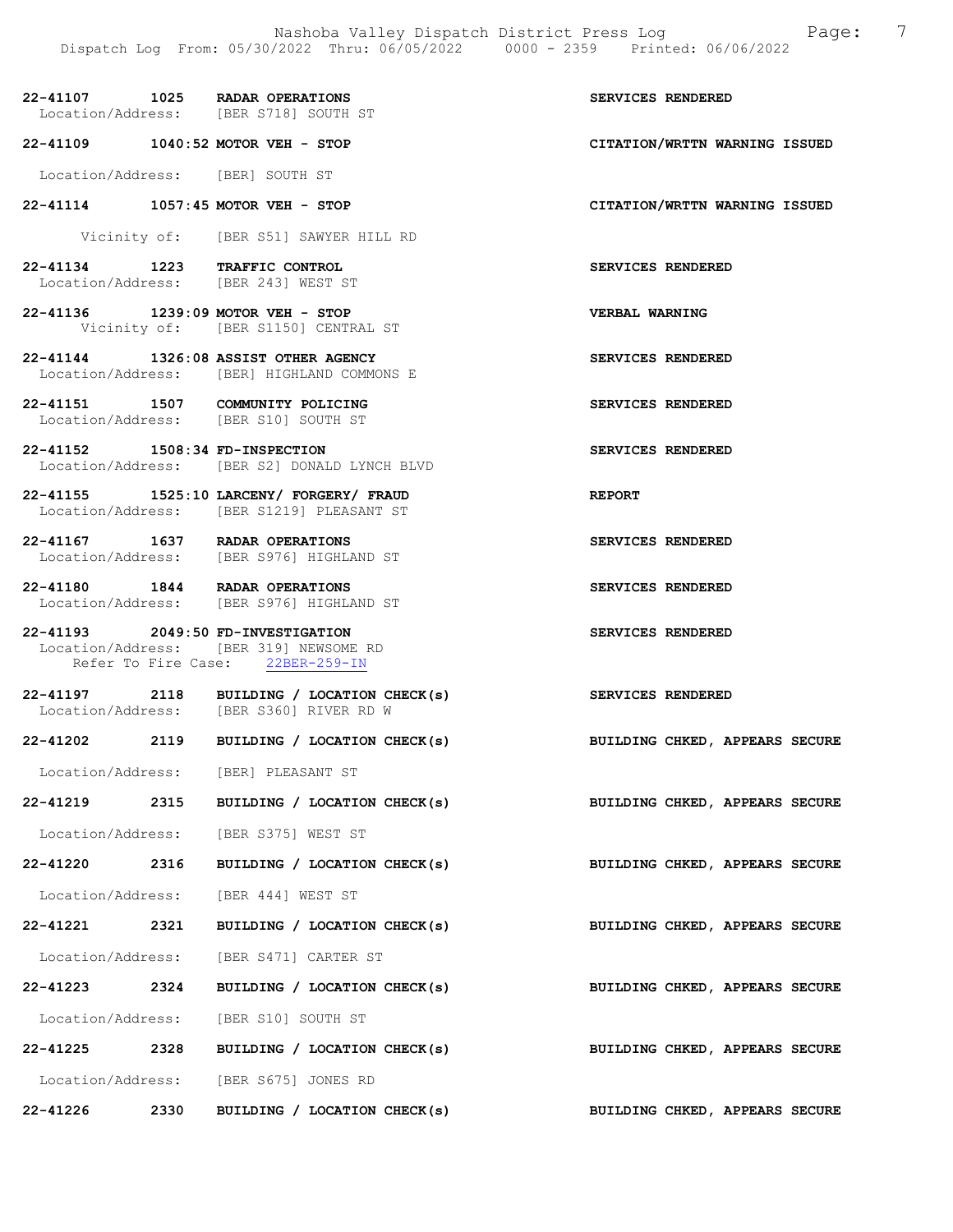|                   |      | Nashoba Valley Dispatch District Press Log<br>Dispatch Log From: 05/30/2022 Thru: 06/05/2022 0000 - 2359 Printed: 06/06/2022 | 8<br>Page:                     |
|-------------------|------|------------------------------------------------------------------------------------------------------------------------------|--------------------------------|
|                   |      | Location/Address: [BER 480] PLEASANT ST                                                                                      |                                |
| 22-41227 2333     |      | BUILDING / LOCATION CHECK(s)                                                                                                 | BUILDING CHKED, APPEARS SECURE |
| Location/Address: |      | [BER S370] PLEASANT ST                                                                                                       |                                |
| 22-41228 2335     |      | BUILDING / LOCATION CHECK(s)                                                                                                 | BUILDING CHKED, APPEARS SECURE |
| Location/Address: |      | [BER S638] WHITNEY RD                                                                                                        |                                |
| 22-41229 2337     |      | BUILDING / LOCATION CHECK(s)                                                                                                 | BUILDING CHKED, APPEARS SECURE |
| Location/Address: |      | [BER S360] RIVER RD W                                                                                                        |                                |
| 22-41234 2354     |      | BUILDING / LOCATION CHECK(s)                                                                                                 | BUILDING CHKED, APPEARS SECURE |
| Location/Address: |      | [BER S1150] CENTRAL ST                                                                                                       |                                |
| 22-41235 2355     |      | BUILDING / LOCATION CHECK(s)                                                                                                 | BUILDING CHKED, APPEARS SECURE |
| Location/Address: |      | [BER S702] CENTRAL ST                                                                                                        |                                |
| 22-41236 2355     |      | BUILDING / LOCATION CHECK(s)                                                                                                 | BUILDING CHKED, APPEARS SECURE |
| Location/Address: |      | [BER S204] CENTRAL ST                                                                                                        |                                |
| 22-41237 2355     |      | BUILDING / LOCATION CHECK(s)                                                                                                 | BUILDING CHKED, APPEARS SECURE |
| Location/Address: |      | [BER S5] CENTRAL ST                                                                                                          |                                |
| 22-41238 2358     |      | BUILDING / LOCATION CHECK(s)                                                                                                 | BUILDING CHKED, APPEARS SECURE |
| Location/Address: |      | [BER S90] CENTRAL ST                                                                                                         |                                |
| 22-41239 2358     |      | BUILDING / LOCATION CHECK(s)                                                                                                 | BUILDING CHKED, APPEARS SECURE |
| Location/Address: |      | [BER 96] CENTRAL ST                                                                                                          |                                |
| 22-41240 2359     |      | BUILDING / LOCATION CHECK(s)                                                                                                 | BUILDING CHKED, APPEARS SECURE |
|                   |      | Location/Address: [BER S91] CENTRAL ST                                                                                       |                                |
|                   |      | For Date: $06/02/2022 - Thursday$                                                                                            |                                |
| 22-41242          | 0006 | BUILDING / LOCATION CHECK(s)                                                                                                 | AREA CHECK COMPLETED           |
|                   |      | Location/Address: [BER 127] CENTRAL ST                                                                                       |                                |
| 22-41243          | 0007 | BUILDING / LOCATION CHECK(s)                                                                                                 | AREA CHECK COMPLETED           |
|                   |      | Location/Address: [BER 244] TAYLOR RD                                                                                        |                                |
| $22 - 41244$      | 0009 | BUILDING / LOCATION CHECK(s)                                                                                                 | BUILDING CHKED, APPEARS SECURE |

| 22-41242          | 0006 | BUILDING / LOCATION CHECK(s)               | AREA CHECK COMPLETED           |
|-------------------|------|--------------------------------------------|--------------------------------|
|                   |      | Location/Address: [BER 127] CENTRAL ST     |                                |
| 22-41243          | 0007 | BUILDING / LOCATION CHECK(s)               | AREA CHECK COMPLETED           |
|                   |      | Location/Address: [BER 244] TAYLOR RD      |                                |
| 22-41244          | 0009 | BUILDING / LOCATION CHECK(s)               | BUILDING CHKED, APPEARS SECURE |
|                   |      | Location/Address: [BER 128] BASSETT RD     |                                |
| 22-41251          | 0025 | BUILDING / LOCATION CHECK(s)               | BUILDING CHKED, APPEARS SECURE |
|                   |      | Location/Address: [BER] HIGHLAND COMMONS E |                                |
| 22-41253          | 0026 | BUILDING / LOCATION CHECK(s)               | BUILDING CHKED, APPEARS SECURE |
| Location/Address: |      | [BER 534] COOLIDGE RD                      |                                |
| $22 - 41255$      | 0027 | BUILDING / LOCATION CHECK(s)               | BUILDING CHKED, APPEARS SECURE |
|                   |      | Location/Address: [BER S16] COOLIDGE RD    |                                |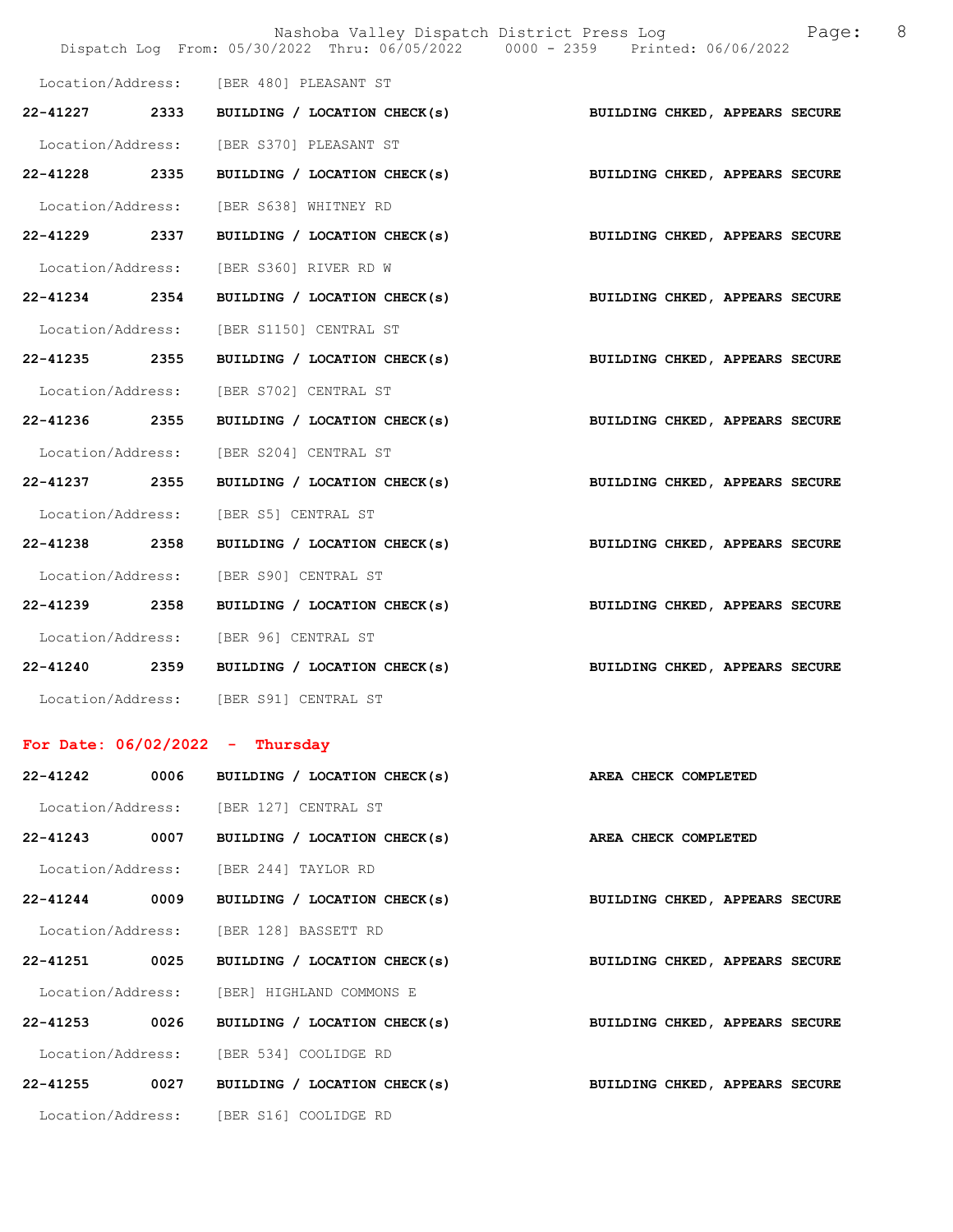|                                    |      | Nashoba Valley Dispatch District Press Log<br>Dispatch Log From: 05/30/2022 Thru: 06/05/2022 0000 - 2359 Printed: 06/06/2022 | 9<br>Page:                     |
|------------------------------------|------|------------------------------------------------------------------------------------------------------------------------------|--------------------------------|
| 22-41264                           | 0035 | BUILDING / LOCATION CHECK(s)                                                                                                 | BUILDING CHKED, APPEARS SECURE |
|                                    |      | Location/Address: [BER 534] COOLIDGE RD                                                                                      |                                |
| 22-41266 0037                      |      | BUILDING / LOCATION CHECK(s)                                                                                                 | AREA CHECK COMPLETED           |
| Location/Address:                  |      | [BER S483] RIVER RD W                                                                                                        |                                |
| 22-41268 0038                      |      | BUILDING / LOCATION CHECK(s)                                                                                                 | BUILDING CHKED, APPEARS SECURE |
|                                    |      | Location/Address: [BER 543] TAYLOR RD                                                                                        |                                |
| 22-41271                           | 0042 | BUILDING / LOCATION CHECK(s)                                                                                                 | AREA CHECK COMPLETED           |
| Location/Address:                  |      | [BER 129] RIVER RD W                                                                                                         |                                |
| 22-41274 0045                      |      | BUILDING / LOCATION CHECK(s)                                                                                                 | AREA CHECK COMPLETED           |
| Location/Address:                  |      | [BER] RIVER RD W                                                                                                             |                                |
| 22-41276 0047<br>Location/Address: |      | COMMUNITY POLICING<br>[BER S360] RIVER RD W                                                                                  | SERVICES RENDERED              |
| 22-41285 0106                      |      | BUILDING / LOCATION CHECK(s)                                                                                                 | BUILDING CHKED, APPEARS SECURE |
| Location/Address:                  |      | [BER S1] CARR RD                                                                                                             |                                |
| 22-41287 0112                      |      | BUILDING / LOCATION CHECK(s)                                                                                                 | BUILDING CHKED, APPEARS SECURE |
| Location/Address:                  |      | [BER S1150] CENTRAL ST                                                                                                       |                                |
| 22-41345 0715<br>Location/Address: |      | COMMUNITY POLICING<br>[BER S1390] RIVER RD                                                                                   | SERVICES RENDERED              |
|                                    |      | 22-41347 0758 RADAR OPERATIONS<br>Location/Address: [BER S262] SOUTH ST                                                      | SERVICES RENDERED              |
| 22-41363 0858:07 FD-INSPECTION     |      | Location/Address: [BER 220] CAMPBELL RD                                                                                      | SERVICES RENDERED              |
|                                    |      | 22-41380 0948:46 Agricultural Burn Permit<br>Location/Address: [BER S615] SAWYER HILL RD                                     | NOTIFIED                       |
|                                    |      | 22-41403 1131:20 FD-FIRE ALARM, TROUBLE<br>Location/Address: [BER S1189] PLEASANT ST<br>Refer To Fire Case: 22BER-260-IN     | <b>INVESTIGATED</b>            |
| 22-41418 1234:41 GENERAL INFO      |      | Location: [BER] TOWNWIDE                                                                                                     | <b>NOTIFIED</b>                |
| 22-41430 1341 ANIMAL CALL          |      |                                                                                                                              | NO SERVICES NEEDED             |
|                                    |      | Location: [BER] BOYLSTON RD @ LARKIN                                                                                         |                                |
|                                    |      | 22-41466 1609 RADAR OPERATIONS                                                                                               | NO SERVICES NEEDED             |
|                                    |      | Location/Address: [BER S507] SOUTH ST                                                                                        |                                |
|                                    |      | 22-41475 1730 TRAFFIC CONTROL<br>Location/Address: [BER] WEST ST                                                             | SERVICES RENDERED              |
|                                    |      | 22-41477 1800:23 MOTOR VEH - STOP<br>Vicinity of: [BER S90] CENTRAL ST                                                       | <b>VERBAL WARNING</b>          |
|                                    |      | 22-41485 1837 COMMUNITY POLICING<br>Location/Address: [BER S10] SOUTH ST                                                     | SERVICES RENDERED              |
|                                    |      | 22-41487 1840 TRAFFIC CONTROL                                                                                                | NO SERVICES NEEDED             |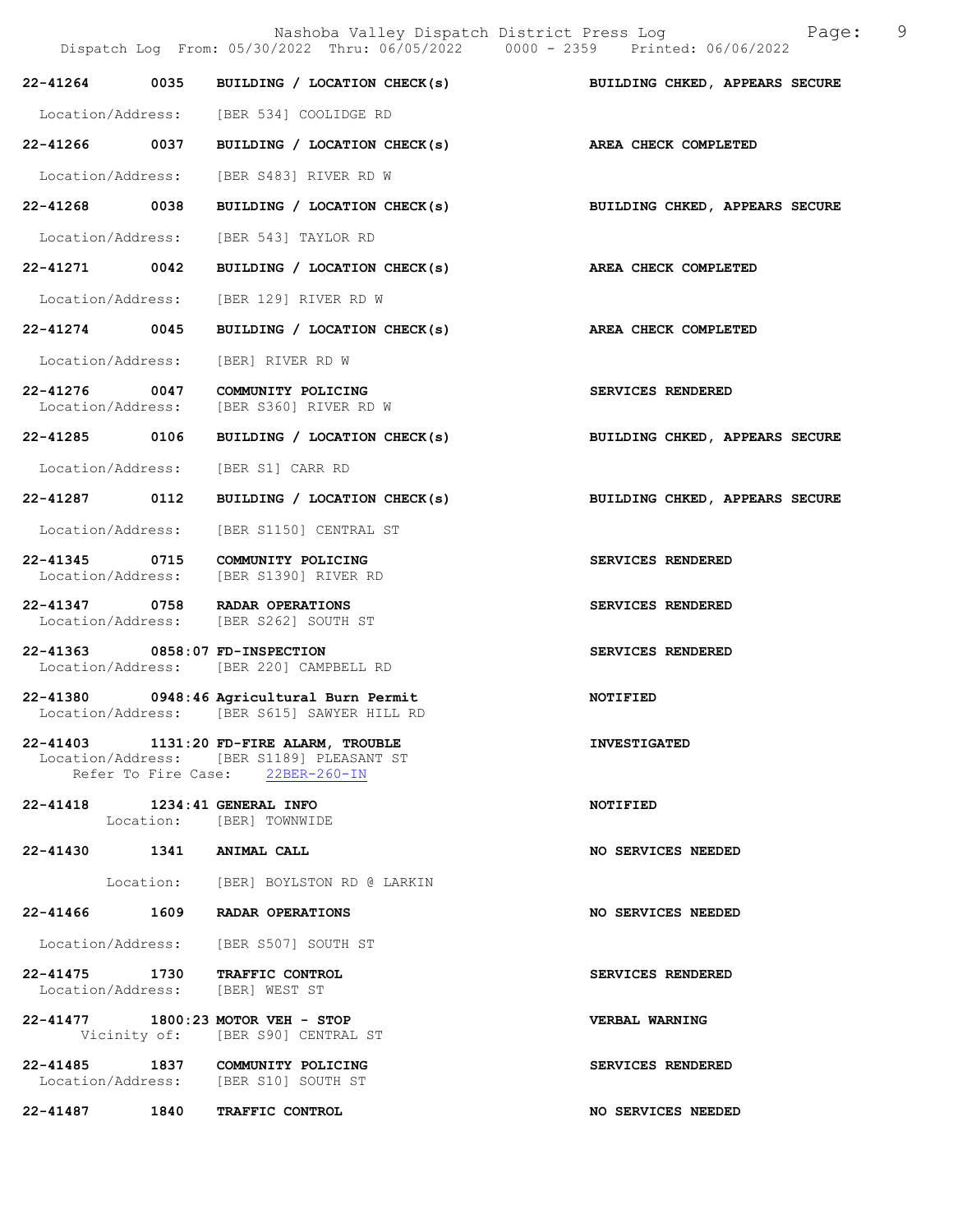22-41507 2307:18 ALARM - COMMERCIAL BURGLARY INVESTIGATED Location/Address: [BER 534] COOLIDGE RD

Location: [BER] NORTH SIDE AREA CHECKS

- 22-41508 2329:49 BUILDING / LOCATION CHECK(s) SERVICES RENDERED Location/Address: [BER 556] SOUTH ST
- 22-41509 2332:29 BUILDING / LOCATION CHECK(s) SERVICES RENDERED
- 22-41512 2344:22 BUILDING / LOCATION CHECK(s) AREA CHECK COMPLETED

Location/Address: [BER S1484] WEST ST

#### For Date: 06/03/2022 - Friday

- 22-41513 0008:58 BUILDING / LOCATION CHECK(s) INVESTIGATED Location/Address: [BER] COOLIDGE RD
- 22-41514 0024:16 MOTOR VEH STOP VERBAL WARNING Vicinity of: [BER S333] WEST ST
- 22-41590 0709:14 WELL BEING CHECK UNFOUNDED Location/Address: [BER 62] RIVER RD W
- 22-41611 0903:18 MOTOR VEH COMPLAINT UNFOUNDED Vicinity of: [BER S215] COOLIDGE RD
- 22-41630 1054:54 MOTOR VEH ACCIDENT NO INJURY REPORT Location/Address: [BER 71] HIGHLAND COMMONS E
- 22-41635 1121:15 WELL BEING CHECK SERVICES RENDERED Location/Address: [BER S90] CENTRAL ST
- 22-41637 1137:41 911 ABANDONED/MISDIAL/HANGUP ACCIDENTAL 911 CALL
- Location/Address: [BER S1263] VILLAGE LN
- 22-41693 1702:36 LARCENY/ FORGERY/ FRAUD REPORT Location/Address: [BER S93] BALL HILL RD
- 22-41700 1729 BUILDING / LOCATION CHECK(s) AREA CHECK COMPLETED
- Location/Address: [BER S5] CENTRAL ST
- 22-41702 1734:44 MOTOR VEH STOP CITATION/WRTTN WARNING ISSUED
	- Vicinity of: [BER] CENTRAL ST + PLEASANT ST
- 22-41711 1829 BUILDING / LOCATION CHECK(s) AREA CHECK COMPLETED
- Location/Address: [BER S638] WHITNEY RD
- 22-41713 1831 BUILDING / LOCATION CHECK(s) AREA CHECK COMPLETED
- Location/Address: [BER 448] NEWSOME RD
- 22-41718 1838 BUILDING / LOCATION CHECK(s) AREA CHECK COMPLETED
- Location/Address: [BER S1390] RIVER RD E
- 22-41720 1844:31 MOTOR VEH COMPLAINT STOP COMPLETED Vicinity of: [BER S90] CENTRAL ST
- 
- 
- 
- 
- 
- 
- 
- 
- 
- 
- 
-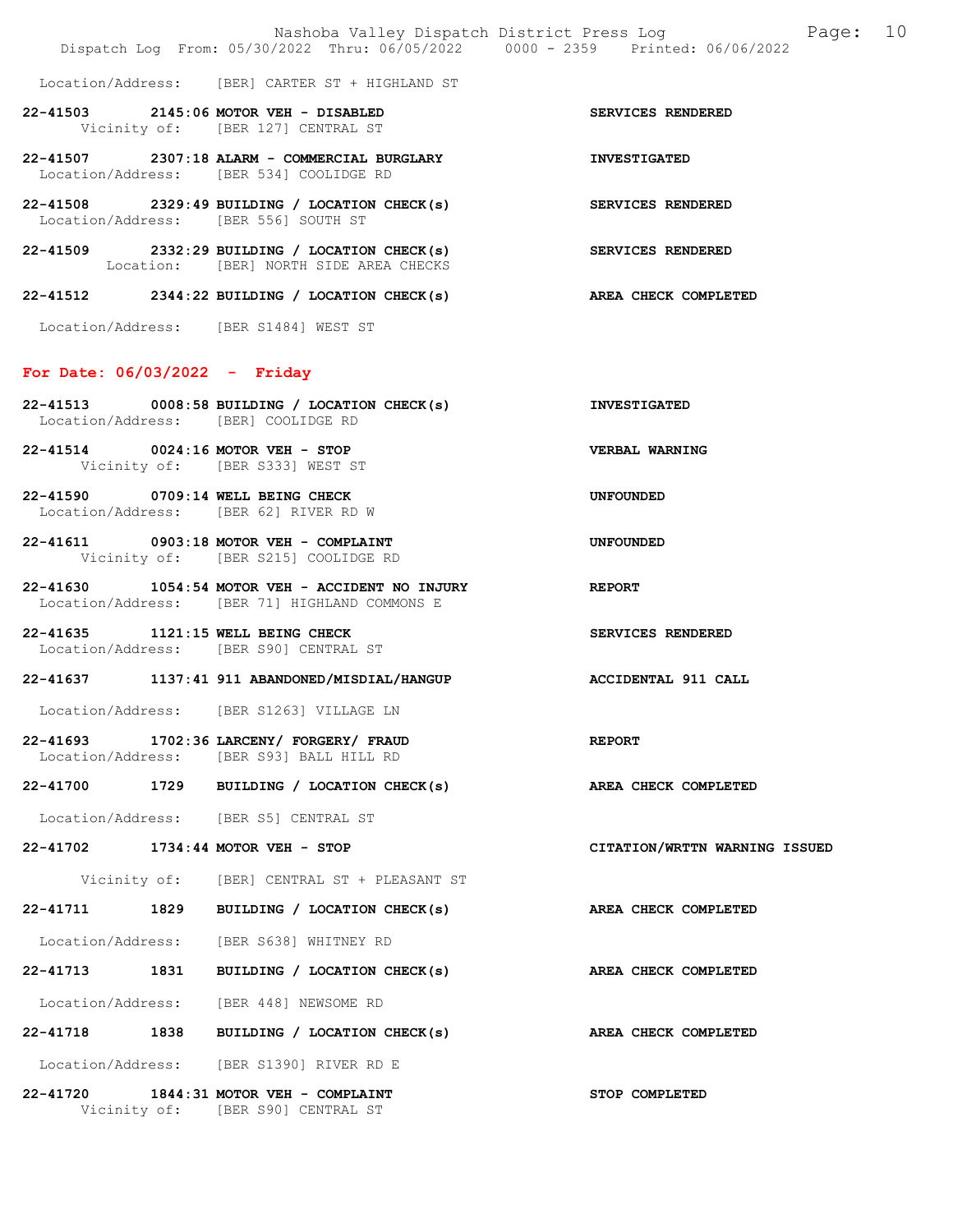## 22-41724 1900:50 911 ABANDONED/MISDIAL/HANGUP ACCIDENTAL 911 CALL

Location/Address: [BER 62] RIVER RD W

## For Date: 06/04/2022 - Saturday

|               |      | 22-41774 0130 BUILDING / LOCATION CHECK(s) BUILDING CHKED, APPEARS SECURE |                                |
|---------------|------|---------------------------------------------------------------------------|--------------------------------|
|               |      | Location/Address: [BER S1150] CENTRAL ST                                  |                                |
|               |      | 22-41775 0132 BUILDING / LOCATION CHECK(s) BUILDING CHKED, APPEARS SECURE |                                |
|               |      | Location/Address: [BER S702] CENTRAL ST                                   |                                |
|               |      | 22-41776 0132 BUILDING / LOCATION CHECK(s) BUILDING CHKED, APPEARS SECURE |                                |
|               |      | Location/Address: [BER S204] CENTRAL ST                                   |                                |
| 22-41777 0133 |      | BUILDING / LOCATION CHECK(s)                                              | BUILDING CHKED, APPEARS SECURE |
|               |      | Location/Address: [BER S5] CENTRAL ST                                     |                                |
|               |      | 22-41778 0136 BUILDING / LOCATION CHECK(s) BUILDING CHKED, APPEARS SECURE |                                |
|               |      | Location/Address: [BER 58] WEST ST                                        |                                |
|               |      | 22-41779 0136 BUILDING / LOCATION CHECK(s) AREA CHECK COMPLETED           |                                |
|               |      | Location/Address: [BER] PLEASANT ST                                       |                                |
|               |      | 22-41781 0139 BUILDING / LOCATION CHECK(s) BUILDING CHKED, APPEARS SECURE |                                |
|               |      | Location/Address: [BER S471] CARTER ST                                    |                                |
|               |      | 22-41784 0141 BUILDING / LOCATION CHECK(s) AREA CHECK COMPLETED           |                                |
|               |      | Location/Address: [BER 480] PLEASANT ST                                   |                                |
|               |      | 22-41787 0146 BUILDING / LOCATION CHECK(s) BUILDING CHKED, APPEARS SECURE |                                |
|               |      | Location/Address: [BER S1] CARR RD                                        |                                |
|               |      | 22-41789 0148 BUILDING / LOCATION CHECK(s) BUILDING CHKED, APPEARS SECURE |                                |
|               |      | Location/Address: [BER S370] PLEASANT ST                                  |                                |
|               |      | 22-41792 0152 BUILDING / LOCATION CHECK(s) BUILDING CHKED, APPEARS SECURE |                                |
|               |      | Location/Address: [BER S638] WHITNEY RD                                   |                                |
| 22-41793 0153 |      | BUILDING / LOCATION CHECK(s)                                              | BUILDING CHKED, APPEARS SECURE |
|               |      | Location/Address: [BER S375] WEST ST                                      |                                |
| $22 - 41795$  |      | 0154 BUILDING / LOCATION CHECK(s)                                         | BUILDING CHKED, APPEARS SECURE |
|               |      | Location/Address: [BER 62] RIVER RD W                                     |                                |
| 22-41797      | 0157 | BUILDING / LOCATION CHECK(s)                                              | BUILDING CHKED, APPEARS SECURE |
|               |      | Location/Address: [BER S1249] WEST ST                                     |                                |
| 22-41798 0158 |      | BUILDING / LOCATION CHECK(s)                                              | BUILDING CHKED, APPEARS SECURE |
|               |      | Location/Address: [BER 444] WEST ST                                       |                                |
| 22-41800      | 0204 | BUILDING / LOCATION CHECK(s)                                              | BUILDING CHKED, APPEARS SECURE |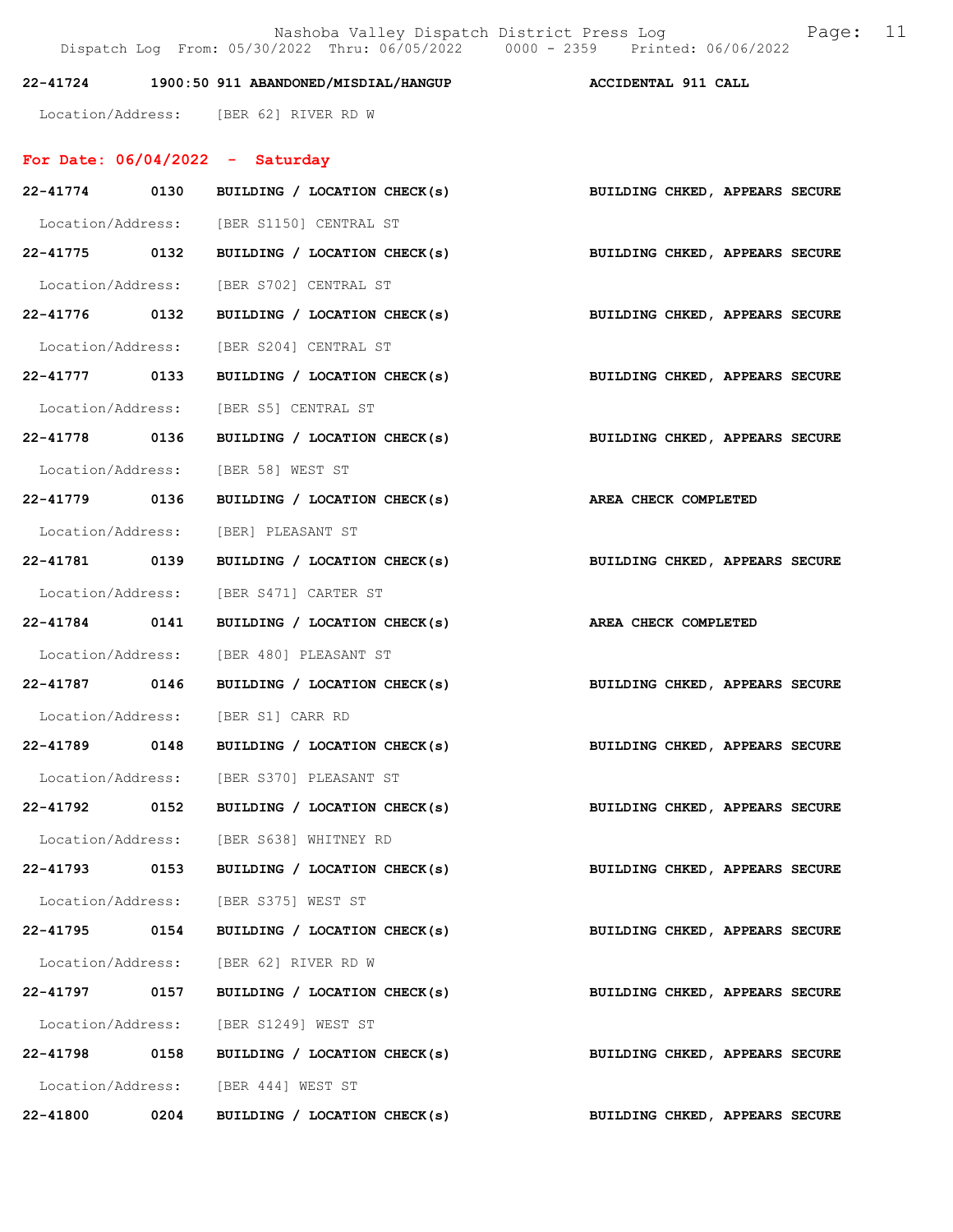|                   |      | Nashoba Valley Dispatch District Press Log<br>Dispatch Log From: 05/30/2022 Thru: 06/05/2022 0000 - 2359 Printed: 06/06/2022 | 12<br>Page:                    |
|-------------------|------|------------------------------------------------------------------------------------------------------------------------------|--------------------------------|
|                   |      | Location/Address: [BER 128] BASSETT RD                                                                                       |                                |
|                   |      | 22-41802 0207 BUILDING / LOCATION CHECK(s)                                                                                   | AREA CHECK COMPLETED           |
|                   |      | Vicinity of: [BER 236] TYLER RD                                                                                              |                                |
| 22-41804 0211     |      | BUILDING / LOCATION CHECK(s)                                                                                                 | BUILDING CHKED, APPEARS SECURE |
|                   |      | Location/Address: [BER 448] NEWSOME RD                                                                                       |                                |
| 22-41805 0213     |      | BUILDING / LOCATION CHECK(s)                                                                                                 | BUILDING CHKED, APPEARS SECURE |
| Location/Address: |      | [BER] RIVER RD W                                                                                                             |                                |
| 22-41806 0217     |      | BUILDING / LOCATION CHECK(s)                                                                                                 | AREA CHECK COMPLETED           |
| Location/Address: |      | [BER S90] CENTRAL ST                                                                                                         |                                |
| 22-41807          | 0218 | BUILDING / LOCATION CHECK(s)                                                                                                 | BUILDING CHKED, APPEARS SECURE |
| Location/Address: |      | [BER 96] CENTRAL ST                                                                                                          |                                |
| 22-41809 0222     |      | BUILDING / LOCATION CHECK(s)                                                                                                 | BUILDING CHKED, APPEARS SECURE |
| Location/Address: |      | [BER S91] CENTRAL ST                                                                                                         |                                |
| 22-41811 0225     |      | BUILDING / LOCATION CHECK(s)                                                                                                 | AREA CHECK COMPLETED           |
| Location/Address: |      | [BER 244] TAYLOR RD                                                                                                          |                                |
| 22-41812          | 0227 | BUILDING / LOCATION CHECK(s)                                                                                                 | BUILDING CHKED, APPEARS SECURE |
| Location/Address: |      | [BER S10] SOUTH ST                                                                                                           |                                |
| 22-41814 0230     |      | BUILDING / LOCATION CHECK(s)                                                                                                 | AREA CHECK COMPLETED           |
| Location/Address: |      | [BER S16] COOLIDGE RD                                                                                                        |                                |
| 22-41815 0230     |      | BUILDING / LOCATION CHECK(s)                                                                                                 | BUILDING CHKED, APPEARS SECURE |
|                   |      | Location/Address: [BER 534] COOLIDGE RD                                                                                      |                                |
| 22-41817          | 0231 | BUILDING / LOCATION CHECK(s)                                                                                                 | AREA CHECK COMPLETED           |
|                   |      | Location/Address: [BER S675] JONES RD                                                                                        |                                |
|                   |      | 22-41819 0235 BUILDING / LOCATION CHECK(s) AREA CHECK COMPLETED                                                              |                                |
|                   |      | Location/Address: [BER S1464] HIGHLAND COMMONS E                                                                             |                                |
|                   |      | 22-41822 0242 BUILDING / LOCATION CHECK(s)                                                                                   | <b>AREA CHECK COMPLETED</b>    |
|                   |      | Location/Address: [BER S10] SOUTH ST                                                                                         |                                |
|                   |      | 22-41823 0243 BUILDING / LOCATION CHECK(s)                                                                                   | BUILDING CHKED, APPEARS SECURE |
|                   |      | Location/Address: [BER S360] RIVER RD W                                                                                      |                                |
|                   |      | 22-41835 0420:47 MOTOR VEH - STOP<br>Location/Address: [BER] RANDALL RD + WEST ST                                            | STOP COMPLETED                 |
|                   |      | $22 - 41836$ 0501:54 BUILDING / LOCATION CHECK(s)<br>Vicinity of: [BER 588] POLLARD RD                                       | <b>INVESTIGATED</b>            |
|                   |      | 22-41837 0543:41 FD-MEDICAL LIFT ASSIST<br>Location/Address: [BER S162] PLEASANT ST<br>Refer To Fire Case: 22BER-261-IN      | SERVICES RENDERED              |
|                   |      | 22-41838 0615 COMMUNITY POLICING                                                                                             | SERVICES RENDERED              |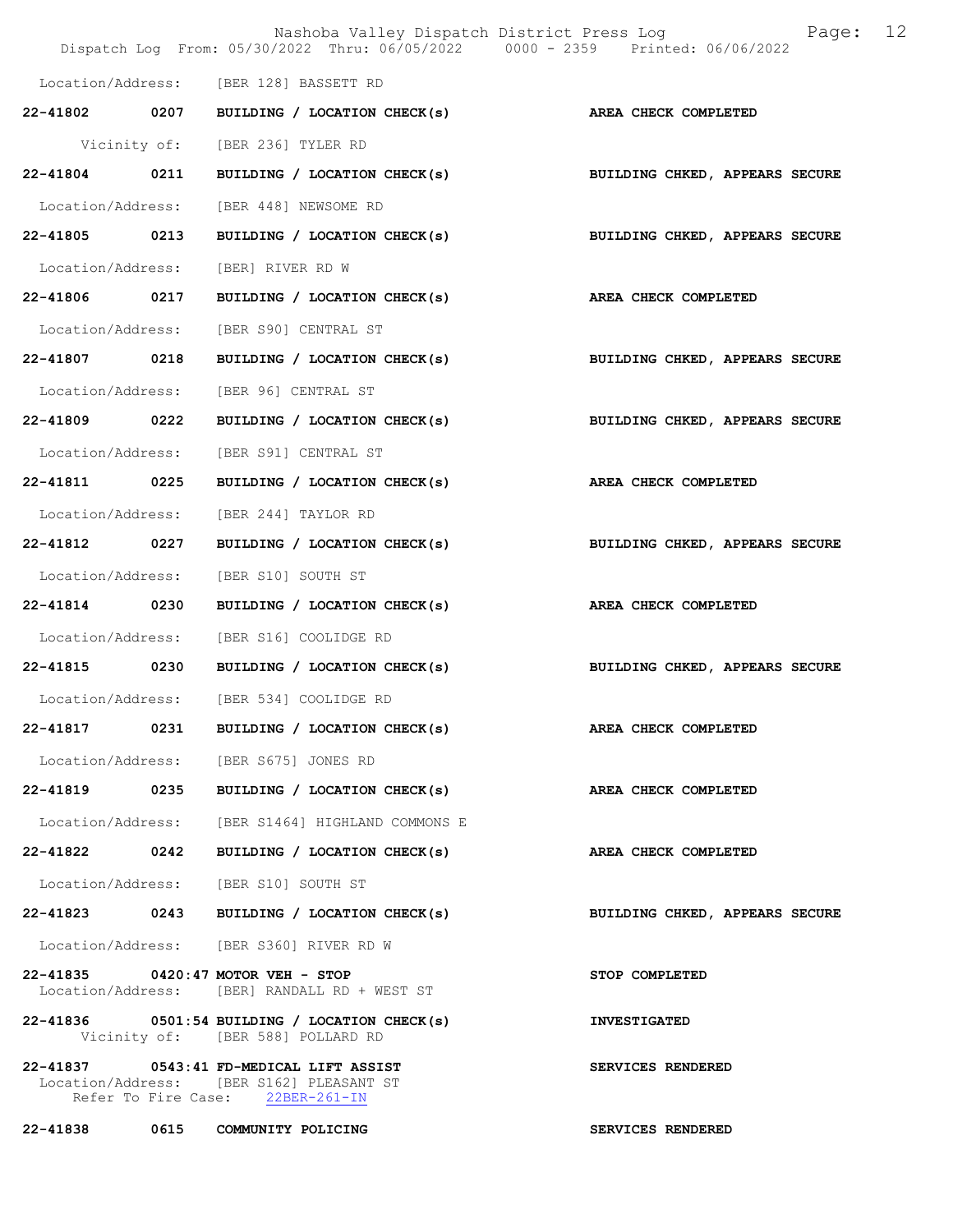|                     |      | Nashoba Valley Dispatch District Press Log<br>Dispatch Log From: 05/30/2022 Thru: 06/05/2022 0000 - 2359 Printed: 06/06/2022  | 13<br>Page:                   |
|---------------------|------|-------------------------------------------------------------------------------------------------------------------------------|-------------------------------|
|                     |      | Location/Address: [BER 527] RIVER RD W                                                                                        |                               |
|                     |      | 22-41842 0725 COMMUNITY POLICING<br>Location/Address: [BER 527] RIVER RD W                                                    | SERVICES RENDERED             |
|                     |      | 22-41846 0755 TRAFFIC CONTROL                                                                                                 | NO SERVICES NEEDED            |
|                     |      | Location/Address: [BER] WOODWARD AVE + CENTRAL ST                                                                             |                               |
|                     |      | 22-41849 0826 RADAR OPERATIONS<br>Location/Address: [BER S507] SOUTH ST                                                       | STOP COMPLETED                |
|                     |      | 22-41851 0839:07 MOTOR VEH - STOP                                                                                             | CITATION/WRTTN WARNING ISSUED |
|                     |      | Location/Address: [BER S10] SOUTH ST                                                                                          |                               |
|                     |      | 22-41853 0850 RADAR OPERATIONS<br>Location/Address: [BER 62] RIVER RD W                                                       | SERVICES RENDERED             |
|                     |      | 22-41874 1033:35 MOTOR VEH - STOP<br>Vicinity of: [BER] WEST ST + COBURN RD                                                   | STOP COMPLETED                |
|                     |      | 22-41887 1207:42 COMMUNITY POLICING<br>Location/Address: [BER S10] SOUTH ST                                                   | SERVICES RENDERED             |
|                     |      | 22-41891 1250:39 MOTOR VEH - STOP<br>Vicinity of: [BER] MARLBORO RD                                                           | VERBAL WARNING                |
|                     |      | 22-41892 1256:08 FD-FIRE ALARM, COMMERCIAL<br>Location/Address: [BER S1105] WOODWARD AVE<br>Refer To Fire Case: 22BER-262-IN  | <b>INVESTIGATED</b>           |
|                     |      | 22-41895 1311:54 MOTOR VEH - ACCIDENT W/INJURY<br>Location/Address: [BER S204] CENTRAL ST<br>Refer To Fire Case: 22BER-263-IN | TRANSPORTED BLS               |
|                     |      | 22-41898 1333:43 MOTOR VEH - STOP                                                                                             | CITATION/WRTTN WARNING ISSUED |
|                     |      | Vicinity of: [BER 59] SOUTH ST                                                                                                |                               |
|                     |      | 22-41909 1507:41 FD-MEDICAL EMERGENCY                                                                                         | PATIENT REFUSAL, NO TRANSPORT |
| Refer To Fire Case: |      | Location/Address: [BER S1408] DUDLEY RD<br>$22BER-264-IN$                                                                     |                               |
| 22-41910            | 1529 | COMMUNITY POLICING                                                                                                            | AREA CHECK COMPLETED          |
|                     |      | Location/Address: [BER 534] COOLIDGE RD                                                                                       |                               |
| 22-41912            | 1540 | BUILDING / LOCATION CHECK(s)                                                                                                  | AREA CHECK COMPLETED          |
| Location/Address:   |      | [BER S5] CENTRAL ST                                                                                                           |                               |
| 22-41915 1617       |      | BUILDING / LOCATION CHECK(s)                                                                                                  | AREA CHECK COMPLETED          |
| Location/Address:   |      | [BER] CENTRAL ST                                                                                                              |                               |
| 22-41918 1632       |      | BUILDING / LOCATION CHECK(s)                                                                                                  | AREA CHECK COMPLETED          |
| Location/Address:   |      | [BER 444] WEST ST                                                                                                             |                               |
| 22-41926            | 1713 | BUILDING / LOCATION CHECK(s)                                                                                                  | AREA CHECK COMPLETED          |
| Location/Address:   |      | [BER S615] SAWYER HILL RD                                                                                                     |                               |
| 22-41929            | 1723 | BUILDING / LOCATION CHECK(s)                                                                                                  | AREA CHECK COMPLETED          |
| Location/Address:   |      | [BER 587] CENTRAL ST                                                                                                          |                               |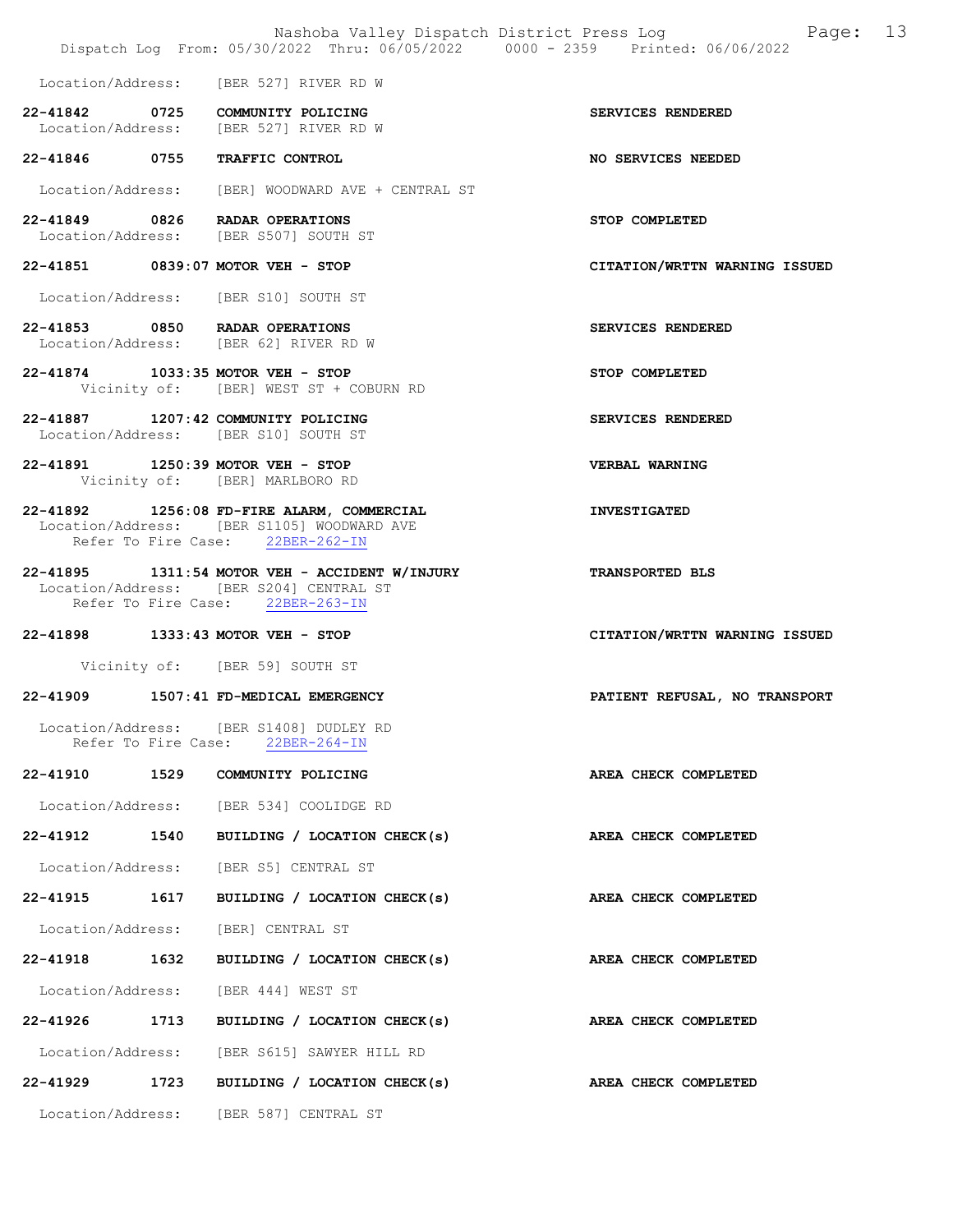Nashoba Valley Dispatch District Press Log Fage: 14

|                                 |      | Dispatch Log From: 05/30/2022 Thru: 06/05/2022 0000 - 2359 Printed: 06/06/2022   |                                |
|---------------------------------|------|----------------------------------------------------------------------------------|--------------------------------|
| 22-41937                        |      | 1827:55 911 ABANDONED/MISDIAL/HANGUP ACCIDENTAL 911 CALL                         |                                |
|                                 |      | Location/Address: [BER S1105] WOODWARD AVE                                       |                                |
|                                 |      | 22-41943 1909 BUILDING / LOCATION CHECK(s) AREA CHECK COMPLETED                  |                                |
|                                 |      | Location/Address: [BER S375] WEST ST                                             |                                |
| 22-41945 1939                   |      | BUILDING / LOCATION CHECK(s) AREA CHECK COMPLETED                                |                                |
|                                 |      | Location/Address: [BER S383] WEST ST                                             |                                |
|                                 |      | 22-41953 2000 BUILDING / LOCATION CHECK(s)                                       | AREA CHECK COMPLETED           |
|                                 |      | Location/Address: [BER 66] BASSETT RD                                            |                                |
| 22-41989 2202:46 ANIMAL CALL    |      | Vicinity of: [BER S1452] COBURN RD                                               | NEGATIVE CONTACT               |
|                                 |      | 22-41994 2220:26 SUSPICIOUS ACTIVITY<br>Location/Address: [BER] ***UNKNOWN***    | UNITS ADVISED                  |
|                                 |      | 22-41996 2307:56 SUSPICIOUS ACTIVITY<br>Location/Address: [BER S1142] WHITNEY RD | <b>REPORT</b>                  |
|                                 |      | 22-42003 2349 BUILDING / LOCATION CHECK(s)                                       | BUILDING CHKED, APPEARS SECURE |
|                                 |      | Location/Address: [BER S204] CENTRAL ST                                          |                                |
|                                 |      | 22-42004 2355 BUILDING / LOCATION CHECK(s)                                       | AREA CHECK COMPLETED           |
|                                 |      | Location/Address: [BER S1229] PLEASANT ST                                        |                                |
|                                 |      |                                                                                  |                                |
| For Date: $06/05/2022 -$ Sunday |      |                                                                                  |                                |
|                                 |      | 22-42009 0006 BUILDING / LOCATION CHECK(s)                                       | BUILDING CHKED, APPEARS SECURE |
|                                 |      | Location/Address: [BER S90] CENTRAL ST                                           |                                |
|                                 |      | 22-42010 0007 BUILDING / LOCATION CHECK(s)                                       | BUILDING CHKED, APPEARS SECURE |
|                                 |      | Location/Address: [BER 96] CENTRAL ST                                            |                                |
|                                 |      | 22-42011 0007 BUILDING / LOCATION CHECK(s)                                       | BUILDING CHKED, APPEARS SECURE |
|                                 |      | Location/Address: [BER S91] CENTRAL ST                                           |                                |
| 22-42014                        | 0010 | BUILDING / LOCATION CHECK(s)                                                     | AREA CHECK COMPLETED           |
|                                 |      | Location/Address: [BER 244] TAYLOR RD                                            |                                |
|                                 |      | 22-42019 0017:16 COMMUNITY POLICING<br>Location/Address: [BER 127] CENTRAL ST    | SPOKEN TO                      |
| 22-42021                        |      | 0021 BUILDING / LOCATION CHECK(s)                                                | AREA CHECK COMPLETED           |
|                                 |      | Location/Address: [BER S222] COOLIDGE RD                                         |                                |
| 22-42022 0023                   |      | BUILDING / LOCATION CHECK(s)                                                     | BUILDING CHKED, APPEARS SECURE |
|                                 |      | Location/Address: [BER 534] COOLIDGE RD                                          |                                |
|                                 |      | 22-42024 0031 BUILDING / LOCATION CHECK(s)                                       | AREA CHECK COMPLETED           |
|                                 |      | Location/Address: [BER S1464] HIGHLAND COMMONS E                                 |                                |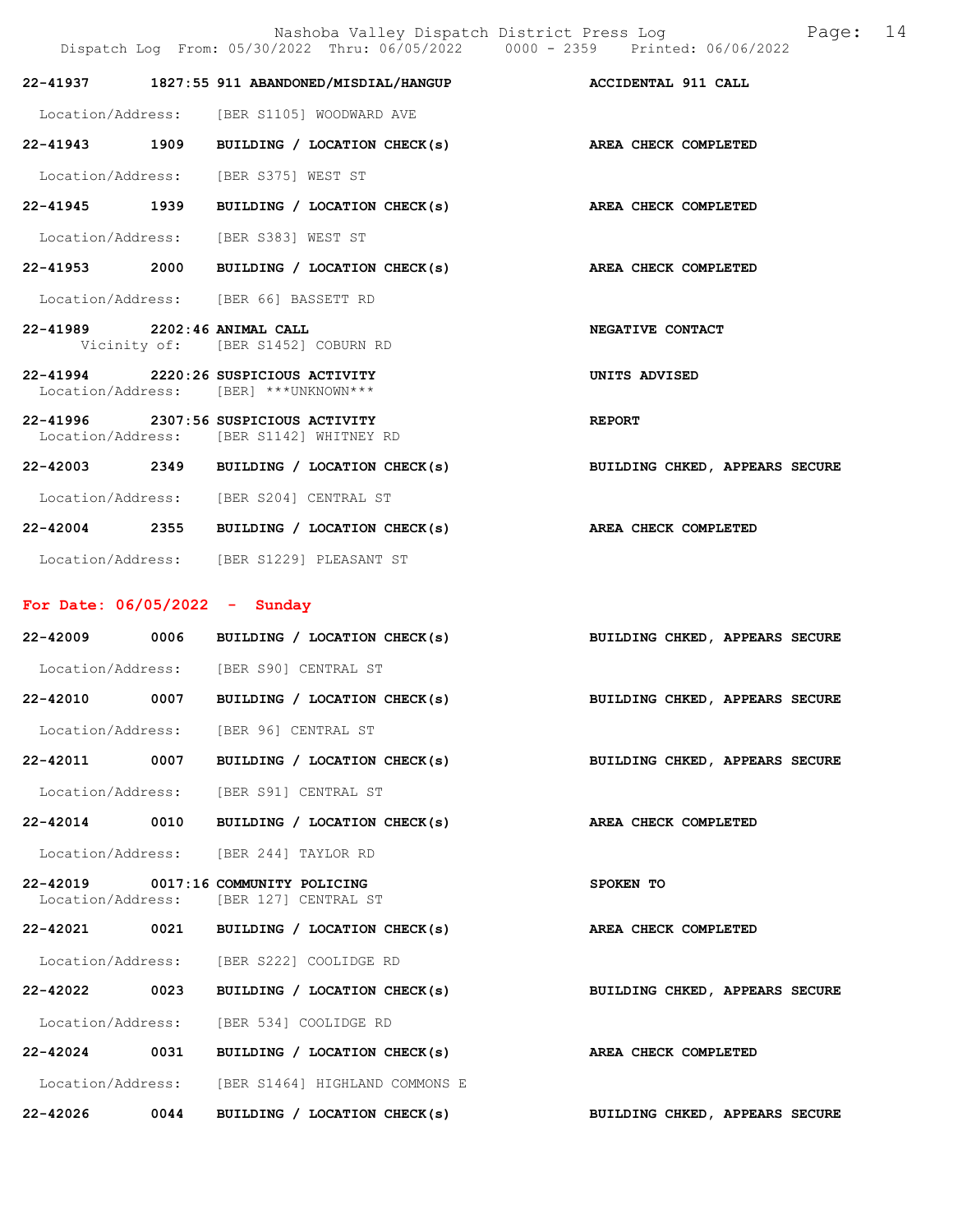|                                    |      | Nashoba Valley Dispatch District Press Log<br>Dispatch Log From: 05/30/2022 Thru: 06/05/2022 0000 - 2359 Printed: 06/06/2022 | 15<br>Page:                    |
|------------------------------------|------|------------------------------------------------------------------------------------------------------------------------------|--------------------------------|
|                                    |      | Location/Address: [BER S638] WHITNEY RD                                                                                      |                                |
| 22-42028 0046                      |      |                                                                                                                              |                                |
|                                    |      | COMMUNITY POLICING<br>Location/Address: [BER S360] RIVER RD W                                                                | SERVICES RENDERED              |
| 22-42033 0059                      |      | BUILDING / LOCATION CHECK(s)                                                                                                 | BUILDING CHKED, APPEARS SECURE |
| Location/Address:                  |      | [BER 62] RIVER RD W                                                                                                          |                                |
| 22-42034 0059                      |      | BUILDING / LOCATION CHECK(s)                                                                                                 | BUILDING CHKED, APPEARS SECURE |
| Location/Address:                  |      | [BER 128] BASSETT RD                                                                                                         |                                |
| 22-42035                           | 0101 | BUILDING / LOCATION CHECK(s)                                                                                                 | AREA CHECK COMPLETED           |
| Location/Address:                  |      | [BER 236] TYLER RD                                                                                                           |                                |
| 22-42043 0124                      |      | BUILDING / LOCATION CHECK(s) BUILDING CHKED, APPEARS SECURE                                                                  |                                |
| Location/Address:                  |      | [BER 444] WEST ST                                                                                                            |                                |
| 22-42044 0126                      |      | BUILDING / LOCATION CHECK(s)                                                                                                 | BUILDING CHKED, APPEARS SECURE |
| Location/Address:                  |      | [BER S1249] WEST ST                                                                                                          |                                |
| 22-42045 0127                      |      | BUILDING / LOCATION CHECK(s)                                                                                                 | BUILDING CHKED, APPEARS SECURE |
| Location/Address:                  |      | [BER S375] WEST ST                                                                                                           |                                |
| 22-42047 0142                      |      | BUILDING / LOCATION CHECK(s)                                                                                                 | BUILDING CHKED, APPEARS SECURE |
| Location/Address:                  |      | [BER S1] CARR RD                                                                                                             |                                |
| 22-42089 0713<br>Location/Address: |      | COMMUNITY POLICING<br>[BER S1390] RIVER RD                                                                                   | SERVICES RENDERED              |
|                                    |      | 22-42091 0742 RADAR OPERATIONS<br>Location/Address: [BER S1088] SOUTH ST                                                     | SERVICES RENDERED              |
|                                    |      | 22-42092 0748:04 MOTOR VEH - STOP                                                                                            | CITATION/WRTTN WARNING ISSUED  |
| Vicinity of:                       |      | [BER S1099] SOUTH ST                                                                                                         |                                |
|                                    |      | 22-42096 0830 TRAFFIC CONTROL<br>Location/Address: [BER 243] WEST ST                                                         | SERVICES RENDERED              |
|                                    |      | 22-42099 0911 TRAFFIC CONTROL<br>Location/Address: [BER 58] WEST ST                                                          | SERVICES RENDERED              |
|                                    |      | 22-42105 1017 TRAFFIC CONTROL<br>Location/Address: [BER] WOODWARD AVE + CENTRAL ST                                           | SERVICES RENDERED              |
|                                    |      | 22-42113 1129:15 MOTOR VEH - COMPLAINT<br>Location/Address: [BER] PLEASANT ST                                                | NEGATIVE CONTACT               |
|                                    |      | 22-42114 1147:01 MOTOR VEH - DISABLED<br>Vicinity of: [BER S1105] WOODWARD AVE                                               | SERVICES RENDERED              |
|                                    |      | 22-42125 1251:25 FIREARMS LICENSING<br>Location/Address: [BER S273] LINDEN ST                                                | SERVICES RENDERED              |
| 22-42129 1416:43 HARASSMENT        |      | Location/Address: [BER S563] GATES POND RD                                                                                   | <b>REPORT</b>                  |
|                                    |      | 22-42134 1446:20 MOTOR VEH - STOP                                                                                            | CITATION/WRTTN WARNING ISSUED  |
|                                    |      | Vicinity of: [BER S615] SAWYER HILL RD                                                                                       |                                |
|                                    |      | 22-42137 1527:21 MOTOR VEH - COMPLAINT                                                                                       | SPOKEN TO                      |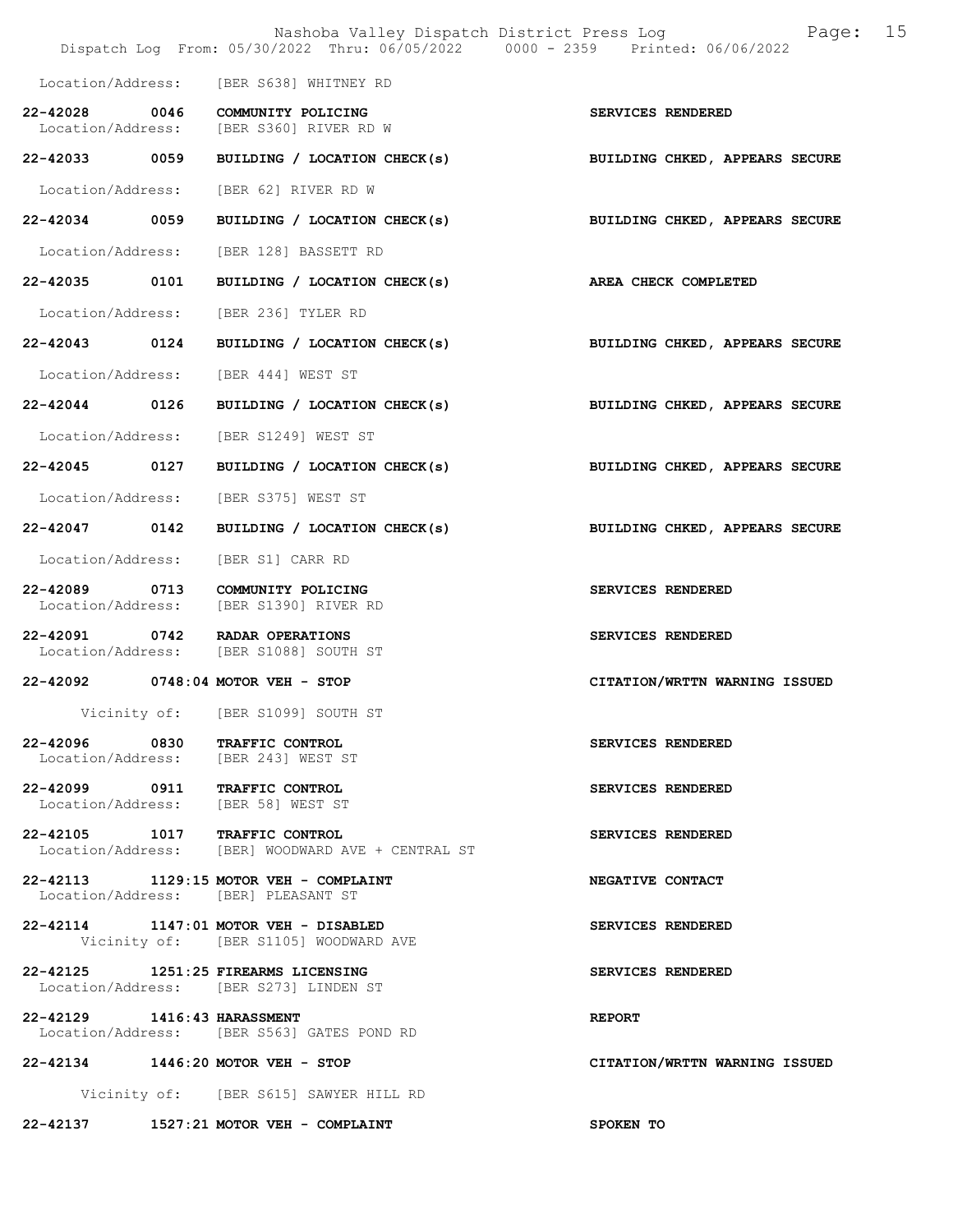|                                            |                                           |                              | Nashoba Valley Dispatch District Press Log<br>Dispatch Log From: 05/30/2022 Thru: 06/05/2022 0000 - 2359 Printed: 06/06/2022 |               |  | Page: | 16 |
|--------------------------------------------|-------------------------------------------|------------------------------|------------------------------------------------------------------------------------------------------------------------------|---------------|--|-------|----|
| Location/Address: [BER S1133] WOODWARD AVE |                                           |                              |                                                                                                                              |               |  |       |    |
| 22-42139 1602                              |                                           | BUILDING / LOCATION CHECK(s) | AREA CHECK COMPLETED                                                                                                         |               |  |       |    |
| Location/Address: [BER S370] PLEASANT ST   |                                           |                              |                                                                                                                              |               |  |       |    |
| 22-42140 1603                              |                                           |                              | BUILDING / LOCATION CHECK(s) AREA CHECK COMPLETED                                                                            |               |  |       |    |
| Location/Address: [BER] WHITNEY RD         |                                           |                              |                                                                                                                              |               |  |       |    |
| 22-42141 1608                              |                                           |                              | BUILDING / LOCATION CHECK(s) AREA CHECK COMPLETED                                                                            |               |  |       |    |
| Location/Address: [BER S360] RIVER RD W    |                                           |                              |                                                                                                                              |               |  |       |    |
| 22-42145 1643                              |                                           |                              | BUILDING / LOCATION CHECK(s) AREA CHECK COMPLETED                                                                            |               |  |       |    |
| Location/Address: [BER S5] CENTRAL ST      |                                           |                              |                                                                                                                              |               |  |       |    |
| 22-42159 1822                              |                                           |                              | BUILDING / LOCATION CHECK(s) AREA CHECK COMPLETED                                                                            |               |  |       |    |
| Location/Address: [BER S10] SOUTH ST       |                                           |                              |                                                                                                                              |               |  |       |    |
| 22-42162 1854                              |                                           |                              | BUILDING / LOCATION CHECK(s) AREA CHECK COMPLETED                                                                            |               |  |       |    |
| Location/Address: [BER S1249] WEST ST      |                                           |                              |                                                                                                                              |               |  |       |    |
| 22-42164 1905:59 MOTOR VEH - STOP          | Vicinity of: [BER] CENTRAL ST + BREWER RD |                              |                                                                                                                              | VEHICLE TOWED |  |       |    |
| 22-42169 1958 BUILDING / LOCATION CHECK(s) |                                           |                              | AREA CHECK COMPLETED                                                                                                         |               |  |       |    |
| Location/Address: [BER] BASSETT ROAD       |                                           |                              |                                                                                                                              |               |  |       |    |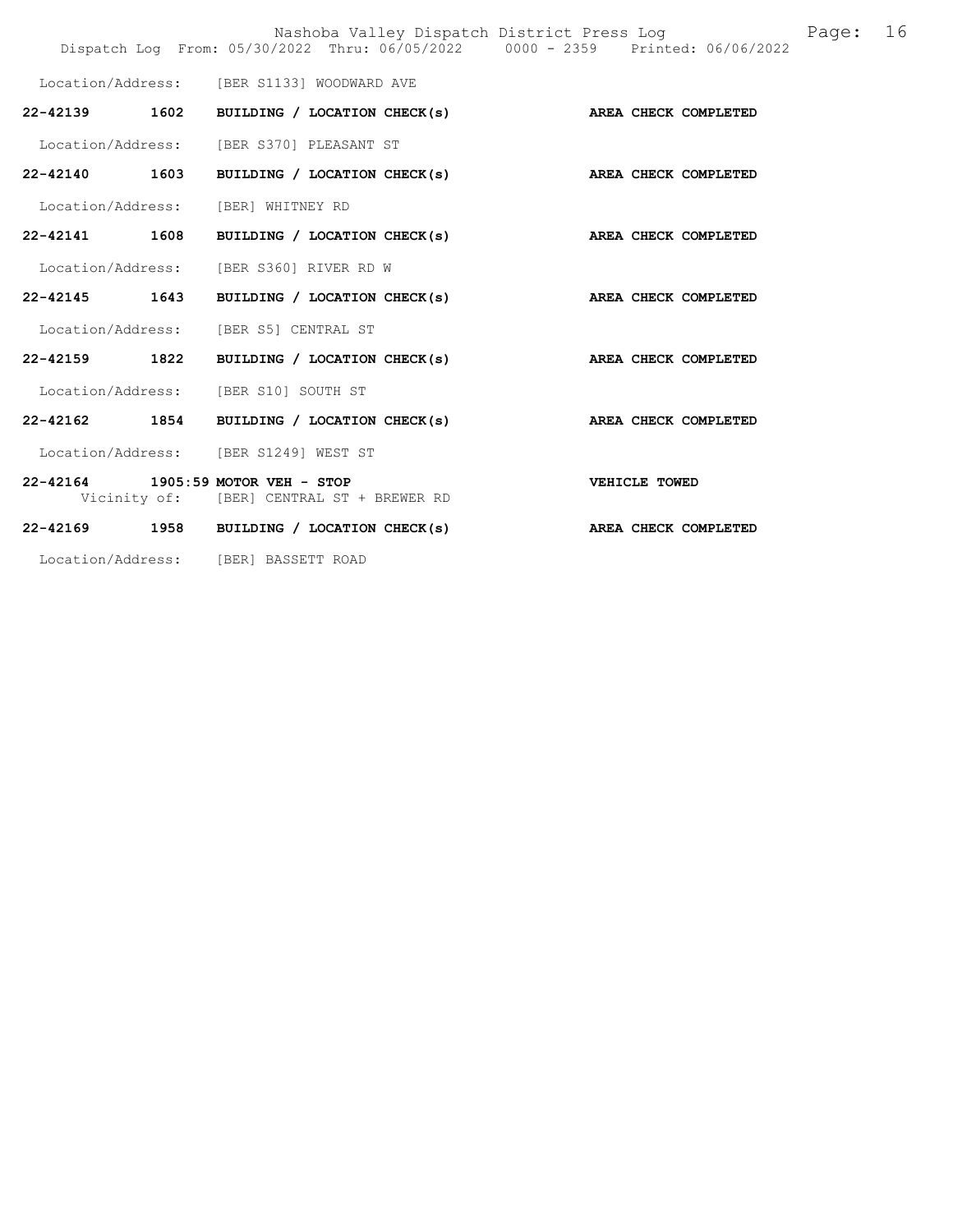Nashoba Valley Dispatch District Press Log Fage: 17 Dispatch Log From: 05/30/2022 Thru: 06/05/2022 0000 - 2359 Printed: 06/06/2022

## For Jurisdiction: BOLTON, MA

| For Date: $05/30/2022 -$ Monday                                         |                                                                                                   |                               |
|-------------------------------------------------------------------------|---------------------------------------------------------------------------------------------------|-------------------------------|
|                                                                         | 22-40377 0040 BUILDING / LOCATION CHECK(s) AREA CHECK COMPLETED                                   |                               |
|                                                                         | Location: [BOL EAST] EAST SECTOR                                                                  |                               |
|                                                                         | 22-40391 0100 BUILDING / LOCATION CHECK(s) AREA CHECK COMPLETED                                   |                               |
|                                                                         | Location: [BOL WEST] WEST SECTOR                                                                  |                               |
|                                                                         | $22-40392$ 0102:40 BUILDING / LOCATION CHECK(s)                                                   | <b>AREA CHECK COMPLETED</b>   |
|                                                                         | Location/Address: [BOL L0000039] MAIN ST                                                          |                               |
| 22-40396 0109:39 GENERAL INFO                                           |                                                                                                   | REFERRED TO OTHER AGENCY      |
| Location/Address: [BOL] MAIN ST                                         |                                                                                                   |                               |
| 22-40417 0153 RADAR OPERATIONS                                          |                                                                                                   | NO SERVICES NEEDED            |
| Location/Address: [BOL] MAIN ST                                         |                                                                                                   |                               |
| 22-40419 0157:38 RADAR OPERATIONS                                       |                                                                                                   | <b>NO SERVICES NEEDED</b>     |
| Location/Address: [BOL] MAIN ST                                         |                                                                                                   |                               |
|                                                                         | 22-40436 0556 RADAR OPERATIONS<br>Location/Address: [BOL] WATTAQUADOCK HILL RD                    | SERVICES RENDERED             |
| 22-40438 0605 RADAR OPERATIONS                                          |                                                                                                   | NO SERVICES NEEDED            |
|                                                                         | Location/Address: [BOL] OLD BAY RD + WATTAQUADOCK HILL RD                                         |                               |
|                                                                         | 22-40445 0747:17 MOTOR VEH - ACCIDENT NO INJURY<br>Location/Address: [BOL L0000027] MAIN ST       | SPOKEN TO                     |
| 22-40451 0902:42 COMMUNITY POLICING                                     | Location: [BOL] TOWNWIDE                                                                          | SERVICES RENDERED             |
| 22-40455 0932:54 ANIMAL CALL                                            | Location/Address: [BOL L0000014] STILL RIVER RD                                                   | UNITS ADVISED                 |
| 22-40464 1111 RADAR OPERATIONS                                          | Location/Address: [BOL L0000060] MAIN ST                                                          | SERVICES RENDERED             |
|                                                                         | 22-40499 1455:06 REQUEST TO SPEAK TO AN OFFICER<br>Location/Address: [BOL 2] WATTAQUADOCK HILL RD | SPOKEN TO                     |
| 22-40514 1617 RADAR OPERATIONS<br>Location/Address: [BOL] MAIN ST       |                                                                                                   | SERVICES RENDERED             |
| 22-40517 1632:34 MOTOR VEH - STOP                                       |                                                                                                   | CITATION/WRTTN WARNING ISSUED |
|                                                                         | Location/Address: [BOL] MAIN ST + MECHANIC ST                                                     |                               |
| 22-40525 1728 RADAR OPERATIONS<br>Location/Address: [BOL] MAIN ST       |                                                                                                   | SERVICES RENDERED             |
| 22-40527 1737:01 MOTOR VEH - STOP                                       | Location/Address: [BOL] MAIN ST + MECHANIC ST                                                     | VEHICLE TOWED                 |
| 22-40529 1739:21 MOTOR VEH - STOP<br>Location/Address: [BOL 27] MAIN ST |                                                                                                   | VERBAL WARNING                |
| Location/Address: [BOL 300] MAIN ST                                     | 22-40551 2032:11 FD-STRUCTURE/BLDG FIRE                                                           | <b>INVESTIGATED</b>           |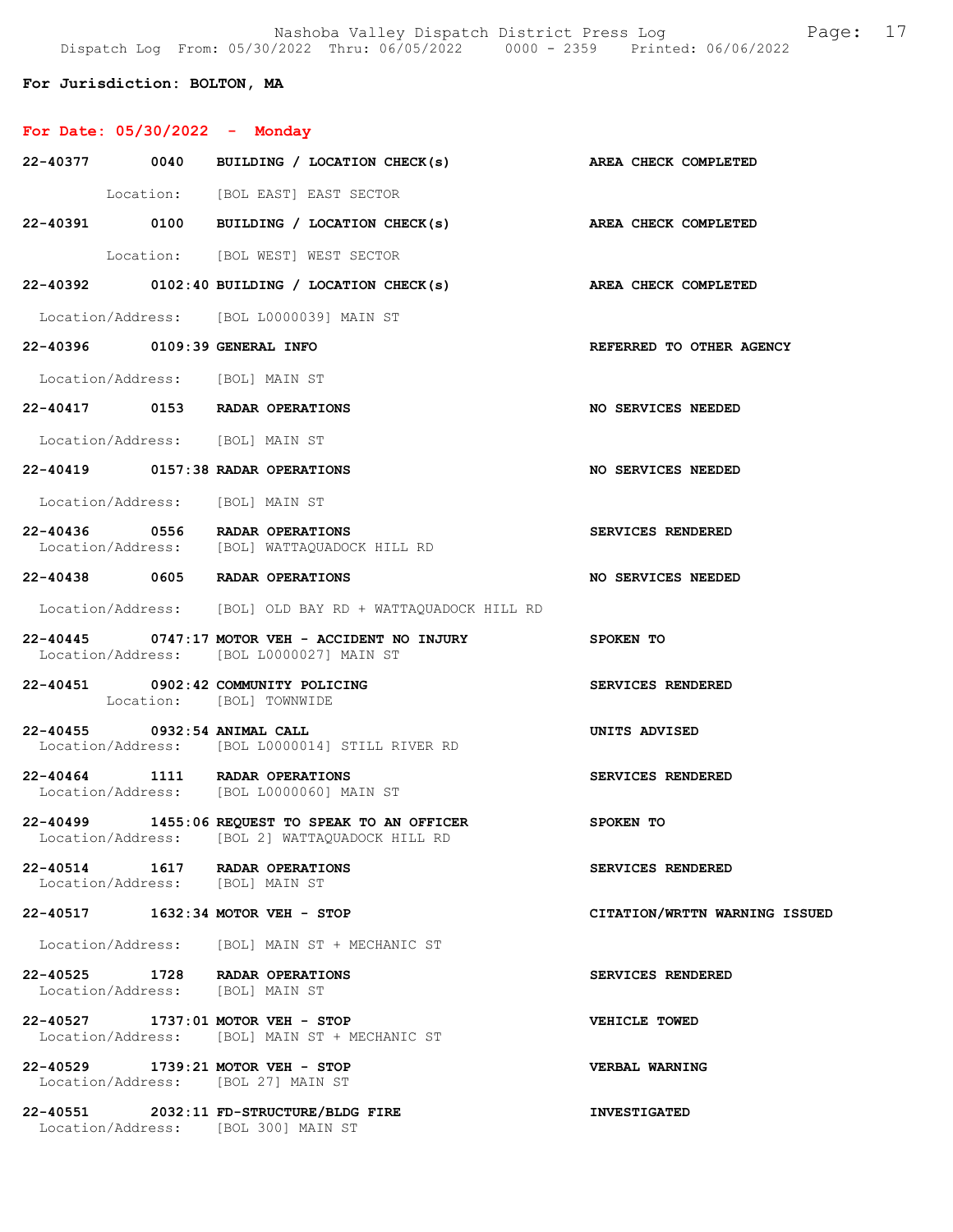|                                                                  | Nashoba Valley Dispatch District Press Log Fage: 18<br>Dispatch Log From: 05/30/2022 Thru: 06/05/2022 0000 - 2359 Printed: 06/06/2022 |                       |  |
|------------------------------------------------------------------|---------------------------------------------------------------------------------------------------------------------------------------|-----------------------|--|
|                                                                  | Refer To Fire Case: 22BOL-440-IN                                                                                                      |                       |  |
|                                                                  | 22-40554 2103 BUILDING / LOCATION CHECK(s) AREA CHECK COMPLETED                                                                       |                       |  |
|                                                                  | Location/Address: [BOL 654] FORBUSH MILL RD                                                                                           |                       |  |
|                                                                  | 22-40555 2103 BUILDING / LOCATION CHECK(s) AREA CHECK COMPLETED                                                                       |                       |  |
|                                                                  | Location/Address: [BOL 785] FORBUSH MILL RD                                                                                           |                       |  |
| 22-40557 2106:58 GENERAL INFO<br>Location/Address: [BOL] MAIN ST |                                                                                                                                       | SPOKEN TO             |  |
|                                                                  | 22-40559 2121:12 MOTOR VEH - DISABLED<br>Vicinity of: [BOL] LONG HILL RD                                                              | VEHICLE TOWED         |  |
|                                                                  | 22-40565 2147 BUILDING / LOCATION CHECK(s)<br>Location: [BOL EAST] EAST SECTOR                                                        | SERVICES RENDERED     |  |
|                                                                  | 22-40566 2149:25 SUSPICIOUS ACTIVITY<br>Location/Address: [BOL L0000027] MAIN ST                                                      | SPOKEN TO             |  |
| Location/Address: [BOL] MAIN ST                                  | 22-40574 2337 RADAR OPERATIONS                                                                                                        | SERVICES RENDERED     |  |
| For Date: $05/31/2022 - Tuesday$                                 |                                                                                                                                       |                       |  |
|                                                                  | 22-40579 0000 BUILDING / LOCATION CHECK(s) AREA CHECK COMPLETED                                                                       |                       |  |
|                                                                  | Location: [BOL WEST] WEST SECTOR                                                                                                      |                       |  |
|                                                                  | 22-40580 0000:26 MOTOR VEH - STOP<br>Vicinity of: [BOL] WATTAQUADOCK HILL RD + OLD BAY RD                                             | <b>VERBAL WARNING</b> |  |
|                                                                  | 22-40592 0031 RADAR OPERATIONS<br>Location/Address: [BOL] MAIN ST + STILL RIVER RD                                                    | SERVICES RENDERED     |  |
|                                                                  | 22-40598 0035 BUILDING / LOCATION CHECK(s) AREA CHECK COMPLETED                                                                       |                       |  |
|                                                                  | Location: [BOL EAST] EAST SECTOR                                                                                                      |                       |  |
|                                                                  | 22-40617 0054:20 ASSIST OTHER AGENCY                                                                                                  | NO SERVICES NEEDED    |  |
|                                                                  | Vicinity of: [BOL] CHASE STREET EXT                                                                                                   |                       |  |
|                                                                  | 22-40652 0152 BUILDING / LOCATION CHECK(s)                                                                                            | AREA CHECK COMPLETED  |  |
|                                                                  | Location/Address: [BOL L0000027] MAIN ST                                                                                              |                       |  |
|                                                                  | 22-40693 0536 RADAR OPERATIONS<br>Location/Address: [BOL] LONG HILL RD                                                                | SERVICES RENDERED     |  |
|                                                                  | 22-40696 0550:49 MOTOR VEH - STOP<br>Vicinity of: [BOL] LONG HILL RD                                                                  | VERBAL WARNING        |  |
|                                                                  | 22-40698 0600:16 MOTOR VEH - STOP<br>Vicinity of: [BOL 935] LONG HILL RD                                                              | VERBAL WARNING        |  |
|                                                                  | 22-40700 0601 BUILDING / LOCATION CHECK(s)<br>Location/Address: [BOL] WATTAQUADOCK HILL RD                                            | SERVICES RENDERED     |  |
|                                                                  | 22-40703 0616:45 MOTOR VEH - ACCIDENT NO INJURY<br>Location/Address: [BOL 29] MAIN ST                                                 | <b>REPORT</b>         |  |
|                                                                  | 22-40706 0629 RADAR OPERATIONS                                                                                                        | NO SERVICES NEEDED    |  |
|                                                                  | Location/Address: [BOL] WATTAQUADOCK HILL RD                                                                                          |                       |  |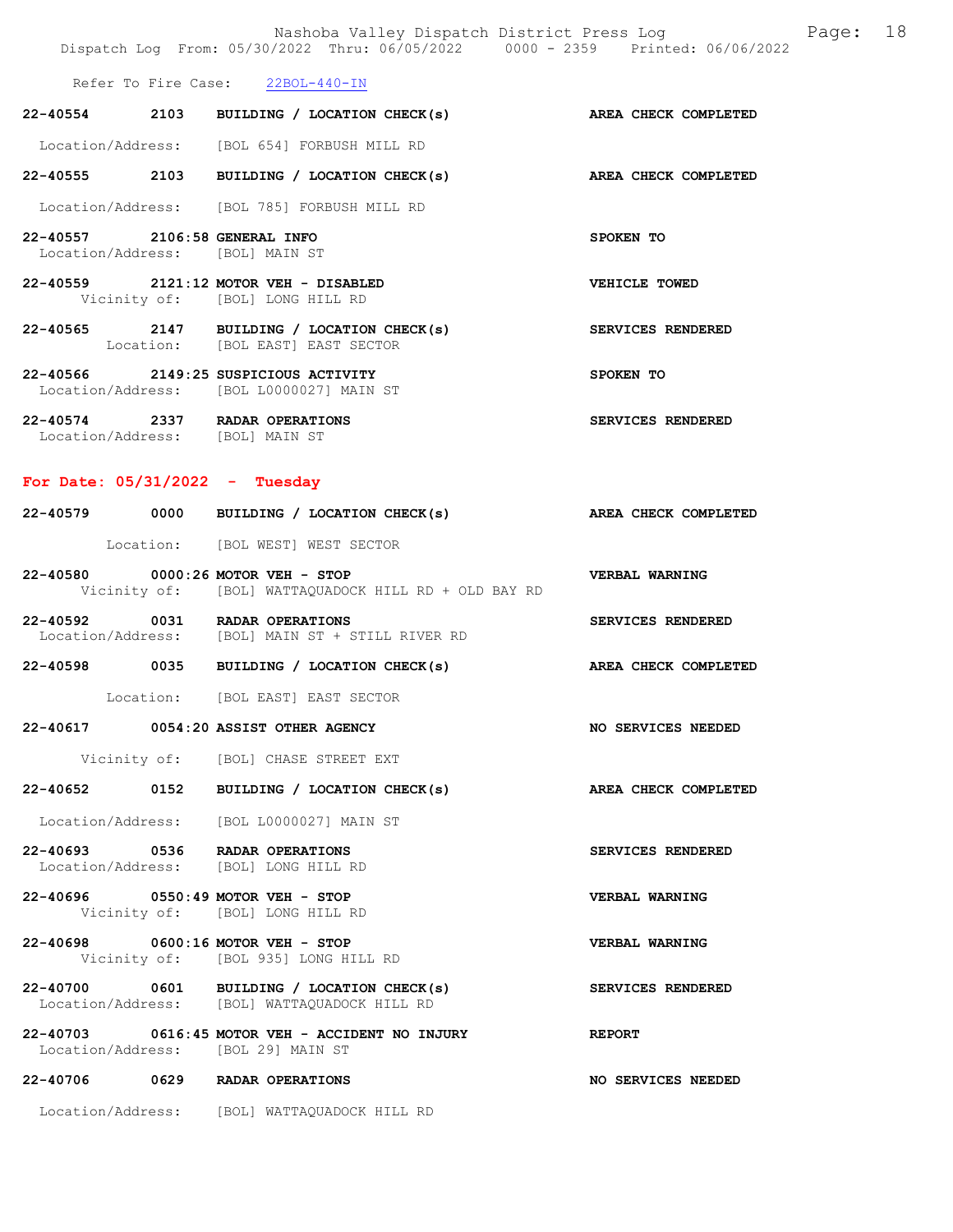22-40716 0826 TRAFFIC CONTROL SERVICES RENDERED<br>Location/Address: [BOL] MAIN ST + MECHANIC ST Location/Address: [BOL] MAIN ST + MECHANIC ST 22-40733 0935 COMMUNITY POLICING<br>
Location/Address: [BOL L0000027] MAIN ST Location/Address: [BOL L0000027] MAIN ST 22-40747 1013 RADAR OPERATIONS SERVICES RENDERED Location/Address: [BOL] MAIN ST 22-40752 1025 RADAR OPERATIONS SERVICES RENDERED Location/Address: [BOL] WATTAQUADOCK HILL RD 22-40753 1026:48 MOTOR VEH - STOP<br>Vicinity of: [BOL] WATTAQUADOCK HILL RD<br>Wicinity of: [BOL] WATTAQUADOCK HILL RD [BOL] WATTAQUADOCK HILL RD 22-40760 1048:25 MOTOR VEH - STOP VERBAL WARNING Vicinity of: [BOL L0000055] WATTAQUADOCK HILL RD 22-40764 1051:18 MOTOR VEH - STOP VERBAL WARNING Vicinity of: [BOL 983] MAIN ST 22-40771 1104:07 MOTOR VEH - STOP CITATION/WRTTN WARNING ISSUED Vicinity of: [BOL B21] MAIN ST 22-40772 1112:43 MOTOR VEH - STOP CITATION/WRTTN WARNING ISSUED Vicinity of: [BOL L0000070] MAIN ST 22-40774 1113:47 FOLLOW UP SPOKEN TO Location/Address: [BOL 1015] FOX RUN RD 22-40781 1137:29 MOTOR VEH - STOP VERBAL WARNING Vicinity of: [BOL 983] MAIN ST 22-40784 1152:30 FD-INSPECTION SERVICES RENDERED Location/Address: [BOL] LONG HILL RD 22-40790 1234:23 MOTOR VEH - DISABLED SPOKEN TO Location/Address: [BOL] STILL RIVER RD 22-40794 1242:18 MOTOR VEH - STOP CITATION/WRTTN WARNING ISSUED Vicinity of: [BOL] MAIN ST 22-40795 1249:39 MOTOR VEH - STOP VEHICLE TOWED Vicinity of: [BOL L0000070] MAIN ST 22-40816 1403 RADAR OPERATIONS SERVICES RENDERED Location/Address: [BOL] WATTAQUADOCK HILL RD 22-40857 1630 RADAR OPERATIONS SERVICES RENDERED Location/Address: [BOL] WATTAQUADOCK HILL RD + LANCASTER RD 22-40863 1654:04 MOTOR VEH - STOP VERBAL WARNING Vicinity of: [BOL] LANCASTER RD 22-40869 1700:02 MOTOR VEH - STOP VERBAL WARNING Vicinity of: [BOL] WATTAQUADOCK HILL RD + CHASE STREET EXT 22-40870 1703:43 MOTOR VEH - STOP VERBAL WARNING Vicinity of: [BOL] WATTAQUADOCK HILL RD + CHASE STREET EXT 22-40896 1931:03 MOTOR VEH - STOP CITATION/WRTTN WARNING ISSUED Vicinity of: [BOL] MAIN ST + MECHANIC ST 22-40898 1945:07 MOTOR VEH - STOP CITATION/WRTTN WARNING ISSUED

Vicinity of: [BOL] MAIN ST + MECHANIC ST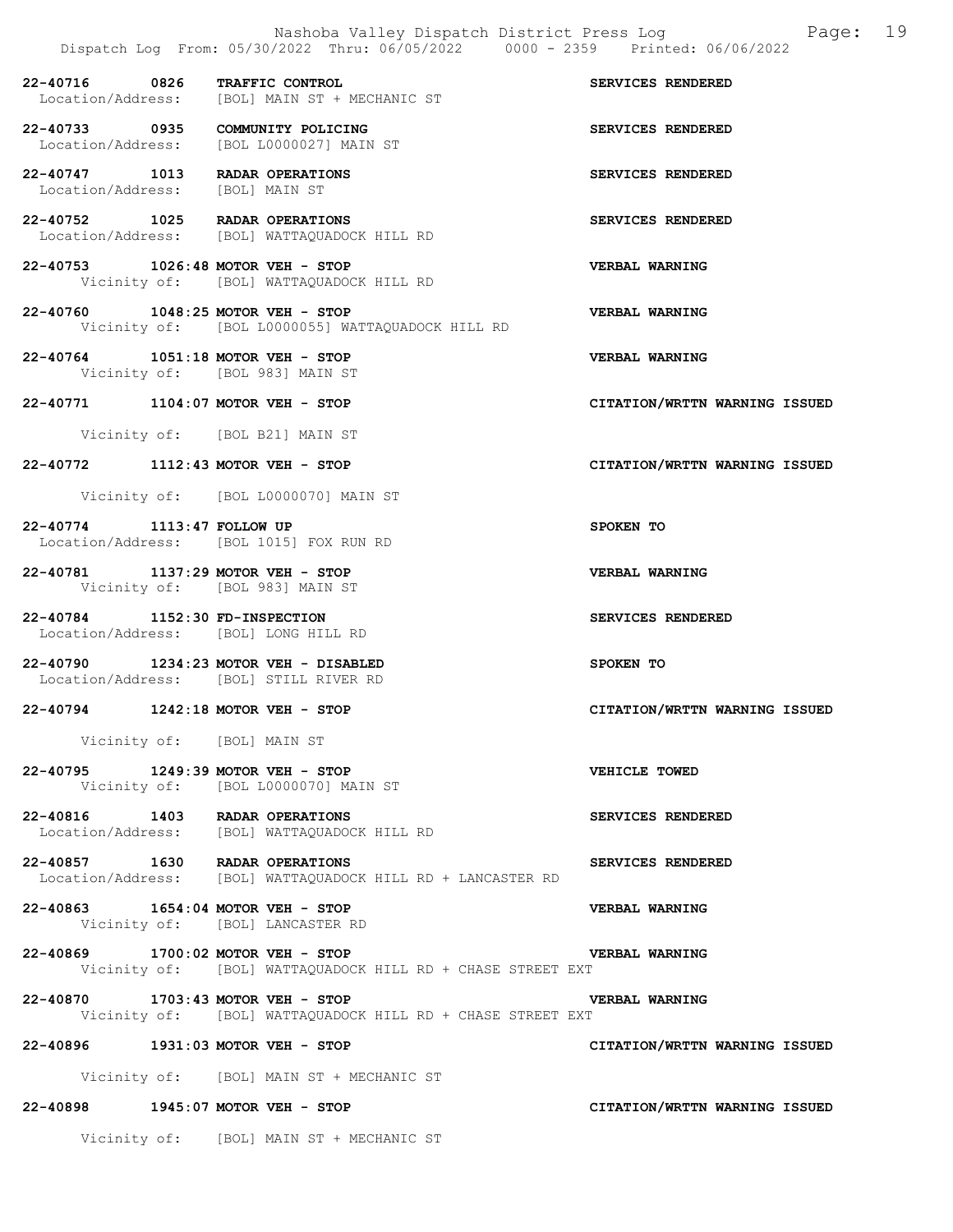|               | 22-40902 2016:08 MOTOR VEH - STOP                                                                    | CITATION/WRTTN WARNING ISSUED  |
|---------------|------------------------------------------------------------------------------------------------------|--------------------------------|
|               | Vicinity of: [BOL] MAIN ST + MECHANIC ST                                                             |                                |
|               | 22-40903 2018:17 MOTOR VEH - COMPLAINT<br>Location/Address: [BOL] WATTAQUADOCK HILL RD + W BERLIN RD | NEGATIVE CONTACT               |
|               | 22-40904 2024:43 MOTOR VEH - STOP                                                                    | CITATION/WRTTN WARNING ISSUED  |
|               | Vicinity of: [BOL] MAIN ST + WILDER RD                                                               |                                |
|               | 22-40907 2044 BUILDING / LOCATION CHECK(s) AREA CHECK COMPLETED                                      |                                |
|               | Location/Address: [BOL 26] FORBUSH MILL RD                                                           |                                |
| 22-40913 2108 | BUILDING / LOCATION CHECK(s)                                                                         | BUILDING CHKED, APPEARS SECURE |
|               | Location/Address: [BOL 29] MAIN ST                                                                   |                                |
|               | 22-40914 2110 BUILDING / LOCATION CHECK(s) BUILDING CHKED, APPEARS SECURE                            |                                |
|               | Location/Address: [BOL L0000059] MAIN ST                                                             |                                |
|               | 22-40916 2111 BUILDING / LOCATION CHECK(s)                                                           | BUILDING CHKED, APPEARS SECURE |
|               | Location/Address: [BOL L0000037] MECHANIC ST                                                         |                                |
| 22-40915 2112 | BUILDING / LOCATION CHECK(s)<br>Location/Address: [BOL 1] GREEN RD                                   | <b>SERVICES RENDERED</b>       |
|               | 22-40917 2114 BUILDING / LOCATION CHECK(s)                                                           | BUILDING CHKED, APPEARS SECURE |
|               | Location/Address: [BOL] MECHANIC ST                                                                  |                                |
|               | 22-40918 2117 BUILDING / LOCATION CHECK(s)                                                           | BUILDING CHKED, APPEARS SECURE |
|               | Location/Address: [BOL L0000070] MAIN ST                                                             |                                |
|               | $22-40921$ 2131:10 BUILDING / LOCATION CHECK(s)                                                      | BUILDING CHKED, APPEARS SECURE |
|               | Location/Address: [BOL L0000020] FLANAGAN RD                                                         |                                |
|               | 22-40922 2141:00 MOTOR VEH - STOP                                                                    | CITATION/WRTTN WARNING ISSUED  |
|               | Location/Address: [BOL] MAIN ST + MECHANIC ST                                                        |                                |
|               | 22-40924 2151:59 MOTOR VEH - STOP                                                                    | CITATION/WRTTN WARNING ISSUED  |
|               | Location/Address: [BOL] MAIN ST + MECHANIC ST                                                        |                                |
|               | 22-40928 2212:59 MOTOR VEH - STOP                                                                    | CITATION/WRTTN WARNING ISSUED  |
|               | Location/Address: [BOL L0000067] MAIN ST                                                             |                                |
|               | 22-40932 2229:32 MOTOR VEH - STOP                                                                    | CITATION/WRTTN WARNING ISSUED  |
|               | Vicinity of: [BOL L0000067] MAIN ST                                                                  |                                |
|               | 22-40934 2244:48 MOTOR VEH - STOP                                                                    | CITATION/WRTTN WARNING ISSUED  |
|               | Vicinity of: [BOL] MAIN ST + MANOR RD                                                                |                                |
|               | 22-40935 2259:11 MOTOR VEH - STOP                                                                    | CITATION/WRTTN WARNING ISSUED  |
|               | Vicinity of: [BOL L0000067] MAIN ST                                                                  |                                |
|               | 22-40966 2353 RADAR OPERATIONS<br>Location/Address: [BOL] MAIN ST                                    | SERVICES RENDERED              |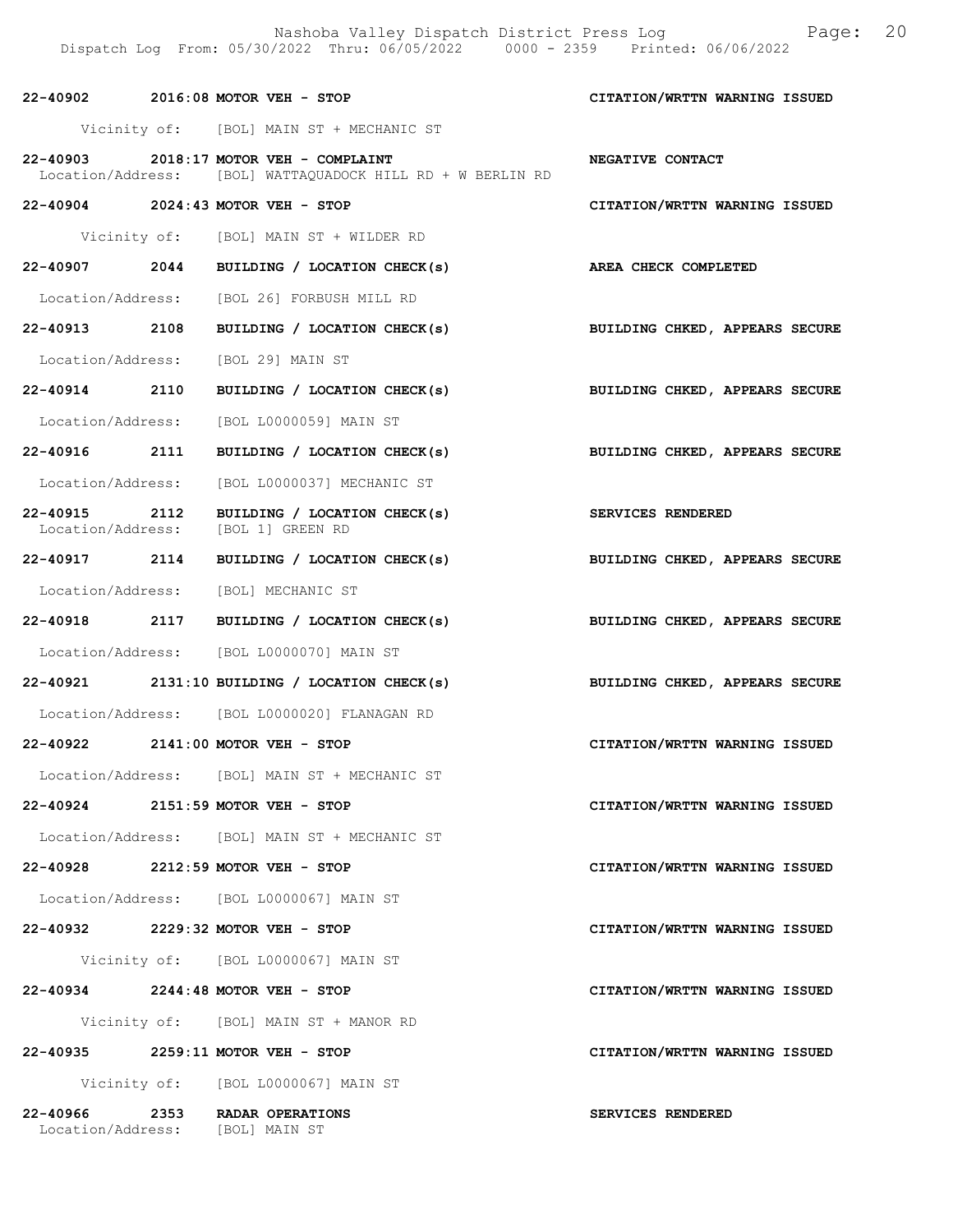|                                                                           | DISPACUL DUQ TIUM, VU/UV/ZVZZ INIU, VV/VU/ZVZZ<br>vvvv                   | ムココン                     |
|---------------------------------------------------------------------------|--------------------------------------------------------------------------|--------------------------|
| 22-40967 2356 RADAR OPERATIONS<br>Location/Address: [BOL] MAIN ST         |                                                                          | SERVICES RENDERED        |
| For Date: $06/01/2022 -$ Wednesday                                        |                                                                          |                          |
| 22-40972 0000:22 MOTOR VEH - STOP<br>Vicinity of: [BOL] MAIN ST           |                                                                          | VERBAL WARNING           |
| 22-40974 0001:57 MOTOR VEH - STOP                                         | Vicinity of: [BOL] HUDSON RD + MAIN ST                                   | VERBAL WARNING           |
| 22-40978 0011:00 MOTOR VEH - STOP                                         | Vicinity of: [BOL] MAIN ST + STILL RIVER RD                              | <b>VERBAL WARNING</b>    |
|                                                                           | 22-40996 0041 BUILDING / LOCATION CHECK(s)                               | AREA CHECK COMPLETED     |
|                                                                           | Location: [BOL WEST] WEST SECTOR                                         |                          |
|                                                                           | 22-41010 0050:24 MOTOR VEH - STOP<br>Vicinity of: [BOL L0000067] MAIN ST | VERBAL WARNING           |
|                                                                           | 22-41016 0102 BUILDING / LOCATION CHECK(s)                               | AREA CHECK COMPLETED     |
|                                                                           | Location: [BOL EAST] EAST SECTOR                                         |                          |
| 22-41019 0130:20 MOTOR VEH - STOP                                         | Vicinity of: [BOL L0000035] MAIN ST                                      | VERBAL WARNING           |
| 22-41053 0542 RADAR OPERATIONS<br>Location/Address: [BOL] HUDSON RD       |                                                                          | SERVICES RENDERED        |
| 22-41054 0544 RADAR OPERATIONS                                            | Location/Address: [BOL 122] LONG HILL RD                                 | SERVICES RENDERED        |
| 22-41076 0803 RADAR OPERATIONS                                            | Location/Address: [BOL] FORBUSH MILL RD                                  | SERVICES RENDERED        |
| 22-41078 0820 TRAFFIC CONTROL                                             | Location/Address: [BOL L0000034] MECHANIC ST                             | SERVICES RENDERED        |
| 22-41081 0843 COMMUNITY POLICING<br>Location/Address:                     | [BOL L0000027] MAIN ST                                                   | SERVICES RENDERED        |
| 22-41089 0915 RADAR OPERATIONS<br>Location/Address: [BOL] SUGAR RD        |                                                                          | <b>SERVICES RENDERED</b> |
| 22-41091 0920:40 MOTOR VEH - STOP                                         | Vicinity of: [BOL 923] SUGAR RD                                          | <b>VERBAL WARNING</b>    |
| 22-41094 0935:28 COMMUNITY POLICING<br>Location/Address: [BOL 1] GREEN RD |                                                                          | SERVICES RENDERED        |
| 22-41095 0945:12 MOTOR VEH - STOP                                         | Vicinity of: [BOL 565] WATTAQUADOCK HILL RD                              | VERBAL WARNING           |
| 22-41115 1058:35 MOTOR VEH - STOP                                         | Vicinity of: [BOL L0000070] MAIN ST                                      | STOP COMPLETED           |
| 22-41121 1116 RADAR OPERATIONS<br>Location/Address: [BOL] MAIN ST         |                                                                          | SERVICES RENDERED        |
| 22-41126 1133:49 FD-INSPECTION                                            | Location/Address: [BOL 40] BALLVILLE RD                                  | SERVICES RENDERED        |
| 22-41128 1201 RADAR OPERATIONS<br>Location/Address: [BOL] MAIN ST         |                                                                          | SERVICES RENDERED        |
| 22-41133 1220:15 FD-INSPECTION                                            |                                                                          | SERVICES RENDERED        |
|                                                                           |                                                                          |                          |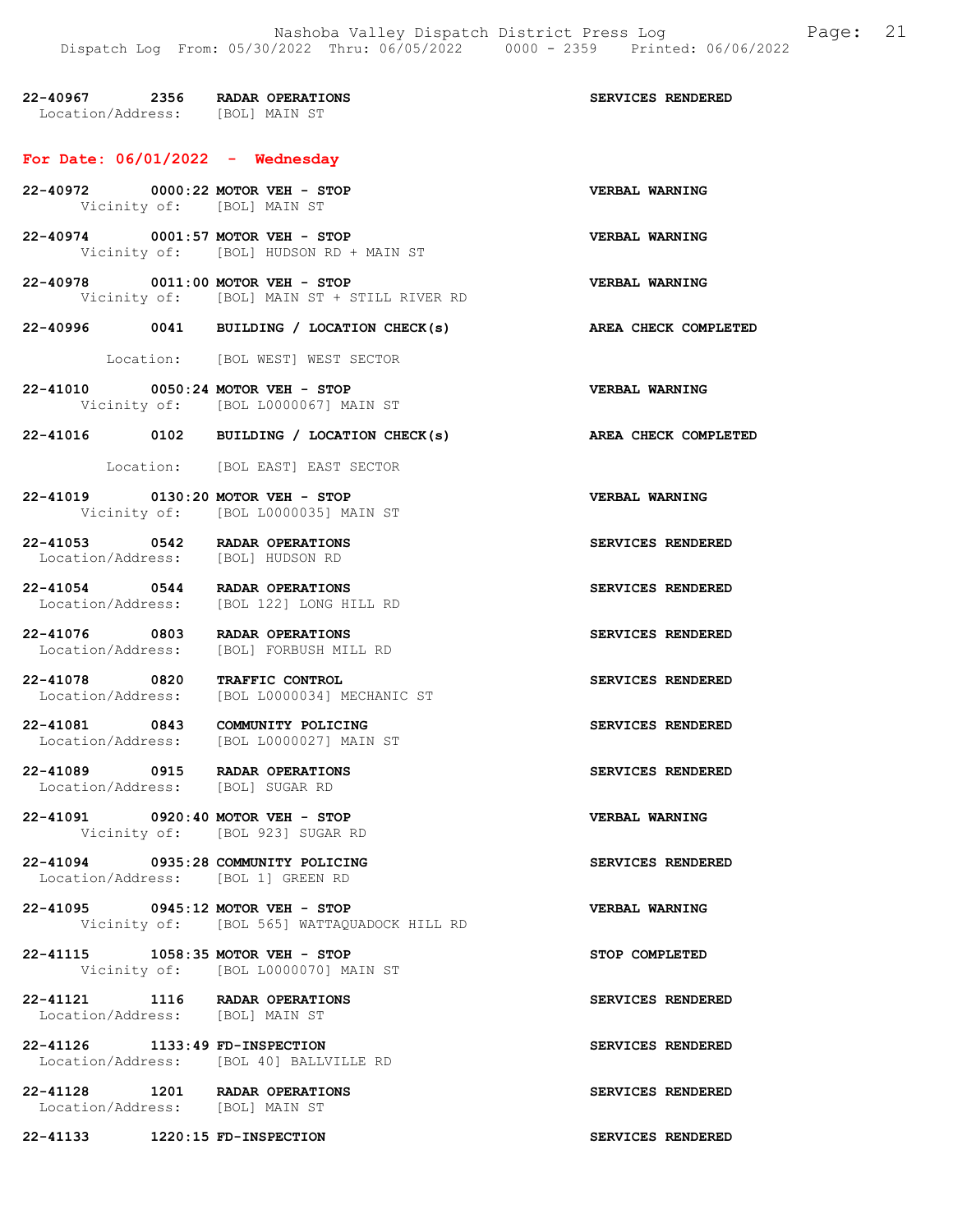|                               |      | Dispatch Log From: 05/30/2022 Thru: 06/05/2022 0000 - 2359 Printed: 06/06/2022     | Nashoba Valley Dispatch District Press Log<br>Page: | 22 |
|-------------------------------|------|------------------------------------------------------------------------------------|-----------------------------------------------------|----|
|                               |      | Location/Address: [BOL 1610] MODERATOR WAY                                         |                                                     |    |
|                               |      | 22-41138 1251:55 MOTOR VEH - STOP<br>Vicinity of: [BOL] MAIN ST + STILL RIVER RD   | VEHICLE TOWED                                       |    |
|                               |      | 22-41139 1255:24 SUSPICIOUS ACTIVITY<br>Location/Address: [BOL 708] STILL RIVER RD | SPOKEN TO                                           |    |
|                               |      | 22-41204 2201 BUILDING / LOCATION CHECK(s) AREA CHECK COMPLETED                    |                                                     |    |
|                               |      | Location/Address: [BOL L0000027] MAIN ST                                           |                                                     |    |
| 22-41205 2208                 |      | BUILDING / LOCATION CHECK(s)                                                       | AREA CHECK COMPLETED                                |    |
|                               |      | Location/Address: [BOL L0000070] MAIN ST                                           |                                                     |    |
|                               |      | 22-41206 2210 BUILDING / LOCATION CHECK(s)                                         | AREA CHECK COMPLETED                                |    |
|                               |      | Location/Address: [BOL 1242] MAIN ST                                               |                                                     |    |
|                               |      | $22-41207$ 2213 BUILDING / LOCATION CHECK(s)                                       | AREA CHECK COMPLETED                                |    |
|                               |      | Location/Address: [BOL 29] MAIN ST                                                 |                                                     |    |
| 22-41208 2214                 |      | BUILDING / LOCATION CHECK(s) AREA CHECK COMPLETED                                  |                                                     |    |
|                               |      | Location/Address: [BOL L0000020] FLANAGAN RD                                       |                                                     |    |
| 22-41209 2216                 |      | BUILDING / LOCATION CHECK(s)                                                       | AREA CHECK COMPLETED                                |    |
|                               |      | Location/Address: [BOL L0000037] MECHANIC ST                                       |                                                     |    |
| 22-41210 2220                 |      | BUILDING / LOCATION CHECK(s)                                                       | AREA CHECK COMPLETED                                |    |
|                               |      | Location/Address: [BOL L0000034] MECHANIC ST                                       |                                                     |    |
| 22-41211 2222                 |      | BUILDING / LOCATION CHECK(s)                                                       | BUILDING CHKED, APPEARS SECURE                      |    |
|                               |      | Location/Address: [BOL 1] GREEN RD                                                 |                                                     |    |
|                               |      | 22-41214 2223 RADAR OPERATIONS<br>Location/Address: [BOL L0000059] MAIN ST         | SERVICES RENDERED                                   |    |
| 22-41212                      | 2226 | BUILDING / LOCATION CHECK(s)                                                       | BUILDING CHKED, APPEARS SECURE                      |    |
| Location/Address:             |      | [BOL 26] FORBUSH MILL RD                                                           |                                                     |    |
| 22-41213<br>Location/Address: | 2230 | BUILDING / LOCATION CHECK(s)<br>[BOL 654] FORBUSH MILL RD                          | ARREST(S) MADE                                      |    |
| 22-41215                      | 2232 | BUILDING / LOCATION CHECK(s)                                                       | AREA CHECK COMPLETED                                |    |
| Location/Address:             |      | [BOL 785] FORBUSH MILL RD                                                          |                                                     |    |

# For Date: 06/02/2022 - Thursday

| 22-41277     | 0049              | RADAR OPERATIONS             | NO SERVICES NEEDED   |
|--------------|-------------------|------------------------------|----------------------|
|              | Location/Address: | [BOL] MAIN ST                |                      |
| $22 - 41294$ | 0116              | BUILDING / LOCATION CHECK(s) | AREA CHECK COMPLETED |
|              | Location:         | [BOL WEST] WEST SECTOR       |                      |
| 22-41307     | 0132              | BUILDING / LOCATION CHECK(s) | AREA CHECK COMPLETED |
|              | Location:         | [BOL EAST] EAST SECTOR       |                      |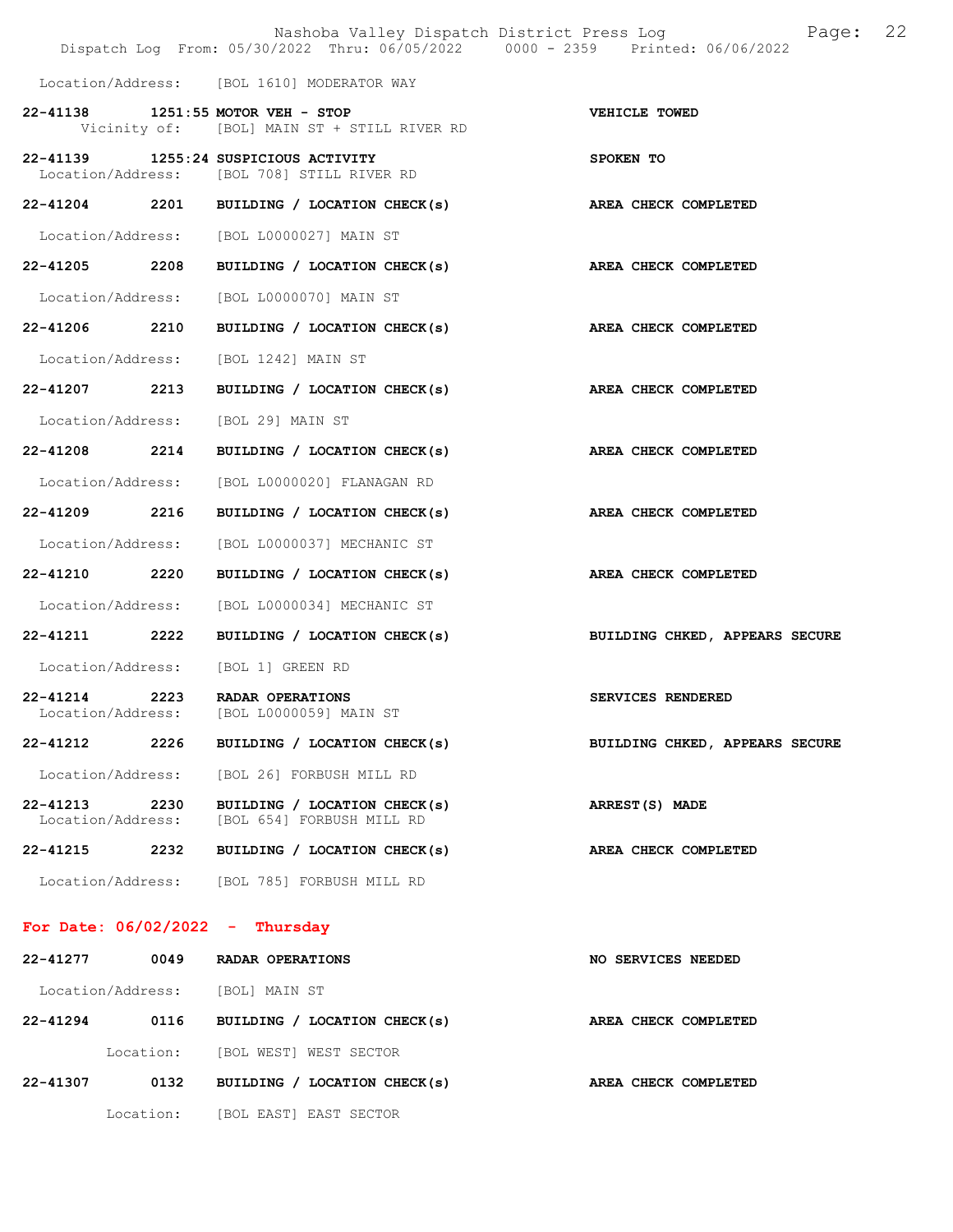Nashoba Valley Dispatch District Press Log Bage: 23<br>  $\frac{12022 \text{ Thru: } 06/05/2022}$  0000 - 2359 Printed: 06/06/2022

Dispatch Log From: 05/30/2022 Thru: 06/05/2022 22-41309 0146 RADAR OPERATIONS NO SERVICES NEEDED Location/Address: [BOL] MAIN ST 22-41334 0550 RADAR OPERATIONS SERVICES RENDERED<br>Location/Address: [BOL] WATTAQUADOCK HILL RD Location/Address: [BOL] WATTAQUADOCK HILL RD 22-41336 0602 RADAR OPERATIONS NO SERVICES NEEDED Location/Address: [BOL] WILDER RD 22-41353 0828 TRAFFIC CONTROL SERVICES RENDERED<br>Location/Address: [BOL] MAIN ST + MECHANIC ST [BOL] MAIN ST + MECHANIC ST 22-41358 0846 RADAR OPERATIONS NO SERVICES NEEDED Location/Address: [BOL L0000067] MAIN ST 22-41362 0853:20 MOTOR VEH - STOP VERBAL WARNING Vicinity of: [BOL] MAIN ST + MANOR RD 22-41367 0904:32 REQUEST TO SPEAK TO AN OFFICER SPOKEN TO Location/Address: [BOL 2] WATTAQUADOCK HILL RD 22-41368 0906:46 MOTOR VEH - STOP VEHICLE TOWED Vicinity of: [BOL 29] MAIN ST 22-41378 0937:26 MOTOR VEH - COMPLAINT SPOKEN TO Location/Address: [BOL] MAIN ST 22-41384 1002:03 ASSIST OTHER AGENCY SERVICES RENDERED Vicinity of: [BOL 820] MANOR RD 22-41389 1030 COMMUNITY POLICING SERVICES RENDERED Location/Address: [BOL L0000027] MAIN ST 22-41392 1037:52 MOTOR VEH - PARKING VIOLATION SPOKEN TO Location/Address: [BOL L0000027] MAIN ST 22-41396 1053:59 WELL BEING CHECK SPOKEN TO Location/Address: [BOL] MAIN ST 22-41397 1110:17 FD-INSPECTION SERVICES RENDERED Location/Address: [BOL 1059] CIDER CIR 22-41401 1132:27 FD-INSPECTION SERVICES RENDERED Location/Address: [BOL] WOOBLY RD 22-41404 1132:25 FD-MEDICAL EMERGENCY SERVICES RENDERED Location/Address: [BOL 408] NOURSE RD Refer To Fire Case: 22BOL-448-IN 22-41409 1147 RADAR OPERATIONS NO SERVICES NEEDED Location/Address: [BOL] MAIN ST 22-41413 1201:04 MOTOR VEH - STOP CITATION/WRTTN WARNING ISSUED Vicinity of: [BOL L0000057] MAIN ST 22-41416 1226:23 MOTOR VEH - STOP VEHICLE TOWED Location/Address: [BOL] MAIN ST 22-41420 1257:55 MOTOR VEH - STOP STOP STOP COMPLETED Location/Address: [BOL 565] WATTAQUADOCK HILL RD 22-41425 1309:35 COOKING FIRE REQUEST NO SERVICES NEEDED

Location/Address: [BOL 1071] BURNHAM RD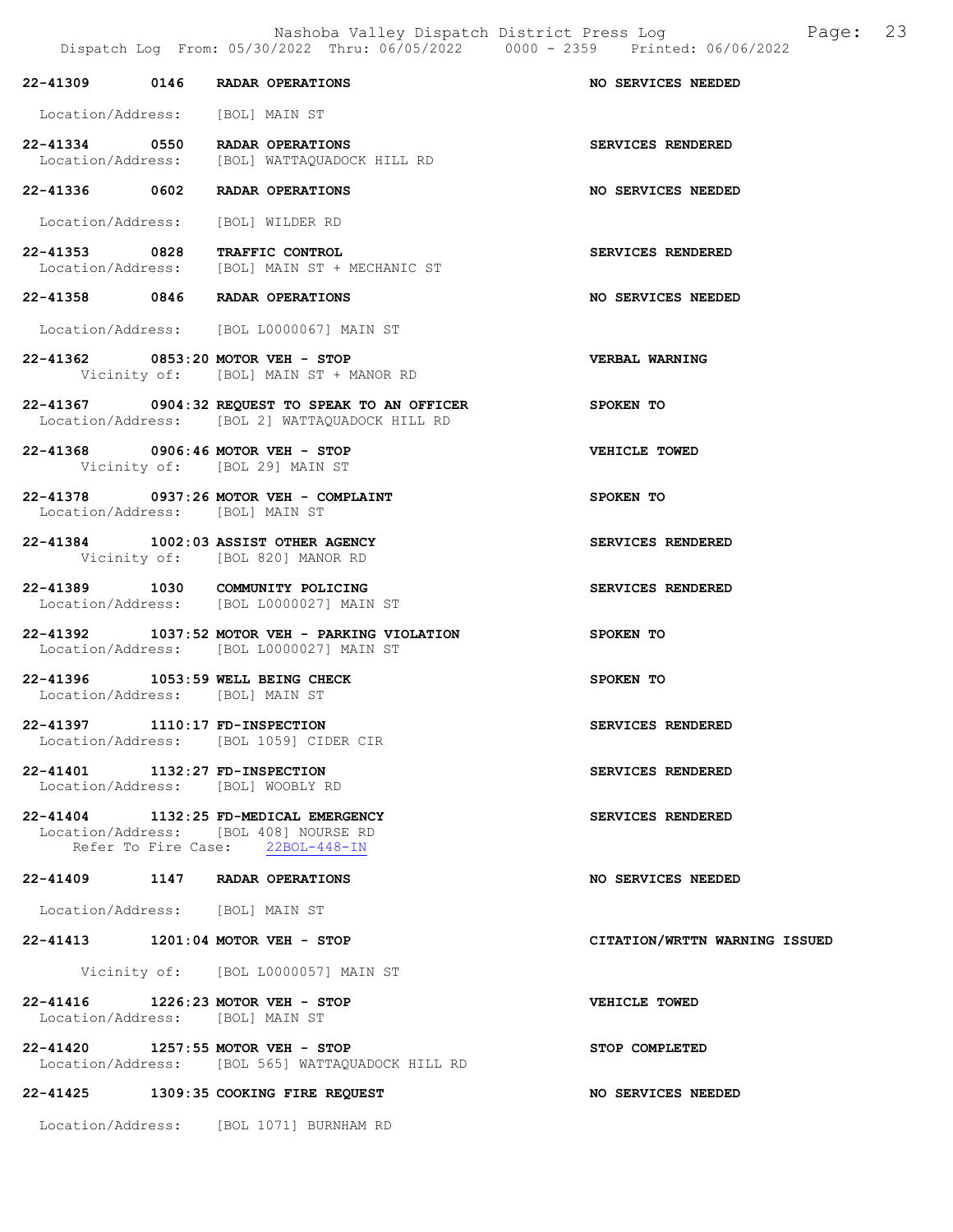| 22-41438 1411 TRAFFIC CONTROL<br>Location/Address: [BOL 1] GREEN RD     |                                                                                               | SERVICES RENDERED    |
|-------------------------------------------------------------------------|-----------------------------------------------------------------------------------------------|----------------------|
| 22-41446 1447:57 ANIMAL CALL                                            | Location/Address: [BOL 359] EAST END RD                                                       | <b>NOTIFIED</b>      |
| 22-41448 1515 TRAFFIC CONTROL                                           | Location/Address: [BOL] MAIN ST + MECHANIC ST                                                 | SERVICES RENDERED    |
| 22-41458 1536:04 VANDALISM                                              | Location/Address: [BOL 26] FORBUSH MILL RD                                                    | SERVICES RENDERED    |
| 22-41472 1701:14 GENERAL INFO                                           | Location/Address: [BOL L0000014] STILL RIVER RD                                               | UNITS ADVISED        |
| 22-41493 1951:25 RADAR OPERATIONS                                       |                                                                                               | NO SERVICES NEEDED   |
| Location/Address: [BOL] MAIN ST                                         |                                                                                               |                      |
| 22-41495 2013:31 SUSPICIOUS ACTIVITY<br>Location/Address: [BOL] MAIN ST |                                                                                               | SPOKEN TO            |
|                                                                         | $22-41498$ 2043:46 BUILDING / LOCATION CHECK(s)<br>Location/Address: [BOL L0000076] HUDSON RD | SPOKEN TO            |
| $22 - 41499$                                                            | 2054:12 BUILDING / LOCATION CHECK(s)                                                          | AREA CHECK COMPLETED |

Location: [BOL WEST] WEST SECTOR

22-41501 2055:06 MOTOR VEH - DISABLED SPOKEN TO Vicinity of: [BOL] MAIN ST + NOURSE RD

22-41504 2244:48 BUILDING / LOCATION CHECK(s) AREA CHECK COMPLETED

Location: [BOL EAST] EAST SECTOR

### For Date: 06/03/2022 - Friday

| $22 - 41525$                                   |           |                                   | 0116:15 BUILDING / LOCATION CHECK(s)       | AREA CHECK COMPLETED          |  |
|------------------------------------------------|-----------|-----------------------------------|--------------------------------------------|-------------------------------|--|
|                                                | Location: |                                   | [BOL WEST] WEST SECTOR                     |                               |  |
| 22-41538                                       |           |                                   | 0127:35 FD-MEDICAL LIFT ASSIST             | PATIENT REFUSAL, NO TRANSPORT |  |
|                                                |           | Refer To Fire Case: 22BOL-452-IN  | Location/Address: [BOL 1046] KETTLEHOLE RD |                               |  |
| 22-41549<br>Location/Address:                  | 0145      | RADAR OPERATIONS<br>[BOL] MAIN ST |                                            | SERVICES RENDERED             |  |
| $22 - 41576$                                   |           | 0526:00 FD-MEDICAL EMERGENCY      |                                            | PATIENT REFUSAL, NO TRANSPORT |  |
| The set of the set of the fine the contract of |           |                                   |                                            |                               |  |

 Location/Address: [BOL 737] NASHAWAY RD Refer To Fire Case: 22BOL-454-IN

22-41600 0819 TRAFFIC CONTROL SERVICES RENDERED Location/Address: [BOL] MAIN ST + MECHANIC ST

22-41602 0835 COMMUNITY POLICING SERVICES RENDERED Location/Address: [BOL L0000027] MAIN ST

22-41629 1054 RADAR OPERATIONS SERVICES RENDERED Location/Address: [BOL] MAIN ST

22-41632 1100:22 MOTOR VEH - STOP VERBAL WARNING Vicinity of: [BOL 1242] MAIN ST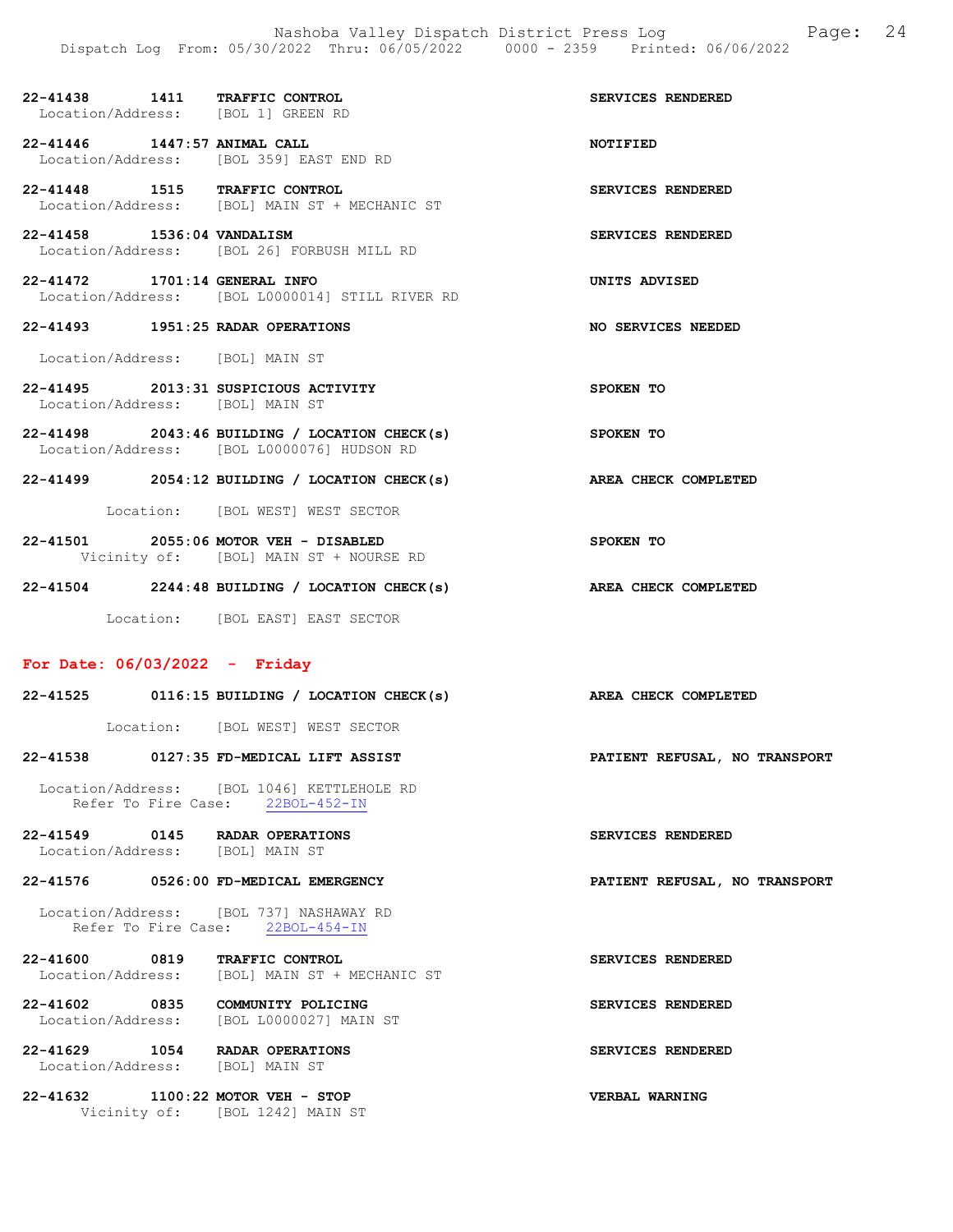|                                 |      | Nashoba Valley Dispatch District Press Log<br>Dispatch Log From: 05/30/2022 Thru: 06/05/2022 0000 - 2359 Printed: 06/06/2022 | 25<br>Page:                    |
|---------------------------------|------|------------------------------------------------------------------------------------------------------------------------------|--------------------------------|
|                                 |      | 22-41633 1112:02 MOTOR VEH - STOP<br>Vicinity of: [BOL L0000059] MAIN ST                                                     | <b>VERBAL WARNING</b>          |
|                                 |      | 22-41638 1144:17 ASSIST OTHER AGENCY<br>Vicinity of: [BOL] BARE HILL RD                                                      | SPOKEN TO                      |
|                                 |      | 22-41643 1207 BUILDING / LOCATION CHECK(s)                                                                                   | <b>AREA CHECK COMPLETED</b>    |
|                                 |      | Location/Address: [BOL L0000076] HUDSON RD                                                                                   |                                |
|                                 |      | 22-41646 1222 RADAR OPERATIONS<br>Location/Address: [BOL] WATTAQUADOCK HILL RD                                               | SERVICES RENDERED              |
|                                 |      | 22-41650 1233 RADAR OPERATIONS<br>Vicinity of: [BOL] FORBUSH MILL RD                                                         | SERVICES RENDERED              |
| 22-41651 1237:49 ANIMAL CALL    |      | Location/Address: [BOL 1274] SUGAR RD                                                                                        | <b>NOTIFIED</b>                |
|                                 |      | 22-41657 1400:20 MOTOR VEH - STOP<br>Vicinity of: [BOL 28] MAIN ST                                                           | VERBAL WARNING                 |
|                                 |      | 22-41673 1514:12 TRAFFIC CONTROL<br>Location/Address: [BOL] MAIN ST + MECHANIC ST                                            | SERVICES RENDERED              |
|                                 |      | 22-41690   1644   RADAR OPERATIONS<br>Location/Address: [BOL 122] LONG HILL RD                                               | SERVICES RENDERED              |
|                                 |      | 22-41691 1658:12 MOTOR VEH - STOP<br>Location/Address: [BOL] LONG HILL RD + MEADOW RD                                        | <b>VERBAL WARNING</b>          |
|                                 |      | 22-41694 1711:58 MOTOR VEH - STOP<br>Vicinity of: [BOL] LONG HILL RD + MAIN ST                                               | <b>VERBAL WARNING</b>          |
| Location/Address: [BOL] MAIN ST |      | 22-41705 1752 RADAR OPERATIONS                                                                                               | SERVICES RENDERED              |
|                                 |      | 22-41707 1802:28 COMMUNITY POLICING<br>Location/Address: [BOL 1] GREEN RD                                                    | SERVICES RENDERED              |
|                                 |      | 22-41719 1840:36 MOTOR VEH - STOP<br>Vicinity of: [BOL L0000067] MAIN ST                                                     | VERBAL WARNING                 |
| 22-41722 1847                   |      | COMMUNITY POLICING<br>Location/Address: [BOL 1] GREEN RD                                                                     | SERVICES RENDERED              |
|                                 |      | 22-41726 1911:47 SUSPICIOUS ACTIVITY<br>Vicinity of: [BOL L0000027] MAIN ST                                                  | SPOKEN TO                      |
|                                 |      | 22-41745 2213 BUILDING / LOCATION CHECK(s)                                                                                   | BUILDING CHKED, APPEARS SECURE |
|                                 |      | Location/Address: [BOL 26] FORBUSH MILL RD                                                                                   |                                |
| 22-41746                        | 2215 | BUILDING / LOCATION CHECK(s)                                                                                                 | BUILDING CHKED, APPEARS SECURE |
|                                 |      | Location/Address: [BOL 654] FORBUSH MILL RD                                                                                  |                                |
| 22-41748 2217                   |      | BUILDING / LOCATION CHECK(s)                                                                                                 | AREA CHECK COMPLETED           |
|                                 |      | Location/Address: [BOL 785] FORBUSH MILL RD                                                                                  |                                |
|                                 |      | 22-41750 2222 BUILDING / LOCATION CHECK(s)                                                                                   | BUILDING CHKED, APPEARS SECURE |
|                                 |      | Location/Address: [BOL 1] GREEN RD                                                                                           |                                |
|                                 |      | $22-41753$ 2226:53 BUILDING / LOCATION CHECK(s)                                                                              | AREA CHECK COMPLETED           |
|                                 |      | Location: [BOL EAST] EAST SECTOR                                                                                             |                                |

22-41755 2241 BUILDING / LOCATION CHECK(s) SERVICES RENDERED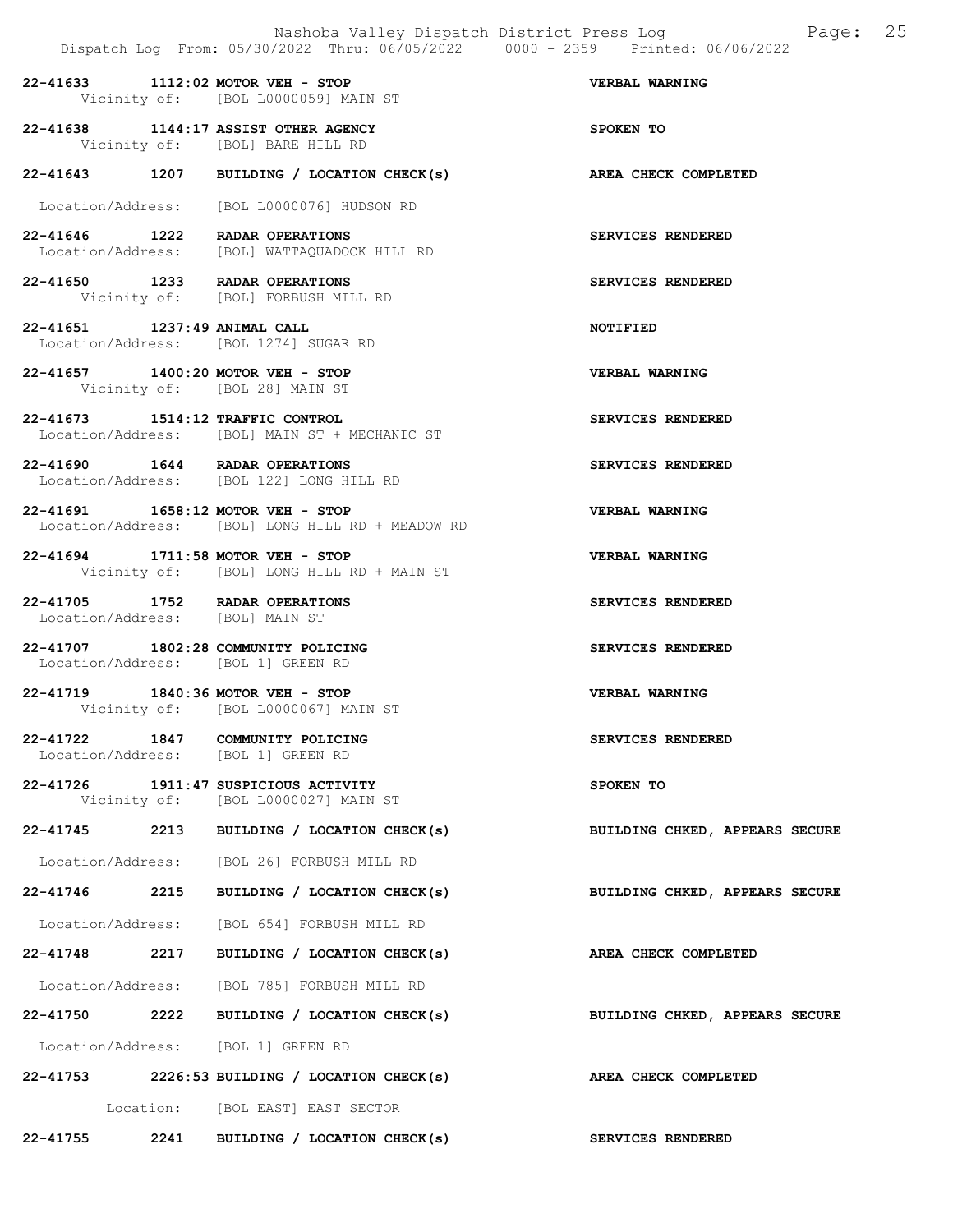Nashoba Valley Dispatch District Press Log Fage: 26

Dispatch Log From: 05/30/2022 Thru: 06/05/2022 0000 - 2359 Printed: 06/06/2022

Location/Address: [BOL L0000020] FLANAGAN RD

## For Date: 06/04/2022 - Saturday

|                                 |      | 22-41785 0142 BUILDING / LOCATION CHECK(s) AREA CHECK COMPLETED                           |                               |
|---------------------------------|------|-------------------------------------------------------------------------------------------|-------------------------------|
|                                 |      | Location: [BOL EAST] EAST SECTOR                                                          |                               |
|                                 |      | 22-41813 0229 BUILDING / LOCATION CHECK(s) AREA CHECK COMPLETED                           |                               |
|                                 |      | Location: [BOL WEST] WEST SECTOR                                                          |                               |
|                                 |      | 22-41821 0239:31 BUILDING / LOCATION CHECK(s) AREA CHECK COMPLETED                        |                               |
|                                 |      | Location/Address: [BOL 1] GREEN RD                                                        |                               |
|                                 |      | 22-41856 0904 RADAR OPERATIONS<br>Location/Address: [BOL 1] GREEN RD                      | SERVICES RENDERED             |
|                                 |      | 22-41868 1007:54 COOKING FIRE REQUEST<br>Location/Address: [BOL 1071] BURNHAM RD          | SERVICES RENDERED             |
| Location/Address: [BOL] MAIN ST |      | 22-41947 1944 RADAR OPERATIONS                                                            | SERVICES RENDERED             |
|                                 |      | 22-41948 1945 RADAR OPERATIONS<br>Location/Address: [BOL] WATTAQUADOCK HILL RD            | SERVICES RENDERED             |
|                                 |      | 22-41952 1959:18 MOTOR VEH - STOP                                                         | CITATION/WRTTN WARNING ISSUED |
|                                 |      | Vicinity of: [BOL] MAIN ST                                                                |                               |
|                                 |      | 22-41956 2006:42 MOTOR VEH - STOP<br>Vicinity of: [BOL] WATTAQUADOCK HILL RD + OLD BAY RD | <b>VERBAL WARNING</b>         |
|                                 |      | 22-41957 2010:43 MOTOR VEH - STOP                                                         | CITATION/WRTTN WARNING ISSUED |
|                                 |      | Vicinity of: [BOL 1138] WATTAQUADOCK HILL RD                                              |                               |
|                                 |      | 22-41965 2043 RADAR OPERATIONS<br>Location/Address: [BOL] MAIN ST                         | SERVICES RENDERED             |
|                                 |      | 22-41968 2103:49 MOTOR VEH - STOP<br>Location/Address: [BOL 440] MAIN ST                  | <b>VERBAL WARNING</b>         |
|                                 |      | 22-41972 2127 BUILDING / LOCATION CHECK(s) AREA CHECK COMPLETED                           |                               |
|                                 |      | Location/Address: [BOL L0000076] HUDSON RD                                                |                               |
| 22-41973                        | 2129 | BUILDING / LOCATION CHECK(s)                                                              | AREA CHECK COMPLETED          |
|                                 |      | Location/Address: [BOL L0000027] MAIN ST                                                  |                               |
|                                 |      | $22-41978$ 2149:48 BUILDING / LOCATION CHECK(s)                                           | AREA CHECK COMPLETED          |
|                                 |      | Location/Address: [BOL 1586] MAIN ST                                                      |                               |
|                                 |      | 22-41979 2150 BUILDING / LOCATION CHECK(s)                                                | AREA CHECK COMPLETED          |
|                                 |      | Location/Address: [BOL L0000070] MAIN ST                                                  |                               |
|                                 |      | 22-41980 2151 BUILDING / LOCATION CHECK(s)                                                | AREA CHECK COMPLETED          |
|                                 |      | Location/Address: [BOL L0000037] MECHANIC ST                                              |                               |
|                                 |      | 22-41981 2152 BUILDING / LOCATION CHECK(s)                                                | AREA CHECK COMPLETED          |
| Location/Address:               |      | [BOL L0000034] MECHANIC ST                                                                |                               |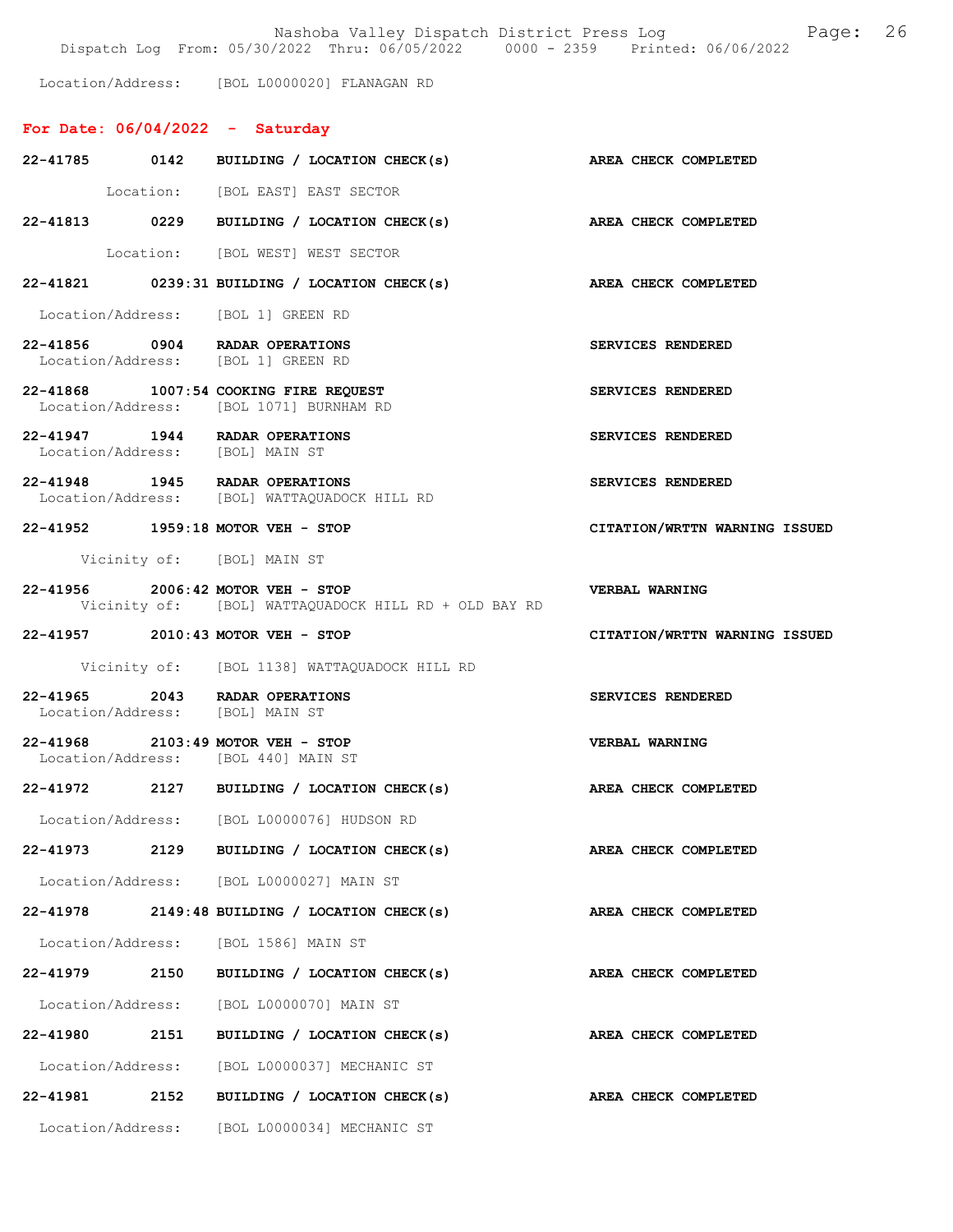|                                 |      | 22-41982 2153 BUILDING / LOCATION CHECK(s)                                       | AREA CHECK COMPLETED          |
|---------------------------------|------|----------------------------------------------------------------------------------|-------------------------------|
|                                 |      | Location/Address: [BOL 29] MAIN ST                                               |                               |
|                                 |      | $22-41983$ 2153:56 BUILDING / LOCATION CHECK(s)                                  | AREA CHECK COMPLETED          |
|                                 |      | Vicinity of: [BOL L0000020] FLANAGAN RD                                          |                               |
|                                 |      | 22-41984 2157 BUILDING / LOCATION CHECK(s)<br>Location/Address: [BOL 1] GREEN RD | SERVICES RENDERED             |
|                                 |      | 22-41985 2200 BUILDING / LOCATION CHECK(s)                                       | AREA CHECK COMPLETED          |
|                                 |      | Location/Address: [BOL 26] FORBUSH MILL RD                                       |                               |
| 22-41986 2200                   |      | BUILDING / LOCATION CHECK(s)                                                     | AREA CHECK COMPLETED          |
|                                 |      | Location/Address: [BOL 654] FORBUSH MILL RD                                      |                               |
|                                 |      | 22-41987 2201 BUILDING / LOCATION CHECK(s)                                       | AREA CHECK COMPLETED          |
|                                 |      | Location/Address: [BOL 785] FORBUSH MILL RD                                      |                               |
|                                 |      | 22-41988 2203 BUILDING / LOCATION CHECK(s)                                       | AREA CHECK COMPLETED          |
|                                 |      | Location/Address: [BOL L0000014] STILL RIVER RD                                  |                               |
|                                 |      | 22-41993 2223:02 FD-MEDICAL EMERGENCY                                            | PATIENT REFUSAL, NO TRANSPORT |
|                                 |      | Location/Address: [BOL] MAIN ST<br>Refer To Fire Case: 22BOL-457-IN              |                               |
|                                 |      | 22-41999 2318 RADAR OPERATIONS                                                   | NO SERVICES NEEDED            |
|                                 |      | Location/Address: [BOL] MAIN ST                                                  |                               |
|                                 |      | 22-42002 2348:27 MOTOR VEH - DISABLED                                            | AREA CHECK COMPLETED          |
|                                 |      | Vicinity of: [BOL L0000027] MAIN ST                                              |                               |
| 22-42005                        |      | 2356:16 MOTOR VEH - STOP<br>Vicinity of: [BOL L0000067] MAIN ST                  | VERBAL WARNING                |
| For Date: $06/05/2022 -$ Sunday |      |                                                                                  |                               |
|                                 |      | 22-42006 0000 BUILDING / LOCATION CHECK(s)                                       | AREA CHECK COMPLETED          |
|                                 |      | Location: [BOL EAST] EAST SECTOR                                                 |                               |
|                                 |      | 22-42013 0009 BUILDING / LOCATION CHECK(s)                                       | AREA CHECK COMPLETED          |
|                                 |      | Location: [BOL WEST] WEST SECTOR                                                 |                               |
|                                 |      | 22-42023 0031 RADAR OPERATIONS                                                   | NO SERVICES NEEDED            |
|                                 |      | Location/Address: [BOL] MAIN ST                                                  |                               |
| 22-42082                        | 0559 | RADAR OPERATIONS                                                                 | NO SERVICES NEEDED            |
|                                 |      |                                                                                  |                               |

 Location/Address: [BOL] WATTAQUADOCK HILL RD 22-42083 0607 RADAR OPERATIONS SERVICES RENDERED Location/Address: [BOL] WATTAQUADOCK HILL RD

22-42085 0622:56 FD-VEHICLE FIRE **EXTINGUISHED** FIRE Vicinity of: [BOL 18] ROUTE 495 SOUTH HWY Refer To Fire Case: 22BER-265-IN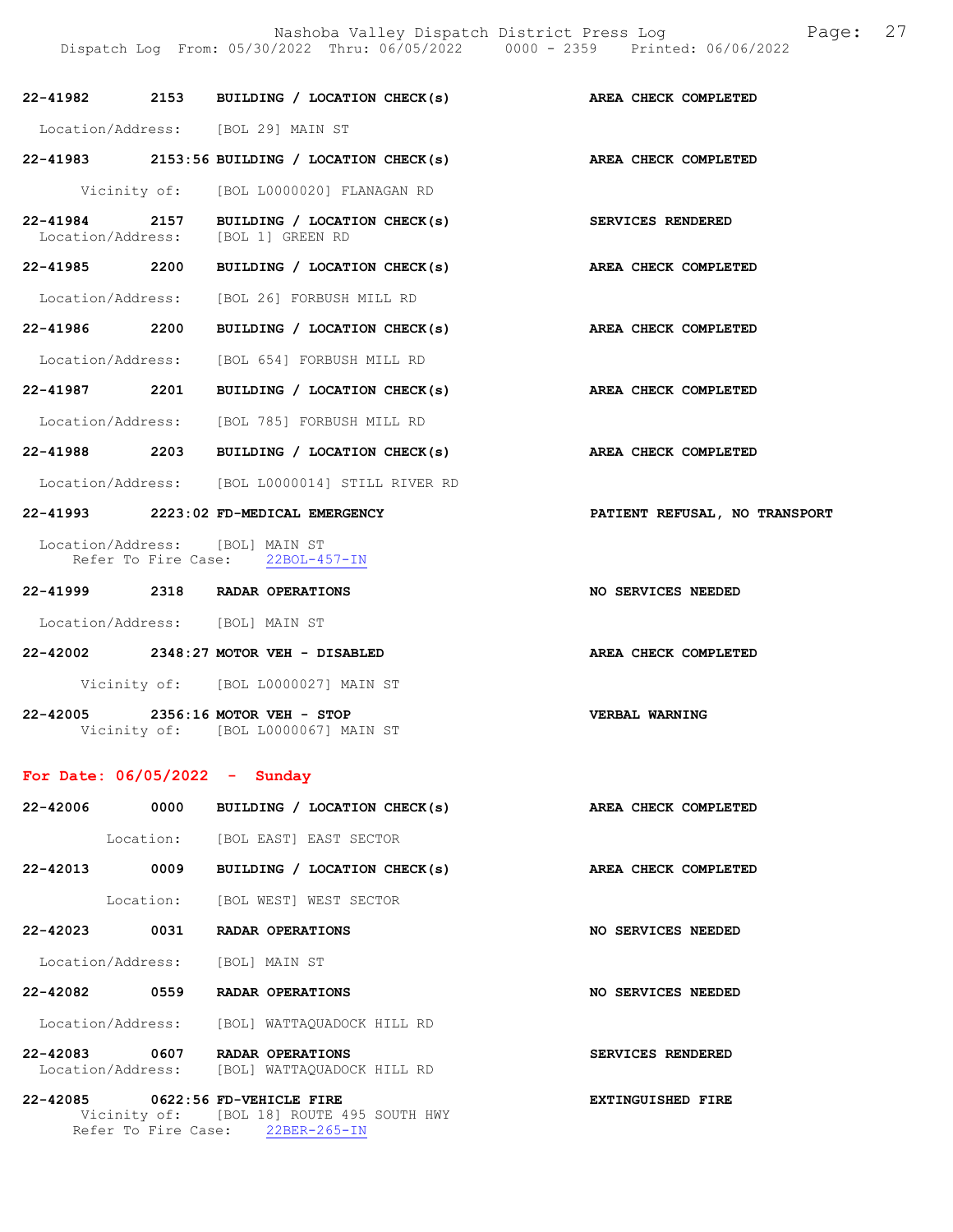Refer To Fire Case:  $22BOL-458-IN$ 

Refer To Arrest: 22BOL-21-AR

| 22-42098 0850 RADAR OPERATIONS                                    |                                                                                       | <b>NO SERVICES NEEDED</b> |
|-------------------------------------------------------------------|---------------------------------------------------------------------------------------|---------------------------|
|                                                                   | Location/Address: [BOL] WATTAQUADOCK HILL RD                                          |                           |
| 22-42100 0917 RADAR OPERATIONS<br>Location/Address: [BOL] MAIN ST |                                                                                       | <b>SERVICES RENDERED</b>  |
|                                                                   | 22-42121 1231:36 MOTOR VEH - LOCKOUT<br>Location/Address: [BOL 739] SUGAR RD          | <b>SERVICES RENDERED</b>  |
|                                                                   | 22-42146 1651:30 911 ABANDONED/MISDIAL/HANGUP                                         | ACCIDENTAL 911 CALL       |
|                                                                   | Location/Address: [BOL 109] CORN RD                                                   |                           |
| 22-42152 1753 RADAR OPERATIONS<br>Location/Address: [BOL] MAIN ST |                                                                                       | <b>SERVICES RENDERED</b>  |
| 22-42154 1757:19 MOTOR VEH - STOP                                 | Location/Address: [BOL] MAIN ST + MECHANIC ST                                         | VERBAL WARNING            |
| 22-42156 1804:59 MOTOR VEH - STOP                                 | Vicinity of: [BOL] MAIN ST + MECHANIC ST                                              | VERBAL WARNING            |
| 22-42157 1812:25 MOTOR VEH - STOP                                 | Location/Address: [BOL 1720] MAIN ST                                                  | VERBAL WARNING            |
|                                                                   | $22 - 42176$ 2052:27 MOTOR VEH - COMPLAINT<br>Vicinity of: [BOL] MAIN ST + SAMPSON RD | ARREST(S) MADE            |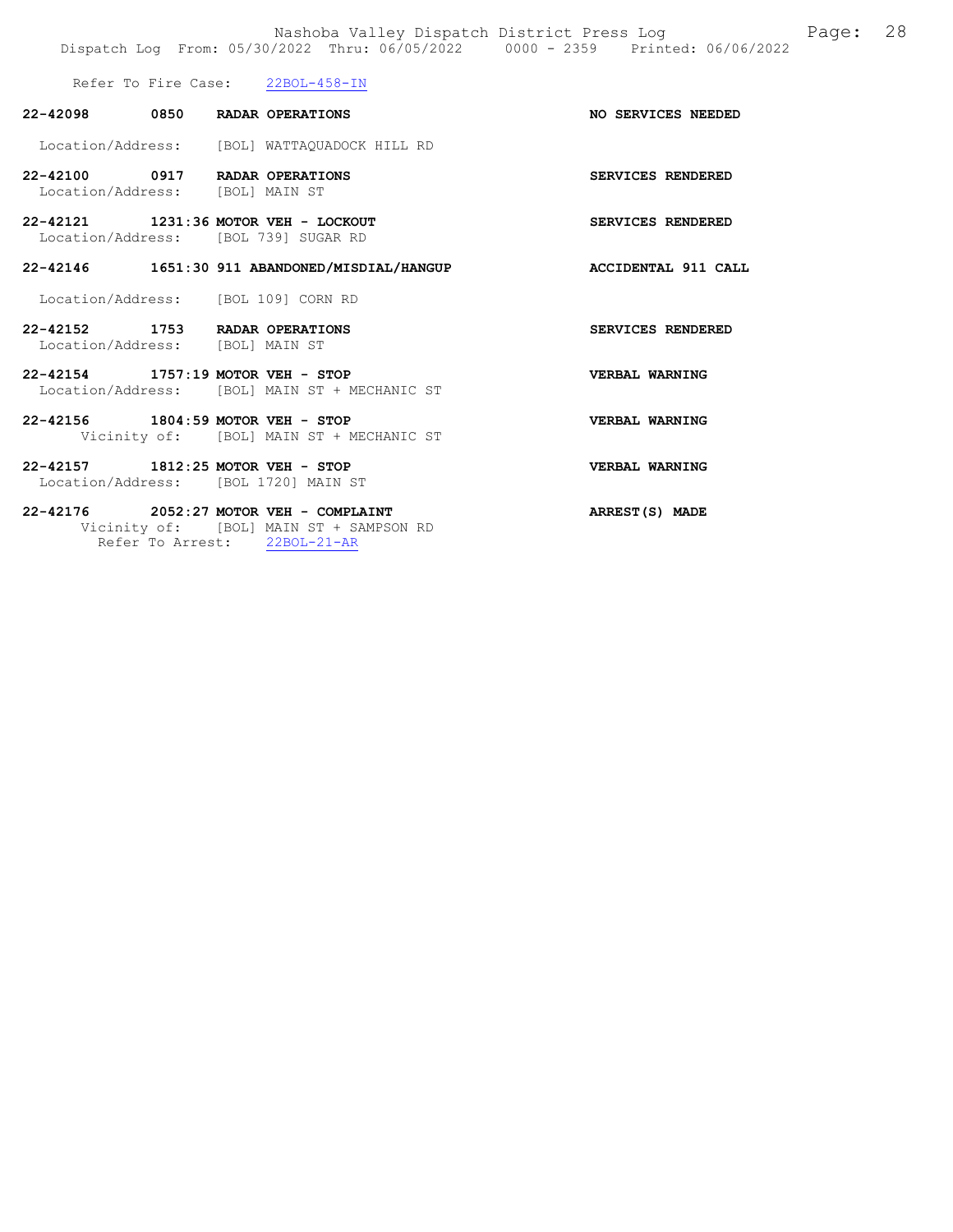### For Jurisdiction: DEVENS, MA

#### For Date: 05/30/2022 - Monday

| 22-40467 |                                       | 1126:05 FD-MEDICAL EMERGENCY |              | <b>TRANSPORTED BLS</b> |  |
|----------|---------------------------------------|------------------------------|--------------|------------------------|--|
|          | Location/Address: [DEV 525] WALKER RD |                              |              |                        |  |
|          | Refer To Fire Case:                   |                              | 22DEV-335-IN |                        |  |
|          |                                       |                              |              |                        |  |

22-40512 1558:22 DISTURBANCE PEACE RESTORED Location/Address: [DEV 339] ANDREWS PKWY

## For Date: 05/31/2022 - Tuesday

- 22-40847 1551:01 WELL BEING CHECK TRANSPORTED PARTY Location/Address: [DEV] PATTON RD + JACKSON RD
- 22-40872 1721:04 REQUEST TO SPEAK TO AN OFFICER UNITS ADVISED Location/Address: [DEV 527] PATTON RD
- 22-40905 2025:30 FD-MEDICAL EMERGENCY TRANSPORTED ALS Location/Address: [DEV 527] PATTON RD Refer To Fire Case: 22DEV-336-IN
- 22-40936 2300:04 MOTOR VEH ACCIDENT NO INJURY Gone on Arrival Location/Address: [DEV] JACKSON RD

### For Date: 06/01/2022 - Wednesday

| 22-41092          | 0922:42 FD-FIRE ALARM (BOX DETAIL) |                     | SERVICES RENDERED |  |
|-------------------|------------------------------------|---------------------|-------------------|--|
| Location/Address: |                                    | [DEV 564] BARNUM RD |                   |  |
|                   | Refer To Fire Case:                | 22DEV-338-IN        |                   |  |

- 22-41099 0956:43 FD-INSPECTION SERVICES RENDERED Location/Address: [DEV 322] WALNUT ST
- 22-41101 1008:07 FD-FLUID SPILL INVESTIGATED Location/Address: [DEV 546] HOSPITAL RD Refer To Fire Case: 22DEV-337-IN
- 22-41104 1019:35 FD-INSPECTION SERVICES RENDERED Location/Address: [DEV 322] WALNUT ST
- 22-41135 1224:51 FD-FIRE ALARM (BOX DETAIL) SERVICES RENDERED Location/Address: [DEV 279] JACKSON RD
- 22-41141 1300:01 FD-INSPECTION SERVICES RENDERED Location/Address: [DEV 322] WALNUT ST
- 22-41153 1510:16 MOTOR VEH DISABLED SERVICES RENDERED Location/Address: [DEV] JACKSON RD

### For Date:  $06/02/2022 -$  Thursday

| 22-41314                             | 0207:38 FD-MEDICAL EMERGENCY |              | <b>TRANSPORTED BLS</b> |  |
|--------------------------------------|------------------------------|--------------|------------------------|--|
| Location/Address: [DEV 23] PATTON RD |                              |              |                        |  |
| Refer To Fire Case:                  |                              | 22DEV-339-IN |                        |  |

- 22-41343 0740:12 FD-FIRE ALARM (BOX DETAIL) SERVICES RENDERED Location/Address: [DEV 233] PATTON RD
- 22-41351 0821:44 FD-FIRE TRAINING/DRILL SERVICES RENDERED Location/Address: [DEV 555] HOSPITAL RD
- 22-41352 0829:33 FD-FIRE ALARM (BOX DETAIL) SERVICES RENDERED Location/Address: [DEV 558] JACKSON RD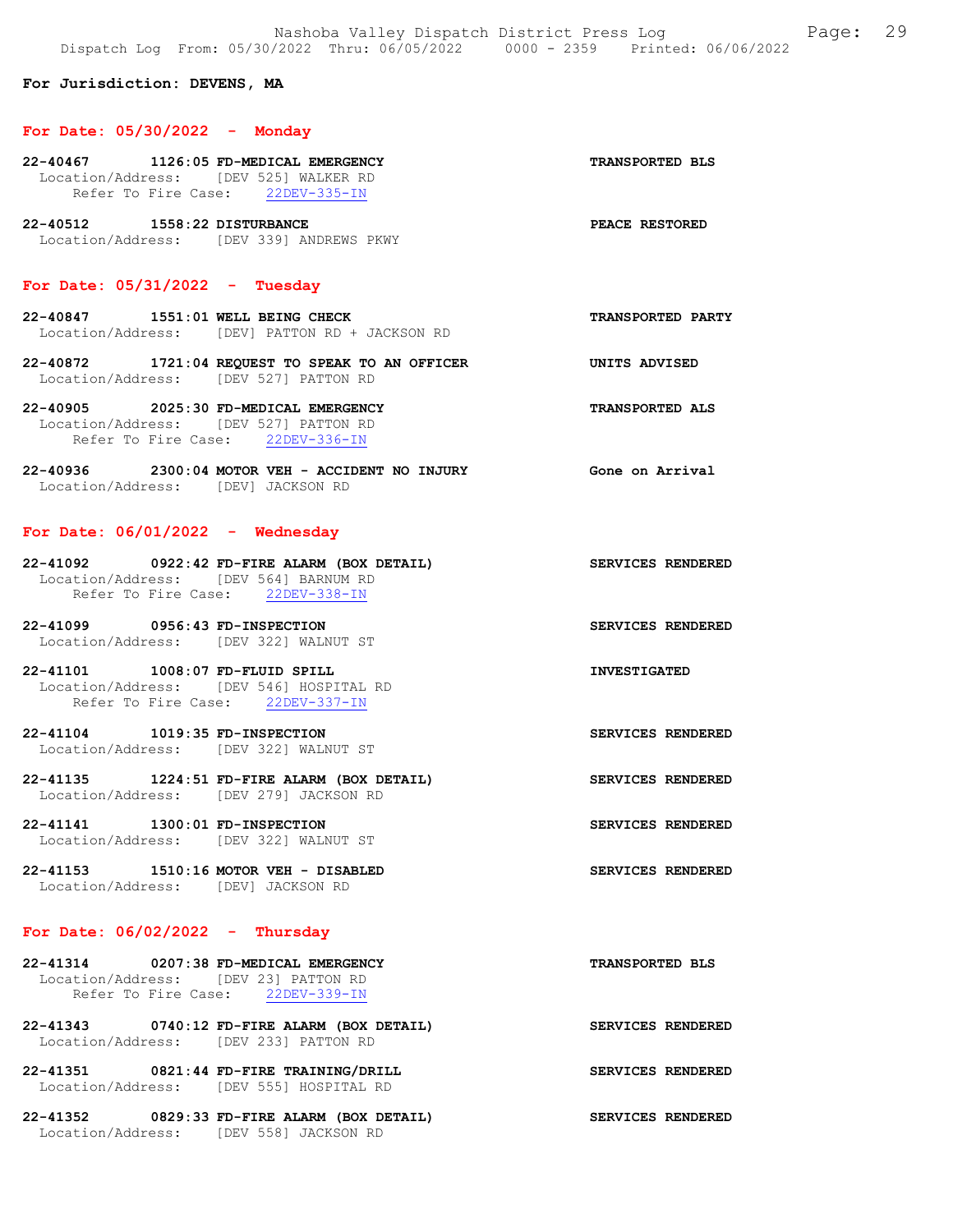| 22-41355          | 0835:49 FD-FIRE ALARM (BOX DETAIL) |  | <b>SERVICES RENDERED</b> |  |
|-------------------|------------------------------------|--|--------------------------|--|
| Location/Address: | TDEV 5461 HOSPITAL RD              |  |                          |  |
| 22-41480          | 1807:33 FD-MEDICAL EMERGENCY       |  | <b>TRANSPORTED ALS</b>   |  |

 Location/Address: [DEV 527] PATTON RD Refer To Fire Case: 22DEV-340-IN

### For Date: 06/03/2022 - Friday

- 22-41606 0855:04 FD-FIRE ALARM (BOX DETAIL) SERVICES RENDERED Location/Address: [DEV 546] HOSPITAL RD
- 22-41614 0927:20 FD-FIRE TRAINING/DRILL SERVICES RENDERED Location/Address: [DEV 555] HOSPITAL RD
- 22-41636 1131:05 FD-FIRE ALARM (BOX DETAIL) SERVICES RENDERED Location/Address: [DEV 230] INDEPENDENCE DR Refer To Fire Case: 22DEV-341-IN
- 22-41687 1636:58 FD-INSPECTION SERVICES RENDERED Location/Address: [DEV 393] INDEPENDENCE DR
- 22-41696 1716:34 THREATS SPOKEN TO Location/Address: [DEV 442] JACKSON RD

### For Date: 06/04/2022 - Saturday

- 22-41845 0754:56 FD-FIRE ALARM (BOX DETAIL) SERVICES RENDERED Location/Address: [DEV 465] INDEPENDENCE DR Refer To Fire Case: 22DEV-345-IN
- 22-41859 0926:42 FD-FIRE ALARM (BOX DETAIL) SERVICES RENDERED Location/Address: [DEV 435] CAVITE ST
- 22-41862 0936:41 FD-FIRE ALARM (BOX DETAIL) SERVICES RENDERED Location/Address: [DEV 546] HOSPITAL RD
- 22-41864 0944:11 FD-FIRE ALARM (BOX DETAIL) SERVICES RENDERED Location/Address: [DEV 243] JACKSON RD

#### 22-41959 2018:51 FD-MEDICAL EMERGENCY PATIENT REFUSAL, NO TRANSPORT

 Location/Address: [DEV 342] ANDREWS PKWY Refer To Fire Case: 22DEV-343-IN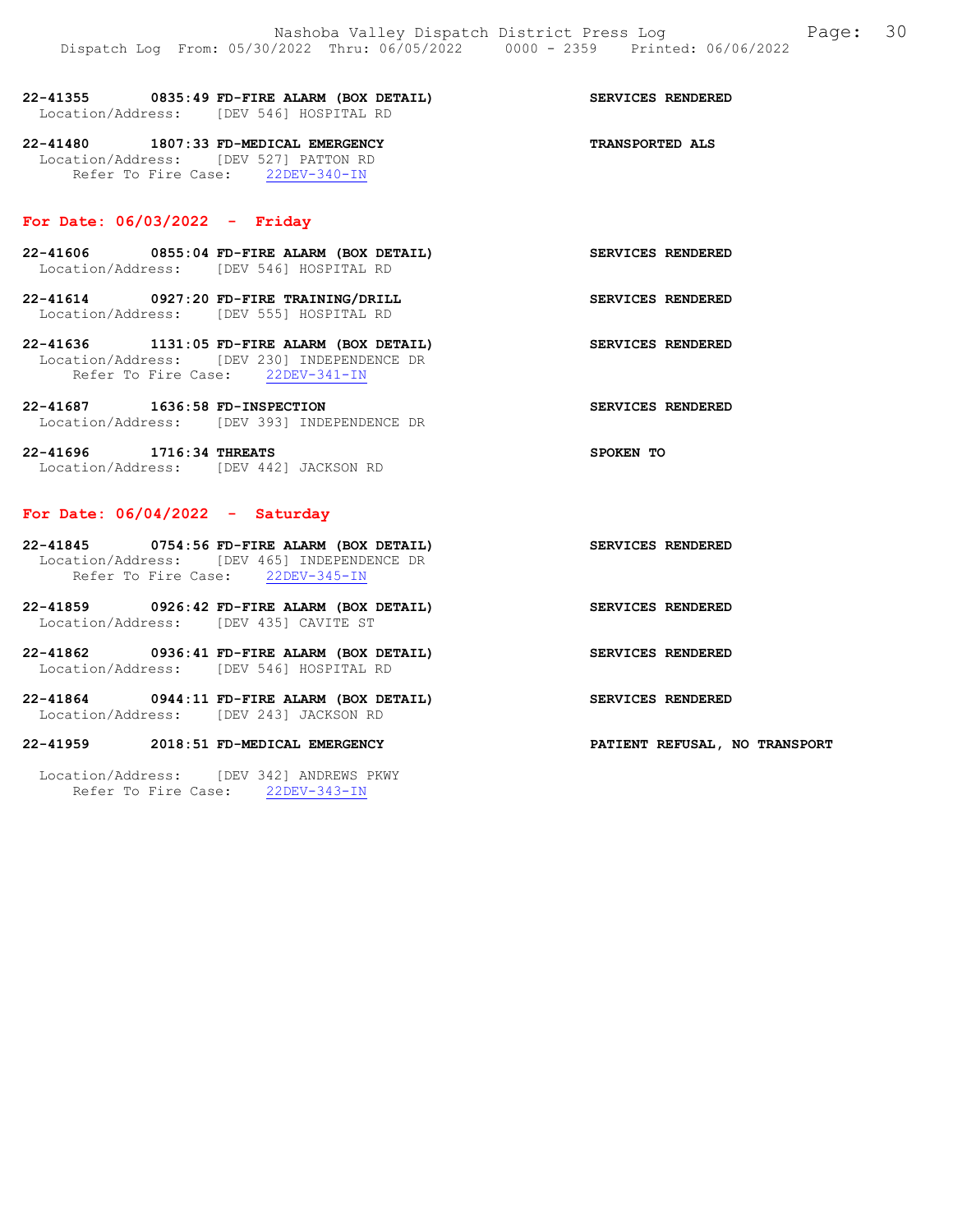Nashoba Valley Dispatch District Press Log Fage: 31 Dispatch Log From: 05/30/2022 Thru: 06/05/2022 0000 - 2359 Printed: 06/06/2022

## For Jurisdiction: HARVARD, MA

# For Date: 05/30/2022 - Monday

| 22-40389 0052:07 Firearms Violation                                             |      | Vicinity of: [HAR 2] ABBOTT LN |                                                                    | <b>INVESTIGATED</b>                                                       |
|---------------------------------------------------------------------------------|------|--------------------------------|--------------------------------------------------------------------|---------------------------------------------------------------------------|
|                                                                                 |      |                                |                                                                    | 22-40401 0121 BUILDING / LOCATION CHECK(s) BUILDING CHKED, APPEARS SECURE |
|                                                                                 |      |                                | Location: [HAR 1832] SCHOOLS-TOWN BEACH-LIBRARY                    |                                                                           |
|                                                                                 |      |                                |                                                                    | 22-40406 0133 BUILDING / LOCATION CHECK(s) BUILDING CHKED, APPEARS SECURE |
| Location/Address: [HAR 2049] PINNACLE RD                                        |      |                                |                                                                    |                                                                           |
|                                                                                 |      |                                | 22-40408 0137:36 BUILDING / LOCATION CHECK(s) AREA CHECK COMPLETED |                                                                           |
| Location/Address: [HAR 2247] STILL RIVER RD                                     |      |                                |                                                                    |                                                                           |
|                                                                                 |      |                                | 22-40409 0140:24 BUILDING / LOCATION CHECK(s) AREA CHECK COMPLETED |                                                                           |
|                                                                                 |      |                                | Location/Address: [HAR 1833] PROSPECT HILL RD                      |                                                                           |
|                                                                                 |      |                                | $22-40413$ 0146:47 BUILDING / LOCATION CHECK(s)                    | AREA CHECK COMPLETED                                                      |
|                                                                                 |      |                                | Location/Address: [HAR 1830] LANCASTER COUNTY RD                   |                                                                           |
|                                                                                 |      |                                |                                                                    | 22-40414 0146 BUILDING / LOCATION CHECK(s) BUILDING CHKED, APPEARS SECURE |
|                                                                                 |      |                                | Location/Address: [HAR 2294] TRAIL RIDGE WAY                       |                                                                           |
| 22-40439 0608:00 FD-MEDICAL EMERGENCY<br>Location/Address: [HAR 1251] SHAKER RD |      |                                |                                                                    | <b>TRANSPORTED BLS</b>                                                    |
|                                                                                 |      |                                | 22-40453 0921:25 911 ABANDONED/MISDIAL/HANGUP ACCIDENTAL 911 CALL  |                                                                           |
| Location/Address: [HAR 3030] PINNACLE RD                                        |      |                                |                                                                    |                                                                           |
| 22-40530 1739 RADAR OPERATIONS<br>Location/Address: [HAR 1407] STILL RIVER RD   |      |                                |                                                                    | SERVICES RENDERED                                                         |
| For Date: $05/31/2022 - Tuesday$                                                |      |                                |                                                                    |                                                                           |
|                                                                                 |      |                                | 22-40599 0037 BUILDING / LOCATION CHECK(s) AREA CHECK COMPLETED    |                                                                           |
| Location/Address: [HAR 2033] MASS AVE                                           |      |                                |                                                                    |                                                                           |
|                                                                                 |      |                                | 22-40601 0038 BUILDING / LOCATION CHECK(s) AREA CHECK COMPLETED    |                                                                           |
| Location/Address: [HAR 2034] MASS AVE                                           |      |                                |                                                                    |                                                                           |
| 22-40605 0041                                                                   |      |                                | BUILDING / LOCATION CHECK(s)                                       | AREA CHECK COMPLETED                                                      |
| Location/Address: [HAR 2348] POND RD                                            |      |                                |                                                                    |                                                                           |
| 22-40611                                                                        | 0047 |                                | BUILDING / LOCATION CHECK(s)                                       | AREA CHECK COMPLETED                                                      |
| Location/Address: [HAR 2049] PINNACLE RD                                        |      |                                |                                                                    |                                                                           |
| 22-40615                                                                        | 0053 |                                | BUILDING / LOCATION CHECK(s)                                       | AREA CHECK COMPLETED                                                      |
|                                                                                 |      |                                | Location/Address: [HAR 1830] LANCASTER COUNTY RD                   |                                                                           |
| 22-40621 0055                                                                   |      |                                | BUILDING / LOCATION CHECK(s)                                       | AREA CHECK COMPLETED                                                      |
|                                                                                 |      |                                | Location/Address: [HAR 1833] PROSPECT HILL RD                      |                                                                           |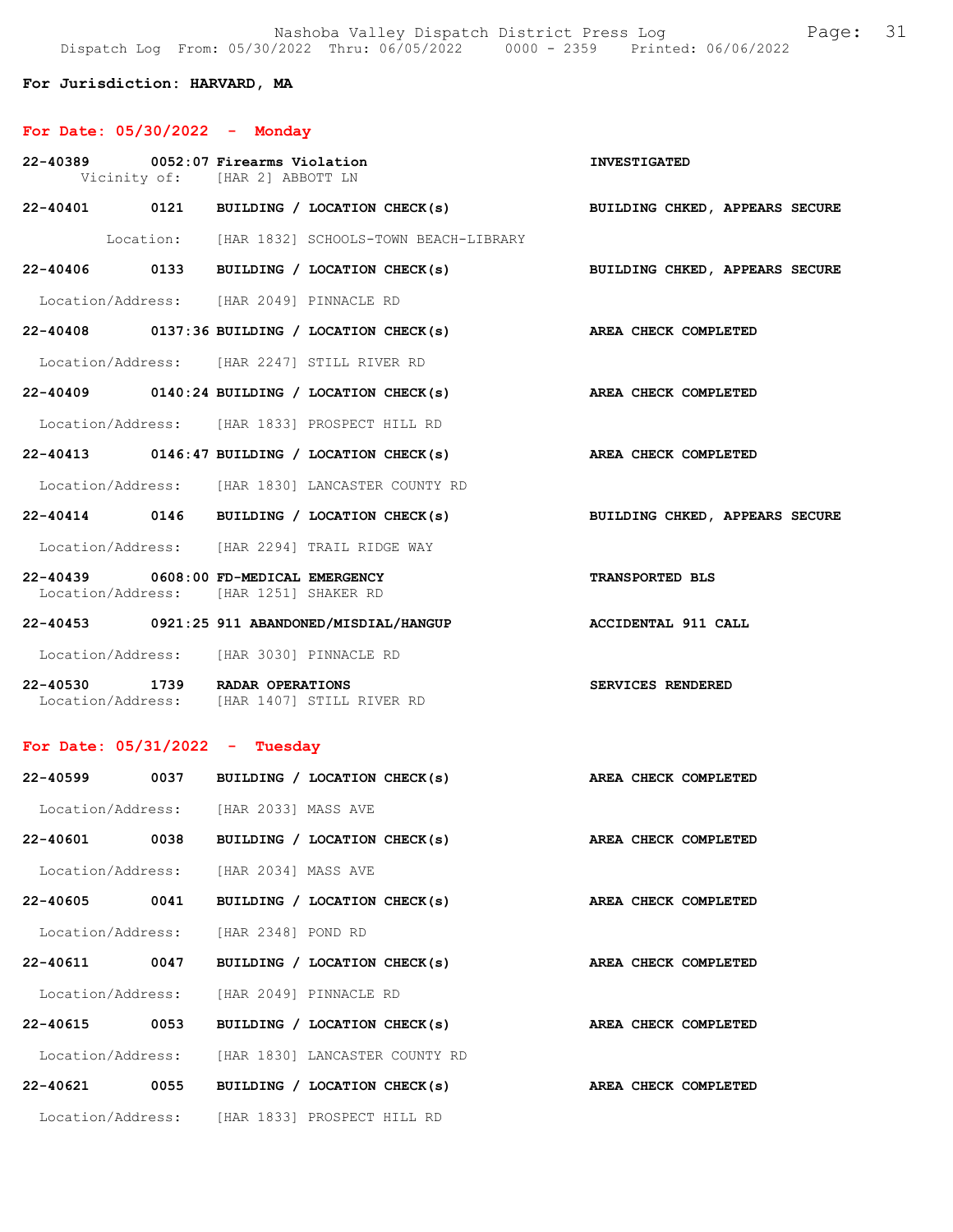|                                                                              | Dispatch Log From: 05/30/2022 Thru: 06/05/2022 0000 - 2359 Printed: 06/06/2022 | Nashoba Valley Dispatch District Press Log Fage: 32 |
|------------------------------------------------------------------------------|--------------------------------------------------------------------------------|-----------------------------------------------------|
|                                                                              | 22-40642 0134 BUILDING / LOCATION CHECK(s) AREA CHECK COMPLETED                |                                                     |
|                                                                              | Location/Address: [HAR 2247] STILL RIVER RD                                    |                                                     |
| 22-40691 0533 RADAR OPERATIONS<br>Location/Address: [HAR 219] BOLTON RD      |                                                                                | SERVICES RENDERED                                   |
| 22-40692 0535:36 AUDIBLE ALARM                                               |                                                                                | BUILDING CHKED, APPEARS SECURE                      |
| Location/Address: [HAR 2885] AYER RD                                         |                                                                                |                                                     |
| Location/Address: [HAR 2026] AYER RD                                         | 22-40712 0746:47 FD-CO DETECTOR ACTIVATION<br>Refer To Fire Case: 22HAR-131-IN | SERVICES RENDERED                                   |
| 22-40725 0840 TRAFFIC CONTROL<br>Location/Address: [HAR 2033] MASS AVE       |                                                                                | SERVICES RENDERED                                   |
| 22-40722 0842 TRAFFIC CONTROL<br>Location/Address: [HAR 2033] MASS AVE       |                                                                                | SERVICES RENDERED                                   |
| Location/Address: [HAR 2348] POND RD                                         | 22-40728 0911 BUILDING / LOCATION CHECK(s)                                     | SERVICES RENDERED                                   |
| 22-40763 1050:46 MOTOR VEH - STOP                                            | Vicinity of: [HAR] MASS AVE + WOODCHUCK HILL RD                                | <b>VERBAL WARNING</b>                               |
| 22-40788 1232:14 FIREARMS LICENSING<br>Location/Address: [HAR 2541] AYER RD  |                                                                                | SERVICES RENDERED                                   |
| 22-40789 1233 RADAR OPERATIONS<br>Location/Address: [HAR 2290] AYER RD       |                                                                                | SERVICES RENDERED                                   |
| 22-40800 1312 RADAR OPERATIONS<br>Location/Address: [HAR 800] MASS AVE       |                                                                                | SERVICES RENDERED                                   |
| 22-40801 1319:26 MOTOR VEH - STOP<br>Location/Address: [HAR 2283] MASS AVE   |                                                                                | <b>VERBAL WARNING</b>                               |
| 22-40805 1324:01 FD-MEDICAL EMERGENCY<br>Location/Address: [HAR 2227] ELM ST |                                                                                | <b>TRANSPORTED BLS</b>                              |
| 22-40815 1401:17 Media Relations<br>Location/Address: [HAR 2541] AYER RD     |                                                                                | SERVICES RENDERED                                   |
| 22-40817 1403:17 COMMUNITY POLICING<br>Location/Address: [HAR 2034] MASS AVE |                                                                                | SERVICES RENDERED                                   |
|                                                                              | $22-40820$ 1405:20 PROPERTY - Found or Lost                                    | NO SERVICES NEEDED                                  |
| Location/Address: [HAR 2541] AYER RD                                         |                                                                                |                                                     |
| 22-40855 1617:56 FD-MEDICAL EMERGENCY                                        |                                                                                | PATIENT REFUSAL, NO TRANSPORT                       |
|                                                                              | Location/Address: [HAR 1599] TAHANTO TRL<br>Refer To Fire Case: 22BOL-444-IN   |                                                     |
| 22-40862 1652                                                                | BUILDING / LOCATION CHECK(s)<br>Location/Address: [HAR 2739] WARREN AVE        | SERVICES RENDERED                                   |
| Location/Address: [HAR 2348] POND RD                                         | 22-40864 1654 BUILDING / LOCATION CHECK(s)                                     | SERVICES RENDERED                                   |
| 22-40871 1709<br>Location/Address: [HAR 2034] MASS AVE                       | BUILDING / LOCATION CHECK(s)                                                   | SERVICES RENDERED                                   |
| 22-40878 1739 RADAR OPERATIONS                                               | Location/Address: [HAR 1407] STILL RIVER RD                                    | SERVICES RENDERED                                   |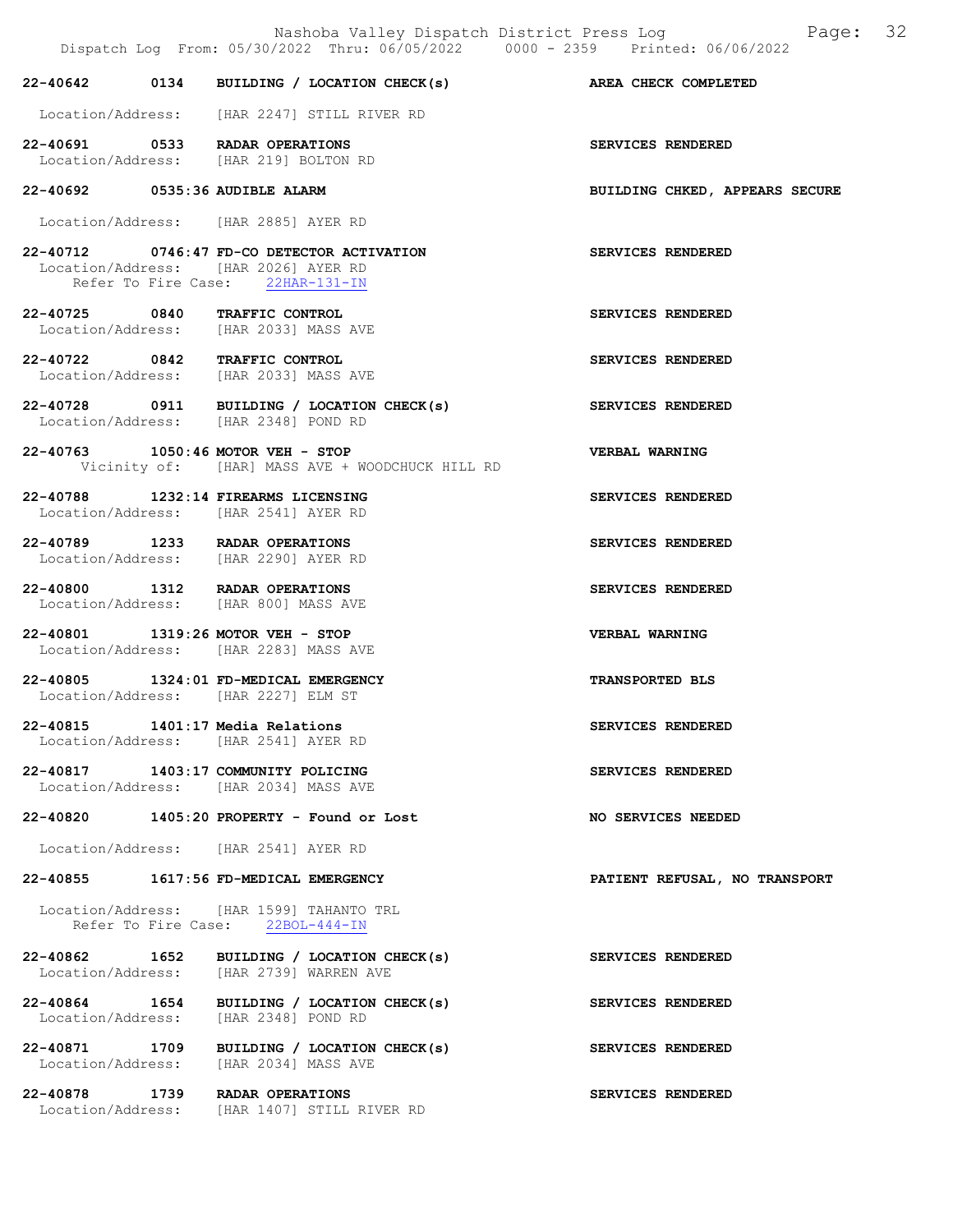22-40880 1754:11 MOTOR VEH - STOP VERBAL WARNING Vicinity of: [HAR 2182] AYER RD 22-40882 1803 RADAR OPERATIONS SERVICES RENDERED Location/Address: [HAR 246] BOLTON RD 22-40891 1915:37 WELL BEING CHECK SPOKEN TO Location/Address: [HAR 2931] WILLOW RD 22-40894 1927 BUILDING / LOCATION CHECK(s) SERVICES RENDERED Location/Address: [HAR 1833] PROSPECT HILL RD 22-40897 1933 BUILDING / LOCATION CHECK(s) SERVICES RENDERED Location/Address: [HAR 2125] STILL RIVER DEPOT RD 22-40900 2004:51 RADAR OPERATIONS SERVICES RENDERED Location/Address: [HAR 1833] PROSPECT HILL RD 22-40919 2126:31 FD-CO DETECTOR ACTIVATION SERVICES RENDERED Location/Address: [HAR 3005] BOLTON RD Refer To Fire Case: 22HAR-132-IN

- 22-40925 2151:24 SUSPICIOUS ACTIVITY INVESTIGATED Location/Address: [HAR 1178] POOR FARM RD 22-40930 2220:31 SUSPICIOUS ACTIVITY SPOKEN TO
- 22-40931 2228 BUILDING / LOCATION CHECK(s) SERVICES RENDERED Location/Address: [HAR 2283] MASS AVE

### For Date: 06/01/2022 - Wednesday

Vicinity of: [HAR] AYER RD

|                                                                               |                              |  | 22-40989 0028 BUILDING / LOCATION CHECK(s) AREA CHECK COMPLETED |  |
|-------------------------------------------------------------------------------|------------------------------|--|-----------------------------------------------------------------|--|
| Location/Address: [HAR 1830] LANCASTER COUNTY RD                              |                              |  |                                                                 |  |
|                                                                               |                              |  | 22-40993 0036 BUILDING / LOCATION CHECK(s) AREA CHECK COMPLETED |  |
| Location/Address: [HAR 1833] PROSPECT HILL RD                                 |                              |  |                                                                 |  |
| 22-40997 0040                                                                 | BUILDING / LOCATION CHECK(s) |  | AREA CHECK COMPLETED                                            |  |
| Location/Address: [HAR 2247] STILL RIVER RD                                   |                              |  |                                                                 |  |
|                                                                               |                              |  | 22-41001 0043 BUILDING / LOCATION CHECK(s) AREA CHECK COMPLETED |  |
| Location/Address: [HAR 2033] MASS AVE                                         |                              |  |                                                                 |  |
|                                                                               |                              |  | 22-41003 0046 BUILDING / LOCATION CHECK(s) AREA CHECK COMPLETED |  |
| Location/Address: [HAR 2034] MASS AVE                                         |                              |  |                                                                 |  |
|                                                                               |                              |  | 22-41009 0048 BUILDING / LOCATION CHECK(s) AREA CHECK COMPLETED |  |
| Location/Address: [HAR 2348] POND RD                                          |                              |  |                                                                 |  |
|                                                                               |                              |  | 22-41015 0100 BUILDING / LOCATION CHECK(s) AREA CHECK COMPLETED |  |
| Location/Address: [HAR 2049] PINNACLE RD                                      |                              |  |                                                                 |  |
| 22-41051 0534:24 RADAR OPERATIONS<br>Location/Address: [HAR 2147] AYER RD     |                              |  | SERVICES RENDERED                                               |  |
| 22-41052 0539 RADAR OPERATIONS<br>Location/Address: [HAR 2292] STILL RIVER RD |                              |  | SERVICES RENDERED                                               |  |
| 22-41063 0624:16 MOTOR VEH - ACCIDENT W/INJURY                                |                              |  | PATIENT REFUSAL, NO TRANSPORT                                   |  |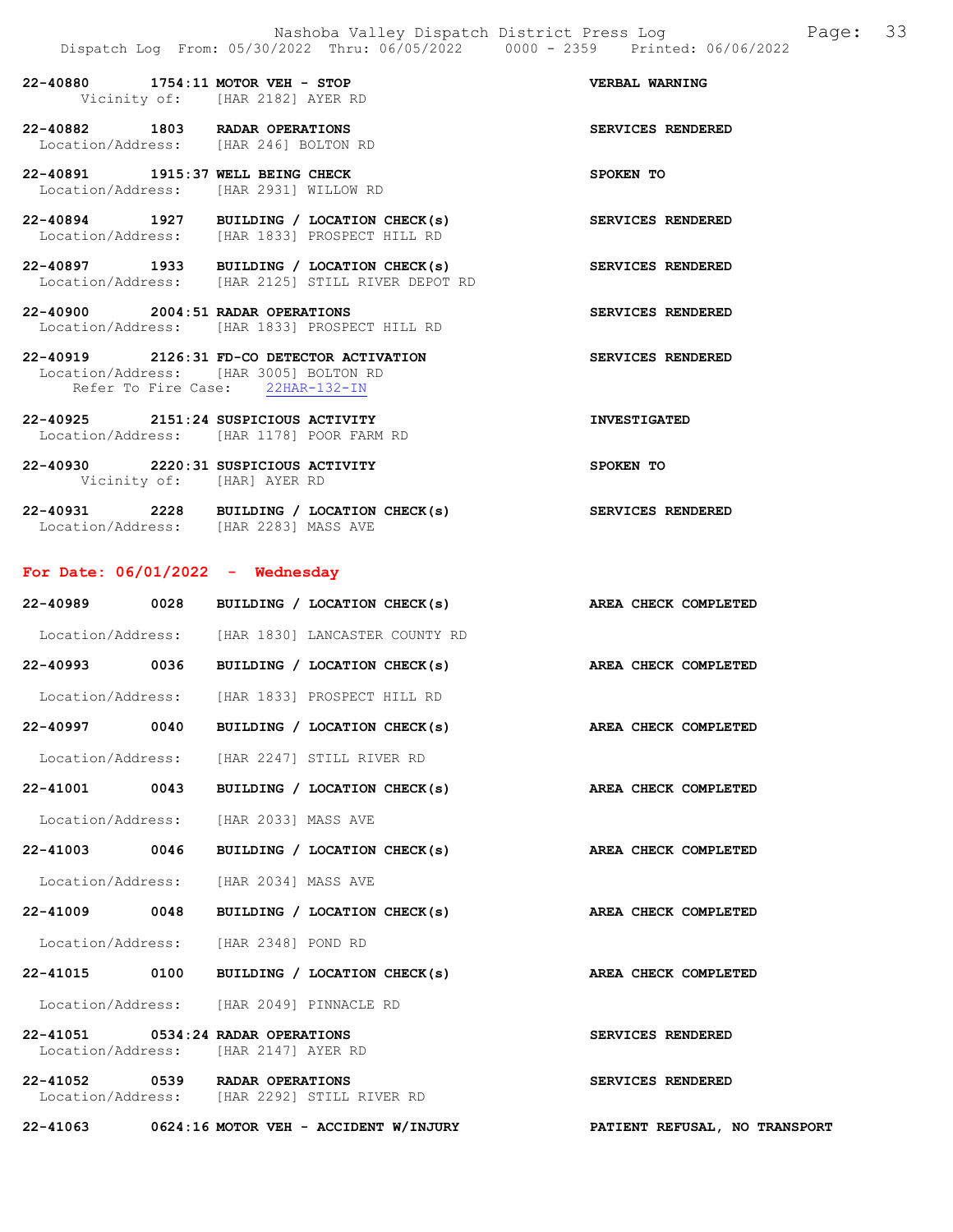Vicinity of: [HAR] ROUTE 2 WEST HWY Refer To Fire Case: 22HAR-133-IN

22-41083 0849:15 TRAFFIC CONTROL SERVICES RENDERED Location/Address: [HAR 2033] MASS AVE

22-41088 0907:35 FD-MEDICAL EMERGENCY TRANSPORTED ALS Location/Address: [HAR 1841] LITTLETON RD Refer To Fire Case: 22BOL-445-IN

- 22-41100 1004 RADAR OPERATIONS SERVICES RENDERED Location/Address: [HAR 1415] STILL RIVER RD
- 22-41105 1019:40 MOTOR VEH STOP VERBAL WARNING Vicinity of: [HAR] AYER RD
- 22-41108 1039 RADAR OPERATIONS SERVICES RENDERED Location/Address: [HAR] MASS AVE
- 22-41112 1053:18 MOTOR VEH STOP CITATION/WRTTN WARNING ISSUED

Location/Address: [HAR 382] DEPOT RD

- 22-41122 1117:09 MOTOR VEH STOP CITATION/WRTTN WARNING ISSUED
- Location/Address: [HAR 798] MASS AVE
- 22-41125 1121:32 SUSPICIOUS ACTIVITY NOTIFIED Location/Address: [HAR 1282] SIMON ATHERTON ROW
- 22-41145 1331:38 COMMUNITY POLICING SERVICES RENDERED Location/Address: [HAR 2034] MASS AVE
- 22-41146 1416:27 LARCENY/ FORGERY/ FRAUD REPORT Location/Address: [HAR 2541] AYER RD
- 22-41158 1545:24 ASSAULT REPORT Location/Address: [HAR 2541] AYER RD
- 22-41162 1603:17 ANIMAL CALL NOTIFIED Location/Address: [HAR] TURNER LN
- 22-41163 1608:14 ROAD HAZARDS SERVICES RENDERED Vicinity of: [HAR] MYRICK LN
- 22-41165 1635:13 MOTOR VEH DISABLED SPOKEN TO Vicinity of: [HAR 2695] AYER RD
- 22-41168 1640 BUILDING / LOCATION CHECK(s) NEGATIVE CONTACT Location/Address: [HAR 2243] TURNER LN
- 22-41172 1700:40 TRAFFIC CONTROL SERVICES RENDERED Location/Address: [HAR F663] STILL RIVER RD
- 22-41173 1707:26 PROPERTY Found or Lost UNITS ADVISED Location/Address: [HAR 2348] POND RD
- 22-41175 1812:33 PROPERTY Found or Lost UNITS ADVISED Location/Address: [HAR 1471] STILL RIVER DEPOT RD
- 22-41183 1915:46 MOTOR VEH ACCIDENT NO INJURY INVESTIGATED Location/Address: [HAR] METTACOMETT PATH
- 22-41187 1956 BUILDING / LOCATION CHECK(s) SERVICES RENDERED Location/Address: [HAR 2034] MASS AVE
- 22-41188 2002 BUILDING / LOCATION CHECK(s) SERVICES RENDERED Location/Address: [HAR 1833] PROSPECT HILL RD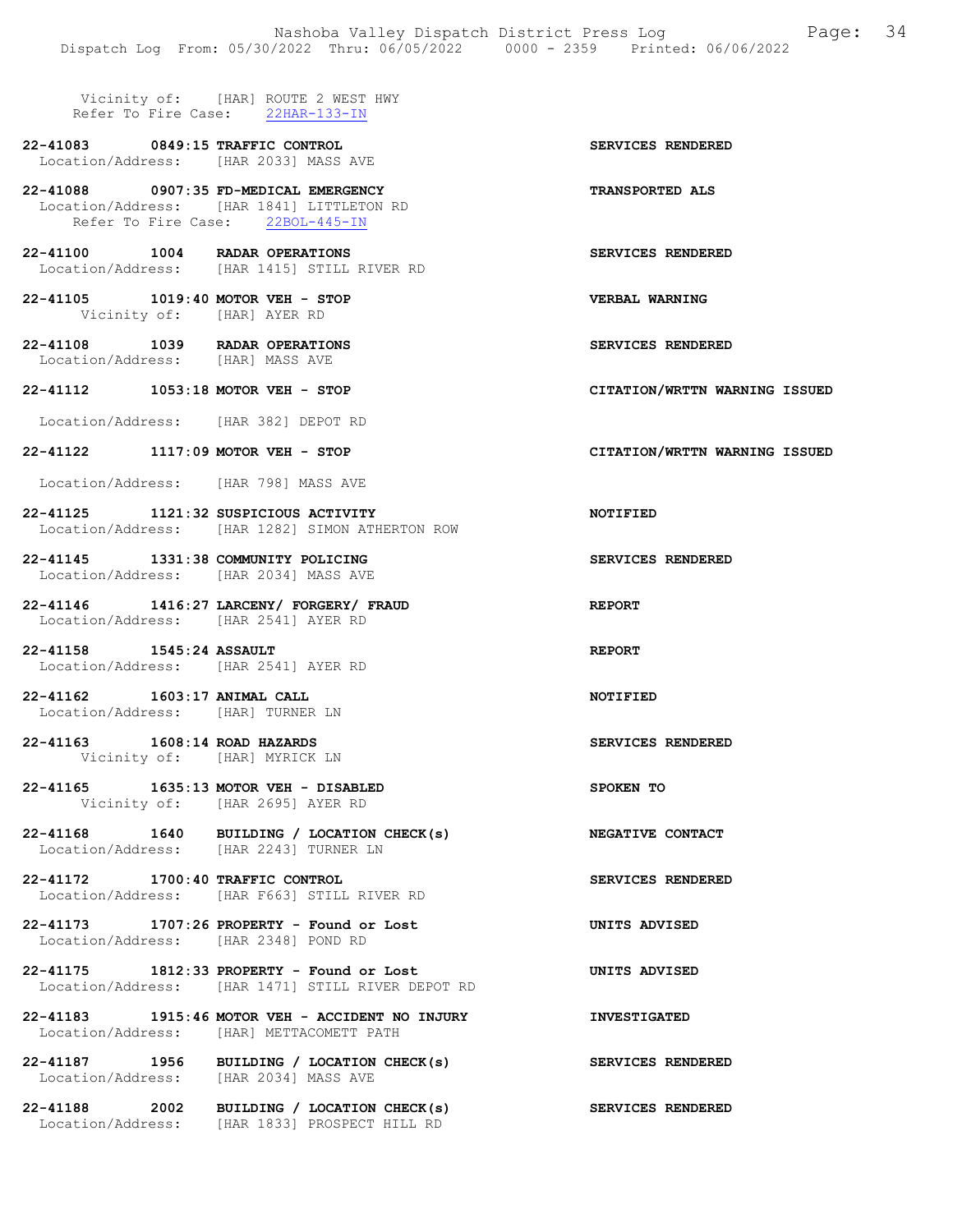|                                            |      | Nashoba Valley Dispatch District Press Log<br>Dispatch Log From: 05/30/2022 Thru: 06/05/2022 0000 - 2359 Printed: 06/06/2022 | 35<br>Page:            |  |
|--------------------------------------------|------|------------------------------------------------------------------------------------------------------------------------------|------------------------|--|
| $22 - 41194$                               |      | 2052 RADAR OPERATIONS<br>Location/Address: [HAR 1833] PROSPECT HILL RD                                                       | SERVICES RENDERED      |  |
|                                            |      | 22-41198 2129:31 MOTOR VEH - ACCIDENT NO INJURY<br>Vicinity of: [HAR] BLANCHARD RD                                           | <b>INVESTIGATED</b>    |  |
|                                            |      | 22-41200 2142:47 ASSIST OTHER AGENCY<br>Vicinity of: [HAR 2530] ROUTE 2 WEST HWY<br>Refer To Fire Case: 22HAR-134-IN         | SERVICES RENDERED      |  |
|                                            |      | 22-41218 2248 BUILDING / LOCATION CHECK(s) SERVICES RENDERED<br>Location/Address: [HAR 858] MYRICK LN                        |                        |  |
| For Date: $06/02/2022 - Thursday$          |      |                                                                                                                              |                        |  |
|                                            |      | 22-41250 0024 BUILDING / LOCATION CHECK(s) AREA CHECK COMPLETED                                                              |                        |  |
|                                            |      | Location/Address: [HAR 1830] LANCASTER COUNTY RD                                                                             |                        |  |
|                                            |      | 22-41254 0026:41 MOTOR VEH - STOP<br>Vicinity of: [HAR 765] MADIGAN LN                                                       | <b>VERBAL WARNING</b>  |  |
|                                            |      | 22-41260 0031 BUILDING / LOCATION CHECK(s)                                                                                   | AREA CHECK COMPLETED   |  |
|                                            |      | Location/Address: [HAR 2044] PROSPECT HILL RD                                                                                |                        |  |
|                                            |      | 22-41261 0034 BUILDING / LOCATION CHECK(s)                                                                                   | AREA CHECK COMPLETED   |  |
|                                            |      | Location/Address: [HAR 2033] MASS AVE                                                                                        |                        |  |
|                                            |      | 22-41265 0036 BUILDING / LOCATION CHECK(s) AREA CHECK COMPLETED                                                              |                        |  |
| Location/Address:                          |      | [HAR 2034] MASS AVE                                                                                                          |                        |  |
| 22-41270 0038                              |      | BUILDING / LOCATION CHECK(s)                                                                                                 | AREA CHECK COMPLETED   |  |
|                                            |      | Location/Address: [HAR 1833] PROSPECT HILL RD                                                                                |                        |  |
|                                            |      | 22-41272 0042 BUILDING / LOCATION CHECK(s)                                                                                   | AREA CHECK COMPLETED   |  |
| Location/Address:                          |      | [HAR 2348] POND RD                                                                                                           |                        |  |
| 22-41273                                   | 0043 | BUILDING / LOCATION CHECK(s)                                                                                                 | AREA CHECK COMPLETED   |  |
|                                            |      | Location/Address: [HAR 2247] STILL RIVER RD                                                                                  |                        |  |
| 22-41279 0052                              |      | BUILDING / LOCATION CHECK(s)                                                                                                 | AREA CHECK COMPLETED   |  |
| Location/Address:                          |      | [HAR 2049] PINNACLE RD                                                                                                       |                        |  |
| 22-41328 0531<br>Location/Address:         |      | <b>RADAR OPERATIONS</b><br>[HAR 2147] AYER RD                                                                                | SERVICES RENDERED      |  |
|                                            |      | 22-41333 0542 RADAR OPERATIONS<br>Location/Address: [HAR] MASS AVE                                                           | SERVICES RENDERED      |  |
|                                            |      | 22-41344 0747:43 FD-MEDICAL EMERGENCY<br>Location/Address: [HAR 100] AYER RD<br>Refer To Fire Case: 22BOL-447-IN             | <b>TRANSPORTED BLS</b> |  |
| 22-41356                                   |      | 0838:08 911 ABANDONED/MISDIAL/HANGUP                                                                                         | ACCIDENTAL 911 CALL    |  |
| Location/Address: [HAR 324] CANDLEBERRY LN |      |                                                                                                                              |                        |  |
| 22-41359 0848                              |      | TRAFFIC CONTROL<br>Location/Address: [HAR 2033] MASS AVE                                                                     | SERVICES RENDERED      |  |
| 22-41371                                   | 0916 | RADAR OPERATIONS                                                                                                             | SERVICES RENDERED      |  |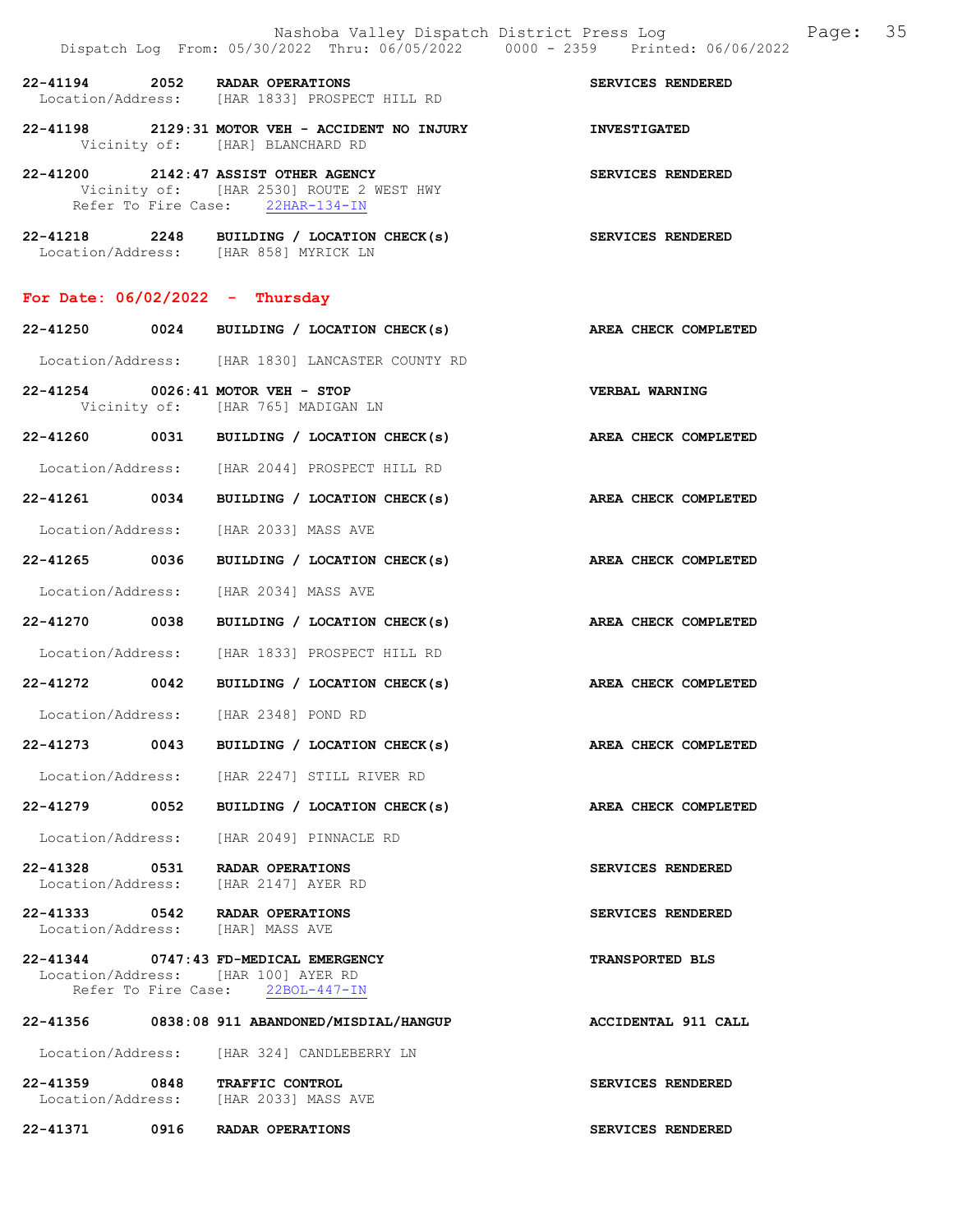|                                                                                   | Page: 36<br>Nashoba Valley Dispatch District Press Log<br>Dispatch Log From: 05/30/2022 Thru: 06/05/2022 0000 - 2359 Printed: 06/06/2022 |
|-----------------------------------------------------------------------------------|------------------------------------------------------------------------------------------------------------------------------------------|
| Location/Address: [HAR] STILL RIVER RD                                            |                                                                                                                                          |
| 22-41382 0955:19 MOTOR VEH - STOP<br>Location/Address: [HAR 2221] STILL RIVER RD  | <b>VERBAL WARNING</b>                                                                                                                    |
| 22-41385 1013 RADAR OPERATIONS<br>Location/Address: [HAR] LITTLETON RD            | SERVICES RENDERED                                                                                                                        |
| 22-41388 1027:31 ASSIST CITIZEN<br>Location/Address: [HAR 1864] WEST BARE HILL RD | SERVICES RENDERED                                                                                                                        |
| 22-41399 1123:45 PROPERTY - Found or Lost                                         | <b>NO SERVICES NEEDED</b>                                                                                                                |
| Location/Address: [HAR 2541] ANN LEES RD                                          |                                                                                                                                          |
| 22-41450 1517:14 ASSIST CITIZEN<br>Location/Address: [HAR 2541] AYER RD           | <b>REPORT</b>                                                                                                                            |
| 22-41451 1517:37 MOTOR VEH - STOP                                                 | CITATION/WRTTN WARNING ISSUED                                                                                                            |
| Vicinity of: [HAR 2372] AYER RD                                                   |                                                                                                                                          |
| 22-41454 1526:13 MOTOR VEH - STOP                                                 | CITATION/WRTTN WARNING ISSUED                                                                                                            |
| Vicinity of: [HAR 2372] AYER RD                                                   |                                                                                                                                          |
| 22-41459 1537:28 MOTOR VEH - STOP                                                 | CITATION/WRTTN WARNING ISSUED                                                                                                            |
| Vicinity of: [HAR 2372] AYER RD                                                   |                                                                                                                                          |
| 22-41483 1828 RADAR OPERATIONS                                                    | NO SERVICES NEEDED                                                                                                                       |
| Location/Address: [HAR] OAK HILL RD                                               |                                                                                                                                          |
| 22-41492 1909:21 SUSPICIOUS ACTIVITY<br>Vicinity of: [HAR 2956] DEPOT RD          | <b>REPORT</b>                                                                                                                            |
| 22-41494 1953:18 GENERAL INFO                                                     | BUILDING CHKED, APPEARS SECURE                                                                                                           |
| Vicinity of: [HAR 1833] PROSPECT HILL RD                                          |                                                                                                                                          |
| For Date: $06/03/2022 -$ Friday                                                   |                                                                                                                                          |
| $22-41515$ 0028:35 BUILDING / LOCATION CHECK(s)                                   | AREA CHECK COMPLETED                                                                                                                     |
| Location/Address: [HAR 2034] MASS AVE                                             |                                                                                                                                          |
| $22-41516$ 0030:15 BUILDING / LOCATION CHECK(s)                                   | AREA CHECK COMPLETED                                                                                                                     |
| Location/Address: [HAR 1830] LANCASTER COUNTY RD                                  |                                                                                                                                          |

22-41517 0032:04 BUILDING / LOCATION CHECK(s) AREA CHECK COMPLETED

Location/Address: [HAR 2348] POND RD

22-41518 0034:55 BUILDING / LOCATION CHECK(s) AREA CHECK COMPLETED

Location/Address: [HAR 2033] MASS AVE

- 22-41519 0036:18 BUILDING / LOCATION CHECK(s) AREA CHECK COMPLETED Location/Address: [HAR 1833] PROSPECT HILL RD
- 22-41520 0039:54 BUILDING / LOCATION CHECK(s) AREA CHECK COMPLETED Location/Address: [HAR 2049] PINNACLE RD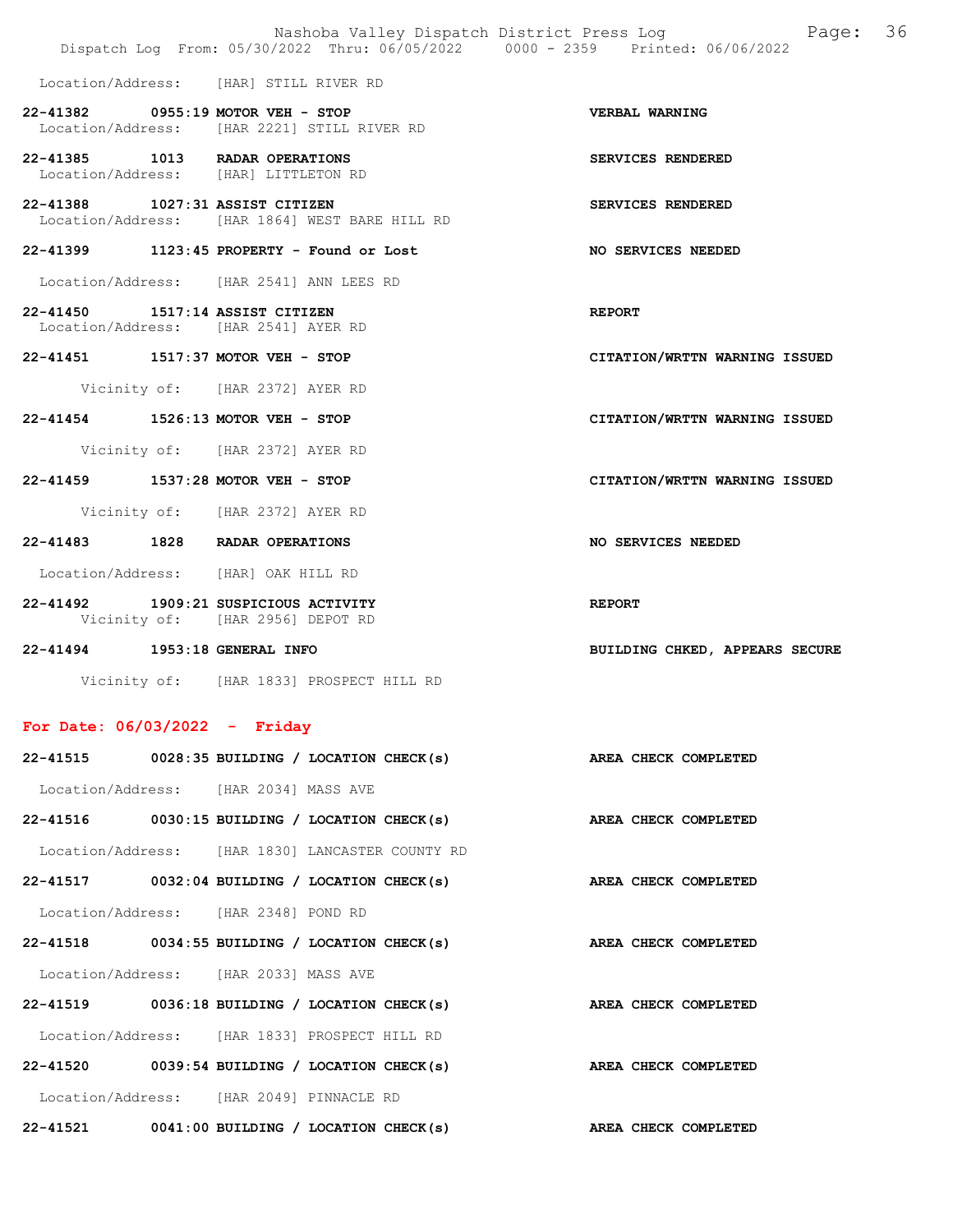Location/Address: [HAR 2247] STILL RIVER RD

# 22-41564 0206:44 FD-MEDICAL EMERGENCY PATIENT REFUSAL, NO TRANSPORT Location/Address: [HAR 591] JACOB GATES RD Refer To Fire Case: 22BOL-453-IN 22-41585 0626:31 RADAR OPERATIONS SERVICES RENDERED Vicinity of: [HAR 2147] AYER RD 22-41587 0633 RADAR OPERATIONS SERVICES RENDERED Location/Address: [HAR 219] BOLTON RD 22-41592 0715:12 FD-FIRE ALARM (BOX DETAIL) SERVICES RENDERED Location/Address: [HAR 2034] MASS AVE 22-41604 0841 TRAFFIC CONTROL SERVICES RENDERED Location/Address: [HAR 2033] MASS AVE 22-41608 0859:20 MOTOR VEH - STOP CITATION/WRTTN WARNING ISSUED Vicinity of: [HAR 778] MASS AVE 22-41613 0925 BUILDING / LOCATION CHECK(s) AREA CHECK COMPLETED Location/Address: [HAR 2049] PINNACLE RD 22-41615 0932:57 COMMUNITY POLICING<br>
Location/Address: [HAR 2033] MASS AVE [HAR 2033] MASS AVE 22-41616 0939 RADAR OPERATIONS SERVICES RENDERED Location/Address: [HAR] STILL RIVER RD 22-41618 0952:36 MOTOR VEH - STOP<br>Vicinity of: [HAR 1451] STILL RIVER RD<br>Vicinity of: [HAR 1451] STILL RIVER RD [HAR 1451] STILL RIVER RD 22-41619 0957:23 ROAD HAZARDS REFERRED TO OTHER AGENCY Vicinity of: [HAR 2398] STILL RIVER RD 22-41620 1022 RADAR OPERATIONS NO SERVICES NEEDED Location/Address: [HAR] STILL RIVER RD 22-41621 1027:31 COMMUNITY POLICING SERVICES RENDERED Location/Address: [HAR 2034] MASS AVE 22-41622 1029:15 MOTOR VEH - STOP VERBAL WARNING Location/Address: [HAR 217] BOLTON RD 22-41623 1030:12 MOTOR VEH - STOP CITATION/WRTTN WARNING ISSUED Location/Address: [HAR 2286] STILL RIVER RD 22-41625 1038:13 MOTOR VEH - STOP VERBAL WARNING<br>Vicinity of: [HAR 1451] STILL RIVER RD [HAR 1451] STILL RIVER RD 22-41631 1058:03 MOTOR VEH - STOP CITATION/WRTTN WARNING ISSUED Vicinity of: [HAR 1440] STILL RIVER RD 22-41695 1712:24 TRAFFIC CONTROL SERVICES RENDERED Vicinity of: [HAR 2034] MASS AVE 22-41699 1722:03 TRAFFIC CONTROL SERVICES RENDERED Location/Address: [HAR 2033] MASS AVE 22-41756 2259:49 DISTURBANCE SEARCHED AREA, NEGATIVE RESULT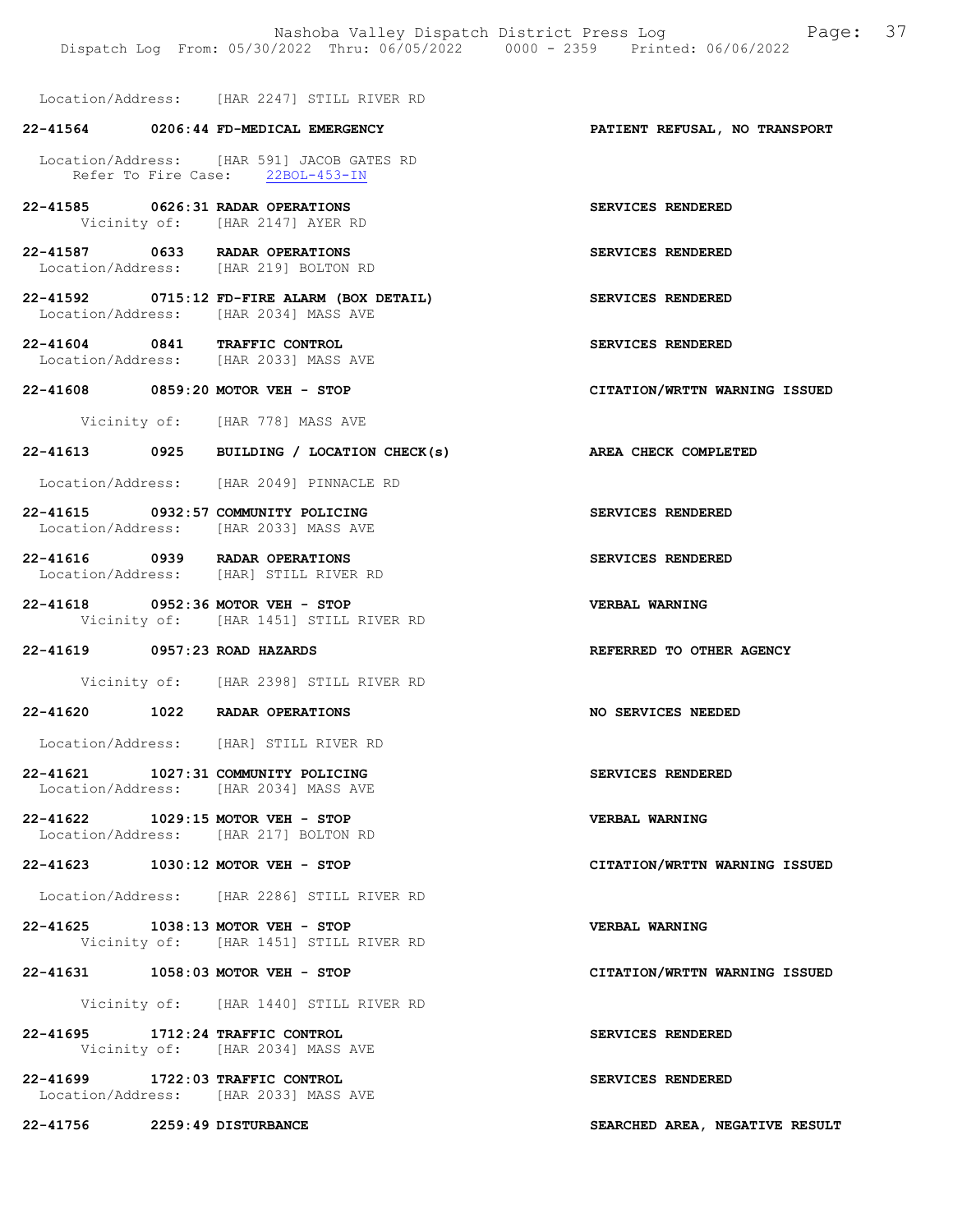|                                                                           | Vicinity of: [HAR 2760] BOLTON RD |                                                                    |                                                                           |
|---------------------------------------------------------------------------|-----------------------------------|--------------------------------------------------------------------|---------------------------------------------------------------------------|
|                                                                           |                                   | 22-41758 2321:46 BUILDING / LOCATION CHECK(s) AREA CHECK COMPLETED |                                                                           |
| Location/Address: [HAR 1833] PROSPECT HILL RD                             |                                   |                                                                    |                                                                           |
| For Date: $06/04/2022 -$ Saturday                                         |                                   |                                                                    |                                                                           |
|                                                                           |                                   | 22-41762 0035:05 BUILDING / LOCATION CHECK(s) AREA CHECK COMPLETED |                                                                           |
| Location/Address: [HAR 2033] MASS AVE                                     |                                   |                                                                    |                                                                           |
| $22-41763$ 0035:28 BUILDING / LOCATION CHECK(s)                           |                                   |                                                                    | AREA CHECK COMPLETED                                                      |
| Location/Address: [HAR 2034] MASS AVE                                     |                                   |                                                                    |                                                                           |
|                                                                           |                                   | 22-41764 0035:53 BUILDING / LOCATION CHECK(s)                      | AREA CHECK COMPLETED                                                      |
| Location/Address: [HAR 2348] POND RD                                      |                                   |                                                                    |                                                                           |
|                                                                           |                                   | 22-41765 0039 BUILDING / LOCATION CHECK(s)                         | BUILDING CHKED, APPEARS SECURE                                            |
| Location/Address: [HAR 2247] STILL RIVER RD                               |                                   |                                                                    |                                                                           |
| $22-41766$ 0040:42 BUILDING / LOCATION CHECK(s)                           |                                   |                                                                    | AREA CHECK COMPLETED                                                      |
| Location/Address: [HAR 2049] PINNACLE RD                                  |                                   |                                                                    |                                                                           |
|                                                                           |                                   |                                                                    | 22-41769 0045 BUILDING / LOCATION CHECK(s) BUILDING CHKED, APPEARS SECURE |
| Location/Address: [HAR 2044] PROSPECT HILL RD                             |                                   |                                                                    |                                                                           |
| 22-41770 0046:17 BUILDING / LOCATION CHECK(s)                             |                                   |                                                                    | AREA CHECK COMPLETED                                                      |
| Location/Address: [HAR 2893] TRAIL RIDGE WAY                              |                                   |                                                                    |                                                                           |
|                                                                           |                                   |                                                                    | 22-41771 0055 BUILDING / LOCATION CHECK(s) BUILDING CHKED, APPEARS SECURE |
| Location/Address: [HAR 1830] LANCASTER COUNTY RD                          |                                   |                                                                    |                                                                           |
| 22-41839 0621 RADAR OPERATIONS<br>Location/Address: [HAR] LITTLETON RD    |                                   |                                                                    | SERVICES RENDERED                                                         |
| 22-41840 0626:48 RADAR OPERATIONS<br>Location/Address: [HAR 2147] AYER RD |                                   |                                                                    | SERVICES RENDERED                                                         |
| 22-41867 1003 RADAR OPERATIONS<br>Location/Address: [HAR] BOLTON RD       |                                   |                                                                    | SERVICES RENDERED                                                         |
| 22-41869 1008 BUILDING / LOCATION CHECK(s)                                |                                   |                                                                    | AREA CHECK COMPLETED                                                      |
| Location/Address: [HAR 2348] POND RD                                      |                                   |                                                                    |                                                                           |
| 22-41870 1009 RADAR OPERATIONS<br>Location/Address: [HAR] MASS AVE        |                                   |                                                                    | SERVICES RENDERED                                                         |
| 22-41872 1026:04 MOTOR VEH - STOP<br>Vicinity of: [HAR 798] MASS AVE      |                                   |                                                                    | VERBAL WARNING                                                            |
| Location/Address: [HAR 2028] STILL RIVER RD                               | Refer To Fire Case: 22HAR-135-IN  | 22-41906 1421:55 MOTOR VEH - ACCIDENT NO INJURY VEHICLE TOWED      |                                                                           |
| 22-41931 1730:00 WELL BEING CHECK<br>Location/Address: [HAR 2348] POND RD |                                   |                                                                    | SPOKEN TO                                                                 |
| 22-41933 1802:23 RADAR OPERATIONS                                         |                                   |                                                                    | SERVICES RENDERED                                                         |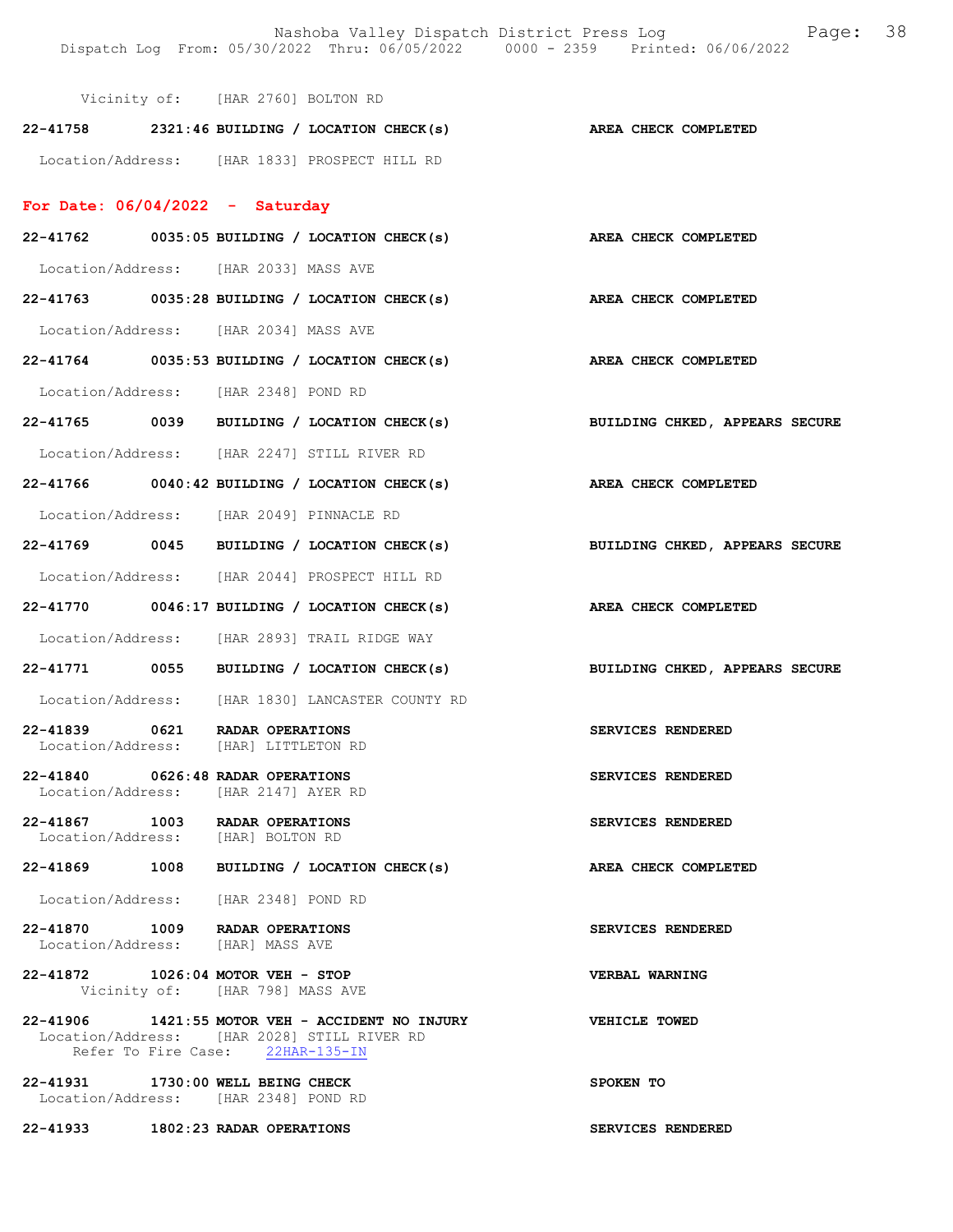Nashoba Valley Dispatch District Press Log Page: 39 Dispatch Log From: 05/30/2022 Thru: 06/05/2022 0000 - 2359 Printed: 06/06/2022 Vicinity of: [HAR] STILL RIVER RD 22-41938 1832:36 SUSPICIOUS ACTIVITY UNFOUNDED Location/Address: [HAR 2033] MASS AVE For Date: 06/05/2022 - Sunday 22-42102 0958 RADAR OPERATIONS SERVICES RENDERED Vicinity of: [HAR] OAK HILL RD + OLD BOSTON TPKE 22-42123 1242:45 RADAR OPERATIONS SERVICES RENDERED Location/Address: [HAR] GREEN HILL RD 22-42128 1335:31 MOTOR VEH - STOP VERBAL WARNING Location/Address: [HAR] OLD LITTLETON RD + PINNACLE RD 22-42153 1730 RADAR OPERATIONS SERVICES RENDERED Location/Address: [HAR] AYER RD + OLD SHIRLEY RD 22-42150 1732:17 COMMUNITY POLICING SERVICES RENDERED Location/Address: [HAR 2348] POND RD 22-42151 1738 RADAR OPERATIONS SERVICES RENDERED Location/Address: [HAR 1407] STILL RIVER RD 22-42163 1900:33 MOTOR VEH - PARKING VIOLATION SERVICES RENDERED Location/Address: [HAR 2044] PROSPECT HILL RD 22-42168 1946:12 WELL BEING CHECK SPOKEN TO Location/Address: [HAR 1591] TAHANTO TRL 22-42170 2010:03 BUILDING / LOCATION CHECK(s) AREA CHECK COMPLETED Location/Address: [HAR 2348] POND RD 22-42188 2227:38 BUILDING / LOCATION CHECK(s) AREA CHECK COMPLETED

Location/Address: [HAR 2562] DEPOT RD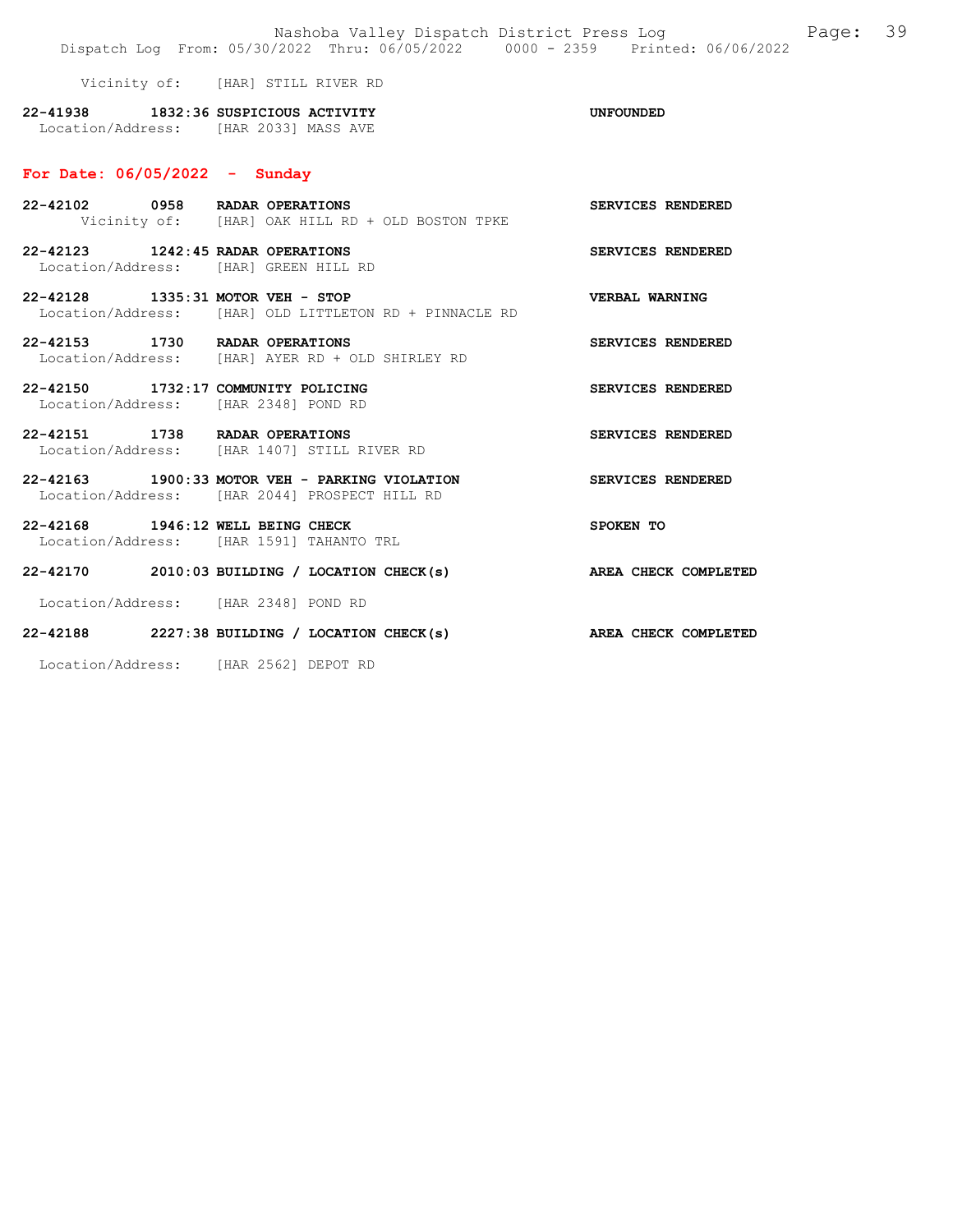### For Jurisdiction: LANCASTER, MA

| For Date: $05/30/2022 -$ Monday |      |                                                                           |                                |
|---------------------------------|------|---------------------------------------------------------------------------|--------------------------------|
|                                 |      | 22-40359 0023 BUILDING / LOCATION CHECK(s)                                | BUILDING CHKED, APPEARS SECURE |
|                                 |      | Location/Address: [LAN 96] HIGH STREET EXT                                |                                |
|                                 |      | 22-40360 0026 BUILDING / LOCATION CHECK(s) BUILDING CHKED, APPEARS SECURE |                                |
|                                 |      | Location/Address: [LAN 1632] STILL RIVER RD                               |                                |
| 22-40361 0027                   |      | BUILDING / LOCATION CHECK(s)                                              | BUILDING CHKED, APPEARS SECURE |
|                                 |      | Location/Address: [LAN 867] HIGH STREET EXT                               |                                |
| 22-40366 0031                   |      | BUILDING / LOCATION CHECK(s)                                              | BUILDING CHKED, APPEARS SECURE |
|                                 |      | Location/Address: [LAN 8] SOUTH MAIN ST                                   |                                |
| 22-40367 0032                   |      | BUILDING / LOCATION CHECK(s)                                              | BUILDING CHKED, APPEARS SECURE |
|                                 |      | Location/Address: [LAN 12] SOUTH MAIN ST                                  |                                |
| 22-40373 0037                   |      | BUILDING / LOCATION CHECK(s)                                              | BUILDING CHKED, APPEARS SECURE |
|                                 |      | Location/Address: [LAN 32] SOUTH MAIN ST                                  |                                |
| 22-40374 0038                   |      | BUILDING / LOCATION CHECK(s)                                              | BUILDING CHKED, APPEARS SECURE |
|                                 |      | Location/Address: [LAN 76] SOUTH MAIN ST                                  |                                |
| 22-40376 0039                   |      | BUILDING / LOCATION CHECK(s)                                              | BUILDING CHKED, APPEARS SECURE |
|                                 |      | Location/Address: [LAN 790] SOUTH MAIN ST                                 |                                |
|                                 |      | 22-40379 0041 BUILDING / LOCATION CHECK(s)                                | BUILDING CHKED, APPEARS SECURE |
|                                 |      | Location/Address: [LAN 1013] PRESCOTT ST                                  |                                |
| 22-40381 0045                   |      | BUILDING / LOCATION CHECK(s)                                              | BUILDING CHKED, APPEARS SECURE |
|                                 |      | Location/Address: [LAN 901] PARKER RD                                     |                                |
|                                 |      | 22-40394 0105 BUILDING / LOCATION CHECK(s) AREA CHECK COMPLETED           |                                |
|                                 |      | Location/Address: [LAN 1005] PACKARD ST                                   |                                |
| 22-40400                        |      | 0119 BUILDING / LOCATION CHECK(s)                                         | BUILDING CHKED, APPEARS SECURE |
|                                 |      | Location/Address: [LAN 1695] LUNENBURG RD                                 |                                |
| 22-40404 0130                   |      | BUILDING / LOCATION CHECK(s)                                              | BUILDING CHKED, APPEARS SECURE |
|                                 |      | Location/Address: [LAN 1040] OLD UNION TPKE                               |                                |
| 22-40410 0141                   |      | BUILDING / LOCATION CHECK(s)                                              | BUILDING CHKED, APPEARS SECURE |
|                                 |      | Location/Address: [LAN 855] OLD UNION TPKE                                |                                |
| 22-40412 0146                   |      | BUILDING / LOCATION CHECK(s)                                              | BUILDING CHKED, APPEARS SECURE |
|                                 |      | Location/Address: [LAN 856] LUNENBURG RD                                  |                                |
| 22-40423                        | 0201 | BUILDING / LOCATION CHECK(s)                                              | AREA CHECK COMPLETED           |
|                                 |      | Location/Address: [LAN 928] BROCKELMAN RD                                 |                                |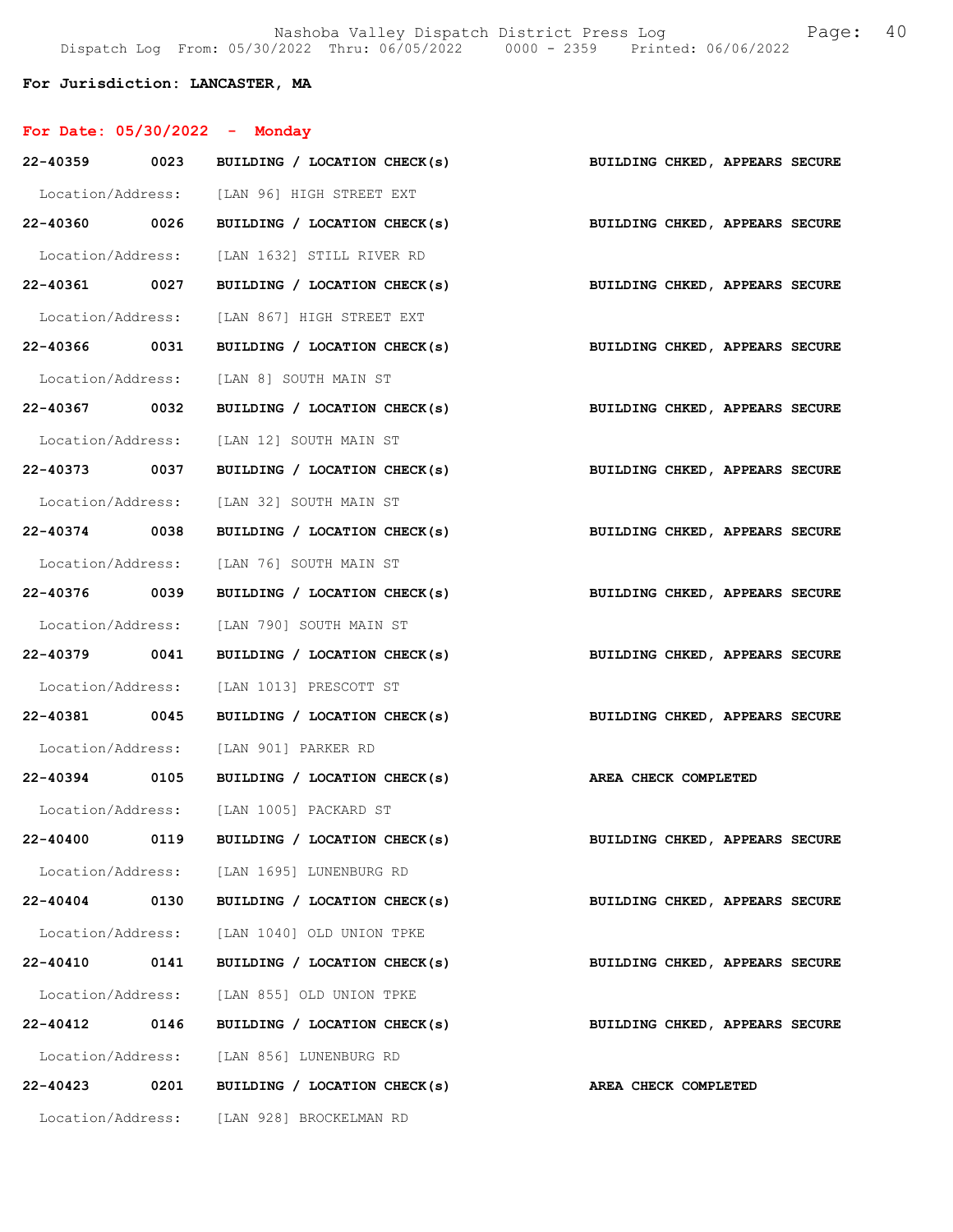|                                  |      | Dispatch Log From: 05/30/2022 Thru: 06/05/2022 0000 - 2359 Printed: 06/06/2022                                            |                                |
|----------------------------------|------|---------------------------------------------------------------------------------------------------------------------------|--------------------------------|
| 22-40428                         | 0306 | COMMUNITY POLICING                                                                                                        | AREA CHECK COMPLETED           |
|                                  |      | Location/Address: [LAN 1696] LUNENBURG RD                                                                                 |                                |
| 22-40430 0322                    |      | BUILDING / LOCATION CHECK(s) AREA CHECK COMPLETED                                                                         |                                |
|                                  |      | Location/Address: [LAN 1695] LUNENBURG RD                                                                                 |                                |
| 22-40431 0328                    |      | BUILDING / LOCATION CHECK(s)                                                                                              | BUILDING CHKED, APPEARS SECURE |
|                                  |      | Location/Address: [LAN 890] SOUTH MAIN ST                                                                                 |                                |
|                                  |      | 22-40433 0545:49 MOTOR VEH - STOP                                                                                         | CITATION/WRTTN WARNING ISSUED  |
|                                  |      | Location/Address: [LAN] HIGH STREET EXT                                                                                   |                                |
|                                  |      | 22-40479 1213 RADAR OPERATIONS<br>Location/Address: [LAN] OLD UNION TPKE                                                  | SERVICES RENDERED              |
|                                  |      | 22-40484 1227:35 MOTOR VEH - PARKING VIOLATION                                                                            | CITATION/WRTTN WARNING ISSUED  |
|                                  |      | Location/Address: [LAN 933] OLD UNION TPKE                                                                                |                                |
|                                  |      | 22-40493 1316:48 MOTOR VEH - DISABLED<br>Location/Address: [LAN 901] PARKER RD                                            | UNITS ADVISED                  |
|                                  |      | 22-40494 1318:47 FD-MEDICAL EMERGENCY<br>Location/Address: [LAN 846] OLD UNION TPKE<br>Refer To Fire Case: 22LAN-470-IN   | <b>TRANSPORTED BLS</b>         |
| 22-40496 1333:37 FOLLOW UP       |      | Location/Address: [LAN 933] OLD UNION TPKE                                                                                | <b>SERVICES RENDERED</b>       |
|                                  |      | $22-40500$ 1510:49 MOTOR VEH - COMPLAINT                                                                                  | CITATION/WRTTN WARNING ISSUED  |
|                                  |      | Location/Address: [LAN 933] OLD UNION TPKE                                                                                |                                |
|                                  |      | 22-40504 1533:56 FD-MEDICAL EMERGENCY<br>Location/Address: [LAN 141] NORTH MAIN ST<br>Refer To Fire Case: 22LAN-471-IN    | TRANSPORTED BLS                |
|                                  |      | 22-40509 1551:42 FD-MEDICAL EMERGENCY<br>Location/Address: [LAN 856] LUNENBURG RD<br>Refer To Fire Case: 22LAN-472-IN     | <b>TRANSPORTED ALS</b>         |
|                                  |      | 22-40515 1618:37 FD-FIRE ALARM, TROUBLE<br>Location/Address: [LAN 1227] BLUE HERON DR<br>Refer To Fire Case: 22LAN-473-IN | SERVICES RENDERED              |
|                                  |      | 22-40519 1639:02 MOTOR VEH - COMPLAINT<br>Vicinity of: [LAN] NORTH MAIN ST                                                | NEGATIVE CONTACT               |
|                                  |      | 22-40521 1657:33 ASSIST OTHER AGENCY                                                                                      | REFERRED TO OTHER AGENCY       |
|                                  |      | Location/Address: [LAN 1080] ROUTE 2 EAST HWY                                                                             |                                |
|                                  |      | 22-40552 2049:38 FIREWORKS COMPLAINT<br>Location/Address: [LAN 1045] KALEVA RD                                            | <b>UNFOUNDED</b>               |
| For Date: $05/31/2022 - Tuesday$ |      |                                                                                                                           |                                |
|                                  |      | 22-40596 0034 BUILDING / LOCATION CHECK(s)                                                                                | BUILDING CHKED, APPEARS SECURE |

Location/Address: [LAN 1695] LUNENBURG RD

Location/Address: [LAN 1063] MCGOVERN BLVD

22-40602 0039 BUILDING / LOCATION CHECK(s) AREA CHECK COMPLETED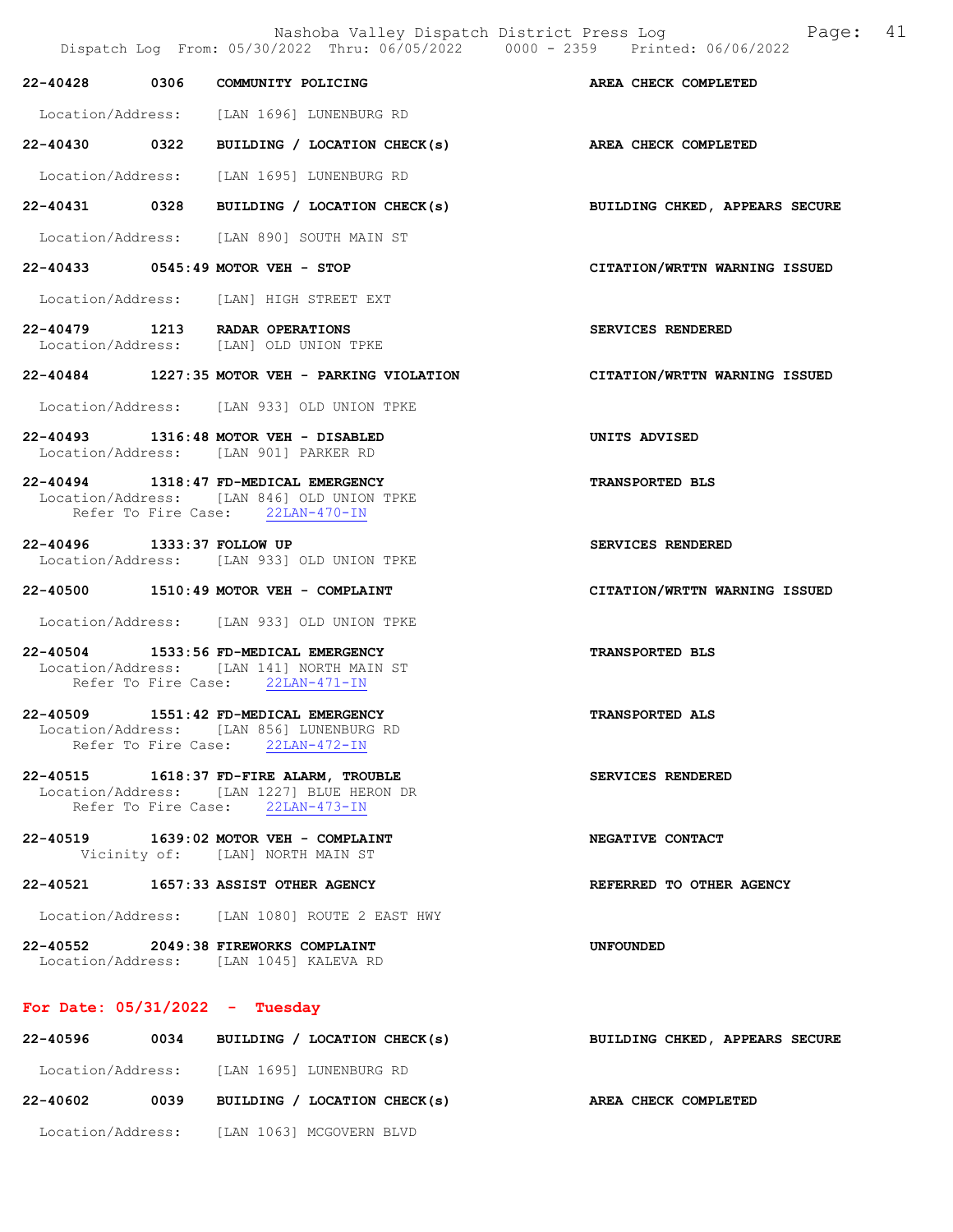Nashoba Valley Dispatch District Press Log Fage: 42

Dispatch Log From: 05/30/2022 Thru: 06/05/2022 0000 - 2359 Printed: 06/06/2022

|               |      | 22-40604 0039 BUILDING / LOCATION CHECK(s)                                |                                |
|---------------|------|---------------------------------------------------------------------------|--------------------------------|
|               |      |                                                                           | AREA CHECK COMPLETED           |
|               |      | Location/Address: [LAN 566] HOLLYWOOD DR                                  |                                |
|               |      | $22-40606$ 0043 BUILDING / LOCATION CHECK(s)                              | BUILDING CHKED, APPEARS SECURE |
|               |      | Location/Address: [LAN 856] LUNENBURG RD                                  |                                |
|               |      | 22-40614 0052 BUILDING / LOCATION CHECK(s) AREA CHECK COMPLETED           |                                |
|               |      | Location/Address: [LAN 933] OLD UNION TPKE                                |                                |
| 22-40619 0059 |      | BUILDING / LOCATION CHECK(s) AREA CHECK COMPLETED                         |                                |
|               |      | Location/Address: [LAN 96] HIGH STREET EXT                                |                                |
| 22-40620 0100 |      | BUILDING / LOCATION CHECK(s)                                              | BUILDING CHKED, APPEARS SECURE |
|               |      | Location/Address: [LAN 1040] OLD UNION TPKE                               |                                |
|               |      | 22-40624 0112 BUILDING / LOCATION CHECK(s) BUILDING CHKED, APPEARS SECURE |                                |
|               |      | Location/Address: [LAN 855] OLD UNION TPKE                                |                                |
| 22-40643 0135 |      | BUILDING / LOCATION CHECK(s)                                              | AREA CHECK COMPLETED           |
|               |      | Location/Address: [LAN 841] SOUTH MAIN ST                                 |                                |
|               |      | 22-40645 0137 BUILDING / LOCATION CHECK(s) AREA CHECK COMPLETED           |                                |
|               |      | Location/Address: [LAN 837] SOUTH MAIN ST                                 |                                |
| 22-40647 0141 |      | BUILDING / LOCATION CHECK(s) AREA CHECK COMPLETED                         |                                |
|               |      | Location/Address: [LAN 7] SOUTH MAIN ST                                   |                                |
| 22-40654 0151 |      | BUILDING / LOCATION CHECK(s)                                              | BUILDING CHKED, APPEARS SECURE |
|               |      | Location/Address: [LAN 853] LUNENBURG RD                                  |                                |
|               |      | 22-40653 0152 BUILDING / LOCATION CHECK(s) AREA CHECK COMPLETED           |                                |
|               |      | Location/Address: [LAN 76] SOUTH MAIN ST                                  |                                |
| 22-40658      | 0158 | BUILDING / LOCATION CHECK(s)                                              | AREA CHECK COMPLETED           |
|               |      | Location/Address: [LAN 1013] PRESCOTT ST                                  |                                |
|               |      | 22-40663 0202:24 MOTOR VEH - PARKING VIOLATION                            | CITATION/WRTTN WARNING ISSUED  |
|               |      | Vicinity of: [LAN] PRESCOTT ST                                            |                                |
| 22-40669      | 0212 | BUILDING / LOCATION CHECK(s)                                              | AREA CHECK COMPLETED           |
|               |      | Location/Address: [LAN 1695] LUNENBURG RD                                 |                                |
| 22-40672 0223 |      | BUILDING / LOCATION CHECK(s)                                              | AREA CHECK COMPLETED           |
|               |      | Location/Address: [LAN 901] PARKER RD                                     |                                |
| 22-40675 0230 |      | BUILDING / LOCATION CHECK(s)                                              | AREA CHECK COMPLETED           |
|               |      | Location/Address: [LAN 1696] LUNENBURG RD                                 |                                |
| 22-40678      | 0239 | BUILDING / LOCATION CHECK(s)                                              | BUILDING CHKED, APPEARS SECURE |
|               |      | Location/Address: [LAN 8] SOUTH MAIN ST                                   |                                |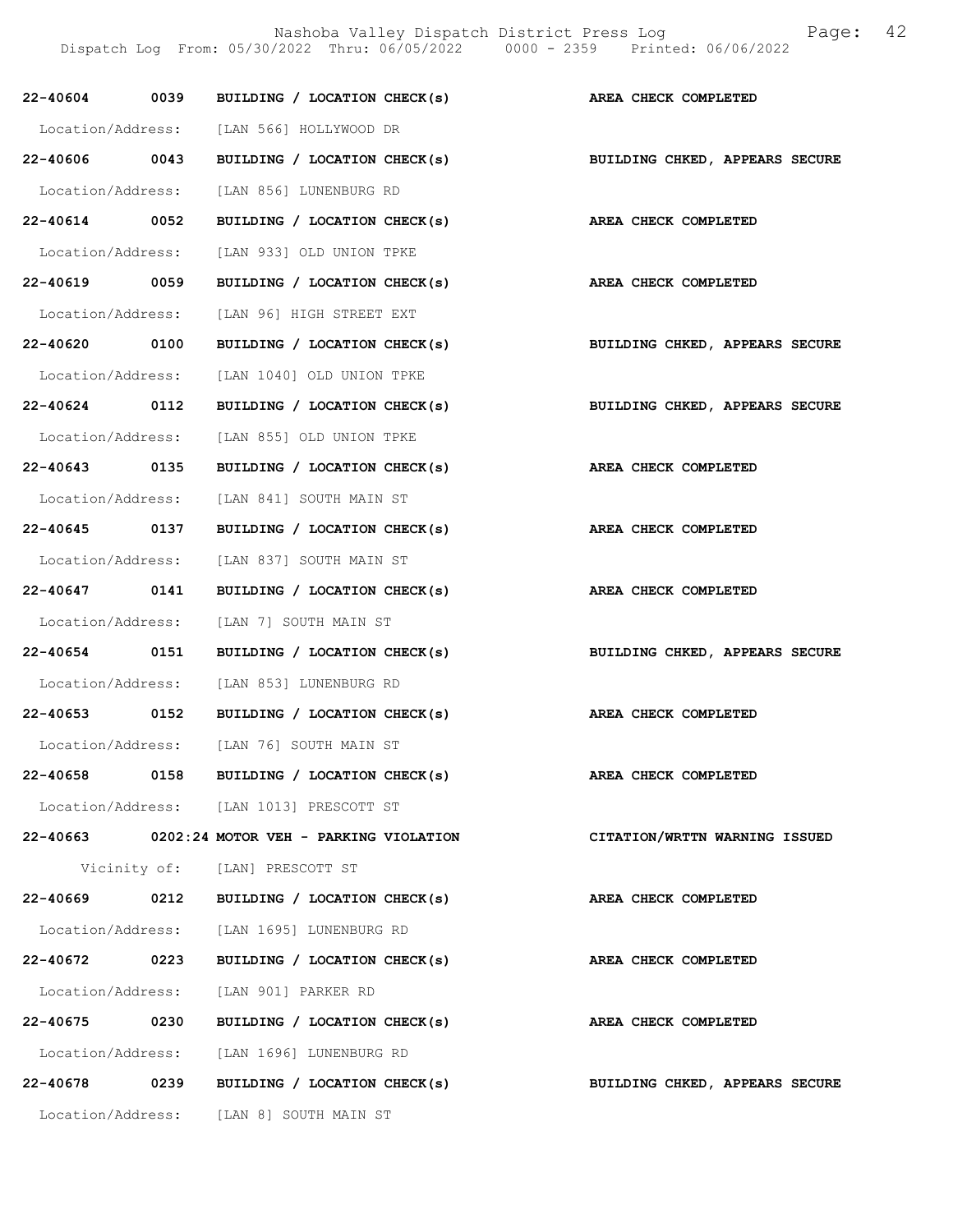Nashoba Valley Dispatch District Press Log Fage: 43 Dispatch Log From: 05/30/2022 Thru: 06/05/2022 0000 - 2359 Printed: 06/06/2022 22-40679 0240 BUILDING / LOCATION CHECK(s) BUILDING CHKED, APPEARS SECURE Location/Address: [LAN 12] SOUTH MAIN ST 22-40681 0250 BUILDING / LOCATION CHECK(s) AREA CHECK COMPLETED Location/Address: [LAN 855] OLD UNION TPKE 22-40682 0251 BUILDING / LOCATION CHECK(s) BUILDING CHKED, APPEARS SECURE Location/Address: [LAN 1632] STILL RIVER RD 22-40683 0252 BUILDING / LOCATION CHECK(s) BUILDING CHKED, APPEARS SECURE Location/Address: [LAN 96] HIGH STREET EXT 22-40684 0303 BUILDING / LOCATION CHECK(s) BUILDING CHKED, APPEARS SECURE Location/Address: [LAN 867] HIGH STREET EXT 22-40685 0321 BUILDING / LOCATION CHECK(s) AREA CHECK COMPLETED Location/Address: [LAN 1011] FORT POND RD 22-40686 0328 BUILDING / LOCATION CHECK(s) AREA CHECK COMPLETED Location/Address: [LAN 933] OLD UNION TPKE 22-40689 0358 BUILDING / LOCATION CHECK(s) AREA CHECK COMPLETED Location/Address: [LAN 928] BROCKELMAN RD 22-40702 0611:13 ANIMAL CALL SERVICES RENDERED Location/Address: [LAN 882] FORT POND RD 22-40705 0617:37 ROAD HAZARDS NOTIFIED Vicinity of: [LAN 1011] FORT POND RD 22-40707 0634 RADAR OPERATIONS SERVICES RENDERED Location/Address: [LAN 1718] LANGEN RD 22-40715 0823 RADAR OPERATIONS SERVICES RENDERED<br>Location/Address: [LAN] GEORGE HILL RD [LAN] GEORGE HILL RD 22-40717 0831:59 MOTOR VEH - STOP CITATION/WRTTN WARNING ISSUED Location/Address: [LAN] GEORGE HILL RD 22-40723 0844:03 FD-MEDICAL EMERGENCY PATIENT REFUSAL, NO TRANSPORT Location/Address: [LAN 1365] CHACE HILL RD<br>Refer To Fire Case: 22LAN-474-IN Refer To Fire Case: 22-40729 0919 RADAR OPERATIONS SERVICES RENDERED<br>Location/Address: [LAN] STERLING RD Location/Address: 22-40730 0919:29 FD-INSPECTION SERVICES RENDERED Location/Address: [LAN 2822] MILL ST 22-40732 0926:13 FD-INSPECTION SERVICES RENDERED Location/Address: [LAN 1787] MAIN ST 22-40734 0936:33 MOTOR VEH - STOP CITATION/WRTTN WARNING ISSUED Location/Address: [LAN] STERLING RD 22-40737 0943:34 MOTOR VEH - COMPLAINT NOTIFIED

Location/Address: [LAN 862] SEVEN BRIDGE RD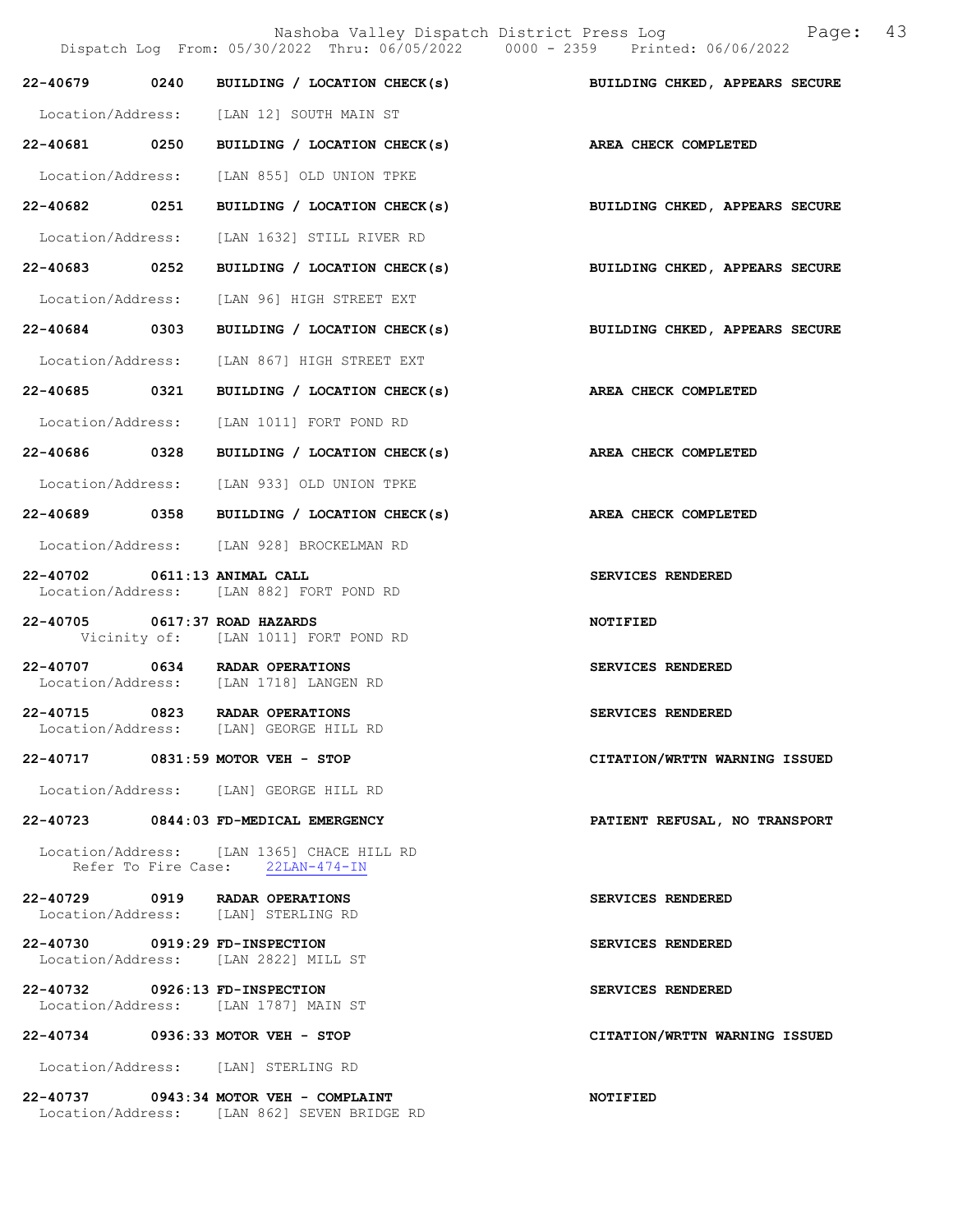Refer To Fire Case:  $\frac{22BOL-441-IN}{22LAN-475-IN}$ Refer To Fire Case: 22-40751 1023 RADAR OPERATIONS SERVICES RENDERED Location/Address: [LAN] SOUTH MAIN ST 22-40757 1044 BUILDING / LOCATION CHECK(s) AREA CHECK COMPLETED Location/Address: [LAN 933] OLD UNION TPKE 22-40765 1052 RADAR OPERATIONS SERVICES RENDERED Location/Address: [LAN] NORTH SHIRLEY RD 22-40767 1055:58 FOLLOW UP UNABLE TO SERVE Location/Address: [LAN 1009] LEE ST 22-40769 1059:52 MOTOR VEH - STOP CITATION/WRTTN WARNING ISSUED Location/Address: [LAN] NORTH SHIRLEY RD 22-40776 1128:02 FD-INSPECTION SERVICES RENDERED Location/Address: [LAN 2822] MILL ST 22-40780 1136:01 FD-INSPECTION SERVICES RENDERED Location/Address: [LAN 2607] LEE ST 22-40785 1159:52 WELL BEING CHECK SERVICES RENDERED Location/Address: [LAN 1712] LANGEN RD 22-40799 1309:35 FD-MEDICAL EMERGENCY TRANSPORTED ALS Location/Address: [LAN 355] OLD COMMON RD Refer To Fire Case:  $\frac{22BOL-442-IN}{22LAN-476-IN}$ Refer To Fire Case: 22-40829 1454:49 FD-MEDICAL EMERGENCY TRANSPORTED BLS Location/Address: [LAN 986] BIGELOW GARDENS Refer To Fire Case: 22BOL-443-IN Refer To Fire Case: 22LAN-477-IN

22-40738 0946:24 ASSIST CITIZEN SERVICES RENDERED

22-40749 1015:50 FD-MEDICAL EMERGENCY TRANSPORTED BLS

22-40830 1458:49 FD-MEDICAL EMERGENCY TRANSPORTED ALS Location/Address: [LAN 2437] SYLVAN RD Refer To Fire Case: 22LAN-478-IN

Location/Address: [LAN 837] SOUTH MAIN ST

Location/Address: [LAN 39] NORTH SHIRLEY RD

22-40851 1613:24 ASSAULT PEACE RESTORED Location/Address: [LAN 659] MAIN ST

22-40865 1653:52 JUVENILE PROBLEM GENERAL SERIES CONE ON Arrival Location/Address: [LAN 328] SAWYER ST

22-40873 1725:17 MOTOR VEH - STOP VERBAL WARNING Location/Address: [LAN] STERLING RD

22-40875 1730:00 MOTOR VEH - DISABLED NOTIFIED Vicinity of: [LAN 22] STERLING ST

22-40883 1806:46 DISTURBANCE REPORT Location/Address: [LAN 96] HIGH STREET EXT

22-40887 1827:32 DISTURBANCE TRANSPORTED BLS Location/Address: [LAN 659] MAIN ST Refer To Fire Case: 22LAN-479-IN

22-40895 1927:52 MISSING PERSON NOTIFIED Location/Address: [LAN 3006] PINFEATHER LN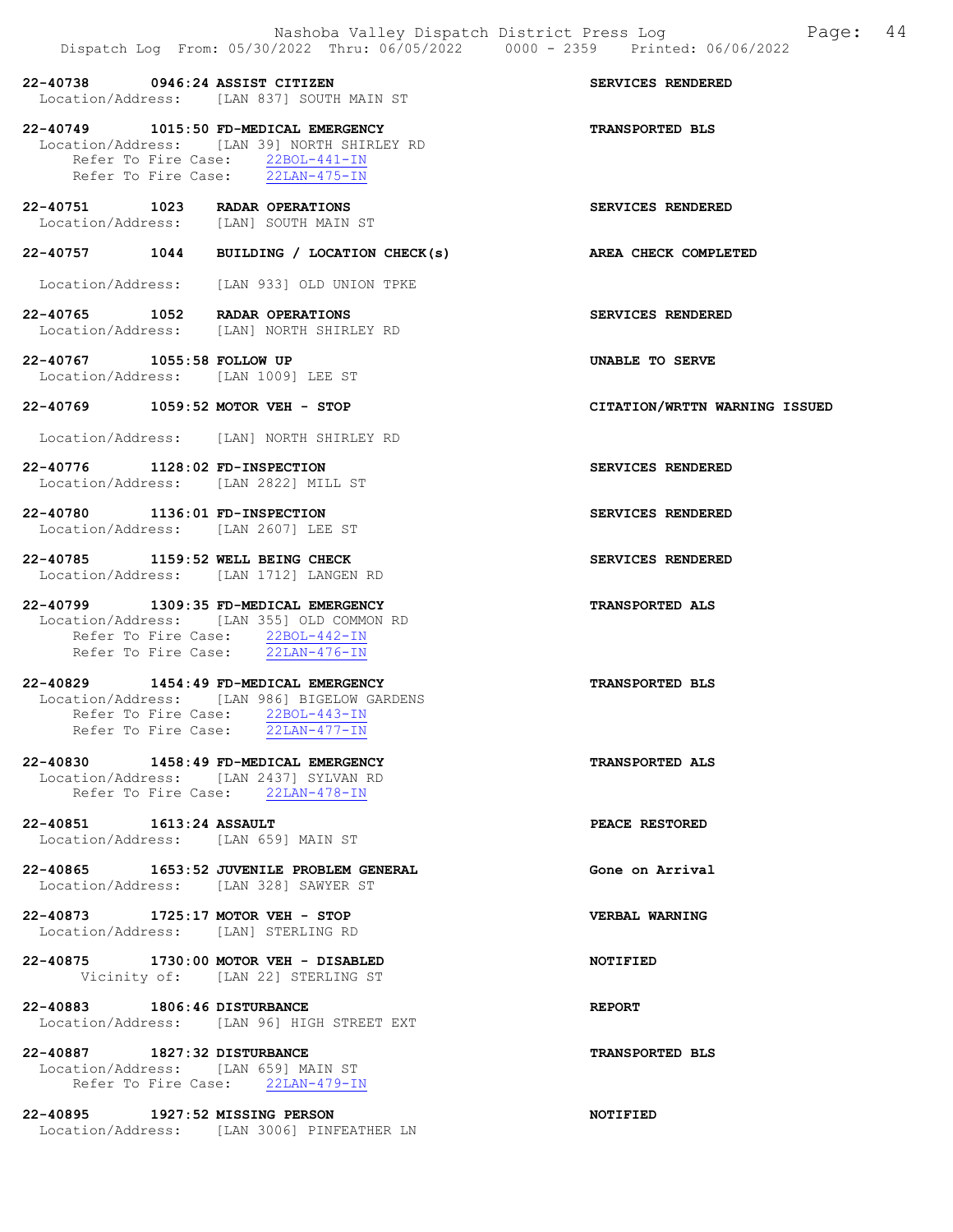### For Date: 06/01/2022 - Wednesday

|                                |      | 22-40987 0028:05 MOTOR VEH - STOP<br>Vicinity of: [LAN 202] MAIN ST         | STOP COMPLETED                 |
|--------------------------------|------|-----------------------------------------------------------------------------|--------------------------------|
|                                |      | 22-40991 0034 BUILDING / LOCATION CHECK(s) BUILDING CHKED, APPEARS SECURE   |                                |
|                                |      | Location/Address: [LAN 1695] LUNENBURG RD                                   |                                |
| 22-40994 0039                  |      | BUILDING / LOCATION CHECK(s)                                                | BUILDING CHKED, APPEARS SECURE |
|                                |      | Location/Address: [LAN 856] LUNENBURG RD                                    |                                |
| 22-41000 0042                  |      | BUILDING / LOCATION CHECK(s)                                                | BUILDING CHKED, APPEARS SECURE |
| Location/Address:              |      | [LAN 855] OLD UNION TPKE                                                    |                                |
| 22-41005 0047                  |      | BUILDING / LOCATION CHECK(s)<br>Location/Address: [LAN 1040] OLD UNION TPKE | SERVICES RENDERED              |
|                                |      | 22-41007 0047 BUILDING / LOCATION CHECK(s)                                  | AREA CHECK COMPLETED           |
|                                |      | Location/Address: [LAN 1696] LUNENBURG RD                                   |                                |
| 22-41012 0047:31 NOTIFICATION  |      | Location/Address: [LAN 659] MAIN ST                                         | <b>NOTIFIED</b>                |
|                                |      | 22-41014 0100 BUILDING / LOCATION CHECK(s)                                  | AREA CHECK COMPLETED           |
|                                |      | Location/Address: [LAN 1695] LUNENBURG RD                                   |                                |
| 22-41018 0125                  |      | BUILDING / LOCATION CHECK(s)                                                | AREA CHECK COMPLETED           |
|                                |      | Location/Address: [LAN 96] HIGH STREET EXT                                  |                                |
| 22-41021 0144                  |      | BUILDING / LOCATION CHECK(s)                                                | AREA CHECK COMPLETED           |
|                                |      | Location/Address: [LAN 928] BROCKELMAN RD                                   |                                |
| 22-41024 0158                  |      | BUILDING / LOCATION CHECK(s)                                                | AREA CHECK COMPLETED           |
|                                |      | Location/Address: [LAN 901] PARKER RD                                       |                                |
|                                |      | 22-41028 0159 BUILDING / LOCATION CHECK(s) AREA CHECK COMPLETED             |                                |
|                                |      | Location/Address: [LAN 855] OLD UNION TPKE                                  |                                |
| 22-41038                       | 0232 | BUILDING / LOCATION CHECK(s)                                                | AREA CHECK COMPLETED           |
|                                |      | Location/Address: [LAN 1005] PACKARD ST                                     |                                |
|                                |      | 22-41041 0240 BUILDING / LOCATION CHECK(s)                                  | BUILDING CHKED, APPEARS SECURE |
|                                |      | Location: [LAN] SOUTH SIDE AREA CHECKS                                      |                                |
|                                |      | 22-41064 0626 RADAR OPERATIONS<br>Location/Address: [LAN 2379] STERLING RD  | SERVICES RENDERED              |
| 22-41085 0900:00 FD-INSPECTION |      | Location/Address: [LAN 141] NORTH MAIN ST                                   | SERVICES RENDERED              |
| 22-41090 0916:43 FD-INSPECTION |      | Location/Address: [LAN 29] DUVAL RD                                         | SERVICES RENDERED              |
| 22-41116 1058:42 FD-INSPECTION |      | Location/Address: [LAN] MILL ST                                             | SERVICES RENDERED              |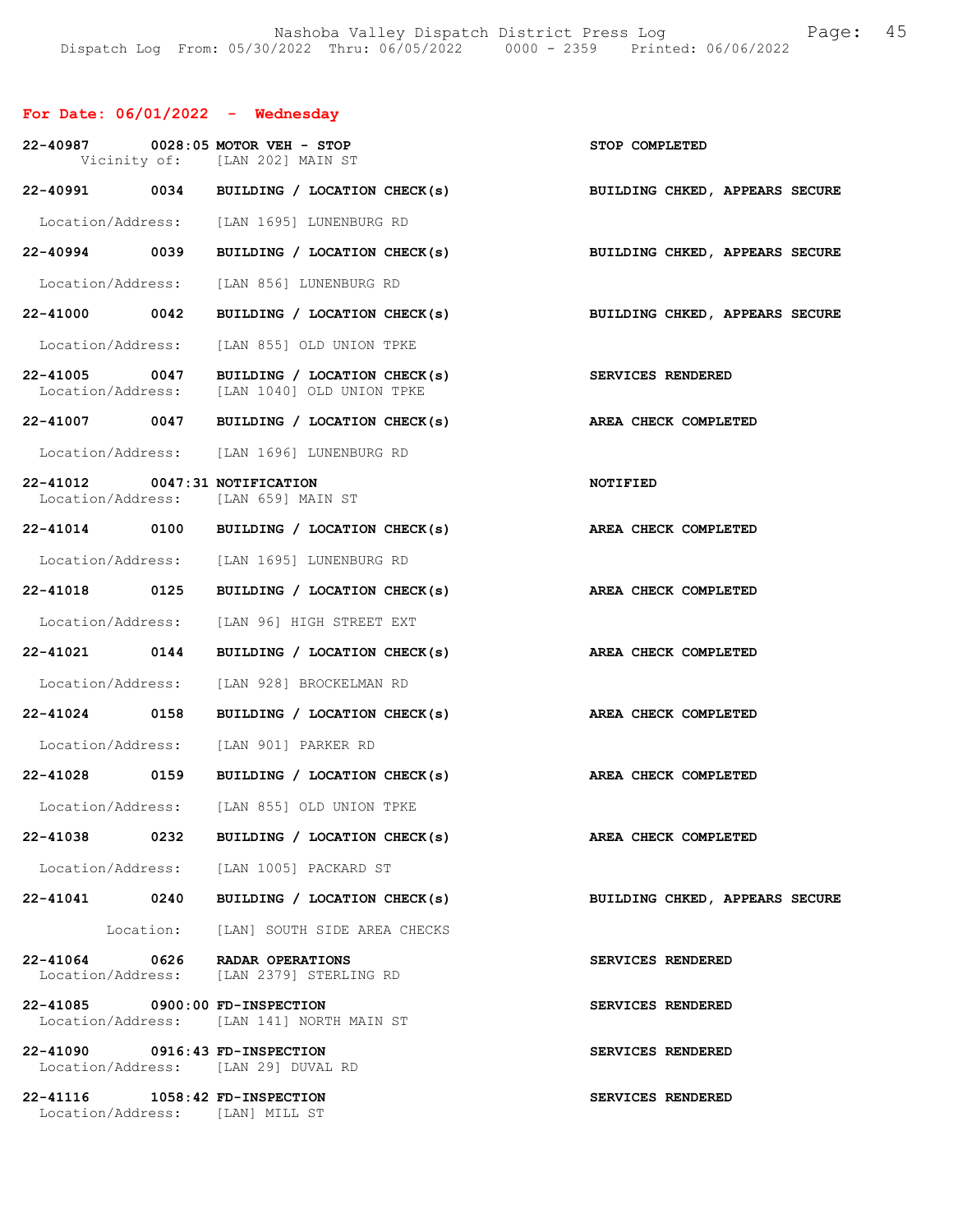22-41174 1727:14 MOTOR VEH - STOP VERBAL WARNING Vicinity of: [LAN] BOLTON RD 22-41185 1929:30 ASSIST CITIZEN SERVICES RENDERED Location/Address: [LAN 1003] BIGELOW GARDENS 22-41232 2345:30 FD-CO DETECTOR ACTIVATION INVESTIGATED Location/Address: [LAN] SQUIRE SHALER LN Refer To Fire Case: 22LAN-480-IN For Date: 06/02/2022 - Thursday 22-41269 0007 BUILDING / LOCATION CHECK(s) BUILDING CHKED, APPEARS SECURE Location/Address: [LAN 868] HARVARD RD 22-41252 0025 BUILDING / LOCATION CHECK(s) AREA CHECK COMPLETED Location/Address: [LAN 566] HOLLYWOOD DR 22-41257 0030 BUILDING / LOCATION CHECK(s) SERVICES RENDERED Location/Address: [LAN 868] HARVARD RD 22-41259 0031 BUILDING / LOCATION CHECK(s) AREA CHECK COMPLETED Location/Address: [LAN 931] LUNENBURG RD 22-41262 0035 BUILDING / LOCATION CHECK(s) AREA CHECK COMPLETED Location/Address: [LAN 1695] LUNENBURG RD 22-41267 0037 BUILDING / LOCATION CHECK(s) AREA CHECK COMPLETED Location/Address: [LAN 1696] LUNENBURG RD 22-41280 0054 BUILDING / LOCATION CHECK(s) AREA CHECK COMPLETED Location/Address: [LAN 856] LUNENBURG RD 22-41290 0114 BUILDING / LOCATION CHECK(s) AREA CHECK COMPLETED Location/Address: [LAN 855] OLD UNION TPKE 22-41304 0125 BUILDING / LOCATION CHECK(s) AREA CHECK COMPLETED Location/Address: [LAN 866] OLD UNION TPKE 22-41311 0154 BUILDING / LOCATION CHECK(s) AREA CHECK COMPLETED Location/Address: [LAN 7] SOUTH MAIN ST 22-41313 0203 BUILDING / LOCATION CHECK(s) AREA CHECK COMPLETED Location/Address: [LAN 837] SOUTH MAIN ST 22-41318 0224 BUILDING / LOCATION CHECK(s) AREA CHECK COMPLETED Location/Address: [LAN 96] HIGH STREET EXT 22-41320 0307 BUILDING / LOCATION CHECK(s) BUILDING CHKED, APPEARS SECURE Location/Address: [LAN 855] OLD UNION TPKE 22-41322 0345 BUILDING / LOCATION CHECK(s) AREA CHECK COMPLETED Location/Address: [LAN 1695] LUNENBURG RD

22-41323 0412:02 FD-FIRE ALARM, RESIDENTAL INVESTIGATED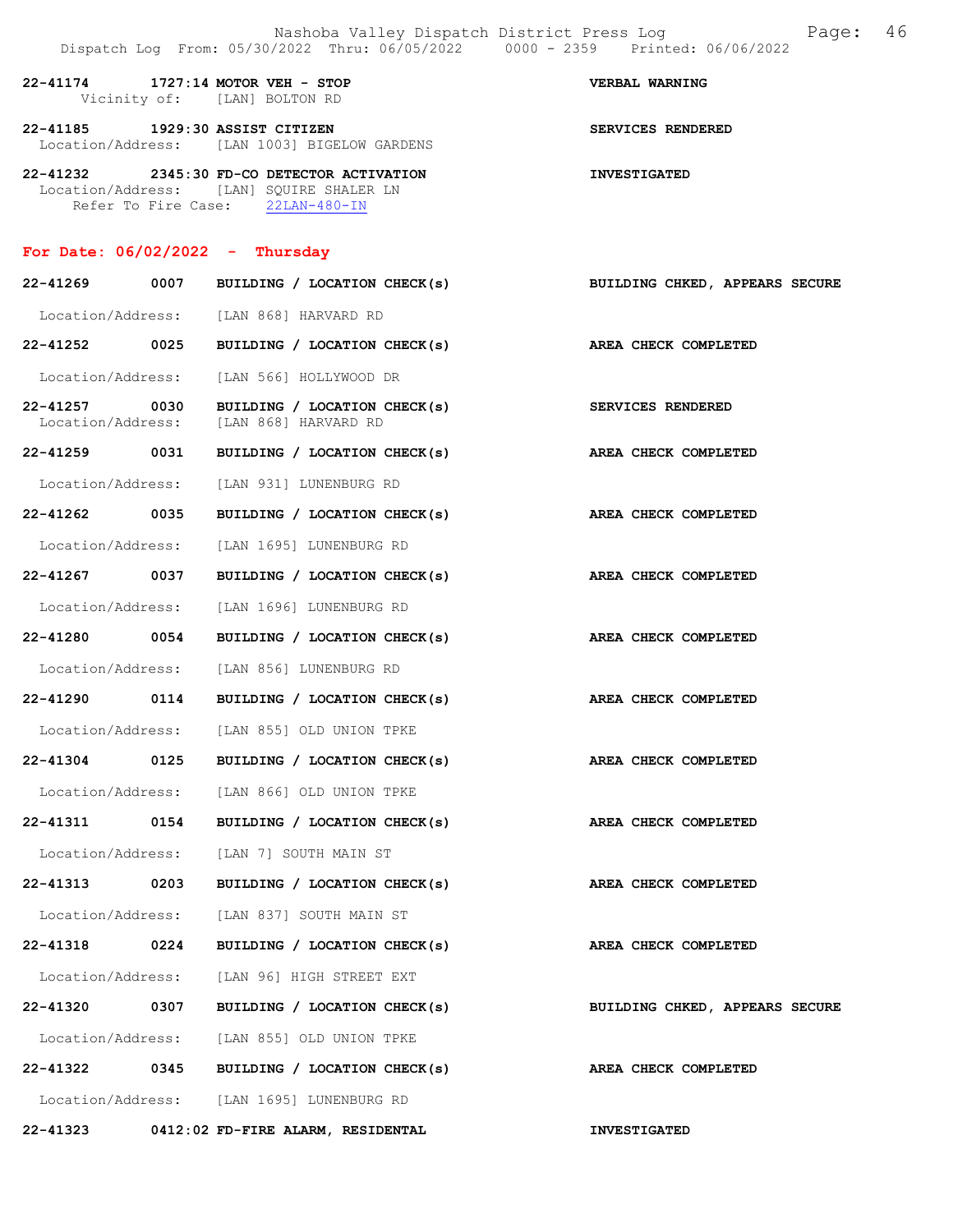| Nashoba Valley Dispatch District Press Log<br>Dispatch Log From: 05/30/2022 Thru: 06/05/2022 0000 - 2359 Printed: 06/06/2022                                   | Page: 47                      |
|----------------------------------------------------------------------------------------------------------------------------------------------------------------|-------------------------------|
| Location/Address: [LAN 350] BOLTON RD<br>Refer To Fire Case: 22LAN-481-IN                                                                                      |                               |
| 22-41324 0436 BUILDING / LOCATION CHECK(s)                                                                                                                     | AREA CHECK COMPLETED          |
| Location/Address: [LAN 1011] FORT POND RD                                                                                                                      |                               |
| 22-41327 0513:38 MOTOR VEH - STOP                                                                                                                              | CITATION/WRTTN WARNING ISSUED |
| Vicinity of: [LAN 862] SEVEN BRIDGE RD                                                                                                                         |                               |
| 22-41354 0830:02 FD-INSPECTION<br>Location/Address: [LAN 1379] CHACE HILL RD                                                                                   | SERVICES RENDERED             |
| 22-41360 0850:02 FD-INSPECTION<br>Location/Address: [LAN 2449] WHITCOMB DR                                                                                     | SERVICES RENDERED             |
| 22-41370 0914:52 FD-INSPECTION<br>Location/Address: [LAN] HARVARD RD                                                                                           | SERVICES RENDERED             |
| 22-41372 0919:26 FD-INSPECTION<br>Location/Address: [LAN 923] MAIN ST                                                                                          | SERVICES RENDERED             |
| 22-41391 1035:01 FD-INSPECTION<br>Location/Address: [LAN 29] DUVAL RD                                                                                          | SERVICES RENDERED             |
| 22-41398 1114:27 FD-MEDICAL EMERGENCY                                                                                                                          | PATIENT REFUSAL, NO TRANSPORT |
| Location/Address: [LAN 923] MAIN ST<br>Refer To Fire Case: 22LAN-482-IN                                                                                        |                               |
| 22-41400 1129:29 FD-FIRE TRAINING/DRILL<br>Location/Address: [LAN 916] GEORGE HILL RD                                                                          | SERVICES RENDERED             |
| 22-41405 1135:07 ANIMAL CALL<br>Location/Address: [LAN 1750] MAGNOLIA AVE                                                                                      | NOTIFIED                      |
| 22-41407 1137:00 FD-FIRE TRAINING/DRILL<br>Location/Address: [LAN 353] GEORGE HILL RD                                                                          | SERVICES RENDERED             |
| 22-41421<br>1259:33 FD-MEDICAL EMERGENCY<br>Location/Address: [LAN 1137] WHITE POND RD<br>Refer To Fire Case: 22BOL-449-IN<br>Refer To Fire Case: 22LAN-483-IN | <b>TRANSPORTED ALS</b>        |
| 22-41426 1325:21 FD-FIRE TRAINING/DRILL<br>Location/Address: [LAN 566] HOLLYWOOD DR                                                                            | SERVICES RENDERED             |
| 22-41428 1330:38 NOTIFICATION<br>Location/Address: [LAN 2385] STERLING RD                                                                                      | SPOKEN TO                     |
| 22-41476 1747:59 FD-MEDICAL EMERGENCY<br>Location/Address: [LAN 5021 OLD COMMON RD<br>Refer To Fire Case: 22LAN-484-IN                                         | <b>TRANSPORTED BLS</b>        |
| 22-41479 1804:45 ALARM - RESIDENTIAL BURGLARY<br>Location/Address: [LAN 1424] DEVONSHIRE WAY                                                                   | <b>FALSE ALARM</b>            |
| 22-41486 1838:24 JUVENILE PROBLEM GENERAL<br>Vicinity of: [LAN 63] SOUTH MAIN ST                                                                               | <b>INVESTIGATED</b>           |
| 22-41488<br>1843:54 DISTURBANCE<br>Vicinity of: [LAN] NORTH MAIN ST + LUNENBURG RD                                                                             | <b>TRANSPORTED PARTY</b>      |
| For Date: $06/03/2022 -$ Friday                                                                                                                                |                               |
| 0114 BUILDING / LOCATION CHECK(s)<br>22-41523                                                                                                                  | AREA CHECK COMPLETED          |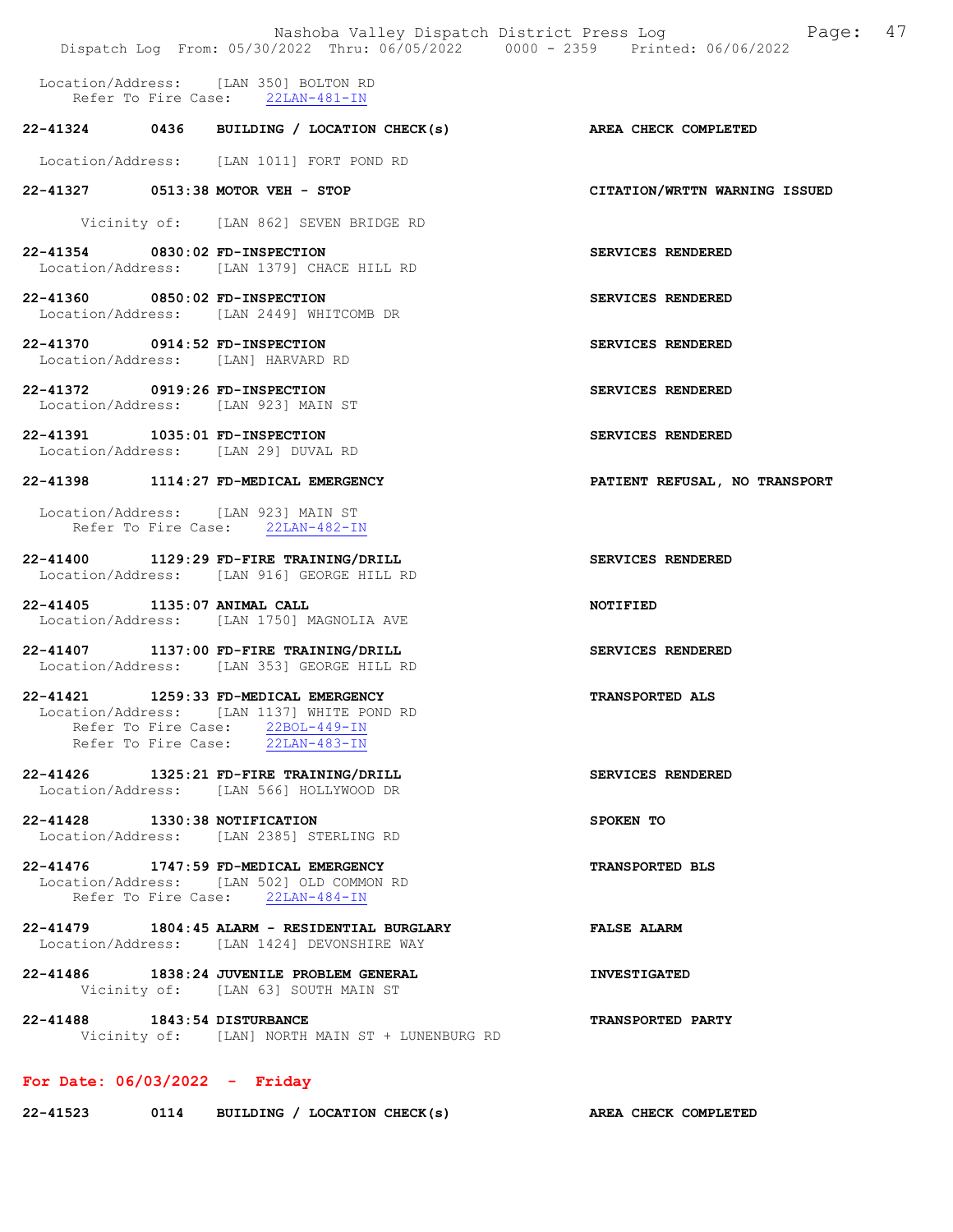|                                                                            | Nashoba Valley Dispatch District Press Log<br>Dispatch Log From: 05/30/2022 Thru: 06/05/2022 0000 - 2359 Printed: 06/06/2022 | 48<br>Page:                    |
|----------------------------------------------------------------------------|------------------------------------------------------------------------------------------------------------------------------|--------------------------------|
|                                                                            | Location/Address: [LAN 566] HOLLYWOOD DR                                                                                     |                                |
| 22-41535 0125 RADAR OPERATIONS                                             | Location/Address: [LAN 927] NORTH MAIN ST                                                                                    | SERVICES RENDERED              |
|                                                                            | 22-41557 0154 BUILDING / LOCATION CHECK(s) AREA CHECK COMPLETED                                                              |                                |
|                                                                            | Location/Address: [LAN 928] BROCKELMAN RD                                                                                    |                                |
|                                                                            | 22-41566 0213 BUILDING / LOCATION CHECK(s) AREA CHECK COMPLETED                                                              |                                |
|                                                                            | Location/Address: [LAN 96] HIGH STREET EXT                                                                                   |                                |
|                                                                            | 22-41567 0239:41 BUILDING / LOCATION CHECK(s) BUILDING CHKED, APPEARS SECURE                                                 |                                |
|                                                                            | Location/Address: [LAN 1695] LUNENBURG RD                                                                                    |                                |
|                                                                            | 22-41568 0306 BUILDING / LOCATION CHECK(s)                                                                                   | AREA CHECK COMPLETED           |
|                                                                            | Location/Address: [LAN 1696] LUNENBURG RD                                                                                    |                                |
|                                                                            | 22-41569 0312 BUILDING / LOCATION CHECK(s)                                                                                   | AREA CHECK COMPLETED           |
|                                                                            | Location/Address: [LAN 1695] LUNENBURG RD                                                                                    |                                |
| 22-41594 0729:02 FD-MEDICAL EMERGENCY                                      | Location/Address: [LAN 3079] FIRE # 12 RD<br>Refer To Fire Case: 22BOL-456-IN<br>Refer To Fire Case: 22LAN-485-IN            | <b>TRANSPORTED ALS</b>         |
| 22-41601 0833 RADAR OPERATIONS<br>Location/Address: [LAN] NORTH MAIN ST    |                                                                                                                              | SERVICES RENDERED              |
| 22-41603 0839:04 MOTOR VEH - STOP<br>Location/Address: [LAN] NORTH MAIN ST |                                                                                                                              | VERBAL WARNING                 |
| 22-41610 0904:21 MOTOR VEH - STOP                                          | Vicinity of: [LAN 1158] NORTH MAIN ST                                                                                        | <b>REPORT</b>                  |
|                                                                            | 22-41626 1040 BUILDING / LOCATION CHECK(s)                                                                                   | BUILDING CHKED, APPEARS SECURE |
| Location/Address:                                                          | [LAN 3000] HILL TOP RD                                                                                                       |                                |
| 22-41634 1114 TRAFFIC CONTROL                                              | Location/Address: [LAN] NORTH MAIN ST + LUNENBURG RD                                                                         | SERVICES RENDERED              |
| 22-41640 1151 RADAR OPERATIONS<br>Location/Address: [LAN] STERLING RD      |                                                                                                                              | SERVICES RENDERED              |
| 22-41641 1153:10 MOTOR VEH - STOP<br>Location/Address: [LAN] STERLING RD   |                                                                                                                              | VERBAL WARNING                 |
| 22-41642 1207:28 MOTOR VEH - STOP                                          |                                                                                                                              | CITATION/WRTTN WARNING ISSUED  |
|                                                                            | Vicinity of: [LAN] LUNENBURG RD                                                                                              |                                |
| 22-41645 1218:40 MOTOR VEH - STOP                                          |                                                                                                                              | CITATION/WRTTN WARNING ISSUED  |
| Location/Address: [LAN] STERLING RD                                        |                                                                                                                              |                                |
| 22-41647 1226:56 MOTOR VEH - STOP<br>Location/Address: [LAN] STERLING RD   |                                                                                                                              | VERBAL WARNING                 |
| 22-41649 1232:39 MOTOR VEH - STOP<br>Location/Address: [LAN] STERLING RD   |                                                                                                                              | VERBAL WARNING                 |
| 22-41654 1258:16 MOTOR VEH - LOCKOUT                                       | Location/Address: [LAN 141] NORTH MAIN ST                                                                                    | SERVICES RENDERED              |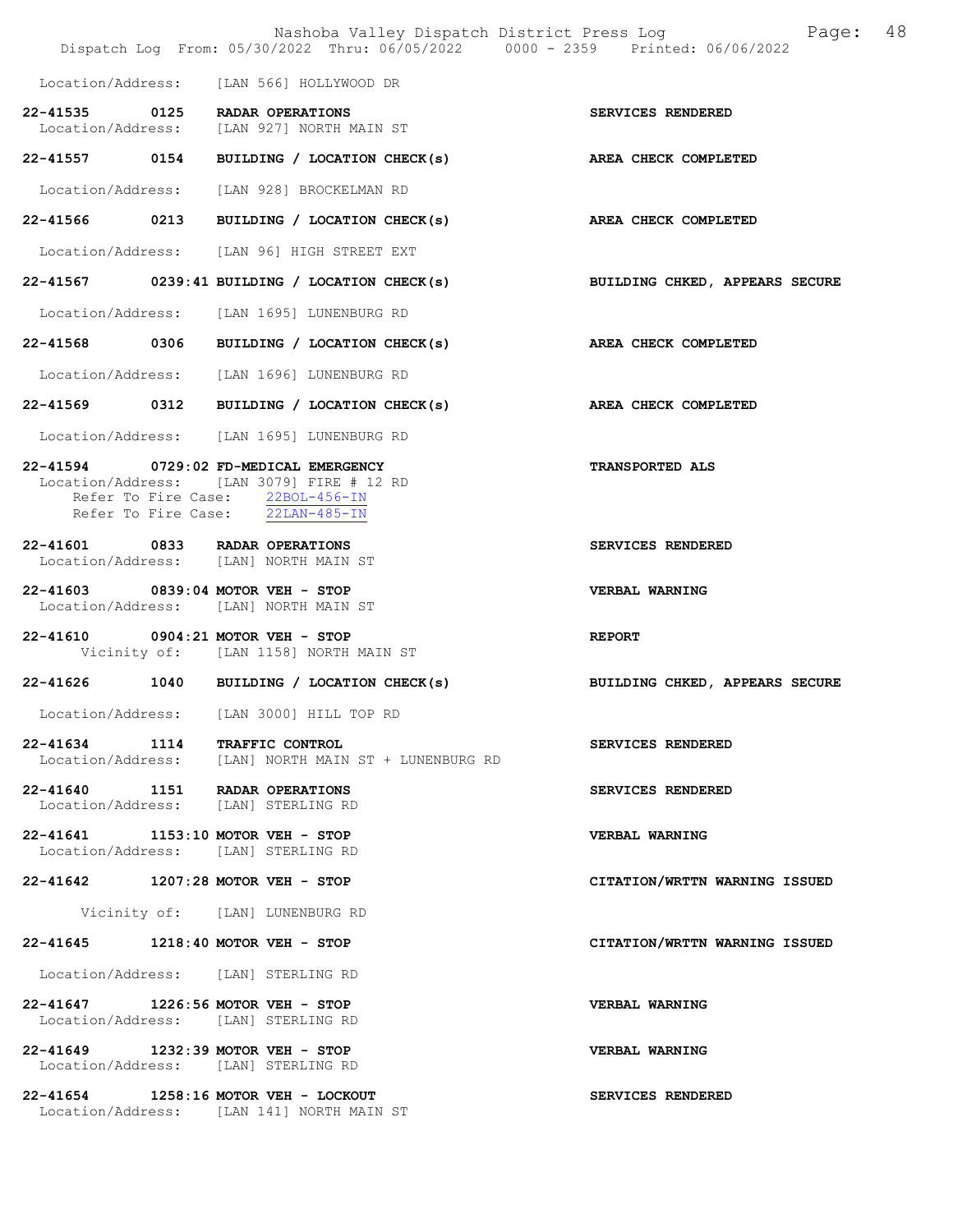22-41659 1416 RADAR OPERATIONS SERVICES RENDERED<br>Location/Address: [LAN] HIGH STREET EXT Location/Address: [LAN] HIGH STREET EXT

22-41662 1427:13 MOTOR VEH - STOP VERBAL WARNING Location/Address: [LAN] HIGH STREET EXT

22-41663 1430 RADAR OPERATIONS SERVICES RENDERED Location/Address: [LAN] CHACE HILL RD

22-41665 1441:46 MOTOR VEH - STOP CITATION/WRTTN WARNING ISSUED

Location/Address: [LAN] HIGH STREET EXT

22-41668 1503:24 MISSING PERSON INVESTIGATED Location/Address: [LAN 188] MAIN ST

22-41669 1504:56 MOTOR VEH - COMPLAINT UNITS ADVISED Location/Address: [LAN] NORTH MAIN ST + LUNENBURG RD

22-41670 1510:07 WELL BEING CHECK SERVICES RENDERED Location/Address: [LAN 96] HIGH STREET EXT

#### 22-41676 1520:50 FD-MEDICAL LIFT ASSIST PATIENT REFUSAL, NO TRANSPORT

 Location/Address: [LAN 2176] PARKER RD Refer To Fire Case: 22LAN-486-IN

22-41679 1527:17 FD-MEDICAL EMERGENCY TRANSPORTED ALS Location/Address: [LAN 1072] ROUTE 2 WEST HWY Refer To Fire Case: 22LAN-487-IN

22-41683 1556:42 BOLO UNITS ADVISED Location: [LAN]

22-41689 1641:54 FD-STRUCTURE/BLDG FIRE SERVICES RENDERED Location/Address: [LAN 940] BIGELOW GARDENS Refer To Fire Case: 22LAN-488-IN

22-41697 1719:13 FD-MEDICAL EMERGENCY TRANSPORTED BLS Location/Address: [LAN 190] PINFEATHER LN Refer To Fire Case: 22LAN-489-IN

22-41706 1753:32 NEIGHBOR COMPLAINT SPOKEN TO Location/Address: [LAN 844] MAIN ST

22-41710 1823:34 REQUEST TO SPEAK TO AN OFFICER SPOKEN TO Location/Address: [LAN 2738] CARTER ST

22-41721 1844:39 PROPERTY - Found or Lost UNITS ADVISED Location/Address: [LAN 188] MAIN ST

22-41735 2047:50 MOTOR VEH - STOP VERBAL WARNING Vicinity of: [LAN 889] NORTH MAIN ST

22-41736 2114:22 SUSPICIOUS ACTIVITY Gone on Arrival Vicinity of: [LAN 2655] NECK RD

22-41751 2224 BUILDING / LOCATION CHECK(s) BUILDING CHKED, APPEARS SECURE

Location/Address: [LAN 855] OLD UNION TPKE

#### For Date: 06/04/2022 - Saturday

| 22-41761          | 0029 | BUILDING / LOCATION CHECK(s) | AREA CHECK COMPLETED |
|-------------------|------|------------------------------|----------------------|
| Location/Address: |      | TLAN 9281 BROCKELMAN RD      |                      |
| 22-41768          | 0042 | BUILDING / LOCATION CHECK(s) | AREA CHECK COMPLETED |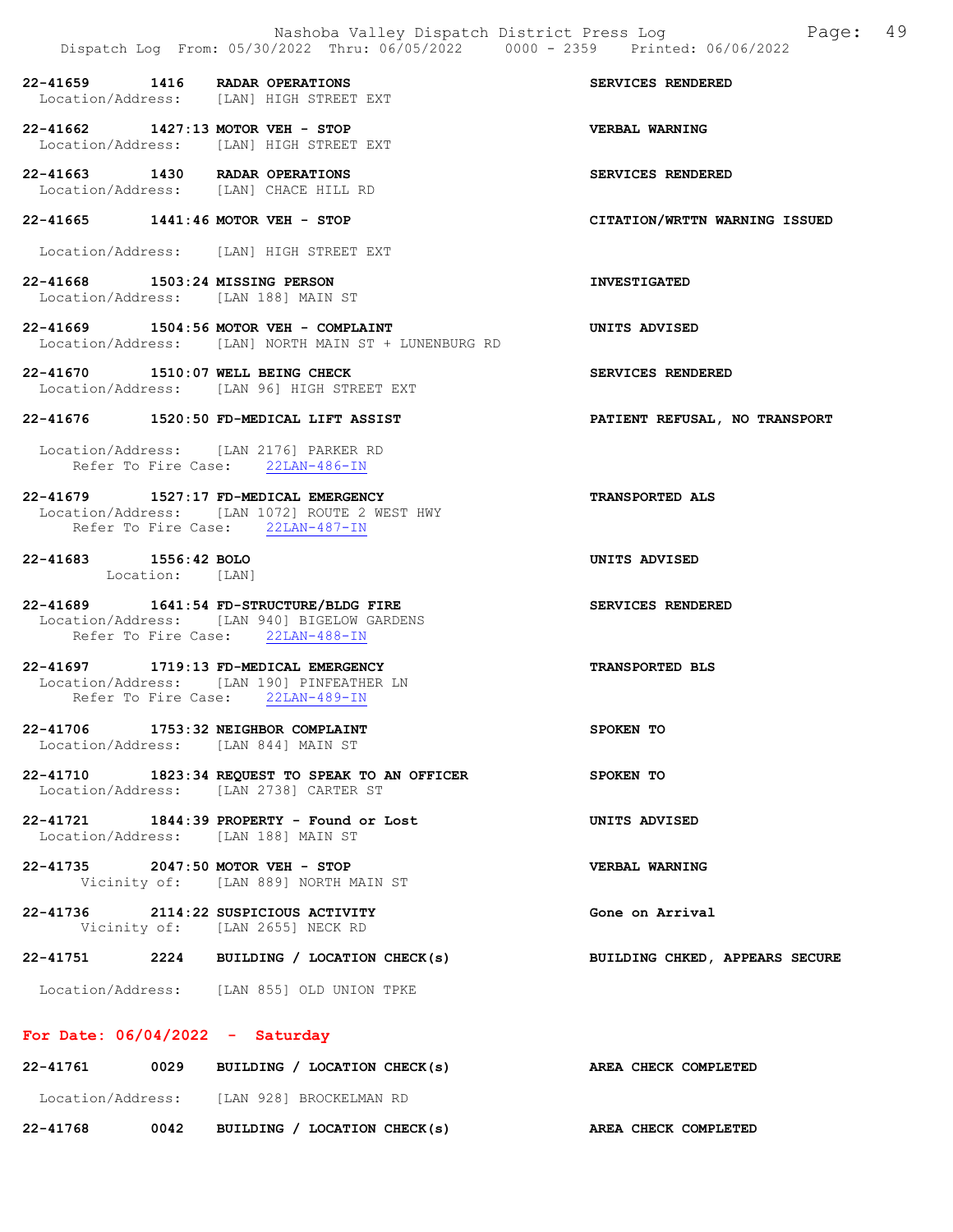Location/Address: [LAN 901] PARKER RD

22-41773 0100 BUILDING / LOCATION CHECK(s) BUILDING CHKED, APPEARS SECURE Location/Address: [LAN 1062] OLD UNION TPKE 22-41794 0154 BUILDING / LOCATION CHECK(s) BUILDING CHKED, APPEARS SECURE

Location: [LAN] SOUTH SIDE AREA CHECKS

22-41820 0237 BUILDING / LOCATION CHECK(s) BUILDING CHKED, APPEARS SECURE

Location/Address: [LAN 96] HIGH STREET EXT

22-41834 0413 BUILDING / LOCATION CHECK(s) BUILDING CHKED, APPEARS SECURE

Location/Address: [LAN 1005] PACKARD ST

22-41841 0636:34 FD-MEDICAL EMERGENCY INVESTIGATED Location/Address: [LAN 997] BIGELOW GARDENS Refer To Fire Case: 22LAN-490-IN

22-41871 1010:16 FD-ANIMAL RESCUE SERVICES RENDERED Location/Address: [LAN 328] SAWYER ST Refer To Fire Case: 22LAN-491-IN

22-41876 1052 RADAR OPERATIONS SERVICES RENDERED Location/Address: [LAN] NORTH SHIRLEY RD

22-41877 1055:33 MOTOR VEH - ACCIDENT W/INJURY PATIENT REFUSAL, NO TRANSPORT

 Location/Address: [LAN] GOSS LN + PRESCOTT ST Refer To Fire Case: 22LAN-492-IN

22-41884 1147:59 MOTOR VEH - STOP VERBAL WARNING Location/Address: [LAN] CENTERBRIDGE RD

22-41901 1351:14 FD-MEDICAL EMERGENCY TRANSPORTED ALS Location/Address: [LAN 2436] SYLVAN RD Refer To Fire Case: 22LAN-493-IN

#### 22-41907 1430 BUILDING / LOCATION CHECK(s) AREA CHECK COMPLETED

Location/Address: [LAN 933] OLD UNION TPKE

22-41908 1438 RADAR OPERATIONS SERVICES RENDERED Location/Address: [LAN] OLD UNION TPKE

22-41911 1529 RADAR OPERATIONS SERVICES RENDERED<br>Location/Address: [LAN] MAIN ST Location/Address:

22-41913 1544:55 MOTOR VEH - ACCIDENT HIT & RUN SPOKEN TO Vicinity of: [LAN] NORTH MAIN ST

22-41917 1622:36 MOTOR VEH - STOP VERBAL WARNING Vicinity of: [LAN] PRESCOTT ST + SAWYER ST

22-41920 1638 BUILDING / LOCATION CHECK(s) PARKING CITATION ISSUED

Location/Address: [LAN 933] OLD UNION TPKE

22-41922 1646:18 MOTOR VEH - STOP VERBAL WARNING Vicinity of: [LAN 1695] LUNENBURG RD

#### 22-41923 1651:46 BUILDING / LOCATION CHECK(s) AREA CHECK COMPLETED

Location/Address: [LAN 933] OLD UNION TPKE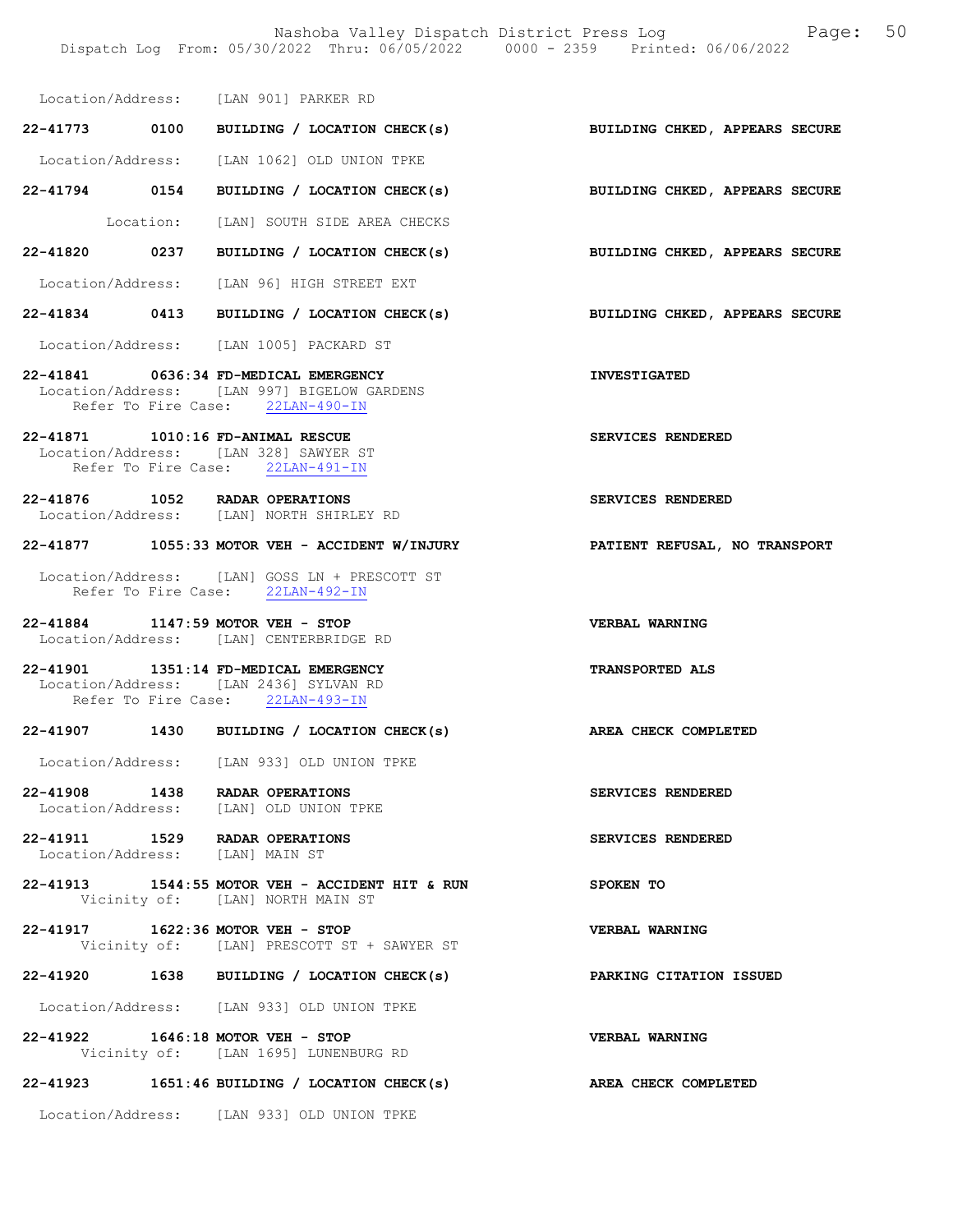|                          |           | Nashoba Valley Dispatch District Press Log<br>Dispatch Log From: 05/30/2022 Thru: 06/05/2022 0000 - 2359 Printed: 06/06/2022 | Page: 51                       |
|--------------------------|-----------|------------------------------------------------------------------------------------------------------------------------------|--------------------------------|
|                          |           | 22-41932 1741:27 COOKING FIRE REQUEST                                                                                        | NO SERVICES NEEDED             |
|                          |           | Location/Address: [LAN 1753] MAGNOLIA AVE                                                                                    |                                |
| 22-41936 1817:35 RUNAWAY |           | Vicinity of: [LAN 106] MCLAUGHLIN DR                                                                                         | UNITS ADVISED                  |
|                          |           | 22-41941 1858:52 SUSPICIOUS ACTIVITY<br>Location/Address: [LAN 933] OLD UNION TPKE                                           | SPOKEN TO                      |
|                          |           | 22-41962 2040 BUILDING / LOCATION CHECK(s)                                                                                   | BUILDING CHKED, APPEARS SECURE |
|                          |           | Location/Address: [LAN 567] HARVARD RD                                                                                       |                                |
|                          |           | 22-41966 2052 BUILDING / LOCATION CHECK(s)                                                                                   | BUILDING CHKED, APPEARS SECURE |
|                          |           | Location/Address: [LAN 933] OLD UNION TPKE                                                                                   |                                |
| 22-41991 2212            |           | BUILDING / LOCATION CHECK(s)                                                                                                 | AREA CHECK COMPLETED           |
|                          |           | Location/Address: [LAN 96] HIGH STREET EXT                                                                                   |                                |
| 22-41997 2308            |           | BUILDING / LOCATION CHECK(s)                                                                                                 | BUILDING CHKED, APPEARS SECURE |
| Location/Address:        |           | [LAN 855] OLD UNION TPKE                                                                                                     |                                |
|                          |           | 22-41998 2316 BUILDING / LOCATION CHECK(s)                                                                                   | AREA CHECK COMPLETED           |
|                          |           | Location/Address: [LAN 1695] LUNENBURG RD                                                                                    |                                |
|                          |           | $22-42000$ 2320 BUILDING / LOCATION CHECK(s)                                                                                 | AREA CHECK COMPLETED           |
|                          |           | Location/Address: [LAN 1696] LUNENBURG RD                                                                                    |                                |
|                          |           | For Date: $06/05/2022 -$ Sunday                                                                                              |                                |
|                          |           | 22-42008 0004 BUILDING / LOCATION CHECK(s) AREA CHECK COMPLETED                                                              |                                |
|                          |           | Location/Address: [LAN 1062] OLD UNION TPKE                                                                                  |                                |
| 22-42012 0008            |           | BUILDING / LOCATION CHECK(s)                                                                                                 | BUILDING CHKED, APPEARS SECURE |
|                          |           | Location/Address: [LAN 96] HIGH STREET EXT                                                                                   |                                |
| 22-42015 0010            |           | BUILDING / LOCATION CHECK(s)                                                                                                 | BUILDING CHKED, APPEARS SECURE |
|                          |           | Location/Address: [LAN 1632] STILL RIVER RD                                                                                  |                                |
| 22-42016 0011            |           | BUILDING / LOCATION CHECK(s)                                                                                                 | BUILDING CHKED, APPEARS SECURE |
| Location/Address:        |           | [LAN 867] HIGH STREET EXT                                                                                                    |                                |
| 22-42017 0012            |           | BUILDING / LOCATION CHECK(s)                                                                                                 | BUILDING CHKED, APPEARS SECURE |
|                          | Location: | [LAN] SOUTH SIDE AREA CHECKS                                                                                                 |                                |
|                          |           | 22-42025 0036 COMMUNITY POLICING                                                                                             | NO SERVICES NEEDED             |
|                          |           | Location/Address: [LAN 1696] LUNENBURG RD                                                                                    |                                |
| 22-42032 0057            |           | BUILDING / LOCATION CHECK(s)                                                                                                 | AREA CHECK COMPLETED           |
|                          |           | Location/Address: [LAN 1695] LUNENBURG RD                                                                                    |                                |
|                          |           | 22-42049 0148 RADAR OPERATIONS                                                                                               | <b>SERVICES RENDERED</b>       |

Location/Address: [LAN 1813] NORTH MAIN ST

22-42050 0151 BUILDING / LOCATION CHECK(s) AREA CHECK COMPLETED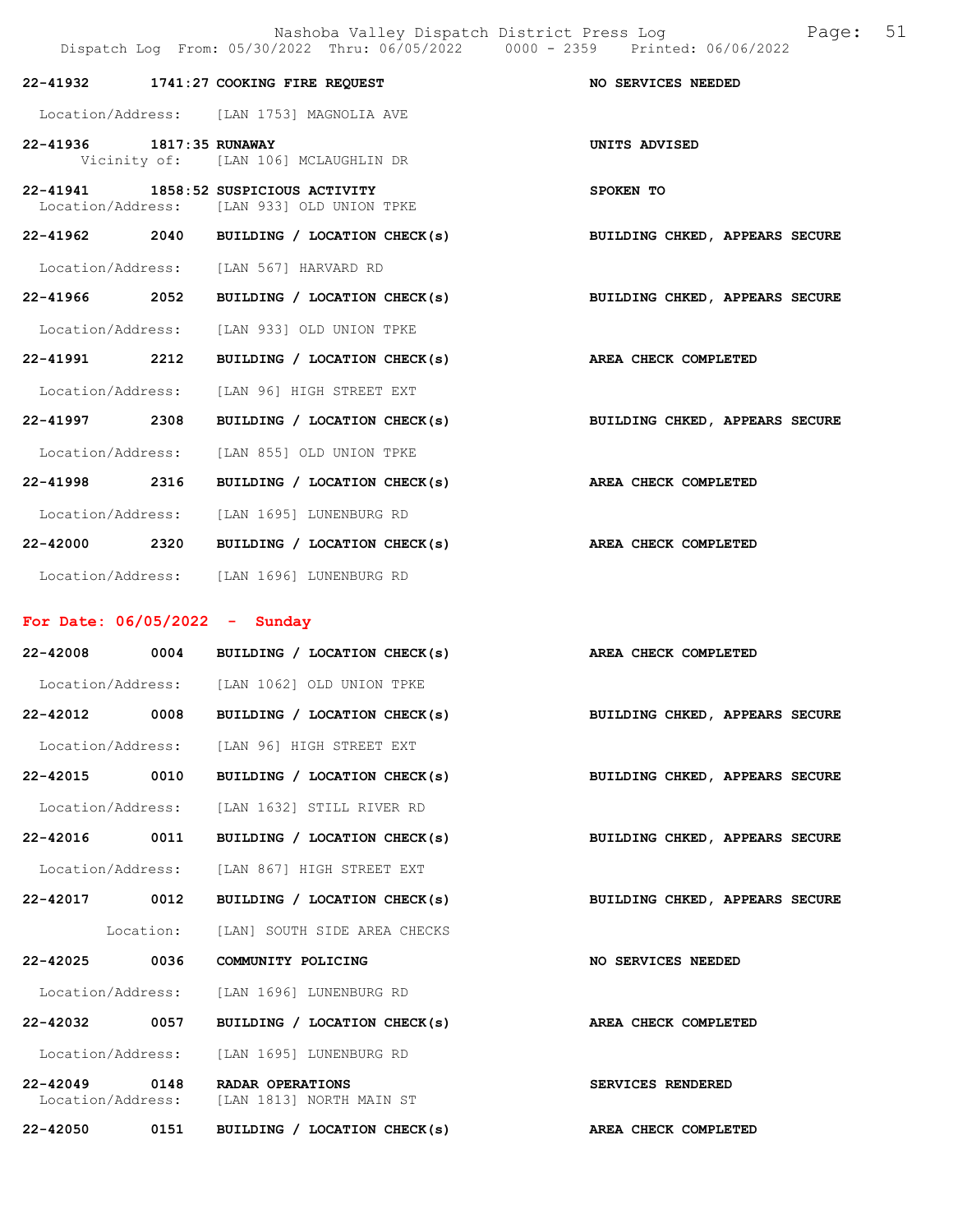Location/Address: [LAN 933] OLD UNION TPKE

|  | 22-42054 0202:31 MOTOR VEH - STOP                                                                                                                          | CITATION/WRTTN WARNING ISSUED  |
|--|------------------------------------------------------------------------------------------------------------------------------------------------------------|--------------------------------|
|  | Location/Address: [LAN] NORTH MAIN ST + SHIRLEY RD                                                                                                         |                                |
|  | 22-42059 0218 BUILDING / LOCATION CHECK(s)                                                                                                                 | BUILDING CHKED, APPEARS SECURE |
|  | Location/Address: [LAN 856] LUNENBURG RD                                                                                                                   |                                |
|  | 22-42061 0220 BUILDING / LOCATION CHECK(s) BUILDING CHKED, APPEARS SECURE                                                                                  |                                |
|  | Location/Address: [LAN 1695] LUNENBURG RD                                                                                                                  |                                |
|  | 22-42067 0236:53 MOTOR VEH - STOP<br>Vicinity of: [LAN 889] NORTH MAIN ST                                                                                  | <b>VERBAL WARNING</b>          |
|  | 22-42074 0323 BUILDING / LOCATION CHECK(s) AREA CHECK COMPLETED                                                                                            |                                |
|  | Location/Address: [LAN 1695] LUNENBURG RD                                                                                                                  |                                |
|  | 22-42076 0410:45 FD-MEDICAL LIFT ASSIST<br>Location/Address: [LAN 1041] MAGNOLIA AVE<br>Refer To Fire Case: 22LAN-494-IN                                   | SERVICES RENDERED              |
|  | 22-42132 1435:45 FD-MEDICAL EMERGENCY<br>Location/Address: [LAN 3007] FIRE # 12 RD<br>Refer To Fire Case: 22LAN-495-IN                                     | TRANSPORTED BLS                |
|  | 22-42158 1819:42 FD-MEDICAL EMERGENCY<br>Location/Address: [LAN 141] NORTH MAIN ST<br>Refer To Fire Case: 22BOL-459-IN<br>Refer To Fire Case: 22LAN-496-IN | <b>TRANSPORTED ALS</b>         |
|  | 22-42177 2054 RADAR OPERATIONS<br>Location/Address: [LAN] BROCKELMAN RD                                                                                    | SERVICES RENDERED              |
|  | 22-42187 2226 BUILDING / LOCATION CHECK(s) BUILDING CHKED, APPEARS SECURE                                                                                  |                                |
|  | Location/Address: [LAN 855] OLD UNION TPKE                                                                                                                 |                                |
|  | 22-42191 2333 BUILDING / LOCATION CHECK(s)                                                                                                                 | BUILDING CHKED, APPEARS SECURE |
|  | Location/Address: [LAN 1695] LUNENBURG RD                                                                                                                  |                                |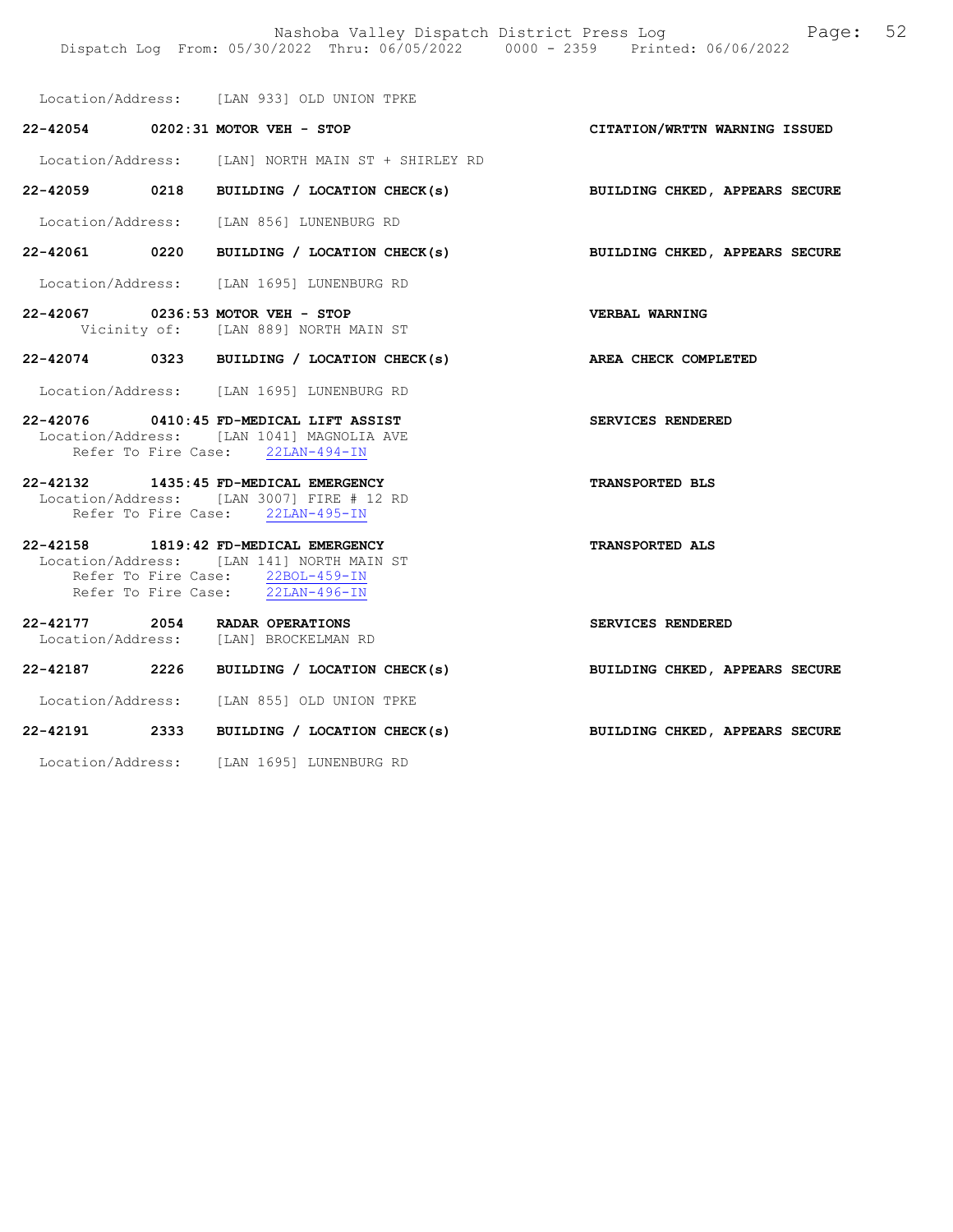For Jurisdiction: LUNENBURG, MA

## For Date: 05/30/2022 - Monday

| 22-40353 0008     | COMMUNITY POLICING<br>Location/Address: [LUN 4996] ELECTRIC AVE                         | SERVICES RENDERED                     |
|-------------------|-----------------------------------------------------------------------------------------|---------------------------------------|
|                   | 22-40354 0013 RADAR OPERATIONS<br>Location/Address: [LUN] WHALOM RD + RAMGREN RD        | SERVICES RENDERED                     |
|                   | 22-40355 0016:22 MOTOR VEH - STOP                                                       | CITATION/WRTTN WARNING ISSUED         |
|                   | Location/Address: [LUN] WHALOM RD + YOUNGS RD                                           |                                       |
| 22-40368 0033     | BUILDING / LOCATION CHECK(s)                                                            | BUILDING CHKED, APPEARS SECURE        |
|                   | Location/Address: [LUN 4777] ELECTRIC AVE                                               |                                       |
| 22-40370 0035     | BUILDING / LOCATION CHECK(s)                                                            | BUILDING CHKED, APPEARS SECURE        |
|                   | Location/Address: [LUN 1116] ELECTRIC AVE                                               |                                       |
|                   | 22-40372 0036 RADAR OPERATIONS                                                          | NO SERVICES NEEDED                    |
|                   | Location/Address: [LUN 4487] ELECTRIC AVE                                               |                                       |
| 22-40375 0038     | BUILDING / LOCATION CHECK(s)                                                            | AREA CHECK COMPLETED                  |
|                   | Location/Address: [LUN 2469] MASSACHUSETTS AVE                                          |                                       |
| 22-40380 0044     | BUILDING / LOCATION CHECK(s)                                                            | AREA CHECK COMPLETED                  |
|                   | Location/Address: [LUN 2475] MASSACHUSETTS AVE                                          |                                       |
| 22-40390 0057     | BUILDING / LOCATION CHECK(s)                                                            | AREA CHECK COMPLETED                  |
|                   | Location/Address: [LUN 1819] ISLAND RD                                                  |                                       |
|                   | 22-40393 0102 BUILDING / LOCATION CHECK(s)                                              | AREA CHECK COMPLETED                  |
|                   | Location/Address: [LUN 246] MASSACHUSETTS AVE                                           |                                       |
|                   | 22-40395 0107:39 MOTOR VEH - STOP<br>Vicinity of: [LUN 2431] MASSACHUSETTS AVE          | <b>VERBAL WARNING</b>                 |
|                   | 22-40397 0115 BUILDING / LOCATION CHECK(s)                                              | <b>BUILDING CHKED, APPEARS SECURE</b> |
|                   | Location/Address: [LUN 387] MASSACHUSETTS AVE                                           |                                       |
|                   | 22-40399 0119 BUILDING / LOCATION CHECK(s)                                              | BUILDING CHKED, APPEARS SECURE        |
|                   | Location/Address: [LUN 2310] MASSACHUSETTS AVE                                          |                                       |
|                   | 22-40402 0121:40 BUILDING / LOCATION CHECK(s)<br>Location/Address: [LUN 3540] SCHOOL ST | <b>INVESTIGATED</b>                   |
|                   | 22-40403 0124 BUILDING / LOCATION CHECK(s)                                              | AREA CHECK COMPLETED                  |
|                   | Location/Address: [LUN] NORTHFIELD RD                                                   |                                       |
| 22-40405 0133     | BUILDING / LOCATION CHECK(s)                                                            | AREA CHECK COMPLETED                  |
|                   | Location/Address: [LUN 2542] MASSACHUSETTS AVE                                          |                                       |
| 22-40407 0135     | BUILDING / LOCATION CHECK(s)                                                            | BUILDING CHKED, APPEARS SECURE        |
| Location/Address: | [LUN 838] CHASE RD                                                                      |                                       |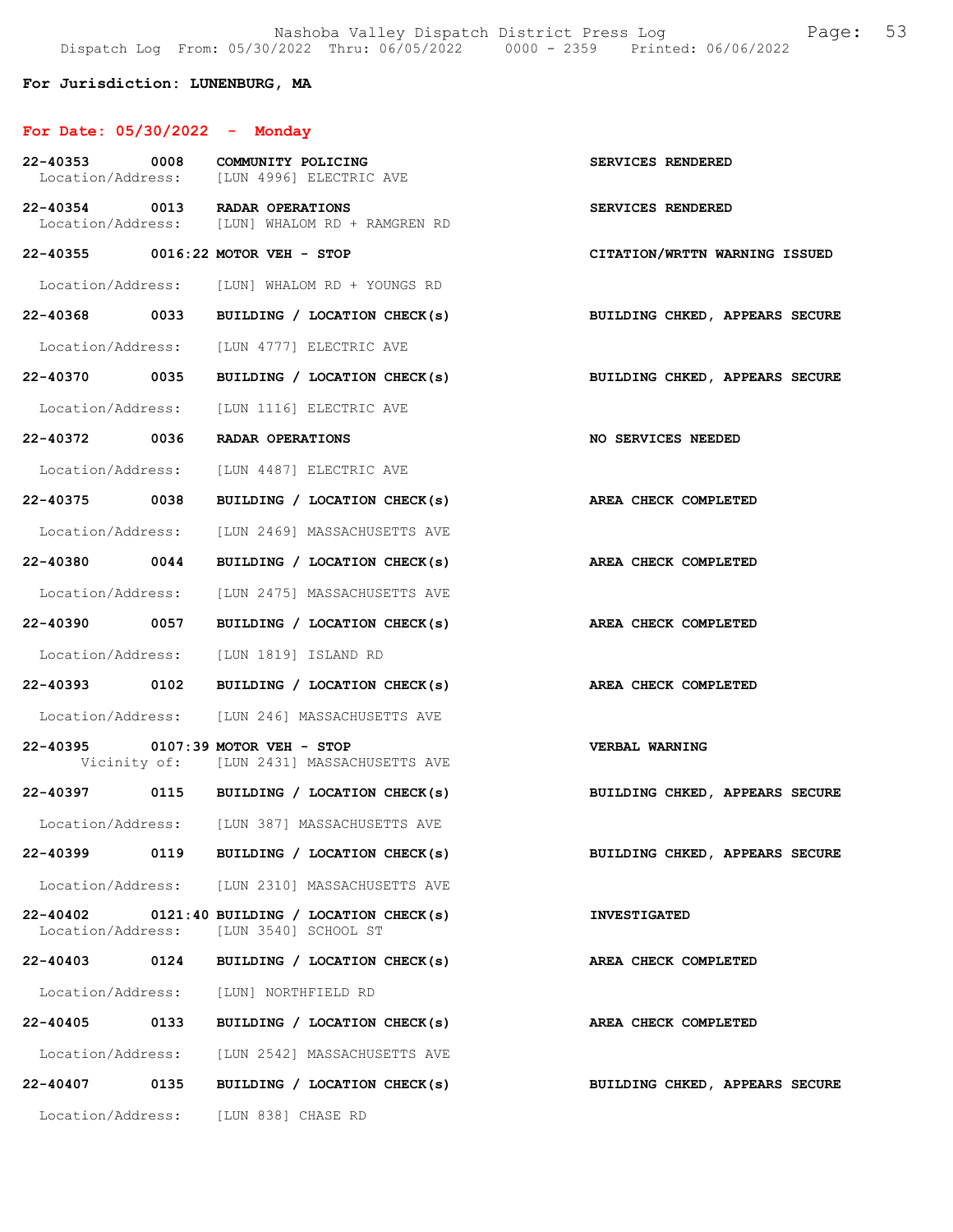|                                    |      | Nashoba Valley Dispatch District Press Log<br>Dispatch Log From: 05/30/2022 Thru: 06/05/2022 0000 - 2359 Printed: 06/06/2022 | Page: 54                       |
|------------------------------------|------|------------------------------------------------------------------------------------------------------------------------------|--------------------------------|
|                                    |      | 22-40411 0142 BUILDING / LOCATION CHECK(s) AREA CHECK COMPLETED                                                              |                                |
|                                    |      | Location/Address: [LUN 101] RESERVOIR RD                                                                                     |                                |
|                                    |      | 22-40415 0150 BUILDING / LOCATION CHECK(s)                                                                                   | BUILDING CHKED, APPEARS SECURE |
|                                    |      | Location/Address: [LUN 4472] CHASE RD                                                                                        |                                |
|                                    |      | 22-40416 0153 BUILDING / LOCATION CHECK(s)                                                                                   | BUILDING CHKED, APPEARS SECURE |
|                                    |      | Location/Address: [LUN 170] ELECTRIC AVE                                                                                     |                                |
| 22-40418 0157<br>Location/Address: |      | BUILDING / LOCATION CHECK(s)<br>[LUN] LAKEFRONT AVE                                                                          | SERVICES RENDERED              |
|                                    |      | 22-40420 0158 BUILDING / LOCATION CHECK(s)                                                                                   | AREA CHECK COMPLETED           |
|                                    |      | Location/Address: [LUN 2154] LEOMINSTER-SHIRLEY RD                                                                           |                                |
|                                    |      | 22-40422 0200:37 MOTOR VEH - DISABLED<br>Vicinity of: [LUN 1958] LAKEFRONT AVE                                               | SERVICES RENDERED              |
|                                    |      | 22-40424 0225 BUILDING / LOCATION CHECK(s)                                                                                   | BUILDING CHKED, APPEARS SECURE |
|                                    |      | Location/Address: [LUN 2339] MASSACHUSETTS AVE                                                                               |                                |
|                                    |      | $22-40440$ 0623 BUILDING / LOCATION CHECK(s)                                                                                 | AREA CHECK COMPLETED           |
|                                    |      | Location/Address: [LUN 18] NORTHFIELD RD                                                                                     |                                |
|                                    |      | 22-40441 0625 BUILDING / LOCATION CHECK(s)                                                                                   | AREA CHECK COMPLETED           |
|                                    |      | Location/Address: [LUN 2662] NORTHFIELD RD                                                                                   |                                |
| 22-40442 0628:21 TRESPASSING       |      | Location/Address: [LUN 2347] MASSACHUSETTS AVE                                                                               | <b>REPORT</b>                  |
|                                    |      | 22-40446 0829 BUILDING / LOCATION CHECK(s)                                                                                   | AREA CHECK COMPLETED           |
|                                    |      | Location/Address: [LUN 5000] MASSACHUSETTS AVE                                                                               |                                |
| 22-40447 0841                      |      | <b>RADAR OPERATIONS</b>                                                                                                      | AREA CHECK COMPLETED           |
|                                    |      | Location/Address: [LUN 830] CHASE RD                                                                                         |                                |
|                                    |      | 22-40448 0841 BUILDING / LOCATION CHECK(s)                                                                                   | BUILDING CHKED, APPEARS SECURE |
|                                    |      | Location/Address: [LUN 2495] MASSACHUSETTS AVE                                                                               |                                |
| $22 - 40449$                       | 0843 | BUILDING / LOCATION CHECK(s)                                                                                                 | BUILDING CHKED, APPEARS SECURE |
|                                    |      | Location/Address: [LUN 2475] MASSACHUSETTS AVE                                                                               |                                |
| 22-40450 0847                      |      | BUILDING / LOCATION CHECK(s)                                                                                                 | BUILDING CHKED, APPEARS SECURE |
| Location/Address:                  |      | [LUN 2662] NORTHFIELD RD                                                                                                     |                                |
| 22-40456 0944<br>Location/Address: |      | COMMUNITY POLICING<br>[LUN] MEMORIAL DR                                                                                      | SERVICES RENDERED              |
|                                    |      | 22-40457 0947 COMMUNITY POLICING<br>Location/Address: [LUN] MEMORIAL DR                                                      | SERVICES RENDERED              |
|                                    |      | $22-40459$ 1011:26 MOTOR VEH - ACCIDENT HIT & RUN<br>Location/Address: [LUN 2347] MASSACHUSETTS AVE                          | SERVICES RENDERED              |
|                                    |      | 22-40460 1038:37 FD-MEDICAL EMERGENCY                                                                                        | PATIENT REFUSAL, NO TRANSPORT  |

Location/Address: [LUN 4716] MASSACHUSETTS AVE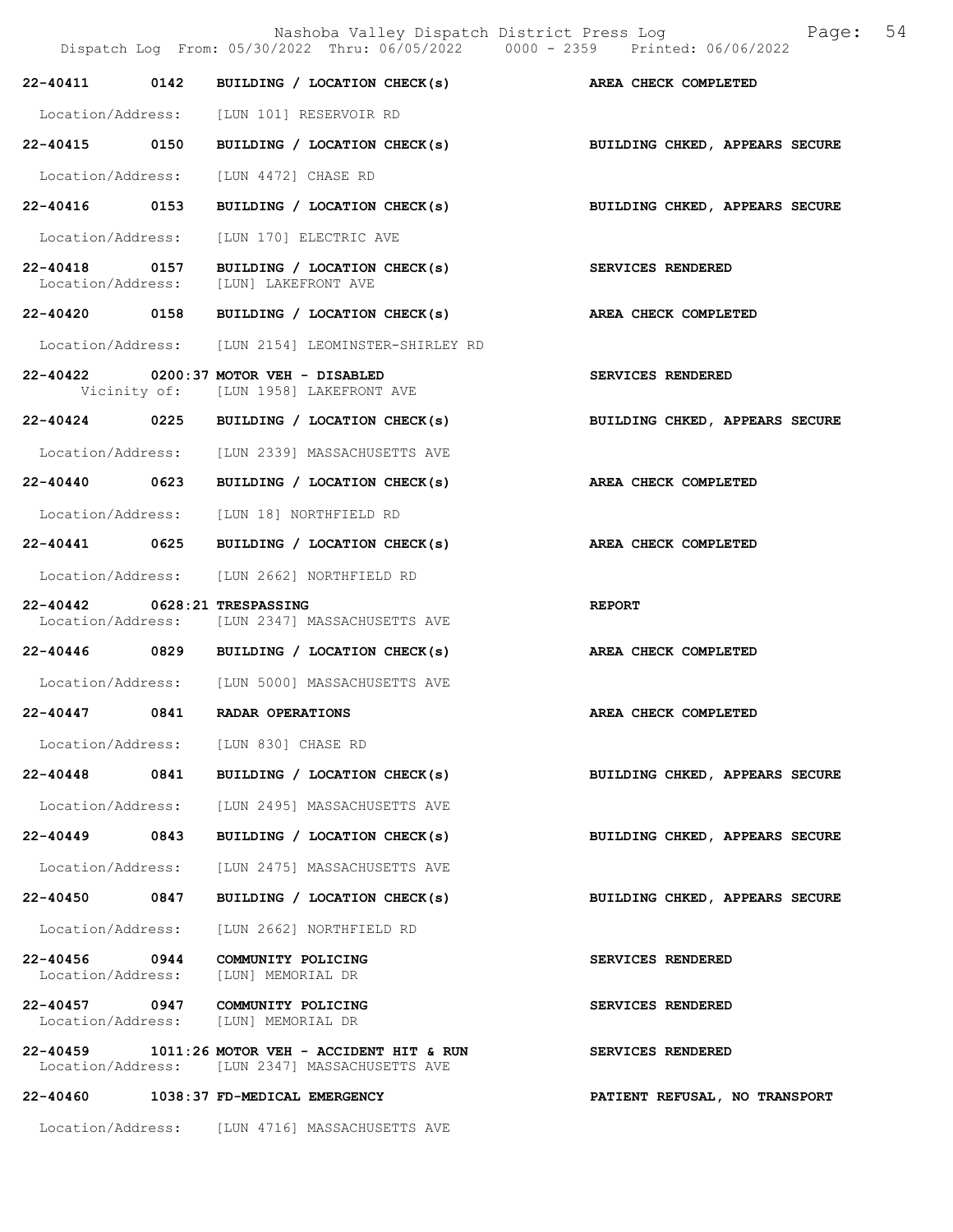|                               | Dispatch Log From: 05/30/2022 Thru: 06/05/2022 0000 - 2359 Printed: 06/06/2022                    | Nashoba Valley Dispatch District Press Log Fage: 55 |
|-------------------------------|---------------------------------------------------------------------------------------------------|-----------------------------------------------------|
|                               | 22-40462 1055:57 PROPERTY - Found or Lost<br>Location/Address: [LUN 4716] MASSACHUSETTS AVE       | SERVICES RENDERED                                   |
| 22-40465 1116:30 GENERAL INFO | Location/Address: [LUN 2347] MASSACHUSETTS AVE                                                    | SPOKEN TO                                           |
|                               | 22-40477 1207 BUILDING / LOCATION CHECK(s) ACCIDENTAL 911 CALL                                    |                                                     |
|                               | Location/Address: [LUN 3368] RESERVOIR RD                                                         |                                                     |
|                               | 22-40483 1225:07 FD-MEDICAL EMERGENCY                                                             | PATIENT REFUSAL, NO TRANSPORT                       |
|                               | Location/Address: [LUN 2360] MASSACHUSETTS AVE<br>Refer To Fire Case: 22TOW-610-IN                |                                                     |
|                               | 22-40487 1303 BUILDING / LOCATION CHECK(s)                                                        | <b>ACCIDENTAL 911 CALL</b>                          |
|                               | Location/Address: [LUN 5068] MASSACHUSETTS AVE                                                    |                                                     |
|                               | 22-40489 1305 BUILDING / LOCATION CHECK(s)                                                        | <b>ACCIDENTAL 911 CALL</b>                          |
|                               | Location/Address: [LUN 94] MASSACHUSETTS AVE                                                      |                                                     |
|                               | 22-40490 1305 BUILDING / LOCATION CHECK(s)                                                        | <b>ACCIDENTAL 911 CALL</b>                          |
|                               | Location/Address: [LUN] TOWNSEND HARBOR RD                                                        |                                                     |
|                               | 22-40495 1322:30 MOTOR VEH - ACCIDENT NO INJURY<br>Location/Address: [LUN 2360] MASSACHUSETTS AVE | <b>REPORT</b>                                       |
|                               | 22-40505 1535 COMMUNITY POLICING                                                                  | AREA CHECK COMPLETED                                |
|                               | Location/Address: [LUN 196] LEOMINSTER-SHIRLEY RD                                                 |                                                     |
|                               | 22-40510 1555:36 MOTOR VEH - STOP                                                                 | CITATION/WRTTN WARNING ISSUED                       |
|                               | Vicinity of: [LUN] SUMMER ST + WEATHERBEE ST                                                      |                                                     |
|                               | 22-40513 1606:05 ALARM - COMMERCIAL BURGLARY                                                      | BUILDING CHKED, APPEARS SECURE                      |
|                               | Location/Address: [LUN 2475] MASSACHUSETTS AVE                                                    |                                                     |
|                               | 22-40524 1713:45 MOTOR VEH - STOP                                                                 | CITATION/WRTTN WARNING ISSUED                       |
|                               | Vicinity of: [LUN 4731] CHASE RD                                                                  |                                                     |
|                               | 22-40528 1739:10 MOTOR VEH - STOP<br>Vicinity of: [LUN] ELECTRIC AVE                              | <b>VERBAL WARNING</b>                               |
|                               | 22-40532 1759 RADAR OPERATIONS<br>Location/Address: [LUN] WHITE ST                                | SERVICES RENDERED                                   |
| 22-40533 1808:14 ANIMAL CALL  | Location/Address: [LUN 2542] MASSACHUSETTS AVE                                                    | NOTIFIED                                            |
|                               | 22-40534 1815:45 MOTOR VEH - STOP                                                                 | CITATION/WRTTN WARNING ISSUED                       |
|                               | Vicinity of: [LUN] WHITE ST                                                                       |                                                     |
|                               | 22-40538 1848 BUILDING / LOCATION CHECK(s)                                                        | AREA CHECK COMPLETED                                |
|                               | Location/Address: [LUN 83] LAKEFRONT AVE                                                          |                                                     |
|                               | 22-40540 1903 RADAR OPERATIONS                                                                    | AREA CHECK COMPLETED                                |
|                               | Location/Address: [LUN 830] CHASE RD                                                              |                                                     |
| 22-40542 1915:45 ROAD HAZARDS |                                                                                                   | SERVICES RENDERED                                   |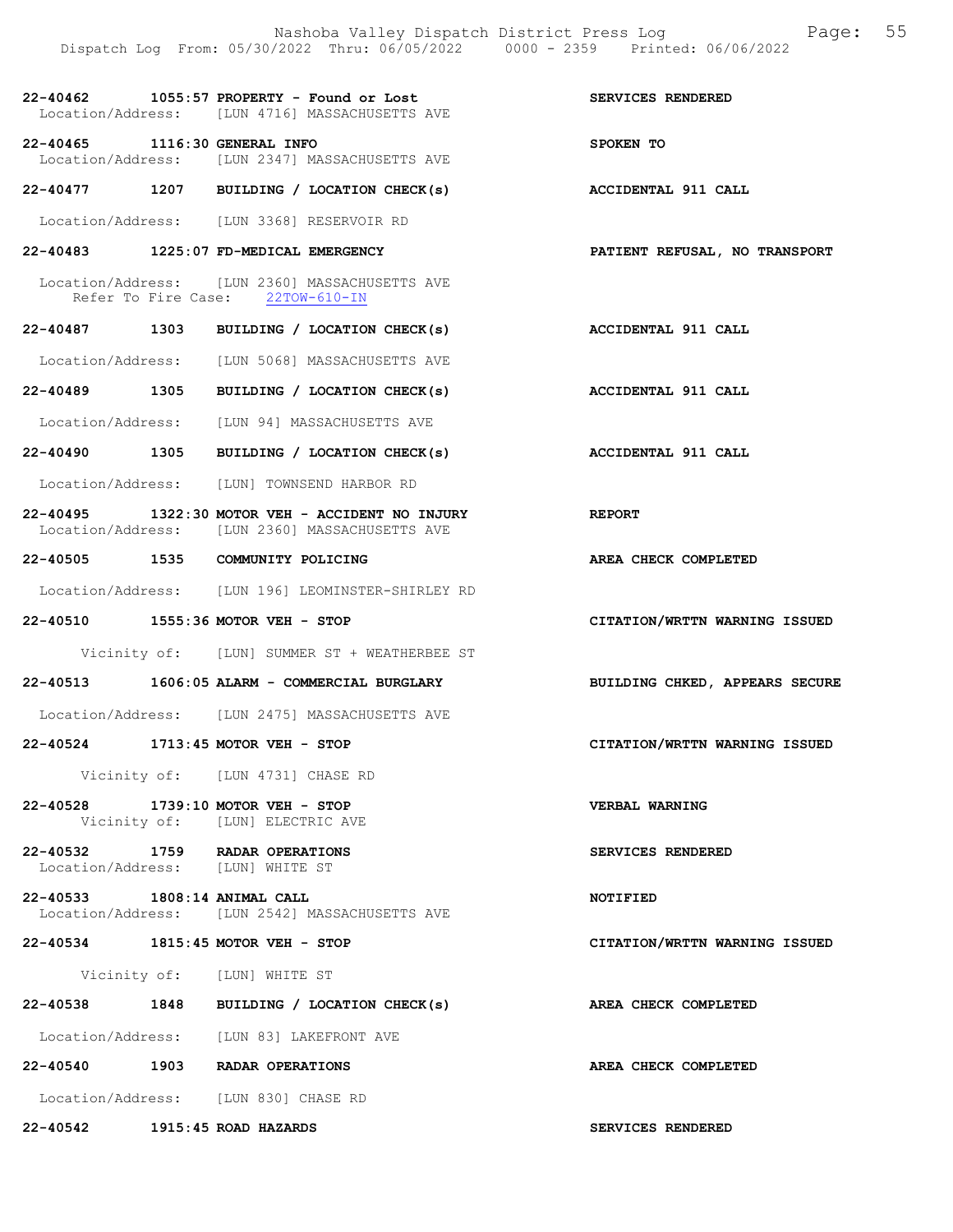|                                   |      | Nashoba Valley Dispatch District Press Log<br>Dispatch Log From: 05/30/2022 Thru: 06/05/2022 0000 - 2359 Printed: 06/06/2022 | 56<br>Page:                    |
|-----------------------------------|------|------------------------------------------------------------------------------------------------------------------------------|--------------------------------|
|                                   |      | Location/Address: [LUN 2726] NORTHFIELD RD                                                                                   |                                |
| 22-40543 1916 TRAFFIC CONTROL     |      | Location/Address: [LUN 244] LEOMINSTER-SHIRLEY RD                                                                            | SERVICES RENDERED              |
|                                   |      | 22-40544 1923:38 SOLICITING COMPLAINT<br>Vicinity of: [LUN] MAPLE PKWY                                                       | SPOKEN TO                      |
|                                   |      | 22-40545 1931:35 FD-MEDICAL EMERGENCY<br>Location/Address: [LUN 1915] KILBURN ST                                             | TRANSPORTED ALS                |
|                                   |      | 22-40546 1931:37 ALARM - COMMERCIAL BURGLARY                                                                                 | REPORTING PARTY CANCELED       |
|                                   |      | Location/Address: [LUN 4487] ELECTRIC AVE                                                                                    |                                |
|                                   |      | 22-40547 1955 BUILDING / LOCATION CHECK(s)                                                                                   | BUILDING CHKED, APPEARS SECURE |
|                                   |      | Location/Address: [LUN 2234] LEOMINSTER RD                                                                                   |                                |
| 22-40548 2002 RADAR OPERATIONS    |      |                                                                                                                              | NO SERVICES NEEDED             |
|                                   |      | Location/Address: [LUN] LEOMINSTER RD + FAIRVIEW RD                                                                          |                                |
| 22-40550 2009:39 WELL BEING CHECK |      | Vicinity of: [LUN 2431] MASSACHUSETTS AVE                                                                                    | UNFOUNDED                      |
|                                   |      | 22-40556 2104 BUILDING / LOCATION CHECK(s)                                                                                   | BUILDING CHKED, APPEARS SECURE |
|                                   |      | Location/Address: [LUN 2509] MASSACHUSETTS AVE                                                                               |                                |
| 22-40558 2114:24 MOTOR VEH - STOP |      |                                                                                                                              | CITATION/WRTTN WARNING ISSUED  |
|                                   |      | Vicinity of: [LUN] MASSACHUSETTS AVE + PINE ST                                                                               |                                |
| 22-40560 2128:54 MOTOR VEH - STOP |      |                                                                                                                              | CITATION/WRTTN WARNING ISSUED  |
|                                   |      | Vicinity of: [LUN] TOWNSEND HARBOR RD + MASSACHUSETTS AVE                                                                    |                                |
|                                   |      | 22-40561 2130 BUILDING / LOCATION CHECK(s) AREA CHECK COMPLETED                                                              |                                |
|                                   |      | Location/Address: [LUN 83] LAKEFRONT AVE                                                                                     |                                |
| 22-40562                          | 2137 | BUILDING / LOCATION CHECK(s)                                                                                                 | AREA CHECK COMPLETED           |
|                                   |      | Location/Address: [LUN 4600] SUMMER ST                                                                                       |                                |
| 22-40563 2139 MOTOR VEH - STOP    |      | Location/Address: [LUN] CHASE RD + WEST TOWNSEND RD                                                                          | VERBAL WARNING                 |
| 22-40564 2144:53 RADAR OPERATIONS |      |                                                                                                                              | AREA CHECK COMPLETED           |
|                                   |      | Vicinity of: [LUN] CHASE RD                                                                                                  |                                |
|                                   |      | 22-40567 2201 BUILDING / LOCATION CHECK(s)                                                                                   | AREA CHECK COMPLETED           |
|                                   |      | Location/Address: [LUN] LAKEFRONT AVE                                                                                        |                                |
| For Date: $05/31/2022 - Tuesday$  |      |                                                                                                                              |                                |
| 22-40586                          | 0017 | RADAR OPERATIONS<br>Location/Address: [LUN] SUMMER ST                                                                        | SERVICES RENDERED              |
|                                   |      | 22-40587 0017 BUILDING / LOCATION CHECK(s)                                                                                   | AREA CHECK COMPLETED           |
|                                   |      | Location/Address: [LUN] ROLLING ACRES RD                                                                                     |                                |

22-40588 0018 BUILDING / LOCATION CHECK(s) AREA CHECK COMPLETED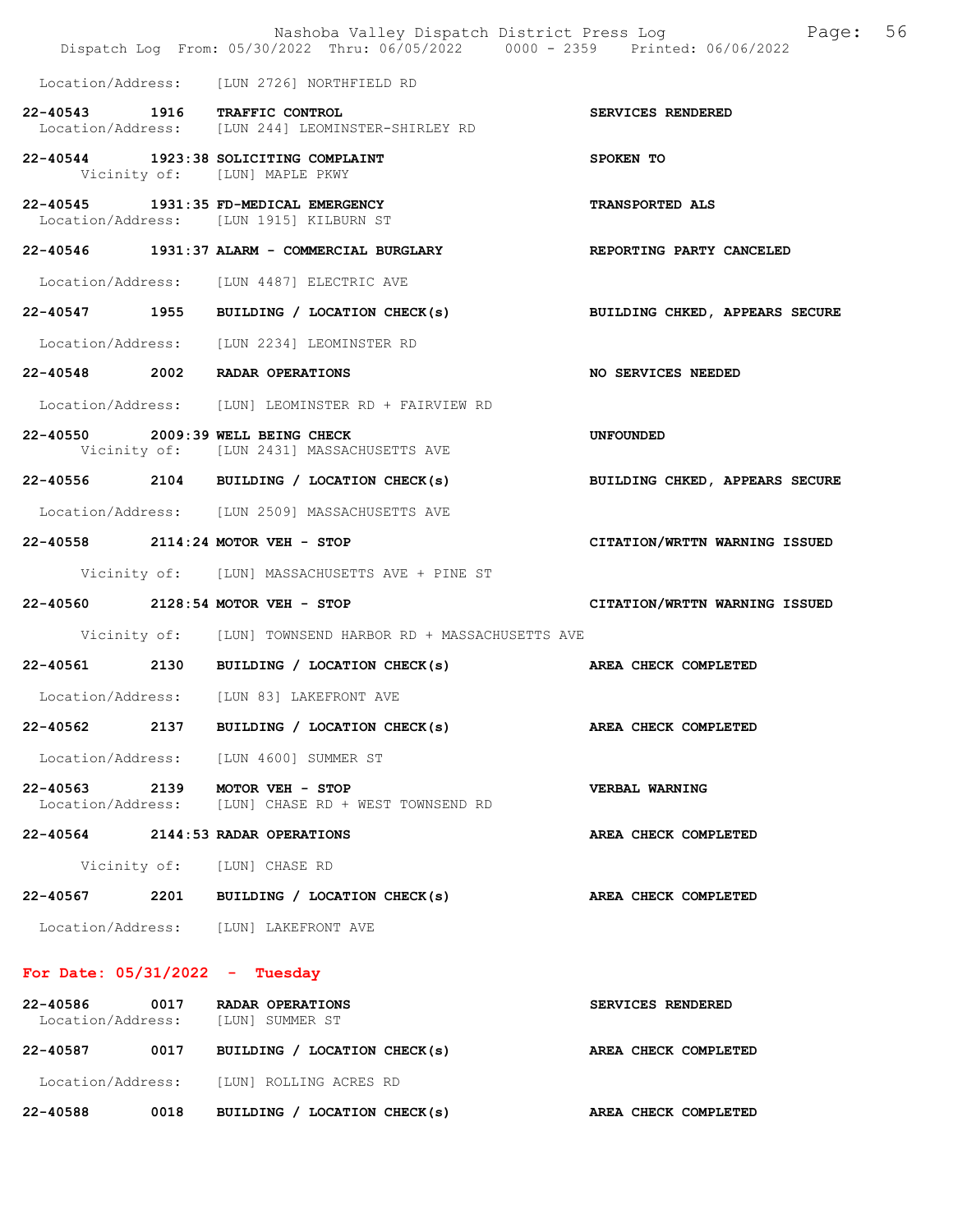|                               |      | Nashoba Valley Dispatch District Press Log Nashoba Page:<br>Dispatch Log From: 05/30/2022 Thru: 06/05/2022 0000 - 2359 Printed: 06/06/2022 |                                | 57 |
|-------------------------------|------|--------------------------------------------------------------------------------------------------------------------------------------------|--------------------------------|----|
|                               |      | Location/Address: [LUN] MEADOW LN                                                                                                          |                                |    |
| 22-40591                      | 0028 | BUILDING / LOCATION CHECK(s) AREA CHECK COMPLETED                                                                                          |                                |    |
|                               |      | Location/Address: [LUN 86] LANCASTER AVE                                                                                                   |                                |    |
| 22-40593 0031                 |      | BUILDING / LOCATION CHECK(s)                                                                                                               | AREA CHECK COMPLETED           |    |
| Location/Address:             |      | [LUN 3108] PIONEER DR                                                                                                                      |                                |    |
| 22-40594 0032                 |      | BUILDING / LOCATION CHECK(s) AREA CHECK COMPLETED                                                                                          |                                |    |
| Location/Address:             |      | [LUN 2144] LEOMINSTER-SHIRLEY RD                                                                                                           |                                |    |
| 22-40595                      | 0034 | BUILDING / LOCATION CHECK(s)                                                                                                               | AREA CHECK COMPLETED           |    |
| Location/Address:             |      | [LUN 2143] LEOMINSTER-SHIRLEY RD                                                                                                           |                                |    |
| 22-40597 0034                 |      | COMMUNITY POLICING                                                                                                                         | AREA CHECK COMPLETED           |    |
| Location/Address:             |      | [LUN 196] LEOMINSTER-SHIRLEY RD                                                                                                            |                                |    |
| 22-40607 0042                 |      | BUILDING / LOCATION CHECK(s) AREA CHECK COMPLETED                                                                                          |                                |    |
| Location/Address:             |      | [LUN 121] LEOMINSTER-SHIRLEY RD                                                                                                            |                                |    |
| 22-40608 0044                 |      | BUILDING / LOCATION CHECK(s)                                                                                                               | AREA CHECK COMPLETED           |    |
|                               |      | Location/Address: [LUN 2154] LEOMINSTER-SHIRLEY RD                                                                                         |                                |    |
|                               |      | 22-40609 0045:17 MOTOR VEH - STOP                                                                                                          | CITATION/WRTTN WARNING ISSUED  |    |
|                               |      | Vicinity of: [LUN 3670] SUMMER ST                                                                                                          |                                |    |
|                               |      | 22-40610 0047 BUILDING / LOCATION CHECK(s)                                                                                                 | AREA CHECK COMPLETED           |    |
|                               |      | Location/Address: [LUN 5183] LEOMINSTER-SHIRLEY RD                                                                                         |                                |    |
| 22-40612                      |      | $0049:36$ ROAD HAZARDS<br>Location/Address: [LUN] LEOMINSTER-SHIRLEY RD + RESERVOIR RD                                                     | REMOVED HAZARD                 |    |
|                               |      | 22-40613 0051 BUILDING / LOCATION CHECK(s)                                                                                                 | BUILDING CHKED, APPEARS SECURE |    |
|                               |      | Location/Address: [LUN 3670] SUMMER ST                                                                                                     |                                |    |
| 22-40616 0054                 |      | RADAR OPERATIONS<br>Location/Address: [LUN 3295] RESERVOIR RD                                                                              | SERVICES RENDERED              |    |
| 22-40618 0057                 |      | BUILDING / LOCATION CHECK(s)                                                                                                               | BUILDING CHKED, APPEARS SECURE |    |
| Location/Address:             |      | [LUN 4996] ELECTRIC AVE                                                                                                                    |                                |    |
| 22-40622 0102                 |      | BUILDING / LOCATION CHECK(s)                                                                                                               | BUILDING CHKED, APPEARS SECURE |    |
| Location/Address:             |      | [LUN 170] ELECTRIC AVE                                                                                                                     |                                |    |
| 22-40623                      | 0109 | BUILDING / LOCATION CHECK(s)                                                                                                               | BUILDING CHKED, APPEARS SECURE |    |
|                               |      | Location/Address: [LUN 2495] MASSACHUSETTS AVE                                                                                             |                                |    |
| 22-40641 0128:23 ROAD HAZARDS |      | Location/Address: [LUN 2328] MASSACHUSETTS AVE                                                                                             | REMOVED HAZARD                 |    |
| 22-40637                      |      | 0129 BUILDING / LOCATION CHECK(s)                                                                                                          | AREA CHECK COMPLETED           |    |
|                               |      | Location/Address: [LUN 2310] MASSACHUSETTS AVE                                                                                             |                                |    |
| 22-40638                      | 0132 | BUILDING / LOCATION CHECK(s)                                                                                                               | AREA CHECK COMPLETED           |    |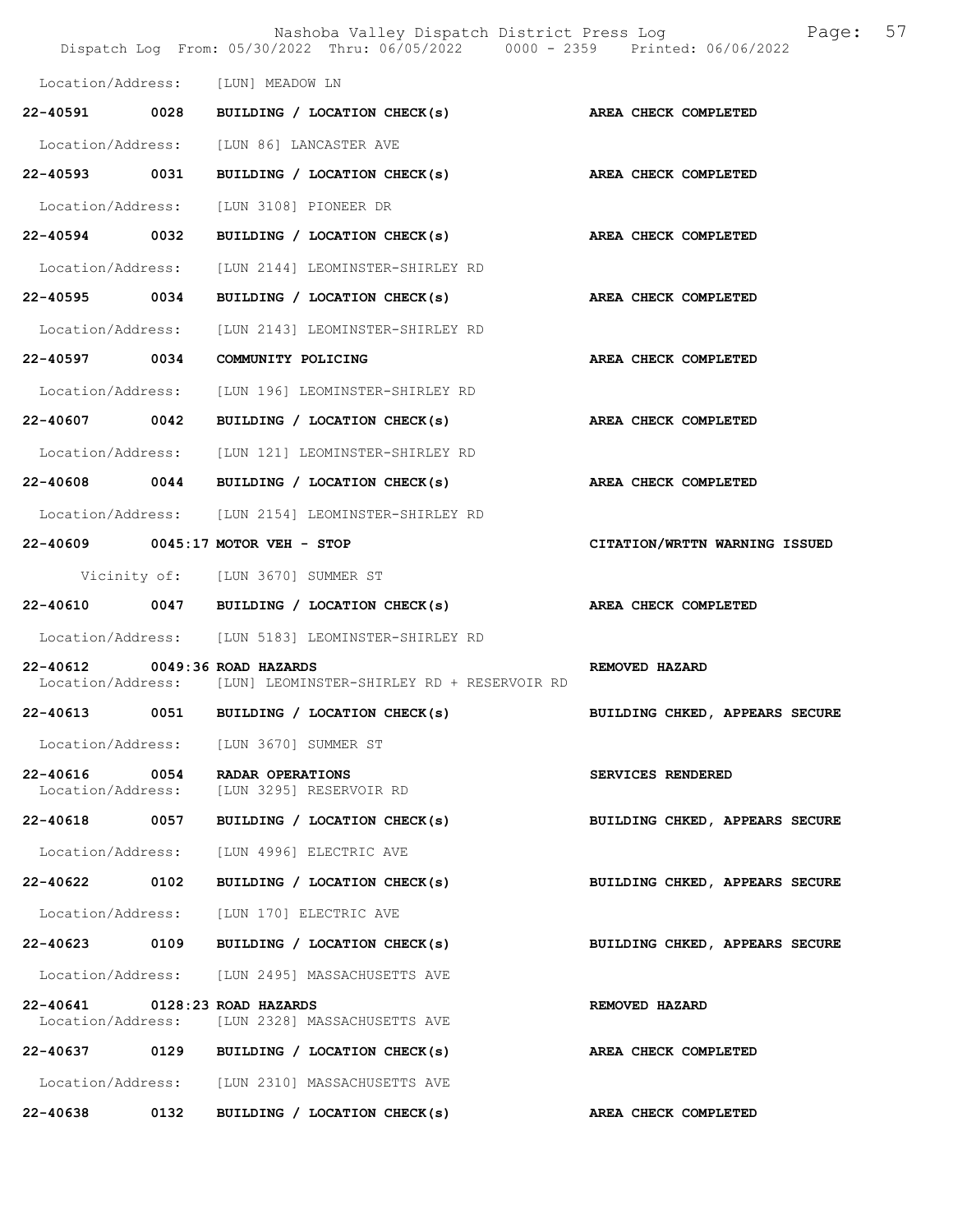|                                    |      | Dispatch Log From: 05/30/2022 Thru: 06/05/2022 0000 - 2359 Printed: 06/06/2022 | 58<br>Nashoba Valley Dispatch District Press Log<br>Page: |  |
|------------------------------------|------|--------------------------------------------------------------------------------|-----------------------------------------------------------|--|
|                                    |      | Location/Address: [LUN 387] MASSACHUSETTS AVE                                  |                                                           |  |
|                                    |      | 22-40644 0136 BUILDING / LOCATION CHECK(s)                                     | AREA CHECK COMPLETED                                      |  |
|                                    |      | Location/Address: [LUN] NORTHFIELD RD                                          |                                                           |  |
|                                    |      | 22-40648 0141 BUILDING / LOCATION CHECK(s)                                     | BUILDING CHKED, APPEARS SECURE                            |  |
|                                    |      | Location/Address: [LUN 18] NORTHFIELD RD                                       |                                                           |  |
|                                    |      | 22-40650 0144 BUILDING / LOCATION CHECK(s)                                     | AREA CHECK COMPLETED                                      |  |
|                                    |      | Location/Address: [LUN 246] MASSACHUSETTS AVE                                  |                                                           |  |
|                                    |      | 22-40656 0155 BUILDING / LOCATION CHECK(s) AREA CHECK COMPLETED                |                                                           |  |
|                                    |      | Location/Address: [LUN] LAKEFRONT AVE                                          |                                                           |  |
|                                    |      | 22-40657 0157 BUILDING / LOCATION CHECK(s)                                     | <b>AREA CHECK COMPLETED</b>                               |  |
|                                    |      | Location/Address: [LUN] ARBOR ST                                               |                                                           |  |
|                                    |      | 22-40660 0158:56 REQUEST TO SPEAK TO AN OFFICER<br>Location: [LUN] LUNENBURG   | <b>EXERCITE REPORT</b>                                    |  |
|                                    |      | 22-40661 0159 BUILDING / LOCATION CHECK(s) AREA CHECK COMPLETED                |                                                           |  |
|                                    |      | Location/Address: [LUN 2542] MASSACHUSETTS AVE                                 |                                                           |  |
|                                    |      | 22-40662 0201 BUILDING / LOCATION CHECK(s)                                     | AREA CHECK COMPLETED                                      |  |
|                                    |      | Location/Address: [LUN 94] MASSACHUSETTS AVE                                   |                                                           |  |
|                                    |      | 22-40664 0204 BUILDING / LOCATION CHECK(s)                                     | BUILDING CHKED, APPEARS SECURE                            |  |
|                                    |      | Location/Address: [LUN 2469] MASSACHUSETTS AVE                                 |                                                           |  |
|                                    |      | 22-40668 0205 RADAR OPERATIONS<br>Location/Address: [LUN] MASSACHUSETTS AVE    | SERVICES RENDERED                                         |  |
|                                    |      | 22-40665 0206 BUILDING / LOCATION CHECK(s)                                     | AREA CHECK COMPLETED                                      |  |
|                                    |      | Location/Address: [LUN 2475] MASSACHUSETTS AVE                                 |                                                           |  |
| 22-40671                           | 0216 | BUILDING / LOCATION CHECK(s)                                                   | BUILDING CHKED, APPEARS SECURE                            |  |
|                                    |      | Location/Address: [LUN 838] CHASE RD                                           |                                                           |  |
| $22 - 40673$                       | 0224 | BUILDING / LOCATION CHECK(s)                                                   | BUILDING CHKED, APPEARS SECURE                            |  |
| Location/Address:                  |      | [LUN 2339] MASSACHUSETTS AVE                                                   |                                                           |  |
| 22-40676 0231                      |      | BUILDING / LOCATION CHECK(s)                                                   | AREA CHECK COMPLETED                                      |  |
| Location/Address:                  |      | [LUN 2475] MASSACHUSETTS AVE                                                   |                                                           |  |
| 22-40677 0235                      |      | BUILDING / LOCATION CHECK(s)                                                   | AREA CHECK COMPLETED                                      |  |
| Location/Address:                  |      | [LUN] MEMORIAL DR                                                              |                                                           |  |
| 22-40695                           | 0546 | RADAR OPERATIONS                                                               | NO SERVICES NEEDED                                        |  |
| Location/Address:                  |      | [LUN] WHALOM RD + RAMGREN RD                                                   |                                                           |  |
| 22-40697 0551<br>Location/Address: |      | RADAR OPERATIONS<br>[LUN] WHITING ST                                           | SERVICES RENDERED                                         |  |
| 22-40699 0600                      |      | RADAR OPERATIONS<br>Location/Address: [LUN 94] MASSACHUSETTS AVE               | SERVICES RENDERED                                         |  |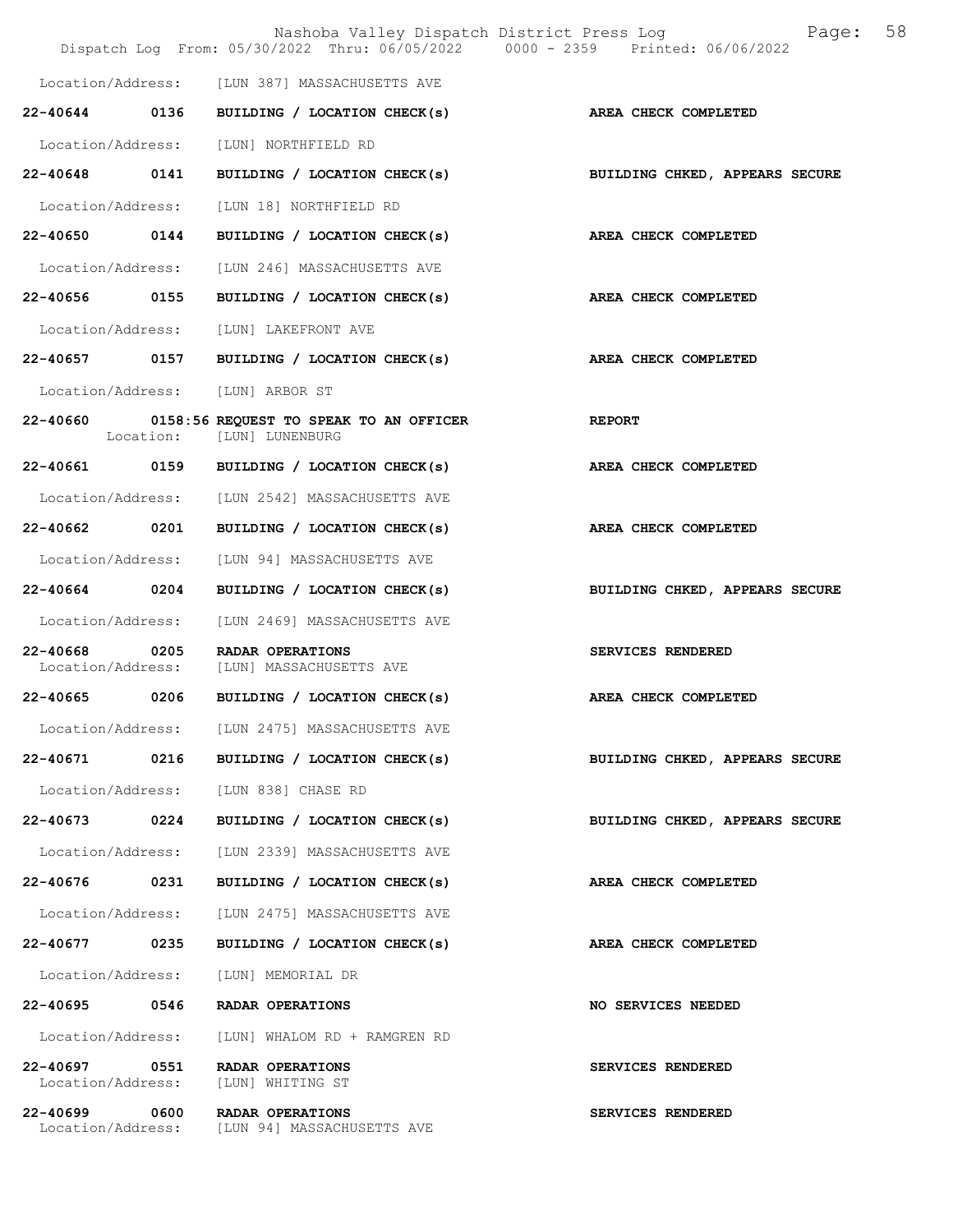|                                  | Dispatch Log From: 05/30/2022 Thru: 06/05/2022 0000 - 2359 Printed: 06/06/2022                        | Nashoba Valley Dispatch District Press Log Faqe: 59 |
|----------------------------------|-------------------------------------------------------------------------------------------------------|-----------------------------------------------------|
|                                  | 22-40708 0653:05 ALARM - COMMERCIAL BURGLARY TELSE ALARM<br>Location/Address: [LUN 4487] ELECTRIC AVE |                                                     |
|                                  | 22-40710 0735:56 COMMUNITY POLICING<br>Location/Address: [LUN 2475] MASSACHUSETTS AVE                 | SERVICES RENDERED                                   |
|                                  | 22-40711 0743 RADAR OPERATIONS                                                                        | AREA CHECK COMPLETED                                |
|                                  | Location/Address: [LUN] SUMMER ST                                                                     |                                                     |
|                                  | 22-40724 0845:20 WELL BEING CHECK                                                                     | SEARCHED AREA, NEGATIVE RESULT                      |
|                                  | Location/Address: [LUN 5046] TRI-TOWN DR                                                              |                                                     |
|                                  | 22-40731 0920:27 RADAR OPERATIONS                                                                     | AREA CHECK COMPLETED                                |
|                                  | Location/Address: [LUN] WHALOM RD + YOUNGS RD                                                         |                                                     |
|                                  | 22-40735 0941 BUILDING / LOCATION CHECK(s) AREA CHECK COMPLETED                                       |                                                     |
|                                  | Location/Address: [LUN 196] LEOMINSTER-SHIRLEY RD                                                     |                                                     |
|                                  | 22-40736 0944:14 MOTOR VEH - STOP                                                                     | AREA CHECK COMPLETED                                |
|                                  | Vicinity of: [LUN] SUMMER ST + WEATHERBEE ST                                                          |                                                     |
|                                  | 22-40742 0958 RADAR OPERATIONS<br>Location/Address: [LUN] LEOMINSTER RD + FAIRVIEW RD                 | SERVICES RENDERED                                   |
|                                  | 22-40743 1001 BUILDING / LOCATION CHECK(s) AREA CHECK COMPLETED                                       |                                                     |
|                                  | Location/Address: [LUN] BOUCHER RD                                                                    |                                                     |
|                                  | 22-40745 1008 RADAR OPERATIONS                                                                        | AREA CHECK COMPLETED                                |
|                                  | Location/Address: [LUN] NORTHFIELD RD                                                                 |                                                     |
|                                  | 22-40746 1010:53 MOTOR VEH - STOP                                                                     | CITATION/WRTTN WARNING ISSUED                       |
|                                  | Vicinity of: [LUN] LEOMINSTER RD + FAIRVIEW RD                                                        |                                                     |
|                                  | 22-40750 1019:15 MOTOR VEH - STOP                                                                     | CITATION/WRTTN WARNING ISSUED                       |
|                                  | Vicinity of: [LUN] NORTHFIELD RD                                                                      |                                                     |
|                                  | 22-40758 1045 BUILDING / LOCATION CHECK(s)                                                            | <b>AREA CHECK COMPLETED</b>                         |
|                                  | Location/Address: [LUN 246] MASSACHUSETTS AVE                                                         |                                                     |
|                                  | 22-40759 1047 TRAFFIC CONTROL<br>Location/Address: [LUN] HIGHLAND ST + MAIN ST                        | SERVICES RENDERED                                   |
|                                  | 22-40761 1048 BUILDING / LOCATION CHECK(s)                                                            | AREA CHECK COMPLETED                                |
|                                  | Location/Address: [LUN 2542] MASSACHUSETTS AVE                                                        |                                                     |
|                                  | 22-40766 1055:48 MOTOR VEH - STOP                                                                     | CITATION/WRTTN WARNING ISSUED                       |
|                                  | Vicinity of: [LUN 2338] MASSACHUSETTS AVE                                                             |                                                     |
| Location/Address: [LUN] WHITE ST | 22-40775 1124:59 RADAR OPERATIONS                                                                     | SERVICES RENDERED                                   |
|                                  | 22-40777 1129 RADAR OPERATIONS<br>Location/Address: [LUN 1997] LANCASTER AVE                          | SERVICES RENDERED                                   |
|                                  | 22-40778 1134:20 MOTOR VEH - STOP                                                                     | VERBAL WARNING                                      |

Vicinity of: [LUN] LANCASTER AVE + WHITING ST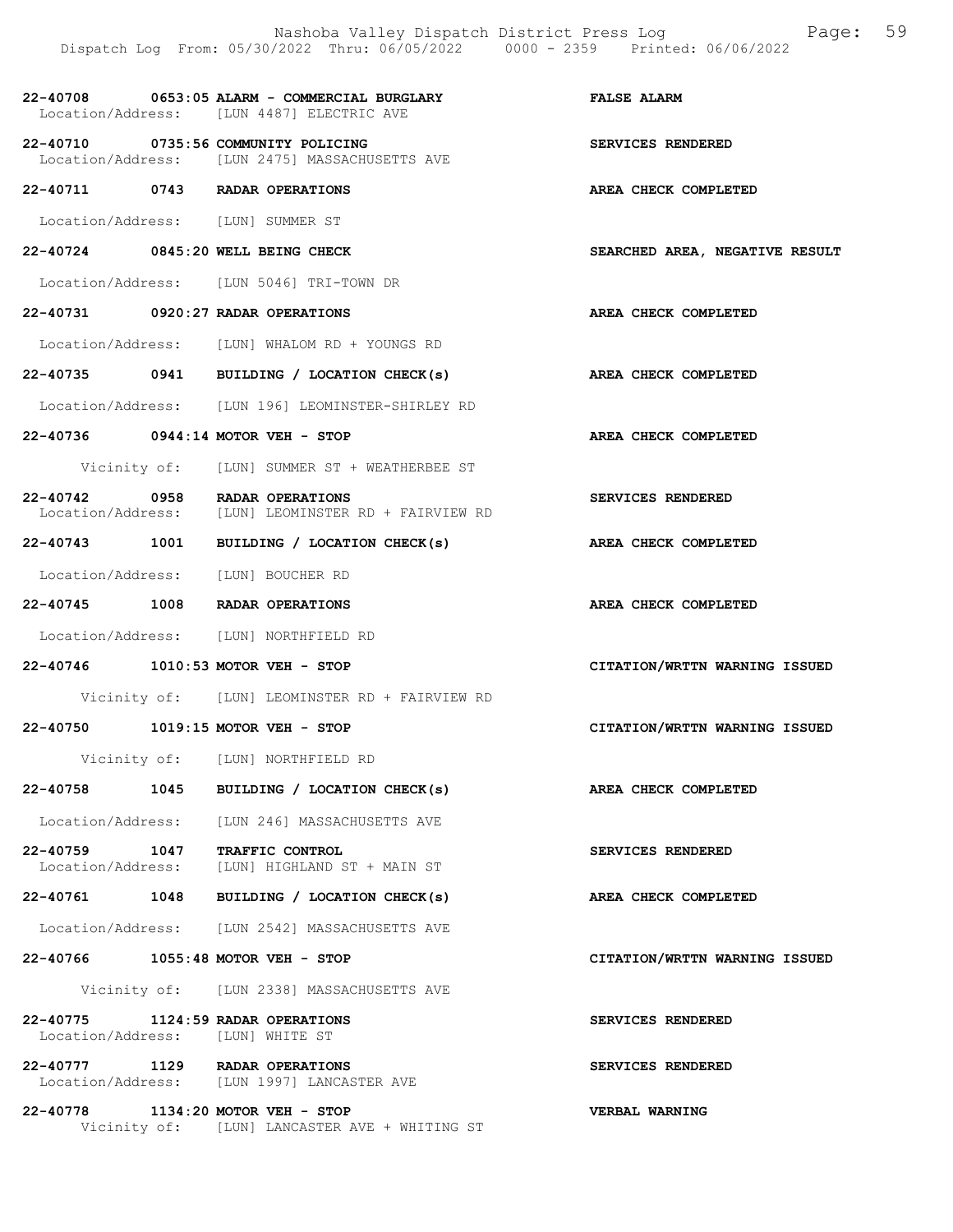|  | 22-40786 1219 RADAR OPERATIONS                                                                         | NO SERVICES NEEDED             |
|--|--------------------------------------------------------------------------------------------------------|--------------------------------|
|  | Location/Address: [LUN] LEOMINSTER RD                                                                  |                                |
|  | 22-40792 1240 RADAR OPERATIONS<br>-- -----<br>Location/Address: [LUN] TOWNSEND HARBOR RD + WOODLAND DR | SERVICES RENDERED              |
|  | 22-40793 1241:47 MOTOR VEH - STOP                                                                      | CITATION/WRTTN WARNING ISSUED  |
|  | Location/Address: [LUN] TOWNSEND HARBOR RD + HEMLOCK DR                                                |                                |
|  | 22-40797 1251:47 911 ABANDONED/MISDIAL/HANGUP<br>Location/Address: [LUN 3503] ROYAL FERN DR            | SPOKEN TO                      |
|  | 22-40802 1320 TRAFFIC CONTROL<br>Location/Address: [LUN] MAIN ST + HIGHLAND ST                         | SERVICES RENDERED              |
|  | 22-40803 1321:58 MOTOR VEH - STOP<br>Vicinity of: [LUN 2829] OAK AVE                                   | VERBAL WARNING                 |
|  | 22-40806 1325 BUILDING / LOCATION CHECK(s)                                                             | AREA CHECK COMPLETED           |
|  | Location/Address: [LUN] SOUTH ROW RD + ISLAND RD                                                       |                                |
|  | 22-40807 1328:16 MOTOR VEH - STOP<br>Location/Address: [LUN 4571] OAK AVE                              | VERBAL WARNING                 |
|  | 22-40809 1339:18 MOTOR VEH - STOP<br>Location/Address: [LUN 2828] OAK AVE                              | <b>VERBAL WARNING</b>          |
|  | 22-40810 1341:17 MOTOR VEH - STOP                                                                      | CITATION/WRTTN WARNING ISSUED  |
|  | Location/Address: [LUN] WHITING ST + LEOMINSTER RD                                                     |                                |
|  | 22-40813 1347 RADAR OPERATIONS<br>Location/Address: [LUN] MASSACHUSETTS AVE + TOWNSEND HARBOR RD       | SERVICES RENDERED              |
|  | 22-40814 1355:31 RADAR OPERATIONS                                                                      | AREA CHECK COMPLETED           |
|  | Location/Address: [LUN] WHITING ST                                                                     |                                |
|  | 22-40819 1407:08 MOTOR VEH - STOP                                                                      | CITATION/WRTTN WARNING ISSUED  |
|  | Location/Address: [LUN 4273] WHITE ST                                                                  |                                |
|  | 22-40822 1409:58 ASSIST CITIZEN<br>Location/Address: [LUN 4716] MASSACHUSETTS AVE                      | <b>INVESTIGATED</b>            |
|  | 22-40823 1410:42 MOTOR VEH - STOP<br>Vicinity of: [LUN] HOLLIS RD + WEST ST                            | VERBAL WARNING                 |
|  | 22-40824 1414:25 LARCENY/ FORGERY/ FRAUD<br>Location/Address: [LUN 4716] MASSACHUSETTS AVE             | <b>INVESTIGATED</b>            |
|  | 22-40833 1510:01 MOTOR VEH - COMPLAINT<br>Location/Address: [LUN 2388] MASSACHUSETTS AVE               | Gone on Arrival                |
|  | 22-40834 1511 RADAR OPERATIONS<br>Location/Address: [LUN] LANCASTER AVE                                | <b>SERVICES RENDERED</b>       |
|  | 22-40835 1514:51 MOTOR VEH - STOP                                                                      | CITATION/WRTTN WARNING ISSUED  |
|  | Vicinity of: [LUN] LANCASTER AVE + KILBURN ST                                                          |                                |
|  | 22-40836 1518 BUILDING / LOCATION CHECK(s)                                                             | BUILDING CHKED, APPEARS SECURE |
|  | Location/Address: [LUN 2310] MASSACHUSETTS AVE                                                         |                                |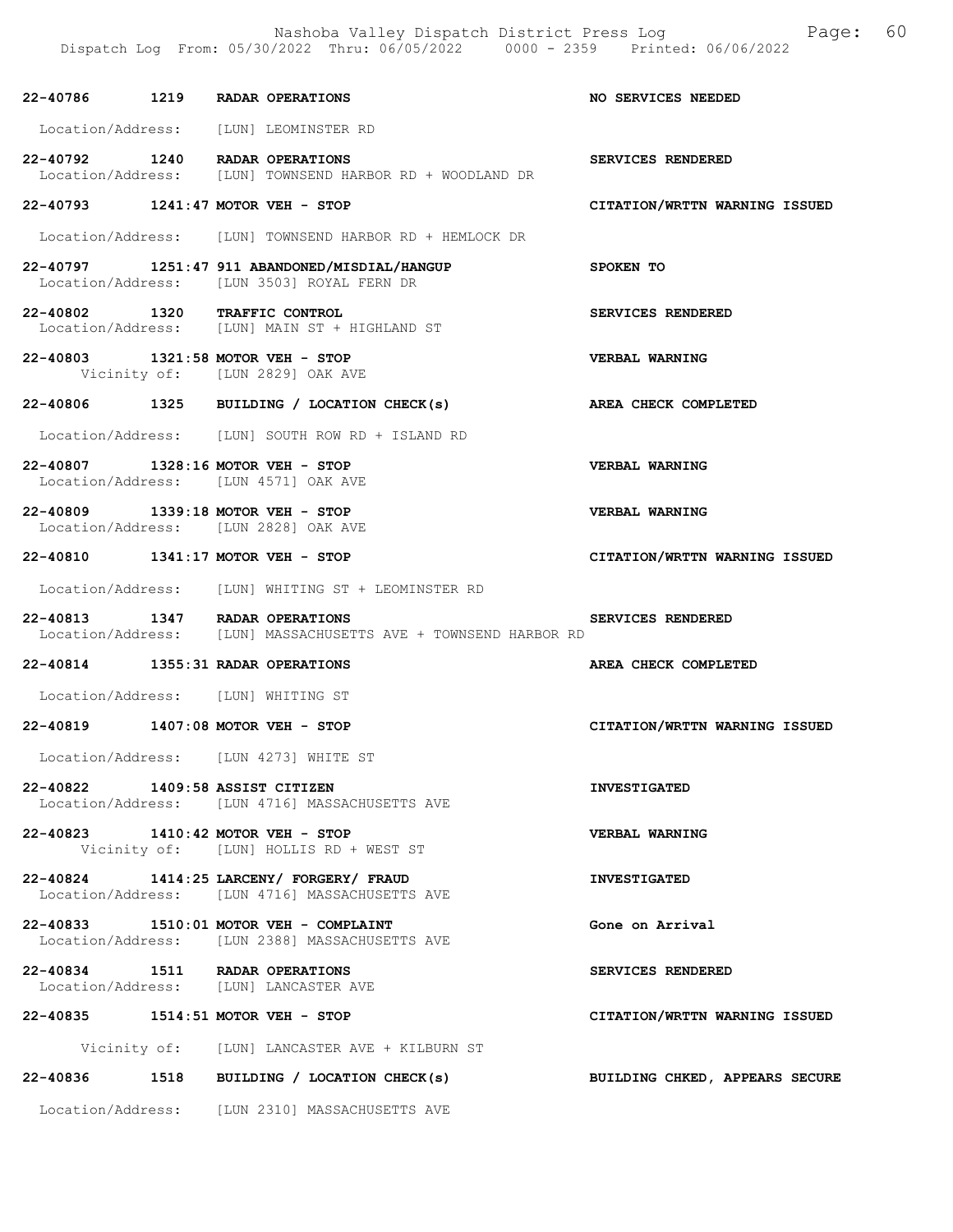Nashoba Valley Dispatch District Press Log Page: 61 Dispatch Log From: 05/30/2022 Thru: 06/05/2022 0000 - 2359 Printed: 06/06/2022 22-40838 1524 RADAR OPERATIONS AREA CHECK COMPLETED Location/Address: [LUN] LEOMINSTER RD 22-40839 1526:39 MOTOR VEH - STOP VERBAL WARNING<br>Vicinity of: [LUN] LEOMINSTER RD [LUN] LEOMINSTER RD 22-40841 1528 RADAR OPERATIONS NO SERVICES NEEDED Location/Address: [LUN] OAK AVE + MAIN ST 22-40844 1537:29 MOTOR VEH - STOP VERBAL WARNING Location/Address: [LUN] OAK AVE + MAIN ST 22-40845 1541:37 MOTOR VEH - STOP CITATION/WRTTN WARNING ISSUED Location/Address: [LUN] LANCASTER AVE + GOODRICH ST 22-40848 1552:44 MOTOR VEH - STOP VERBAL WARNING Vicinity of: [LUN 2662] NORTHFIELD RD + OAK AVE 22-40852 1614:44 TRESPASSING REPORT Location/Address: [LUN 1819] ISLAND RD 22-40856 1616 RADAR OPERATIONS NO SERVICES NEEDED Location/Address: [LUN] SUMMER ST 22-40853 1617 BUILDING / LOCATION CHECK(s) AREA CHECK COMPLETED Location/Address: [LUN 2542] MASSACHUSETTS AVE 22-40854 1617:55 MOTOR VEH - STOP CITATION/WRTTN WARNING ISSUED Vicinity of: [LUN 3673] SUMMER ST 22-40858 1635 COMMUNITY POLICING AREA CHECK COMPLETED Location/Address: [LUN 196] LEOMINSTER-SHIRLEY RD 22-40866 1654:27 FD-FIRE ALARM, TROUBLE INVESTIGATED Location/Address: [LUN 1494] HAMLIN ST Refer To Fire Case: 22LUN-191-IN 22-40867 1657:27 MOTOR VEH - DISABLED VEHICLE TOWED Vicinity of: [LUN 85] LANCASTER AVE 22-40868 1657 BUILDING / LOCATION CHECK(s) ACCIDENTAL 911 CALL Location/Address: [LUN] LAKEFRONT AVE 22-40876 1732:15 MOTOR VEH - STOP CITATION/WRTTN WARNING ISSUED Vicinity of: [LUN 247] MASSACHUSETTS AVE 22-40877 1738 RADAR OPERATIONS NO SERVICES NEEDED Location/Address: [LUN 396] MASSACHUSETTS AVE 22-40879 1743:24 MOTOR VEH - STOP CITATION/WRTTN WARNING ISSUED Vicinity of: [LUN 4959] ELECTRIC AVE 22-40884 1810 COMMUNITY POLICING AREA CHECK COMPLETED Location/Address: [LUN 2360] MASSACHUSETTS AVE 22-40885 1817:28 MOTOR VEH - STOP CITATION/WRTTN WARNING ISSUED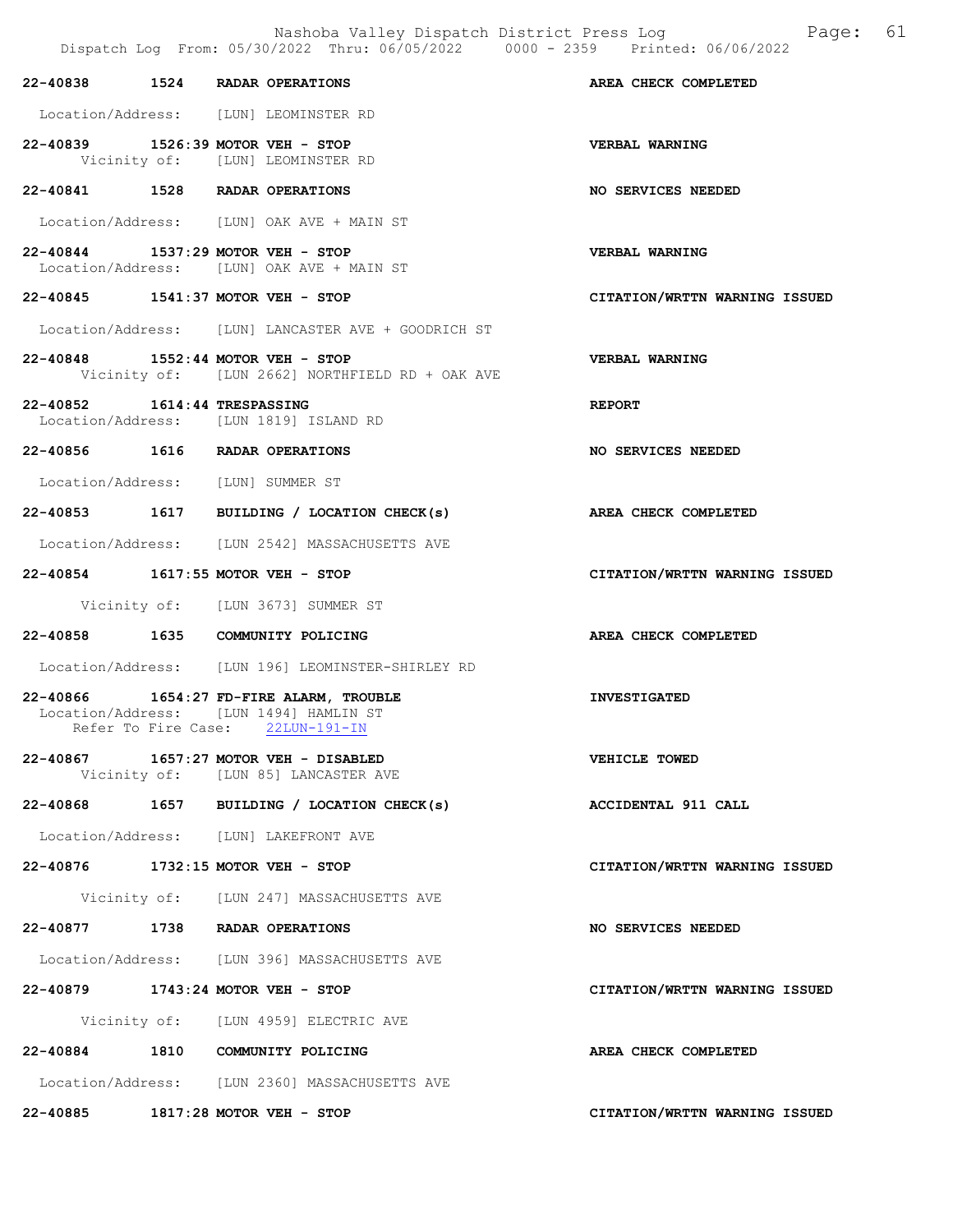|                              |      | Nashoba Valley Dispatch District Press Log<br>Dispatch Log From: 05/30/2022 Thru: 06/05/2022 0000 - 2359 Printed: 06/06/2022 | 62<br>Page:                    |
|------------------------------|------|------------------------------------------------------------------------------------------------------------------------------|--------------------------------|
|                              |      | Vicinity of: [LUN 2338] MASSACHUSETTS AVE                                                                                    |                                |
|                              |      | 22-40888 1831 BUILDING / LOCATION CHECK(s)                                                                                   | BUILDING CHKED, APPEARS SECURE |
|                              |      | Location/Address: [LUN 830] CHASE RD                                                                                         |                                |
|                              |      | 22-40892 1922 RADAR OPERATIONS                                                                                               | AREA CHECK COMPLETED           |
|                              |      | Location/Address: [LUN 396] MASSACHUSETTS AVE                                                                                |                                |
| 22-40893 1926:30 SHOPLIFTING |      | Location/Address: [LUN 2360] MASSACHUSETTS AVE<br>Refer To Summons: 22LUN-139-AR                                             | <b>REPORT</b>                  |
| 22-40901 2007                |      | RADAR OPERATIONS<br>Location/Address: [LUN] SUMMER ST                                                                        | SERVICES RENDERED              |
|                              |      | 22-40908 2046 BUILDING / LOCATION CHECK(s)<br>Location/Address: [LUN] HIGHLAND ST                                            | SERVICES RENDERED              |
|                              |      | 22-40909 2054 RADAR OPERATIONS                                                                                               | AREA CHECK COMPLETED           |
|                              |      | Location/Address: [LUN 788] CHASE RD                                                                                         |                                |
|                              |      | 22-40911 2102:12 MOTOR VEH - STOP                                                                                            | CITATION/WRTTN WARNING ISSUED  |
|                              |      | Vicinity of: [LUN 3670] SUMMER ST                                                                                            |                                |
|                              |      | 22-40912 2107:50 MOTOR VEH - STOP<br>Vicinity of: [LUN] WHITE ST + MAPLE PKWY                                                | <b>VERBAL WARNING</b>          |
|                              |      | 22-40923 2145 BUILDING / LOCATION CHECK(s)                                                                                   | BUILDING CHKED, APPEARS SECURE |
|                              |      | Location/Address: [LUN 2431] MASSACHUSETTS AVE                                                                               |                                |
| 22-40937 2319                |      | BUILDING / LOCATION CHECK(s)                                                                                                 | AREA CHECK COMPLETED           |
| Location/Address:            |      | [LUN 2398] MASSACHUSETTS AVE                                                                                                 |                                |
| 22-40938 2320                |      | BUILDING / LOCATION CHECK(s)                                                                                                 | AREA CHECK COMPLETED           |
|                              |      | Location/Address: [LUN 2388] MASSACHUSETTS AVE                                                                               |                                |
| 22-40940                     |      | 2328 BUILDING / LOCATION CHECK(s)                                                                                            | BUILDING CHKED, APPEARS SECURE |
|                              |      | Location/Address: [LUN 2234] LEOMINSTER RD                                                                                   |                                |
|                              |      | 22-40946 2332 BUILDING / LOCATION CHECK(s)                                                                                   | AREA CHECK COMPLETED           |
|                              |      | Location/Address: [LUN 2339] MASSACHUSETTS AVE                                                                               |                                |
|                              |      | $22-40953$ 2336:43 BUILDING / LOCATION CHECK(s)                                                                              | AREA CHECK COMPLETED           |
|                              |      | Location/Address: [LUN 247] MASSACHUSETTS AVE                                                                                |                                |
| 22-40958                     |      | 2339 BUILDING / LOCATION CHECK(s)                                                                                            | BUILDING CHKED, APPEARS SECURE |
|                              |      | Location/Address: [LUN 196] LEOMINSTER-SHIRLEY RD                                                                            |                                |
| 22-40962                     | 2341 | BUILDING / LOCATION CHECK(s)                                                                                                 | AREA CHECK COMPLETED           |
|                              |      | Location/Address: [LUN 170] ELECTRIC AVE                                                                                     |                                |
| 22–40963 2342                |      | BUILDING / LOCATION CHECK(s)                                                                                                 | BUILDING CHKED, APPEARS SECURE |
|                              |      | Location/Address: [LUN 2143] LEOMINSTER-SHIRLEY RD                                                                           |                                |
| 22-40965                     | 2345 | BUILDING / LOCATION CHECK(s)                                                                                                 | AREA CHECK COMPLETED           |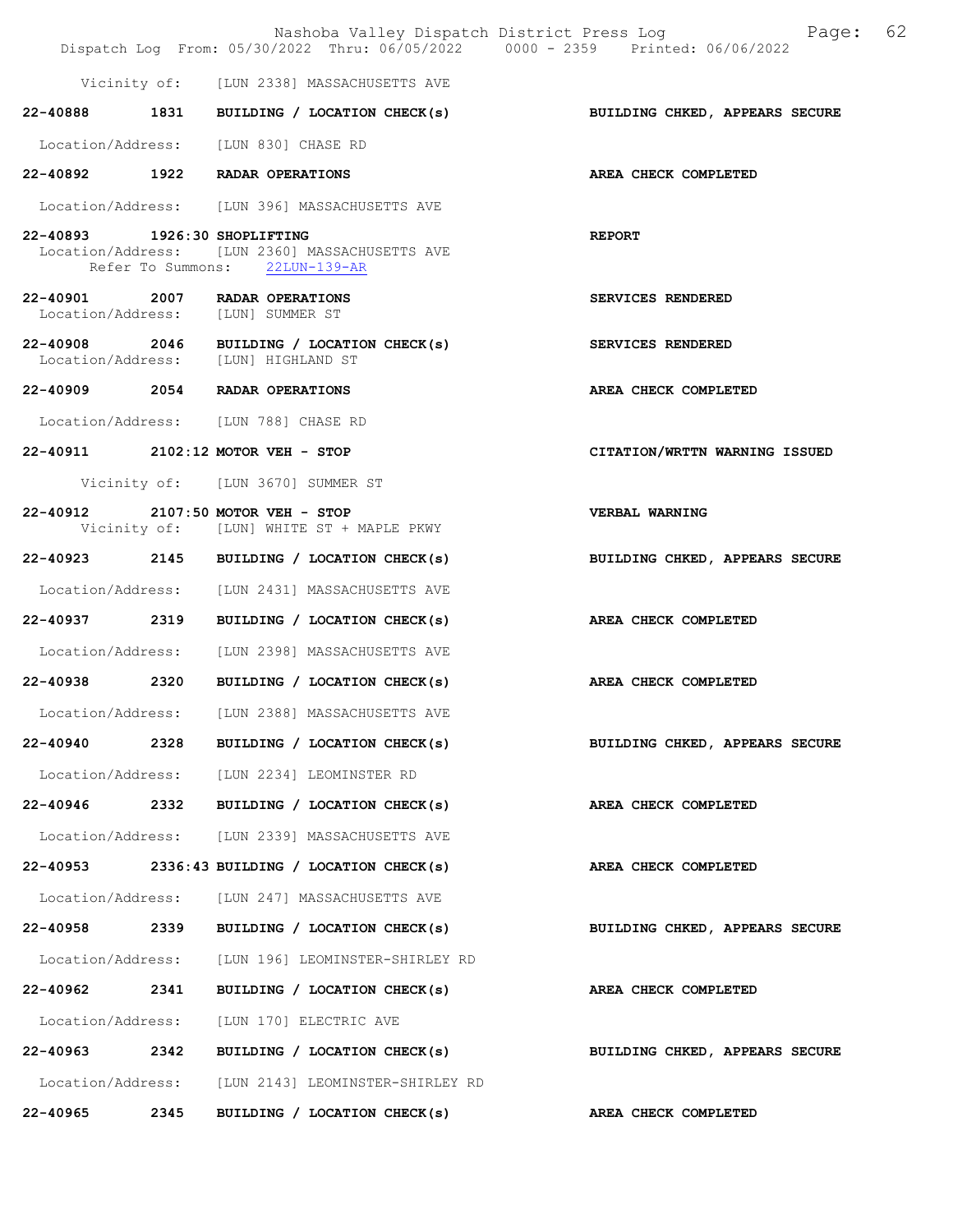|                   |      |                                                | 63<br>Page:<br>Nashoba Valley Dispatch District Press Log<br>Dispatch Log From: 05/30/2022 Thru: 06/05/2022 0000 - 2359 Printed: 06/06/2022 |
|-------------------|------|------------------------------------------------|---------------------------------------------------------------------------------------------------------------------------------------------|
|                   |      | Location/Address: [LUN] RESERVOIR RD           |                                                                                                                                             |
| 22-40970          |      | 2359 BUILDING / LOCATION CHECK(s)              | BUILDING CHKED, APPEARS SECURE                                                                                                              |
|                   |      | Location/Address: [LUN 2469] MASSACHUSETTS AVE |                                                                                                                                             |
|                   |      | For Date: $06/01/2022 -$ Wednesday             |                                                                                                                                             |
| 22-40971          | 0000 | BUILDING / LOCATION CHECK(s)                   | BUILDING CHKED, APPEARS SECURE                                                                                                              |
|                   |      | Location/Address: [LUN 2475] MASSACHUSETTS AVE |                                                                                                                                             |
| 22-40973          | 0000 | BUILDING / LOCATION CHECK(s)                   | BUILDING CHKED, APPEARS SECURE                                                                                                              |
| Location/Address: |      | [LUN 2662] NORTHFIELD RD                       |                                                                                                                                             |
| 22-40975 0006     |      | BUILDING / LOCATION CHECK(s)                   | AREA CHECK COMPLETED                                                                                                                        |
| Location/Address: |      | [LUN] NORTHFIELD RD                            |                                                                                                                                             |
| 22-40976 0008     |      | BUILDING / LOCATION CHECK(s)                   | AREA CHECK COMPLETED                                                                                                                        |
| Location/Address: |      | [LUN 2310] MASSACHUSETTS AVE                   |                                                                                                                                             |
| 22-40977          | 0009 | BUILDING / LOCATION CHECK(s)                   | AREA CHECK COMPLETED                                                                                                                        |
| Location/Address: |      | [LUN 2324] MASSACHUSETTS AVE                   |                                                                                                                                             |
| 22-40979          | 0011 | BUILDING / LOCATION CHECK(s)                   | BUILDING CHKED, APPEARS SECURE                                                                                                              |
| Location/Address: |      | [LUN 2495] MASSACHUSETTS AVE                   |                                                                                                                                             |
| 22-40981 0011     |      | BUILDING / LOCATION CHECK(s)                   | AREA CHECK COMPLETED                                                                                                                        |
| Location/Address: |      | [LUN 2328] MASSACHUSETTS AVE                   |                                                                                                                                             |
| 22-40982          | 0015 | BUILDING / LOCATION CHECK(s)                   | AREA CHECK COMPLETED                                                                                                                        |
| Location/Address: |      | [LUN 6] ELECTRIC AVE                           |                                                                                                                                             |
| 22-40984          | 0019 | BUILDING / LOCATION CHECK(s)                   | AREA CHECK COMPLETED                                                                                                                        |
|                   |      | Location/Address: [LUN 1119] ELECTRIC AVE      |                                                                                                                                             |
|                   |      | $22-40985$ 0023 BUILDING / LOCATION CHECK(s)   | AREA CHECK COMPLETED                                                                                                                        |
|                   |      | Location: [LUN 1819] HICKORY HILLS             |                                                                                                                                             |
| 22-40986 0024     |      | BUILDING / LOCATION CHECK(s)                   | AREA CHECK COMPLETED                                                                                                                        |
|                   |      | Location/Address: [LUN 83] LAKEFRONT AVE       |                                                                                                                                             |
| 22-40992 0038     |      | BUILDING / LOCATION CHECK(s)                   | AREA CHECK COMPLETED                                                                                                                        |
|                   |      | Location/Address: [LUN] MULPUS RD              |                                                                                                                                             |
| 22-40995 0040     |      | BUILDING / LOCATION CHECK(s)                   | AREA CHECK COMPLETED                                                                                                                        |
|                   |      | Location/Address: [LUN] CORTLAND CIR           |                                                                                                                                             |
| 22-40998 0043     |      | BUILDING / LOCATION CHECK(s)                   | AREA CHECK COMPLETED                                                                                                                        |
|                   |      | Location/Address: [LUN] FLAT HILL RD           |                                                                                                                                             |
|                   |      | 22-40999 0044 BUILDING / LOCATION CHECK(s)     | AREA CHECK COMPLETED                                                                                                                        |
|                   |      | Location/Address: [LUN 4777] ELECTRIC AVE      |                                                                                                                                             |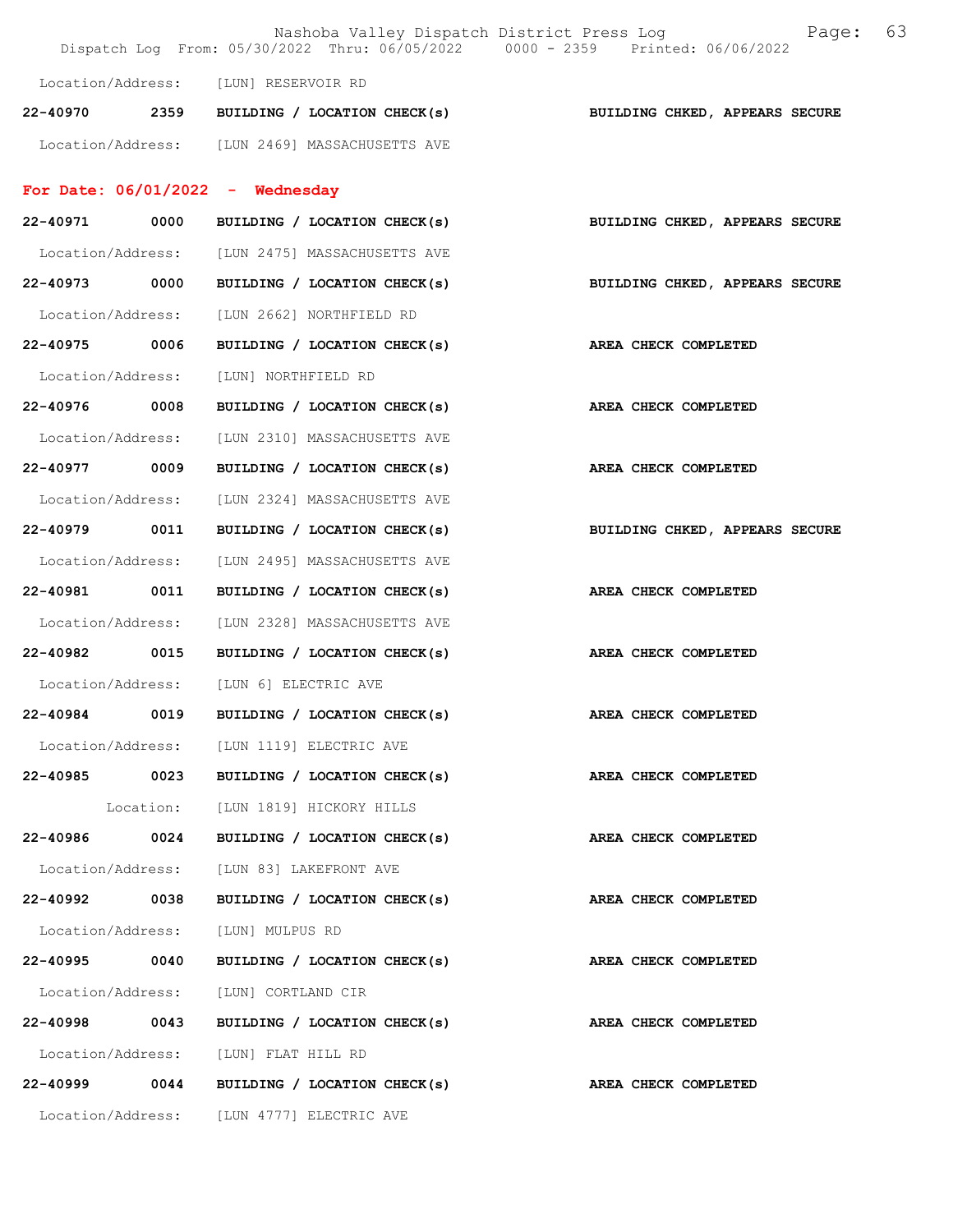|                               |      |                                                     | Nashoba Valley Dispatch District Press Log<br>Dispatch Log From: 05/30/2022 Thru: 06/05/2022 0000 - 2359 Printed: 06/06/2022 | 64<br>Page:                    |
|-------------------------------|------|-----------------------------------------------------|------------------------------------------------------------------------------------------------------------------------------|--------------------------------|
| 22-41002                      | 0045 |                                                     | BUILDING / LOCATION CHECK(s) AREA CHECK COMPLETED                                                                            |                                |
| Location/Address:             |      | [LUN 3960] WALLIS PARK                              |                                                                                                                              |                                |
| 22-41004 0047                 |      |                                                     | BUILDING / LOCATION CHECK(s)                                                                                                 | AREA CHECK COMPLETED           |
| Location/Address:             |      | [LUN 3660] SUMMER ST                                |                                                                                                                              |                                |
| 22-41006                      | 0047 | BUILDING / LOCATION CHECK(s)                        |                                                                                                                              | AREA CHECK COMPLETED           |
| Location/Address:             |      | [LUN 3651] SUMMER ST                                |                                                                                                                              |                                |
| 22-41013 0058                 |      | BUILDING / LOCATION CHECK(s)                        |                                                                                                                              | BUILDING CHKED, APPEARS SECURE |
| Location/Address:             |      | [LUN 2431] MASSACHUSETTS AVE                        |                                                                                                                              |                                |
| 22-41020 0140                 |      | BUILDING / LOCATION CHECK(s)                        |                                                                                                                              | AREA CHECK COMPLETED           |
| Location/Address:             |      | [LUN] HOWARD ST                                     |                                                                                                                              |                                |
| 22-41025 0158                 |      | BUILDING / LOCATION CHECK(s)                        |                                                                                                                              | AREA CHECK COMPLETED           |
| Location/Address:             |      | [LUN 2375] MASSACHUSETTS AVE                        |                                                                                                                              |                                |
| 22-41027                      | 0200 | BUILDING / LOCATION CHECK(s)                        |                                                                                                                              | AREA CHECK COMPLETED           |
| Location/Address:             |      | [LUN 2431] MASSACHUSETTS AVE                        |                                                                                                                              |                                |
| 22-41031 0212                 |      | BUILDING / LOCATION CHECK(s)                        |                                                                                                                              | AREA CHECK COMPLETED           |
| Location/Address:             |      | [LUN 2268] MAIN ST                                  |                                                                                                                              |                                |
| 22-41033 0228                 |      | BUILDING / LOCATION CHECK(s)                        |                                                                                                                              | AREA CHECK COMPLETED           |
| Location/Address:             |      | [LUN 3660] SUMMER ST                                |                                                                                                                              |                                |
| 22-41034                      | 0228 | BUILDING / LOCATION CHECK(s)                        |                                                                                                                              | AREA CHECK COMPLETED           |
| Location/Address:             |      | [LUN 2457] MASSACHUSETTS AVE                        |                                                                                                                              |                                |
|                               |      | 22-41036 0230 BUILDING / LOCATION CHECK(s)          |                                                                                                                              | BUILDING CHKED, APPEARS SECURE |
| Location/Address:             |      | [LUN 4791] MASSACHUSETTS AVE                        |                                                                                                                              |                                |
| 22-41037                      | 0232 | BUILDING / LOCATION CHECK(s)                        |                                                                                                                              | BUILDING CHKED, APPEARS SECURE |
| Location/Address:             |      | [LUN 2509] MASSACHUSETTS AVE                        |                                                                                                                              |                                |
| $22 - 41040$                  | 0240 | BUILDING / LOCATION CHECK(s)                        |                                                                                                                              | AREA CHECK COMPLETED           |
| Location/Address:             |      | [LUN 215] MASSACHUSETTS AVE                         |                                                                                                                              |                                |
| 22-41042                      | 0240 | BUILDING / LOCATION CHECK(s)                        |                                                                                                                              | BUILDING CHKED, APPEARS SECURE |
| Location/Address:             |      | [LUN 4693] MASSACHUSETTS AVE                        |                                                                                                                              |                                |
| 22-41048<br>Location/Address: | 0457 | BUILDING / LOCATION CHECK(s)<br>[LUN 4731] CHASE RD |                                                                                                                              | ARREST(S) MADE                 |
| 22-41049 0528                 |      | BUILDING / LOCATION CHECK(s)                        |                                                                                                                              | AREA CHECK COMPLETED           |
| Location/Address:             |      | [LUN 2144] LEOMINSTER-SHIRLEY RD                    |                                                                                                                              |                                |
| 22-41055                      | 0556 | RADAR OPERATIONS                                    |                                                                                                                              | NO SERVICES NEEDED             |
|                               |      | Location/Address: [LUN 4791] MASSACHUSETTS AVE      |                                                                                                                              |                                |
| 22-41058 0613:13 DISTURBANCE  |      | Location/Address: [LUN 2764] NEW WEST TOWNSEND RD   |                                                                                                                              | <b>REPORT</b>                  |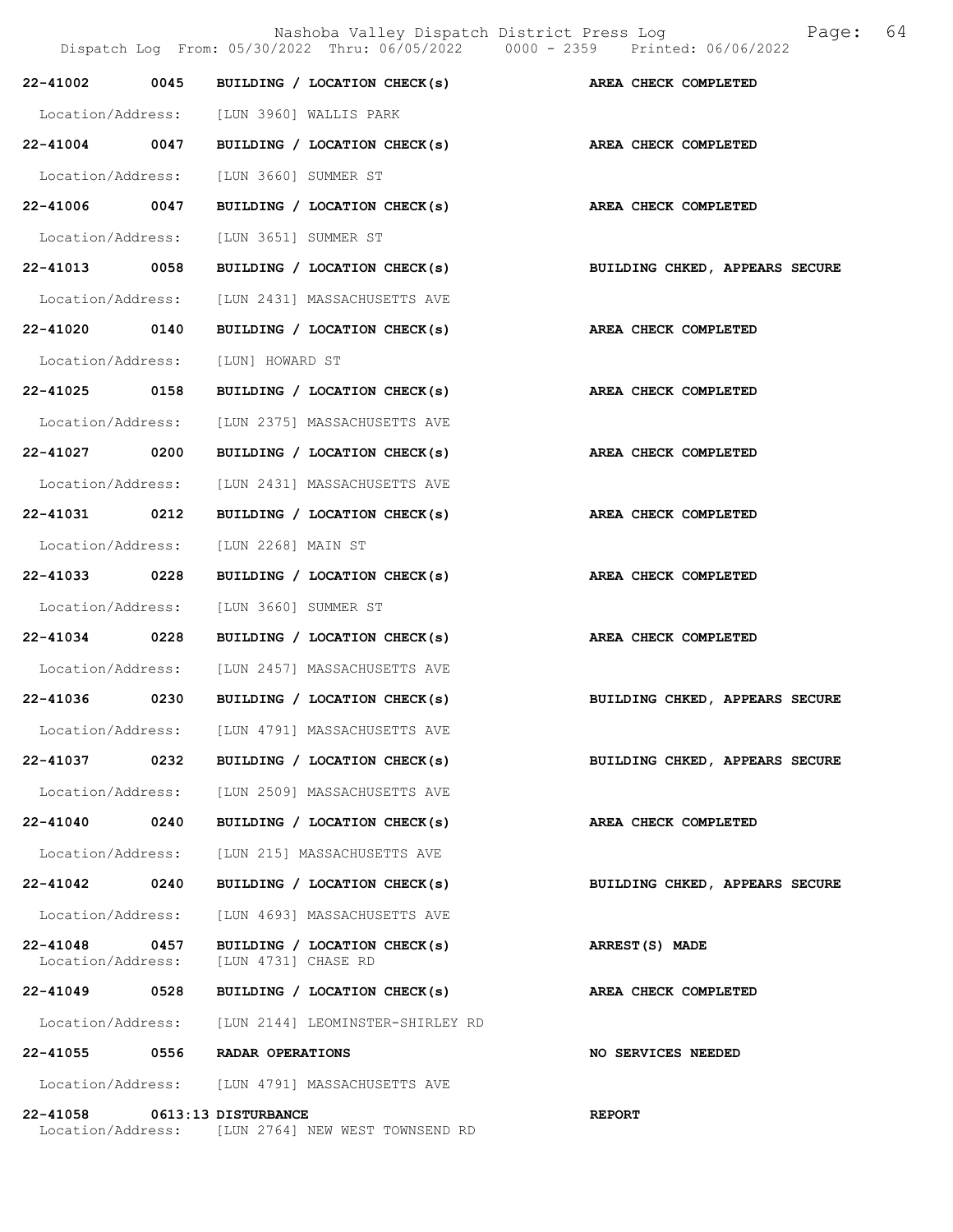|                                 |      | Dispatch Log From: 05/30/2022 Thru: 06/05/2022 0000 - 2359 Printed: 06/06/2022                                             |                                       |
|---------------------------------|------|----------------------------------------------------------------------------------------------------------------------------|---------------------------------------|
|                                 |      | 22-41065 0628 BUILDING / LOCATION CHECK(s)                                                                                 | AREA CHECK COMPLETED                  |
|                                 |      | Location/Address: [LUN 246] MASSACHUSETTS AVE                                                                              |                                       |
|                                 |      | 22-41067 0711 BUILDING / LOCATION CHECK(s)                                                                                 | AREA CHECK COMPLETED                  |
|                                 |      | Location/Address: [LUN 387] MASSACHUSETTS AVE                                                                              |                                       |
|                                 |      | 22-41069 0727:51 ALARM - COMMERCIAL BURGLARY                                                                               | <b>BUILDING CHKED, APPEARS SECURE</b> |
|                                 |      | Location/Address: [LUN 4488] ELECTRIC AVE                                                                                  |                                       |
|                                 |      | 22-41070 0733:38 RADAR OPERATIONS<br>Location/Address: [LUN 2163] LEOMINSTER RD                                            | SERVICES RENDERED                     |
|                                 |      | 22-41071 0740:30 RADAR OPERATIONS<br>Location/Address: [LUN 2475] MASSACHUSETTS AVE                                        | SERVICES RENDERED                     |
| Location/Address: [LUN] OAK AVE |      | 22-41072 0741:05 RADAR OPERATIONS                                                                                          | SERVICES RENDERED                     |
|                                 |      | 22-41075 0747:47 MOTOR VEH - STOP                                                                                          | CITATION/WRTTN WARNING ISSUED         |
|                                 |      | Location/Address: [LUN] LEOMINSTER RD                                                                                      |                                       |
|                                 |      | 22-41103 1017 RADAR OPERATIONS                                                                                             | AREA CHECK COMPLETED                  |
|                                 |      | Location/Address: [LUN] SUMMER ST                                                                                          |                                       |
|                                 |      | 22-41106 1023 RADAR OPERATIONS<br>Location/Address: [LUN 2550] MASSACHUSETTS AVE                                           | SERVICES RENDERED                     |
| 22-41111 1050                   |      | BUILDING / LOCATION CHECK(s)                                                                                               | AREA CHECK COMPLETED                  |
|                                 |      | Location/Address: [LUN 83] LAKEFRONT AVE                                                                                   |                                       |
|                                 |      | 22-41113 1055 RADAR OPERATIONS<br>Location/Address: [LUN 2338] MASSACHUSETTS AVE                                           | SERVICES RENDERED                     |
|                                 |      | 22-41117 1105 BUILDING / LOCATION CHECK(s)<br>Location/Address: [LUN 246] MASSACHUSETTS AVE                                | SERVICES RENDERED                     |
|                                 |      | 22-41119 1106:45 FD-MEDICAL EMERGENCY<br>Location/Address: [LUN 280] MASSACHUSETTS AVE<br>Refer To Fire Case: 22TOW-620-IN | <b>TRANSPORTED ALS</b>                |
|                                 |      | 22-41120 1112:08 FD-MEDICAL EMERGENCY<br>Location/Address: [LUN 2681] NORTHFIELD RD                                        | <b>TRANSPORTED ALS</b>                |
|                                 |      | 22-41124 1124 BUILDING / LOCATION CHECK(s)                                                                                 | AREA CHECK COMPLETED                  |
|                                 |      | Location/Address: [LUN 193] CHESTNUT ST                                                                                    |                                       |
|                                 |      | 22-41129 1205:26 FD-MEDICAL LIFT ASSIST<br>Location/Address: [LUN 1615] HIGHLAND ST                                        | SERVICES RENDERED                     |
|                                 |      | 22-41130 1208 BUILDING / LOCATION CHECK(s)                                                                                 | AREA CHECK COMPLETED                  |
|                                 |      | Location/Address: [LUN 4693] MASSACHUSETTS AVE                                                                             |                                       |
|                                 |      | 22-41131 1214 BUILDING / LOCATION CHECK(s)                                                                                 | AREA CHECK COMPLETED                  |
|                                 |      | Location/Address: [LUN 3960] WALLIS PARK                                                                                   |                                       |
| 22-41137                        | 1249 | BUILDING / LOCATION CHECK(s)                                                                                               | AREA CHECK COMPLETED                  |
|                                 |      | Location/Address: [LUN] SUNNY HILL RD                                                                                      |                                       |

Nashoba Valley Dispatch District Press Log Fage: 65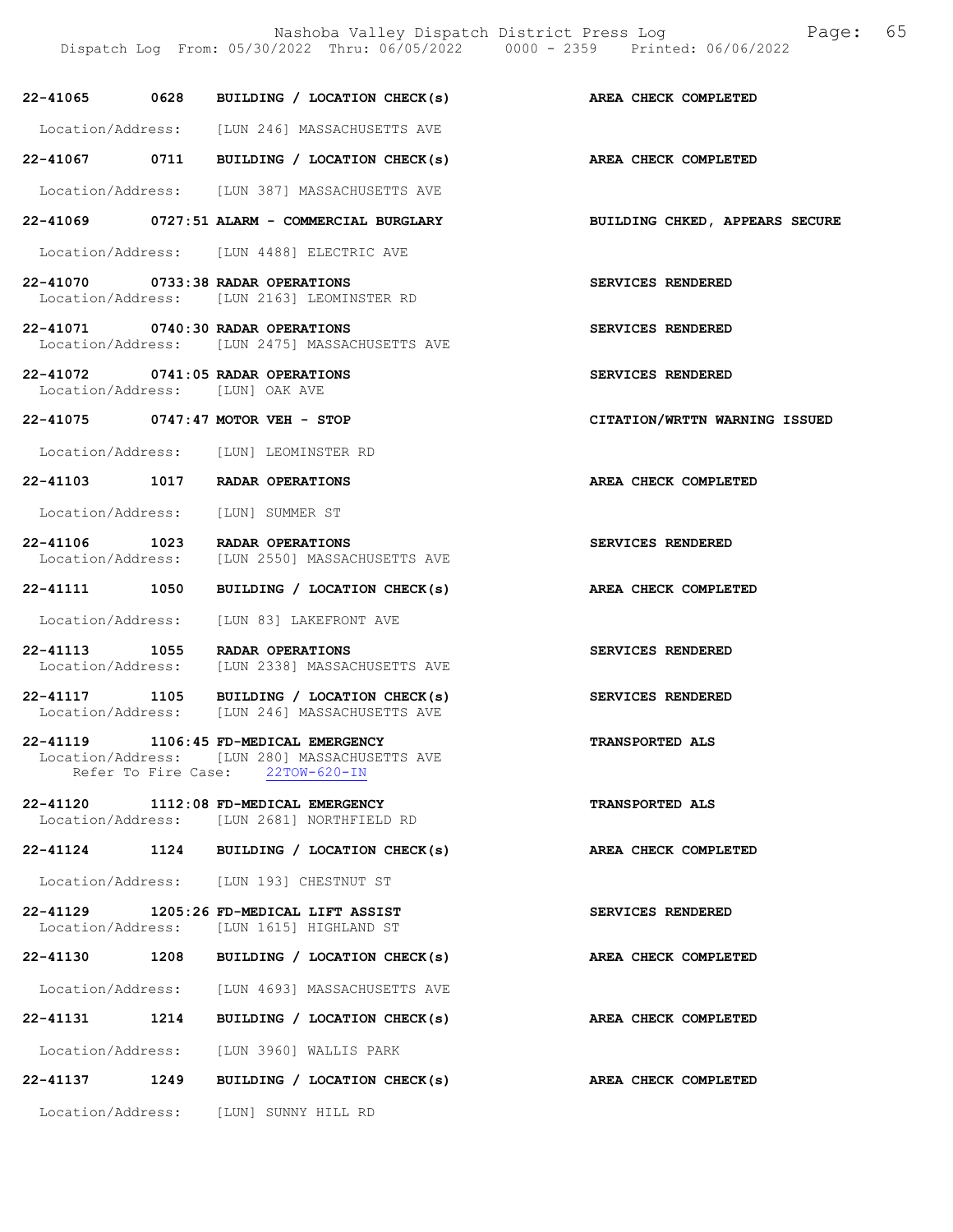|                                                                     | Nashoba Valley Dispatch District Press Log<br>Dispatch Log From: 05/30/2022 Thru: 06/05/2022 0000 - 2359 Printed: 06/06/2022 | Page: 66                      |
|---------------------------------------------------------------------|------------------------------------------------------------------------------------------------------------------------------|-------------------------------|
|                                                                     | 22-41140 1256:52 SERVE 209A-HARASS-TRESP ORDERS SERVED IN HAND<br>Location/Address: [LUN 4480] COVE RD                       |                               |
|                                                                     | 22-41147 1437 RADAR OPERATIONS<br>Location/Address: [LUN 2317] MASSACHUSETTS AVE                                             | SERVICES RENDERED             |
|                                                                     | 22-41149 1445 BUILDING / LOCATION CHECK(s)                                                                                   | AREA CHECK COMPLETED          |
|                                                                     | Location/Address: [LUN 101] RESERVOIR RD                                                                                     |                               |
|                                                                     | 22-41156 1537:13 MOTOR VEH - STOP                                                                                            | CITATION/WRTTN WARNING ISSUED |
|                                                                     | Location/Address: [LUN] HIGHLAND ST                                                                                          |                               |
| 22-41157 1545 RADAR OPERATIONS<br>Location/Address: [LUN] WHITE ST  |                                                                                                                              | SERVICES RENDERED             |
| 22-41159 1546 RADAR OPERATIONS                                      | Location/Address: [LUN] LANCASTER AVE + ROLLING ACRES RD                                                                     | SERVICES RENDERED             |
| 22-41161 1555:05 MOTOR VEH - STOP                                   | Location/Address: [LUN 18] NORTHFIELD RD                                                                                     | <b>VERBAL WARNING</b>         |
|                                                                     | 22-41164 1632 BUILDING / LOCATION CHECK(s)                                                                                   | AREA CHECK COMPLETED          |
|                                                                     | Location/Address: [LUN 4732] SUMMER ST                                                                                       |                               |
|                                                                     | 22-41166 1637 COMMUNITY POLICING<br>Location/Address: [LUN 4693] MASSACHUSETTS AVE                                           | SERVICES RENDERED             |
| 22-41169 1642:55 ANIMAL CALL                                        | Vicinity of: [LUN 1027] CUSHING LN                                                                                           | <b>INVESTIGATED</b>           |
|                                                                     | 22-41170 1648:39 MOTOR VEH - REPOSSESSION                                                                                    | NO SERVICES NEEDED            |
|                                                                     | Location/Address: [LUN 3187] PLEASANT VIEW AVE                                                                               |                               |
|                                                                     | 22-41176 1825 BUILDING / LOCATION CHECK(s)                                                                                   | AREA CHECK COMPLETED          |
|                                                                     | Location/Address: [LUN 246] MASSACHUSETTS AVE                                                                                |                               |
|                                                                     | 22-41178 1830:29 MOTOR VEH - LOCKOUT<br>Location/Address: [LUN 2595] MULPUS RD                                               | <b>REPORT</b>                 |
| 22-41179 1838:30 SHOPLIFTING                                        | Location/Address: [LUN 2347] MASSACHUSETTS AVE<br>Refer To Arrest: 22LUN-140-AR                                              | ARREST(S) MADE                |
|                                                                     | 22-41186 1956:16 FD-MEDICAL EMERGENCY<br>Location/Address: [LUN 4716] MASSACHUSETTS AVE                                      | SERVICES RENDERED             |
|                                                                     | 22-41191 2037 BUILDING / LOCATION CHECK(s)                                                                                   | AREA CHECK COMPLETED          |
|                                                                     | Location/Address: [LUN] LAKEFRONT AVE                                                                                        |                               |
| 22-41192 2040 RADAR OPERATIONS<br>Location/Address: [LUN] SUMMER ST |                                                                                                                              | <b>INVESTIGATED</b>           |
| 22-41196 2114:52 ASSIST CITIZEN                                     | Location/Address: [LUN 4716] MASSACHUSETTS AVE                                                                               | SPOKEN TO                     |
|                                                                     | 22-41199 2130 BUILDING / LOCATION CHECK(s)                                                                                   | AREA CHECK COMPLETED          |
|                                                                     | Location/Address: [LUN 2475] MASSACHUSETTS AVE                                                                               |                               |
| 22-41230 2339 RADAR OPERATIONS                                      |                                                                                                                              | NO SERVICES NEEDED            |
| Location/Address: [LUN] SUMMER ST                                   |                                                                                                                              |                               |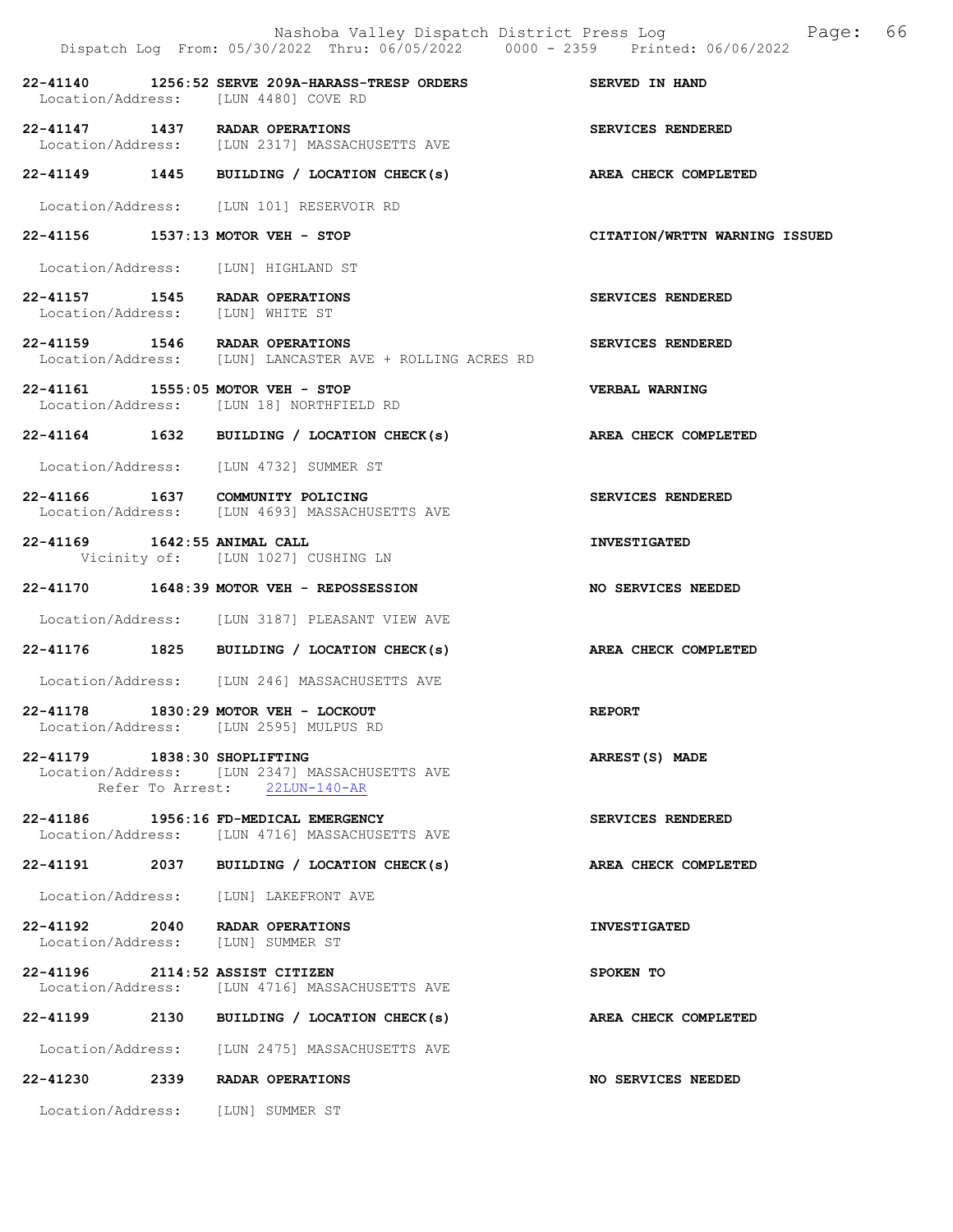|                   |      | Nashoba Valley Dispatch District Press Loq<br>Dispatch Log From: 05/30/2022 Thru: 06/05/2022 0000 - 2359 Printed: 06/06/2022 | Page: 67                       |
|-------------------|------|------------------------------------------------------------------------------------------------------------------------------|--------------------------------|
| 22-41231          |      | 2347 BUILDING / LOCATION CHECK(s)                                                                                            | AREA CHECK COMPLETED           |
|                   |      | Location/Address: [LUN 2398] MASSACHUSETTS AVE                                                                               |                                |
|                   |      | For Date: $06/02/2022 - Thursday$                                                                                            |                                |
| 22-41241          | 0006 | BUILDING / LOCATION CHECK(s)                                                                                                 | AREA CHECK COMPLETED           |
|                   |      | Location/Address: [LUN] LAKEFRONT AVE                                                                                        |                                |
|                   |      | 22-41245 0012 BUILDING / LOCATION CHECK(s)                                                                                   | BUILDING CHKED, APPEARS SECURE |
|                   |      | Location/Address: [LUN 2234] LEOMINSTER RD                                                                                   |                                |
| 22-41246 0020     |      | BUILDING / LOCATION CHECK(s)                                                                                                 | AREA CHECK COMPLETED           |
| Location/Address: |      | [LUN 170] ELECTRIC AVE                                                                                                       |                                |
| 22-41247 0022     |      | BUILDING / LOCATION CHECK(s)                                                                                                 | AREA CHECK COMPLETED           |
| Location/Address: |      | [LUN 6] ELECTRIC AVE                                                                                                         |                                |
| 22-41248          | 0022 | BUILDING / LOCATION CHECK(s)                                                                                                 | AREA CHECK COMPLETED           |
| Location/Address: |      | [LUN] FLAT HILL RD                                                                                                           |                                |
| 22-41249 0022     |      | BUILDING / LOCATION CHECK(s)                                                                                                 | AREA CHECK COMPLETED           |
| Location/Address: |      | [LUN 1129] ELECTRIC AVE                                                                                                      |                                |
| 22-41256 0028     |      | RADAR OPERATIONS                                                                                                             | AREA CHECK COMPLETED           |
| Location/Address: |      | [LUN 3665] SUMMER ST                                                                                                         |                                |
| 22-41258          | 0030 | BUILDING / LOCATION CHECK(s)                                                                                                 | AREA CHECK COMPLETED           |
|                   |      | Location/Address: [LUN 101] RESERVOIR RD                                                                                     |                                |
|                   |      | 22-41263 0035 BUILDING / LOCATION CHECK(s)                                                                                   | BUILDING CHKED, APPEARS SECURE |
| Location/Address: |      | [LUN 196] LEOMINSTER-SHIRLEY RD                                                                                              |                                |
| 22-41275          |      | 0047 BUILDING / LOCATION CHECK(s)                                                                                            | BUILDING CHKED, APPEARS SECURE |
|                   |      | Location/Address: [LUN 2143] LEOMINSTER-SHIRLEY RD                                                                           |                                |
| 22-41282 0102     |      | BUILDING / LOCATION CHECK(s)                                                                                                 | AREA CHECK COMPLETED           |
|                   |      | Location/Address: [LUN 3658] SUMMER ST                                                                                       |                                |
| 22-41283 0102     |      | BUILDING / LOCATION CHECK(s)                                                                                                 | AREA CHECK COMPLETED           |
|                   |      | Location/Address: [LUN 4732] SUMMER ST                                                                                       |                                |
| 22-41284          | 0103 | BUILDING / LOCATION CHECK(s)                                                                                                 | AREA CHECK COMPLETED           |
|                   |      | Location/Address: [LUN 3649] SUMMER ST                                                                                       |                                |
| 22-41286 0108     |      | BUILDING / LOCATION CHECK(s)                                                                                                 | AREA CHECK COMPLETED           |
|                   |      | Location/Address: [LUN 4248] WHALOM RD                                                                                       |                                |
|                   |      | 22-41288 0112 BUILDING / LOCATION CHECK(s)                                                                                   | BUILDING CHKED, APPEARS SECURE |
|                   |      | Location/Address: [LUN 2662] NORTHFIELD RD                                                                                   |                                |
| 22-41289          | 0112 | BUILDING / LOCATION CHECK(s)                                                                                                 | AREA CHECK COMPLETED           |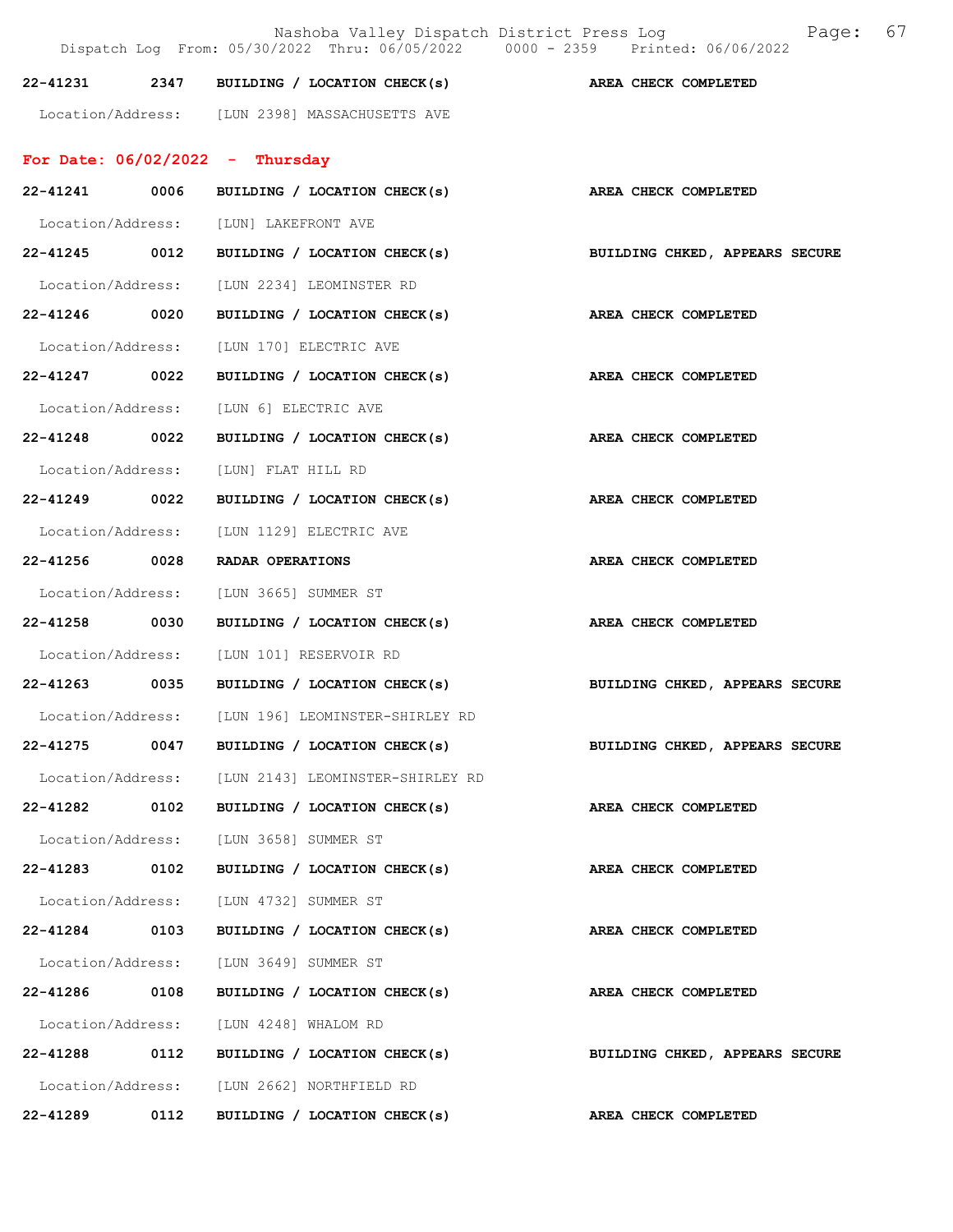|                               |      |                                                     | 68<br>Nashoba Valley Dispatch District Press Log<br>Page:<br>Dispatch Log From: 05/30/2022 Thru: 06/05/2022 0000 - 2359 Printed: 06/06/2022 |  |
|-------------------------------|------|-----------------------------------------------------|---------------------------------------------------------------------------------------------------------------------------------------------|--|
|                               |      | Location/Address: [LUN 4777] ELECTRIC AVE           |                                                                                                                                             |  |
| 22-41291                      | 0114 | BUILDING / LOCATION CHECK(s)                        | AREA CHECK COMPLETED                                                                                                                        |  |
| Location/Address:             |      | [LUN 1958] LAKEFRONT AVE                            |                                                                                                                                             |  |
| 22-41293                      | 0116 | BUILDING / LOCATION CHECK(s)                        | AREA CHECK COMPLETED                                                                                                                        |  |
| Location/Address:             |      | [LUN 766] CARR AVE                                  |                                                                                                                                             |  |
| 22-41295 0117                 |      | BUILDING / LOCATION CHECK(s)                        | AREA CHECK COMPLETED                                                                                                                        |  |
| Location/Address:             |      | [LUN] NORTHFIELD RD                                 |                                                                                                                                             |  |
| 22-41296 0117                 |      | BUILDING / LOCATION CHECK(s)                        | AREA CHECK COMPLETED                                                                                                                        |  |
| Location/Address:             |      | [LUN 4959] ELECTRIC AVE                             |                                                                                                                                             |  |
| 22-41297                      | 0118 | BUILDING / LOCATION CHECK(s)                        | AREA CHECK COMPLETED                                                                                                                        |  |
| Location/Address:             |      | [LUN 4487] ELECTRIC AVE                             |                                                                                                                                             |  |
| 22-41298 0121                 |      | BUILDING / LOCATION CHECK(s)                        | AREA CHECK COMPLETED                                                                                                                        |  |
| Location/Address:             |      | [LUN 2332] MASSACHUSETTS AVE                        |                                                                                                                                             |  |
| 22-41299                      | 0122 | BUILDING / LOCATION CHECK(s)                        | AREA CHECK COMPLETED                                                                                                                        |  |
| Location/Address:             |      | [LUN 2310] MASSACHUSETTS AVE                        |                                                                                                                                             |  |
| 22-41300                      | 0123 | BUILDING / LOCATION CHECK(s)                        | AREA CHECK COMPLETED                                                                                                                        |  |
| Location/Address:             |      | [LUN 5000] MASSACHUSETTS AVE                        |                                                                                                                                             |  |
| 22-41302 0125                 |      | BUILDING / LOCATION CHECK(s)                        | AREA CHECK COMPLETED                                                                                                                        |  |
| Location/Address:             |      | [LUN 2346] MASSACHUSETTS AVE                        |                                                                                                                                             |  |
| 22-41303 0125                 |      | BUILDING / LOCATION CHECK(s)                        | AREA CHECK COMPLETED                                                                                                                        |  |
|                               |      | Location: [LUN 3133] THE WOODLANDS                  |                                                                                                                                             |  |
| 22-41305                      | 0128 | BUILDING / LOCATION CHECK(s)                        | BUILDING CHKED, APPEARS SECURE                                                                                                              |  |
| Location/Address:             |      | [LUN 2375] MASSACHUSETTS AVE                        |                                                                                                                                             |  |
| 22-41306                      | 0130 | BUILDING / LOCATION CHECK(s)                        | BUILDING CHKED, APPEARS SECURE                                                                                                              |  |
| Location/Address:             |      | [LUN 2383] MASSACHUSETTS AVE                        |                                                                                                                                             |  |
| 22-41308                      | 0132 | BUILDING / LOCATION CHECK(s)                        | AREA CHECK COMPLETED                                                                                                                        |  |
| Location/Address:             |      | [LUN 2431] MASSACHUSETTS AVE                        |                                                                                                                                             |  |
| 22-41310 0149                 |      | BUILDING / LOCATION CHECK(s)                        | AREA CHECK COMPLETED                                                                                                                        |  |
| Location/Address:             |      | [LUN 2457] MASSACHUSETTS AVE                        |                                                                                                                                             |  |
| 22-41312 0159                 |      | RADAR OPERATIONS                                    | <b>NO SERVICES NEEDED</b>                                                                                                                   |  |
| Location/Address:             |      | [LUN] MASSACHUSETTS AVE                             |                                                                                                                                             |  |
| 22-41321                      | 0331 | BUILDING / LOCATION CHECK(s)                        | AREA CHECK COMPLETED                                                                                                                        |  |
| Location/Address:             |      | [LUN 18] NORTHFIELD RD                              |                                                                                                                                             |  |
| 22-41325<br>Location/Address: | 0456 | BUILDING / LOCATION CHECK(s)<br>[LUN 4731] CHASE RD | SERVICES RENDERED                                                                                                                           |  |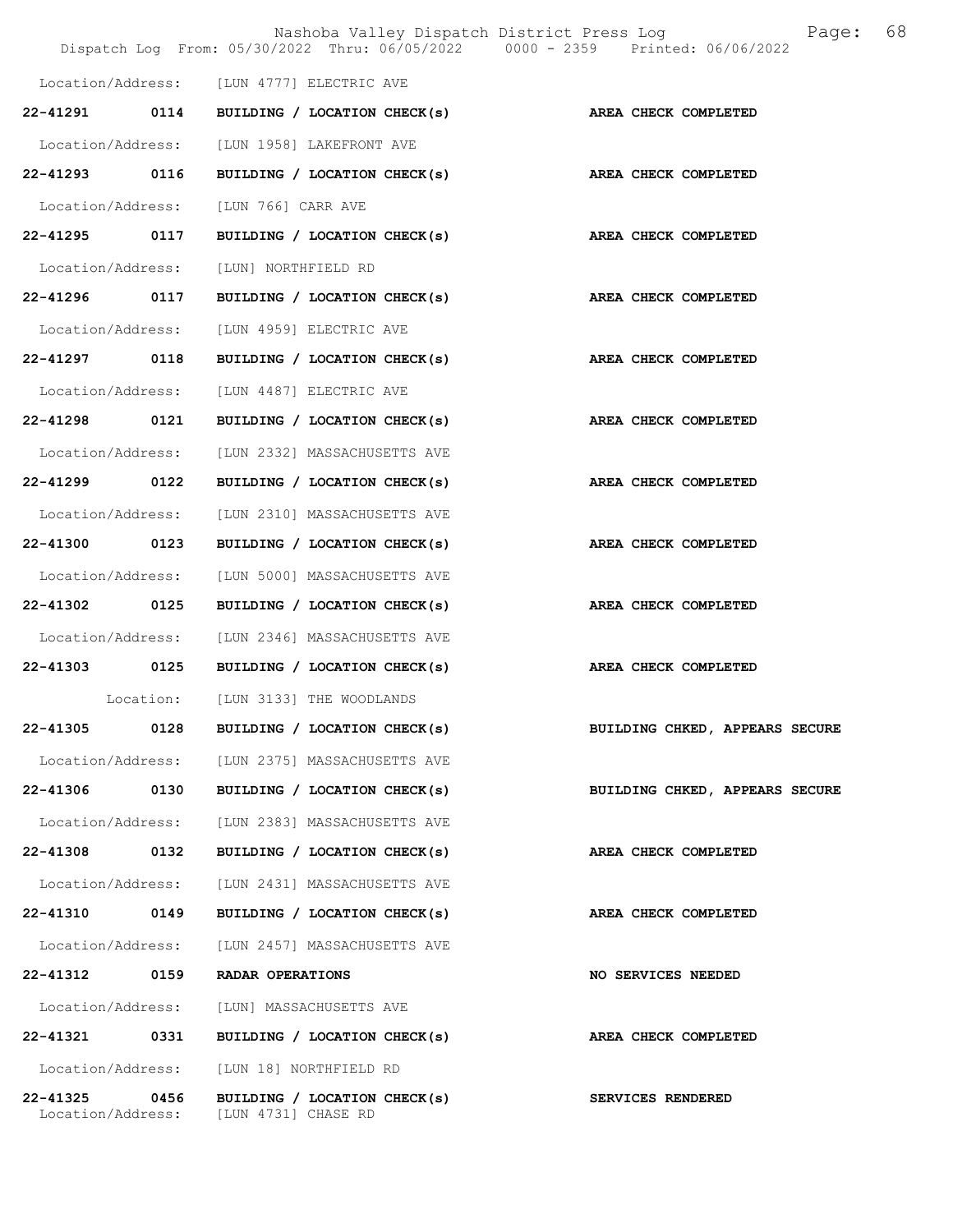|                                 | Nashoba Valley Dispatch District Press Log<br>Dispatch Log From: 05/30/2022 Thru: 06/05/2022 0000 - 2359 Printed: 06/06/2022 | 69<br>Page:                    |
|---------------------------------|------------------------------------------------------------------------------------------------------------------------------|--------------------------------|
|                                 | 22-41330 0537 BUILDING / LOCATION CHECK(s)                                                                                   | BUILDING CHKED, APPEARS SECURE |
|                                 | Location/Address: [LUN 2469] MASSACHUSETTS AVE                                                                               |                                |
|                                 | 22-41331 0539 BUILDING / LOCATION CHECK(s)                                                                                   | BUILDING CHKED, APPEARS SECURE |
| Location/Address:               | [LUN 2475] MASSACHUSETTS AVE                                                                                                 |                                |
|                                 | 22-41332 0540 BUILDING / LOCATION CHECK(s)                                                                                   | AREA CHECK COMPLETED           |
| Location/Address:               | [LUN 4471] CHASE RD                                                                                                          |                                |
| Location/Address:               | 22-41335 0556 COMMUNITY POLICING<br>[LUN 196] LEOMINSTER-SHIRLEY RD                                                          | SERVICES RENDERED              |
|                                 | 22-41337 0609 RADAR OPERATIONS                                                                                               | NO SERVICES NEEDED             |
|                                 | Location/Address: [LUN] CHASE RD                                                                                             |                                |
|                                 | 22-41339 0728 BUILDING / LOCATION CHECK(s)                                                                                   | AREA CHECK COMPLETED           |
| Location/Address:               | [LUN 2310] MASSACHUSETTS AVE                                                                                                 |                                |
| 22-41340 0730                   | BUILDING / LOCATION CHECK(s)                                                                                                 | AREA CHECK COMPLETED           |
| Location/Address:               | [LUN 2234] LEOMINSTER RD                                                                                                     |                                |
| Location/Address:               | 22-41341 0730 RADAR OPERATIONS<br>[LUN 830] CHASE RD                                                                         | SERVICES RENDERED              |
|                                 | 22-41342 0738 RADAR OPERATIONS<br>Location/Address: [LUN] LEOMINSTER RD + FAIRVIEW RD                                        | SERVICES RENDERED              |
|                                 | 22-41348 0805:30 PRISONER TRANSPORT<br>Location/Address: [LUN 4716] MASSACHUSETTS AVE                                        | TRANSPORTED PARTY              |
|                                 | 22-41357 0840 BUILDING / LOCATION CHECK(s)                                                                                   | AREA CHECK COMPLETED           |
| Location/Address: [LUN] MAIN ST |                                                                                                                              |                                |
|                                 | 22-41365 0902 RADAR OPERATIONS<br>Location/Address: [LUN] SUMMER ST                                                          | SERVICES RENDERED              |
|                                 | 22-41366 0904 RADAR OPERATIONS<br>Location/Address: [LUN] SUMMER ST                                                          | SERVICES RENDERED              |
|                                 | 22-41369 0906 RADAR OPERATIONS                                                                                               | NO SERVICES NEEDED             |
|                                 | Location/Address: [LUN] TOWNSEND HARBOR RD + MULPUS RD                                                                       |                                |
|                                 | 22-41373 0921:27 MOTOR VEH - STOP                                                                                            | CITATION/WRTTN WARNING ISSUED  |
|                                 | Location/Address: [LUN] TOWNSEND HARBOR RD                                                                                   |                                |
| 22-41374 0927:03 FD-INSPECTION  | Location/Address: [LUN 5189] FLAT HILL RD                                                                                    | SERVICES RENDERED              |
| 22-41375 0927:23 FD-INSPECTION  | Location/Address: [LUN 5190] FLAT HILL RD                                                                                    | SERVICES RENDERED              |
|                                 | 22-41376 0927:45 MOTOR VEH - STOP<br>Location/Address: [LUN] SUMMER ST + YOUNGS RD                                           | VERBAL WARNING                 |
|                                 | 22-41377 0932:40 MOTOR VEH - STOP                                                                                            | CITATION/WRTTN WARNING ISSUED  |
|                                 | Location/Address: [LUN 3842] TOWNSEND HARBOR RD                                                                              |                                |
|                                 | 22-41381 0949:53 ASSIST CITIZEN<br>Location/Address: [LUN] ROLLING ACRES RD                                                  | SERVICES RENDERED              |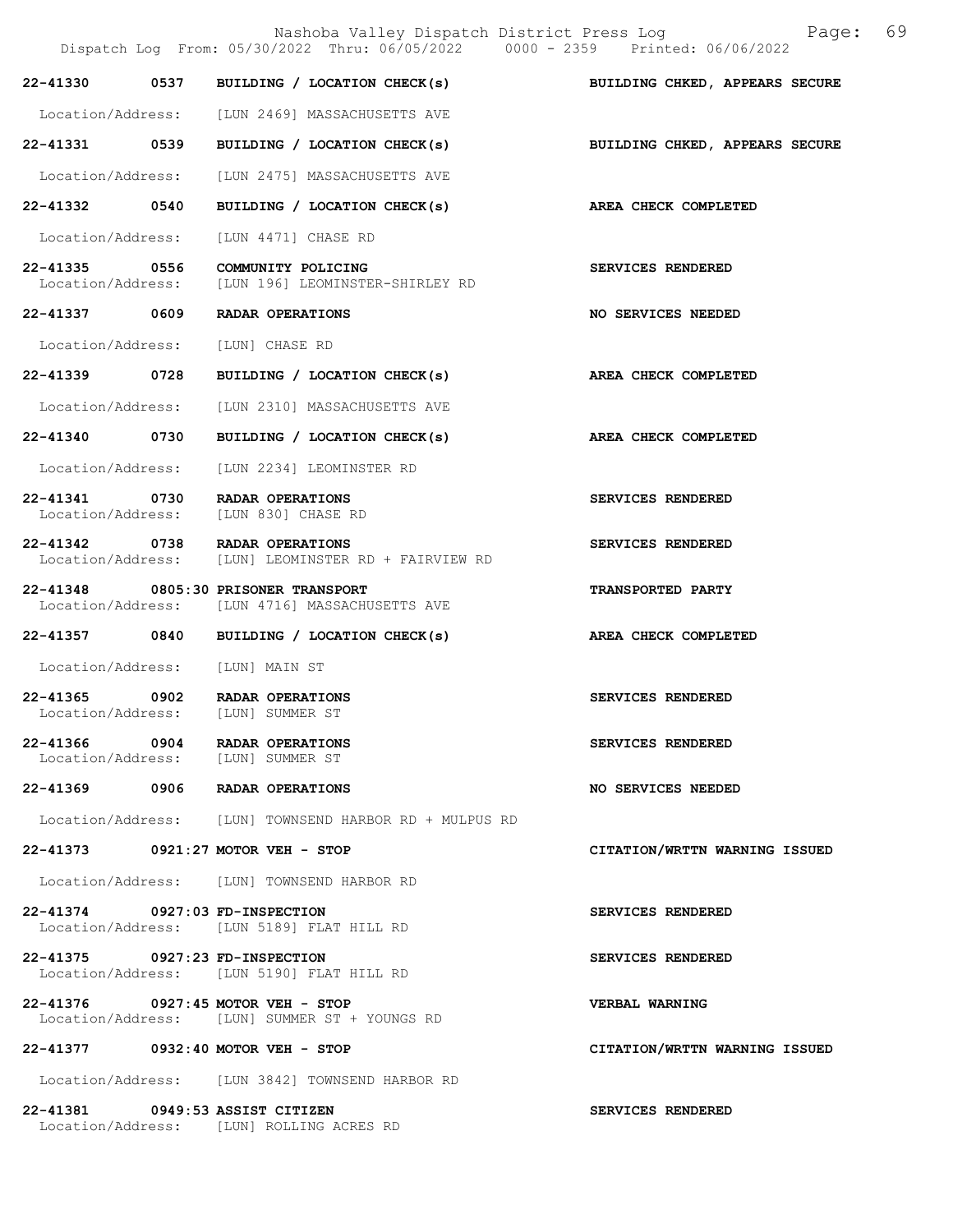## 22-41383 0957 BUILDING / LOCATION CHECK(s) AREA CHECK COMPLETED Location/Address: [LUN 83] LAKEFRONT AVE 22-41387 1023:14 FD-INSPECTION SERVICES RENDERED Location/Address: [LUN 2238] LESURE AVE 22-41393 1043:21 FD-INSPECTION SERVICES RENDERED Location/Address: [LUN 4260] WHALOM RD 22-41394 1051 RADAR OPERATIONS SERVICES RENDERED Location/Address: [LUN] HIGHLAND ST 22-41406 1137:50 MOTOR VEH - STOP VERBAL WARNING Vicinity of: [LUN 26] MASSACHUSETTS AVE 22-41412 1151:09 FD-CO DETECTOR ACTIVATION INVESTIGATED Location/Address: [LUN 3278] RANGELEY RD Refer To Fire Case: 22LUN-192-IN 22-41417 1220:45 ANIMAL CALL REFERRED TO OTHER AGENCY Vicinity of: [LUN] KIRBY AVE 22-41419 1251:28 FD-MEDICAL EMERGENCY TRANSPORTED BLS Location/Address: [LUN 3361] RESERVOIR RD 22-41422 1304 COMMUNITY POLICING SERVICES RENDERED Location/Address: [LUN 2455] MASSACHUSETTS AVE 22-41424 1309 RADAR OPERATIONS SERVICES RENDERED Location/Address: [LUN 26] MASSACHUSETTS AVE 22-41427 1331 RADAR OPERATIONS INVESTIGATED<br>Location/Address: [LUN 1123] ELECTRIC AVE [LUN 1123] ELECTRIC AVE 22-41431 1344 BUILDING / LOCATION CHECK(s) AREA CHECK COMPLETED Location/Address: [LUN 2475] MASSACHUSETTS AVE 22-41433 1348 BUILDING / LOCATION CHECK(s) AREA CHECK COMPLETED Location/Address: [LUN 4693] MASSACHUSETTS AVE 22-41434 1352:54 MOTOR VEH - COMPLAINT SERVICES RENDERED Location/Address: [LUN 2578] MEADOW LN 22-41436 1401:33 FD-INSPECTION SERVICES RENDERED<br>
Location/Address: [LUN 1481] GRAHAM ST Location/Address: [LUN 1481] GRAHAM ST 22-41437 1409 BUILDING / LOCATION CHECK(s) AREA CHECK COMPLETED Location/Address: [LUN 246] MASSACHUSETTS AVE 22-41440 1419:06 MOTOR VEH - STOP VERBAL WARNING<br>Vicinity of: [LUN 4487] ELECTRIC AVE [LUN 4487] ELECTRIC AVE 22-41441 1424:09 FD-INSPECTION SERVICES RENDERED Location/Address: [LUN 2523] MASSACHUSETTS AVE 22-41443 1427:20 MOTOR VEH - STOP VERBAL WARNING Vicinity of: [LUN] ELECTRIC AVE + EASTERN AVE

22-41449 1516:27 COMMUNITY POLICING REPORT Location/Address: [LUN 3546] SKYLARK LN

22-41452 1520 COMMUNITY POLICING Merge: 22-41453 By: 0001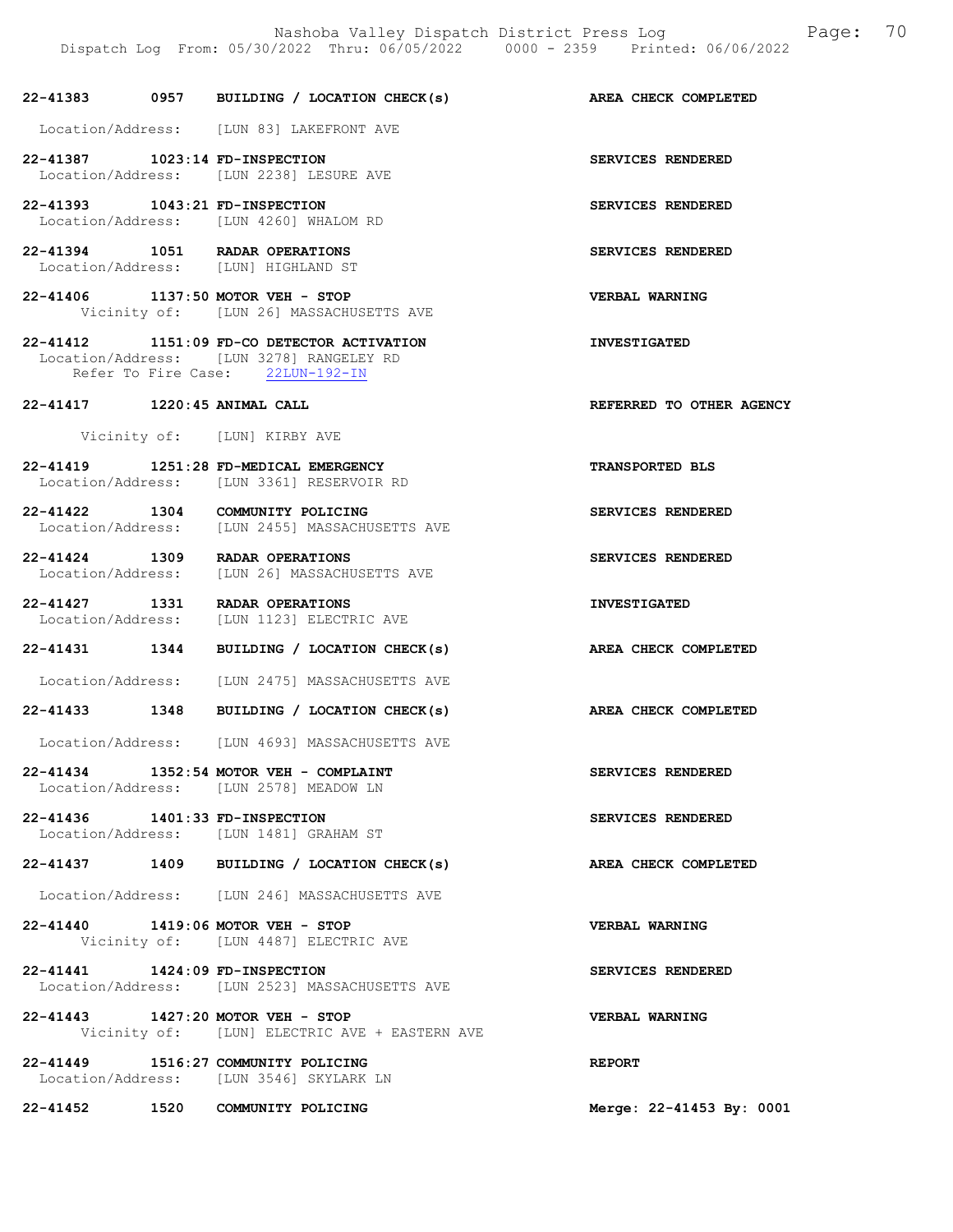|                                 | Nashoba Valley Dispatch District Press Log<br>Dispatch Log From: 05/30/2022 Thru: 06/05/2022 0000 - 2359 Printed: 06/06/2022 | 71<br>Page:                   |
|---------------------------------|------------------------------------------------------------------------------------------------------------------------------|-------------------------------|
|                                 | Location/Address: [LUN 196] LEOMINSTER-SHIRLEY RD                                                                            |                               |
|                                 | 22-41453 1523:26 COMMUNITY POLICING<br>Location/Address: [LUN 196] LEOMINSTER-SHIRLEY RD                                     | SERVICES RENDERED             |
|                                 | 22-41456 1530 RADAR OPERATIONS                                                                                               | ACCIDENTAL 911 CALL           |
|                                 | Location/Address: [LUN] SUMMER ST                                                                                            |                               |
| 22-41457 1530:18 FD-INSPECTION  | Location/Address: [LUN 519] ARBOR ST                                                                                         | SERVICES RENDERED             |
|                                 | 22-41461 1550 BUILDING / LOCATION CHECK(s) AREA CHECK COMPLETED                                                              |                               |
|                                 | Location/Address: [LUN] LAKEFRONT AVE                                                                                        |                               |
| 22-41462 1551:14 FD-INSPECTION  | Location/Address: [LUN 2789] NEW WEST TOWNSEND RD                                                                            | SERVICES RENDERED             |
|                                 | 22-41465 1608:03 MOTOR VEH - STOP<br>Vicinity of: [LUN 2347] MASSACHUSETTS AVE                                               | VERBAL WARNING                |
|                                 | 22-41469 1617:27 REQUEST TO SPEAK TO AN OFFICER<br>Location/Address: [LUN 1479] GRAHAM ST                                    | <b>SPOKEN TO</b>              |
|                                 | 22-41467 1618 RADAR OPERATIONS                                                                                               | NO SERVICES NEEDED            |
|                                 | Location/Address: [LUN] LEOMINSTER RD                                                                                        |                               |
|                                 | 22-41468 1624 COMMUNITY POLICING<br>Location/Address: [LUN 2469] MASSACHUSETTS AVE                                           | SERVICES RENDERED             |
| 22-41471 1648:07 THREATS        | Location/Address: [LUN 2347] MASSACHUSETTS AVE                                                                               | <b>REPORT</b>                 |
| 22-41478 1800:38 FOLLOW UP      | Location/Address: [LUN 1479] GRAHAM ST                                                                                       | SERVICES RENDERED             |
|                                 | 22-41482 1822:27 MOTOR VEH - STOP                                                                                            | CITATION/WRTTN WARNING ISSUED |
|                                 | Location/Address: [LUN 3660] SUMMER ST                                                                                       |                               |
|                                 | 22-41484 1831:40 MOTOR VEH - STOP<br>Vicinity of: [LUN 4488] ELECTRIC AVE                                                    | <b>VERBAL WARNING</b>         |
|                                 | 22-41502 2118:07 WELL BEING CHECK<br>Location/Address: [LUN 4716] MASSACHUSETTS AVE                                          | NEGATIVE CONTACT              |
| 22-41510 2335:00 HARASSMENT     | Location/Address: [LUN 5046] TRI-TOWN DR                                                                                     | <b>TRANSPORTED BLS</b>        |
|                                 | 22-41511 2342:02 MOTOR VEH - STOP<br>Vicinity of: [LUN 2346] MASSACHUSETTS AVE                                               | VERBAL WARNING                |
| For Date: $06/03/2022 -$ Friday |                                                                                                                              |                               |
|                                 | 22-41524 0116 BUILDING / LOCATION CHECK(s)                                                                                   | AREA CHECK COMPLETED          |
|                                 | Location/Address: [LUN 3654] SUMMER ST                                                                                       |                               |
|                                 | 22-41526 0116 BUILDING / LOCATION CHECK(s)                                                                                   | AREA CHECK COMPLETED          |
|                                 | Location/Address: [LUN 4732] SUMMER ST                                                                                       |                               |
|                                 | 22-41527 0116 BUILDING / LOCATION CHECK(s)                                                                                   | AREA CHECK COMPLETED          |
|                                 | Location/Address: [LUN] SCHOOL ST                                                                                            |                               |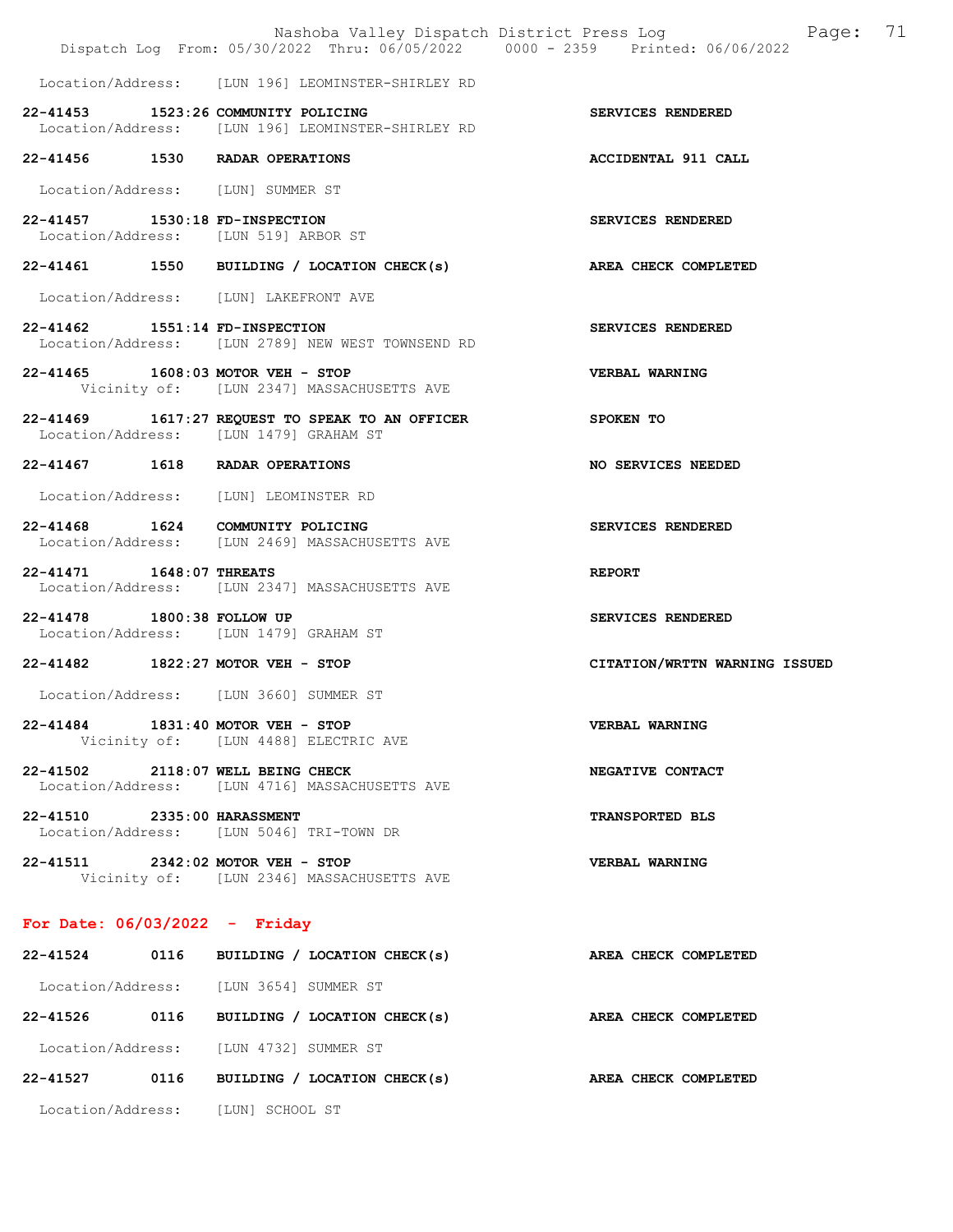|                   |      | Dispatch Log From: 05/30/2022 Thru: 06/05/2022 0000 - 2359 Printed: 06/06/2022 |                      |
|-------------------|------|--------------------------------------------------------------------------------|----------------------|
|                   |      | 22-41528 0118 BUILDING / LOCATION CHECK(s)                                     | AREA CHECK COMPLETED |
|                   |      | Location/Address: [LUN 3651] SUMMER ST                                         |                      |
| 22-41530 0118     |      | BUILDING / LOCATION CHECK(s)                                                   | AREA CHECK COMPLETED |
|                   |      | Location/Address: [LUN 2268] MAIN ST                                           |                      |
| 22-41531 0119     |      | BUILDING / LOCATION CHECK(s)                                                   | AREA CHECK COMPLETED |
|                   |      | Location/Address: [LUN 3670] SUMMER ST                                         |                      |
| 22-41532 0119     |      | BUILDING / LOCATION CHECK(s)                                                   | AREA CHECK COMPLETED |
| Location/Address: |      | [LUN 4656] MASSACHUSETTS AVE                                                   |                      |
|                   |      | 22-41533 0121 BUILDING / LOCATION CHECK(s)                                     | AREA CHECK COMPLETED |
| Location/Address: |      | [LUN] BURKE ST                                                                 |                      |
| 22-41536 0126     |      | BUILDING / LOCATION CHECK(s)                                                   | AREA CHECK COMPLETED |
|                   |      | Location/Address: [LUN] LAKEFRONT AVE                                          |                      |
| 22-41540 0130     |      | BUILDING / LOCATION CHECK(s)                                                   | AREA CHECK COMPLETED |
|                   |      | Location/Address: [LUN] KIRBY AVE                                              |                      |
|                   |      | 22-41541 0133 RADAR OPERATIONS<br>Location/Address: [LUN 4487] ELECTRIC AVE    | SERVICES RENDERED    |
|                   |      | 22-41542 0134 BUILDING / LOCATION CHECK(s)                                     | AREA CHECK COMPLETED |
| Location/Address: |      | [LUN 2272] MAIN ST                                                             |                      |
| 22-41543 0136     |      | BUILDING / LOCATION CHECK(s)                                                   | AREA CHECK COMPLETED |
| Location/Address: |      | [LUN 2469] MASSACHUSETTS AVE                                                   |                      |
|                   |      | 22-41544 0138 BUILDING / LOCATION CHECK(s)                                     | AREA CHECK COMPLETED |
|                   |      | Location/Address: [LUN 83] LAKEFRONT AVE                                       |                      |
| 22-41545          | 0139 | BUILDING / LOCATION CHECK(s)                                                   | AREA CHECK COMPLETED |
|                   |      | Location/Address: [LUN 2475] MASSACHUSETTS AVE                                 |                      |
|                   |      | 22-41546 0142 BUILDING / LOCATION CHECK(s)                                     | AREA CHECK COMPLETED |
|                   |      | Location/Address: [LUN 2310] MASSACHUSETTS AVE                                 |                      |
|                   |      | 22-41547 0143 BUILDING / LOCATION CHECK(s)                                     | AREA CHECK COMPLETED |
|                   |      | Location/Address: [LUN] MASSACHUSETTS AVE                                      |                      |
| 22-41548 0145     |      | BUILDING / LOCATION CHECK(s)                                                   | AREA CHECK COMPLETED |
|                   |      | Location/Address: [LUN 2328] MASSACHUSETTS AVE                                 |                      |
|                   |      | 22-41550 0146 BUILDING / LOCATION CHECK(s)                                     | AREA CHECK COMPLETED |
|                   |      | Location/Address: [LUN] MAPLE PKWY                                             |                      |
|                   |      | 22-41551 0148 BUILDING / LOCATION CHECK(s)                                     | AREA CHECK COMPLETED |
|                   |      | Location/Address: [LUN] BROADMEADOW DR                                         |                      |
| 22-41552 0149     |      | BUILDING / LOCATION CHECK(s)                                                   | AREA CHECK COMPLETED |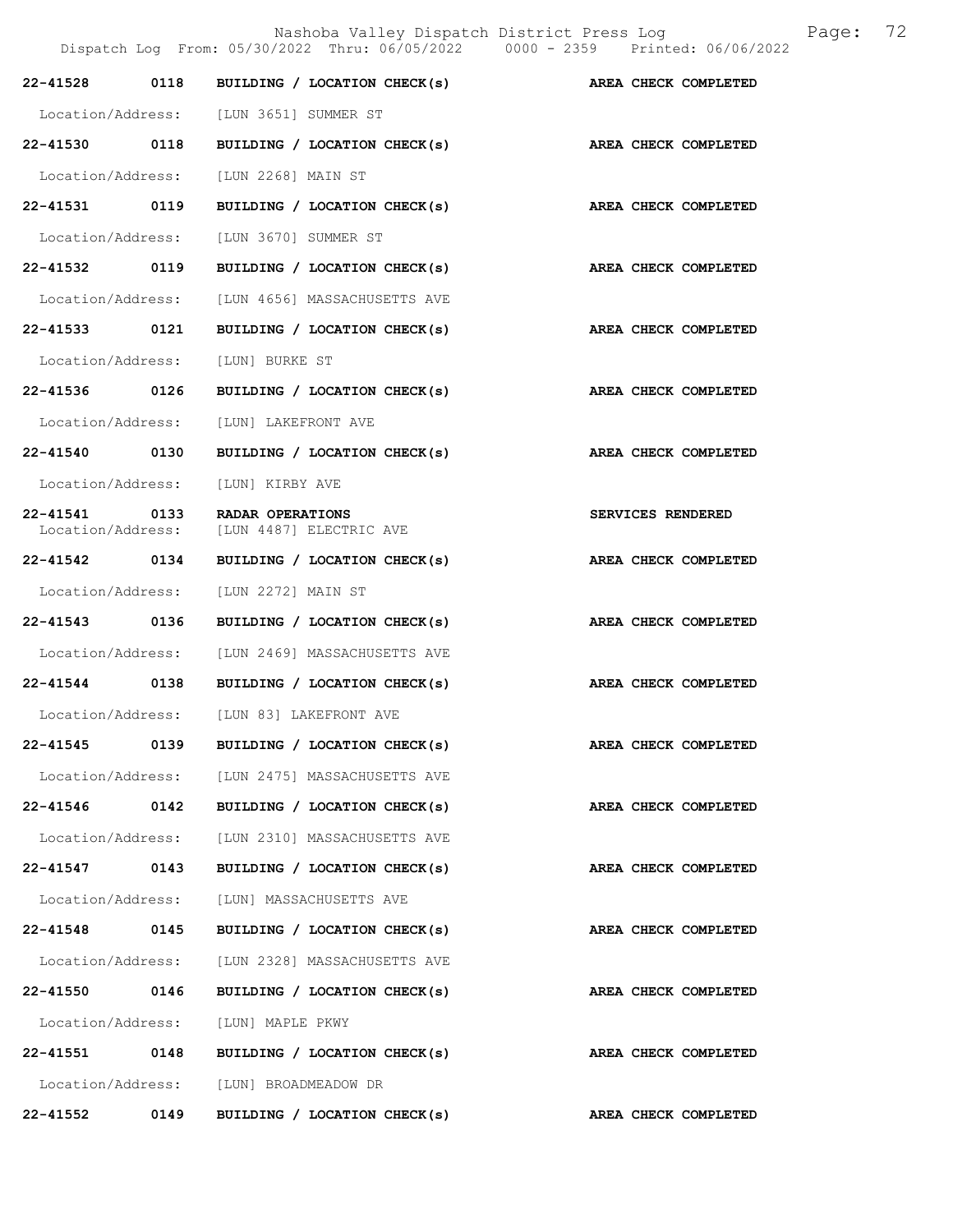|                                    |      |                                                   | Nashoba Valley Dispatch District Press Log<br>Page:<br>Dispatch Log From: 05/30/2022 Thru: 06/05/2022 0000 - 2359 Printed: 06/06/2022 | 73 |
|------------------------------------|------|---------------------------------------------------|---------------------------------------------------------------------------------------------------------------------------------------|----|
|                                    |      | Location/Address: [LUN] PEARL BROOK RD            |                                                                                                                                       |    |
| $22 - 41553$                       | 0150 | BUILDING / LOCATION CHECK(s)                      | AREA CHECK COMPLETED                                                                                                                  |    |
| Location/Address:                  |      | [LUN 2495] MASSACHUSETTS AVE                      |                                                                                                                                       |    |
| 22-41554 0150                      |      | BUILDING / LOCATION CHECK(s)                      | AREA CHECK COMPLETED                                                                                                                  |    |
| Location/Address:                  |      | [LUN 2509] MASSACHUSETTS AVE                      |                                                                                                                                       |    |
| 22-41555 0151                      |      | BUILDING / LOCATION CHECK(s)                      | AREA CHECK COMPLETED                                                                                                                  |    |
| Location/Address:                  |      | [LUN 246] MASSACHUSETTS AVE                       |                                                                                                                                       |    |
| 22-41556                           | 0154 | BUILDING / LOCATION CHECK(s)                      | AREA CHECK COMPLETED                                                                                                                  |    |
| Location/Address:                  |      | [LUN 1189] ELMWOOD RD                             |                                                                                                                                       |    |
| 22-41558 0156                      |      | BUILDING / LOCATION CHECK(s) AREA CHECK COMPLETED |                                                                                                                                       |    |
| Location/Address:                  |      | [LUN] FLAT HILL RD                                |                                                                                                                                       |    |
| 22-41559                           | 0201 | BUILDING / LOCATION CHECK(s)                      | AREA CHECK COMPLETED                                                                                                                  |    |
| Location/Address:                  |      | [LUN 101] RESERVOIR RD                            |                                                                                                                                       |    |
| 22-41561                           | 0204 | BUILDING / LOCATION CHECK(s)                      | AREA CHECK COMPLETED                                                                                                                  |    |
| Location/Address:                  |      | [LUN 3394] RESERVOIR RD                           |                                                                                                                                       |    |
| 22-41562 0205                      |      | BUILDING / LOCATION CHECK(s) AREA CHECK COMPLETED |                                                                                                                                       |    |
| Location/Address:                  |      | [LUN 244] LEOMINSTER-SHIRLEY RD                   |                                                                                                                                       |    |
| 22-41563 0206                      |      | BUILDING / LOCATION CHECK(s)                      | AREA CHECK COMPLETED                                                                                                                  |    |
| Location/Address:                  |      | [LUN 2143] LEOMINSTER-SHIRLEY RD                  |                                                                                                                                       |    |
| 22-41565                           | 0211 | BUILDING / LOCATION CHECK(s)                      | AREA CHECK COMPLETED                                                                                                                  |    |
|                                    |      | Location/Address: [LUN 196] LEOMINSTER-SHIRLEY RD |                                                                                                                                       |    |
|                                    |      | 22-41570 0425:58 ALARM - COMMERCIAL BURGLARY      | BUILDING CHKED, APPEARS SECURE                                                                                                        |    |
|                                    |      | Location/Address: [LUN 840] CHASE RD              |                                                                                                                                       |    |
| 22-41575                           | 0525 | BUILDING / LOCATION CHECK(s)                      | AREA CHECK COMPLETED                                                                                                                  |    |
|                                    |      | Location/Address: [LUN 18] NORTHFIELD RD          |                                                                                                                                       |    |
| 22-41578 0554                      |      | BUILDING / LOCATION CHECK(s)                      | AREA CHECK COMPLETED                                                                                                                  |    |
|                                    |      | Location/Address: [LUN 4731] CHASE RD             |                                                                                                                                       |    |
| 22-41580 0611                      |      | BUILDING / LOCATION CHECK(s)                      | <b>AREA CHECK COMPLETED</b>                                                                                                           |    |
| Location/Address:                  |      | [LUN 5150] HOLMAN ST                              |                                                                                                                                       |    |
| 22-41581 0615<br>Location/Address: |      | RADAR OPERATIONS<br>[LUN] WEST TOWNSEND RD        | SPOKEN TO                                                                                                                             |    |
| 22-41582 0616                      |      | BUILDING / LOCATION CHECK(s)                      | AREA CHECK COMPLETED                                                                                                                  |    |
| Location/Address:                  |      | [LUN 2662] NORTHFIELD RD                          |                                                                                                                                       |    |
| 22-41584 0624                      |      | BUILDING / LOCATION CHECK(s)                      | AREA CHECK COMPLETED                                                                                                                  |    |
|                                    |      | Location/Address: [LUN 2457] MASSACHUSETTS AVE    |                                                                                                                                       |    |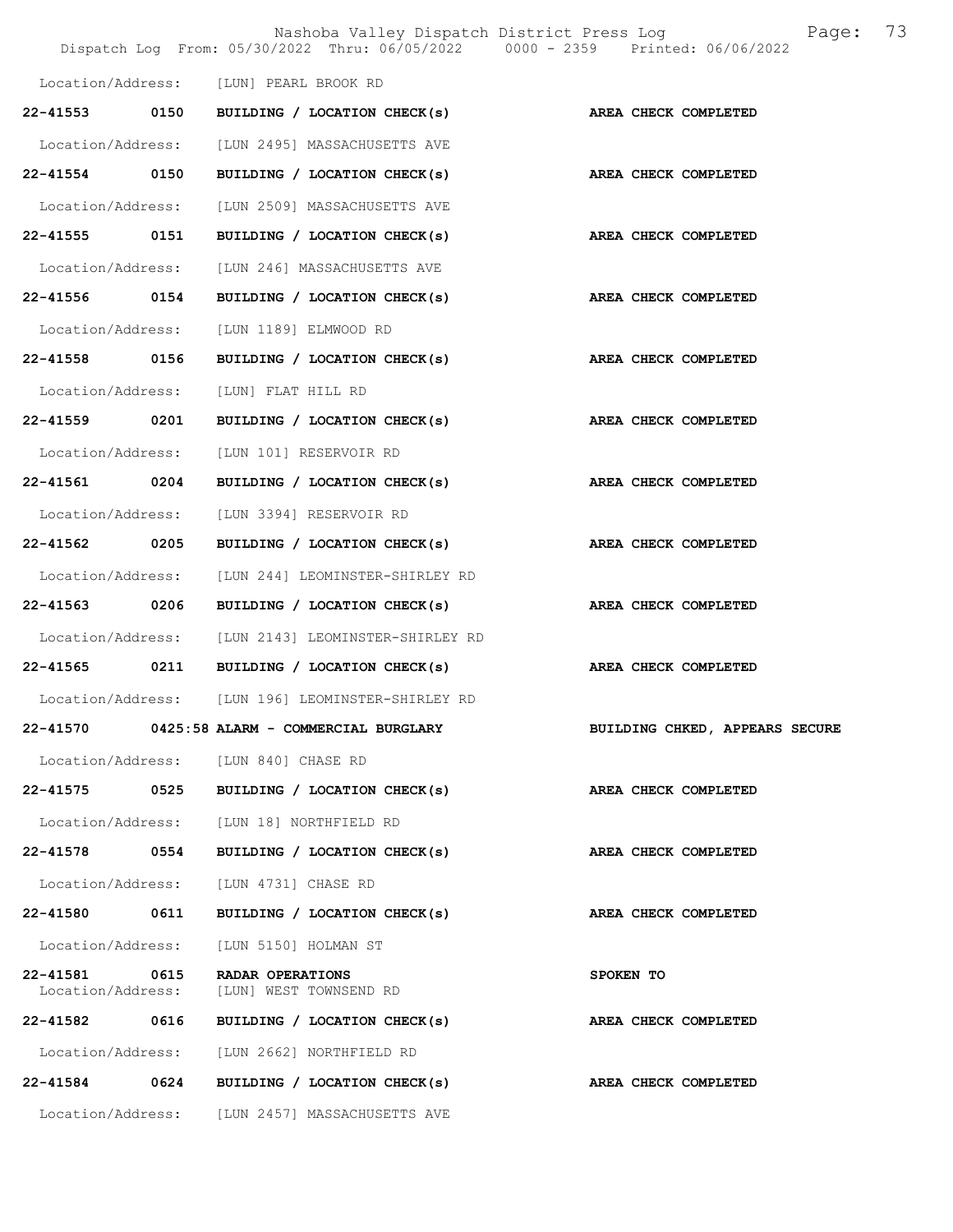22-41586 0628 RADAR OPERATIONS SERVICES RENDERED<br>
Location/Address: [LUN 4731] CHASE RD [LUN 4731] CHASE RD 22-41591 0709:33 RADAR OPERATIONS SERVICES RENDERED Vicinity of: [LUN] LEOMINSTER RD 22-41593 0727:41 RADAR OPERATIONS NO SERVICES NEEDED Location/Address: [LUN] HIGHLAND ST 22-41598 0808 RADAR OPERATIONS SERVICES RENDERED Location/Address: [LUN] MASSACHUSETTS AVE 22-41612 0917 RADAR OPERATIONS SERVICES RENDERED Location/Address: [LUN 244] LEOMINSTER-SHIRLEY RD 22-41617 0947:26 MOTOR VEH - ACCIDENT NO INJURY REPORT Vicinity of: [LUN 358] MASSACHUSETTS AVE 22-41624 1036:09 COMMUNITY POLICING SERVICES RENDERED Location/Address: [LUN 2347] MASSACHUSETTS AVE 22-41628 1051:22 WELL BEING CHECK TRANSPORTED BLS Location/Address: [LUN 2475] MASSACHUSETTS AVE 22-41644 1210:52 ANIMAL CALL UNFOUNDED Location/Address: [LUN] LANCASTER AVE + PAGE ST 22-41648 1228 RADAR OPERATIONS SERVICES RENDERED Location/Address: [LUN] LANCASTER AVE 22-41653 1258:51 MOTOR VEH - COMPLAINT Gone on Arrival Location/Address: [LUN] MASSACHUSETTS AVE + ELECTRIC AVE 22-41658 1411:02 VEHICLE IDENTIFICATION CHECK SERVICES RENDERED Location/Address: [LUN 2310] MASSACHUSETTS AVE 22-41660 1417 BUILDING / LOCATION CHECK(s) AREA CHECK COMPLETED Location/Address: [LUN 2347] MASSACHUSETTS AVE 22-41661 1419:56 ASSIST CITIZEN REPORT Location/Address: [LUN] HOLLIS RD 22-41664 1439:16 FD-MEDICAL EMERGENCY TRANSPORTED ALS Location/Address: [LUN 167] TRI-TOWN DR<br>Refer To Fire Case: 22TOW-625-IN Refer To Fire Case: 22-41671 1510 BUILDING / LOCATION CHECK(s) AREA CHECK COMPLETED Location/Address: [LUN 83] LAKEFRONT AVE 22-41672 1514 BUILDING / LOCATION CHECK(s) AREA CHECK COMPLETED Location/Address: [LUN 2475] MASSACHUSETTS AVE 22-41675 1520 COMMUNITY POLICING AREA CHECK COMPLETED Location/Address: [LUN 4996] ELECTRIC AVE 22-41677 1526 RADAR OPERATIONS SERVICES RENDERED Location/Address: [LUN] WEST TOWNSEND RD 22-41678 1526 RADAR OPERATIONS NO SERVICES NEEDED Location/Address: [LUN] HIGHLAND ST 22-41681 1542 RADAR OPERATIONS NO SERVICES NEEDED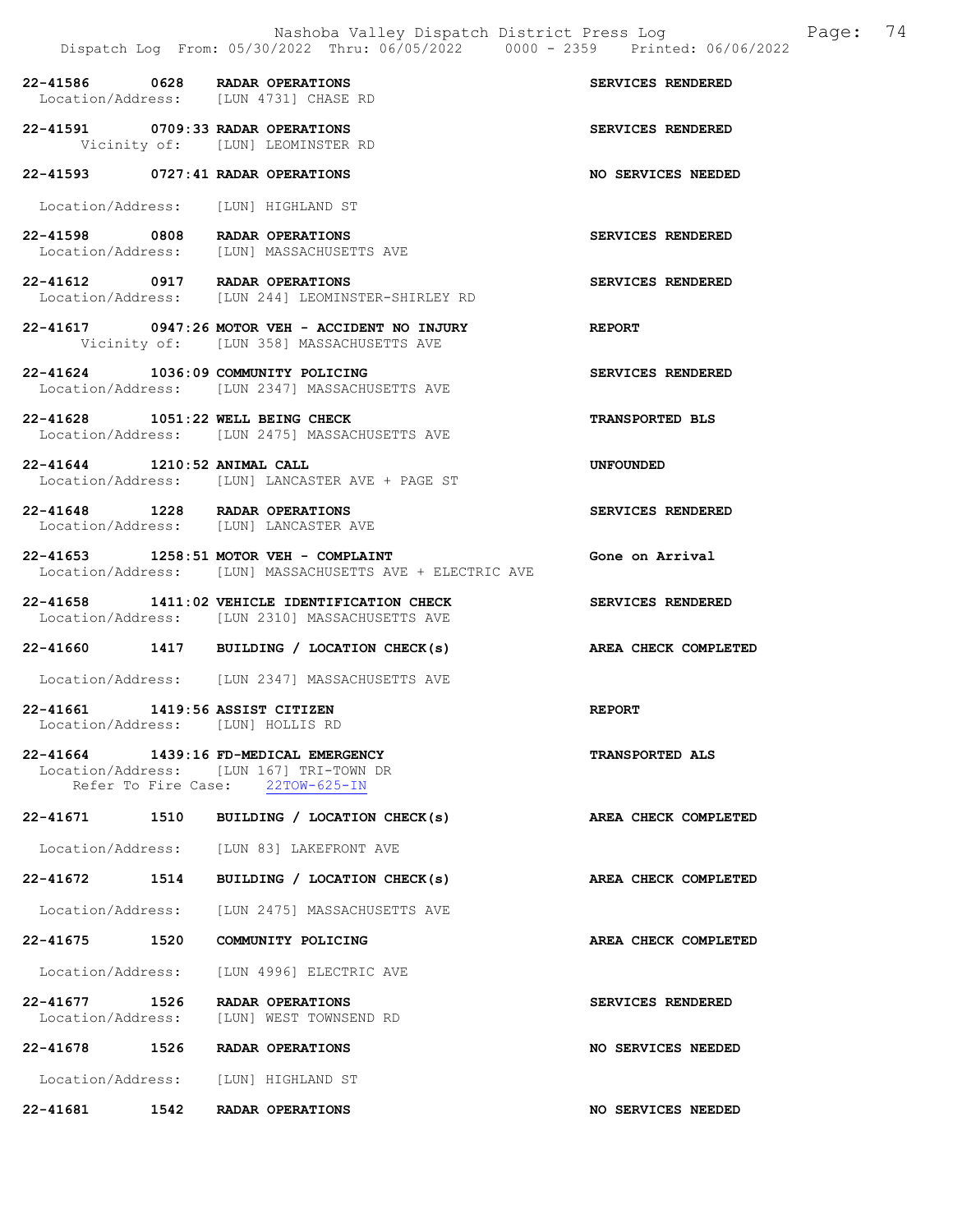|                                    |      | Nashoba Valley Dispatch District Press Log<br>Dispatch Log From: 05/30/2022 Thru: 06/05/2022 0000 - 2359 Printed: 06/06/2022 | Page: 75                      |
|------------------------------------|------|------------------------------------------------------------------------------------------------------------------------------|-------------------------------|
|                                    |      | Location/Address: [LUN] LEOMINSTER RD                                                                                        |                               |
|                                    |      | 22-41682 1547:51 MOTOR VEH - STOP                                                                                            | CITATION/WRTTN WARNING ISSUED |
|                                    |      | Vicinity of: [LUN] LEOMINSTER RD + LANCASTER AVE                                                                             |                               |
| 22-41684 1610:06 DISTURBANCE       |      | Location/Address: [LUN 4777] ELECTRIC AVE                                                                                    | <b>REPORT</b>                 |
|                                    |      | 22-41688 1638:12 MOTOR VEH - STOP<br>Vicinity of: [LUN 787] CHASE RD                                                         | <b>VERBAL WARNING</b>         |
|                                    |      | 22-41698 1719:47 FD-FIRE ALARM, TROUBLE<br>Location/Address: [LUN 206] JACKLYN DR<br>Refer To Fire Case: 22LUN-193-IN        | SERVICES RENDERED             |
|                                    |      | 22-41701 1734 BUILDING / LOCATION CHECK(s)                                                                                   | AREA CHECK COMPLETED          |
|                                    |      | Location/Address: [LUN 2475] MASSACHUSETTS AVE                                                                               |                               |
|                                    |      | 22-41703 1738 RADAR OPERATIONS<br>Location/Address: [LUN] WHALOM RD                                                          | SERVICES RENDERED             |
|                                    |      | 22-41704 1745:34 MOTOR VEH - STOP                                                                                            | CITATION/WRTTN WARNING ISSUED |
|                                    |      | Vicinity of: [LUN] WHALOM RD                                                                                                 |                               |
|                                    |      | 22-41708 1803 BUILDING / LOCATION CHECK(s) AREA CHECK COMPLETED                                                              |                               |
|                                    |      | Location/Address: [LUN 121] LEOMINSTER-SHIRLEY RD                                                                            |                               |
| 22-41709 1819:40 TRESPASSING       |      | Vicinity of: [LUN 3394] RESERVOIR RD                                                                                         | Gone on Arrival               |
|                                    |      | 22-41714 1831 BUILDING / LOCATION CHECK(s)                                                                                   | AREA CHECK COMPLETED          |
|                                    |      | Location/Address: [LUN 6] ELECTRIC AVE                                                                                       |                               |
|                                    |      | 22-41717 1835:22 MOTOR VEH - STOP                                                                                            | CITATION/WRTTN WARNING ISSUED |
|                                    |      | Location/Address: [LUN] MASSACHUSETTS AVE                                                                                    |                               |
| 22-41725                           |      | 1906:31 MOTOR VEH - ACCIDENT NO INJURY<br>Location/Address: [LUN 2347] MASSACHUSETTS AVE                                     | <b>REPORT</b>                 |
|                                    |      | 22-41731 2018 BUILDING / LOCATION CHECK(s)                                                                                   | AREA CHECK COMPLETED          |
|                                    |      | Location/Address: [LUN 2475] MASSACHUSETTS AVE                                                                               |                               |
|                                    |      | 22-41733 2024 BUILDING / LOCATION CHECK(s)                                                                                   | AREA CHECK COMPLETED          |
| Location/Address:                  |      | [LUN 4693] MASSACHUSETTS AVE                                                                                                 |                               |
| 22-41734                           | 2041 | BUILDING / LOCATION CHECK(s)                                                                                                 | AREA CHECK COMPLETED          |
| Location/Address:                  |      | [LUN 196] LEOMINSTER-SHIRLEY RD                                                                                              |                               |
| 22–41737 2122                      |      | BUILDING / LOCATION CHECK(s)                                                                                                 | AREA CHECK COMPLETED          |
| Location/Address:                  |      | [LUN 2431] MASSACHUSETTS AVE                                                                                                 |                               |
| 22-41738 2123                      |      | BUILDING / LOCATION CHECK(s)                                                                                                 | AREA CHECK COMPLETED          |
| Location/Address:                  |      | [LUN 2375] MASSACHUSETTS AVE                                                                                                 |                               |
| 22–41739 2125<br>Location/Address: |      | RADAR OPERATIONS<br>[LUN] MASSACHUSETTS AVE                                                                                  | SERVICES RENDERED             |
| 22-41740                           | 2131 | BUILDING / LOCATION CHECK(s)                                                                                                 | AREA CHECK COMPLETED          |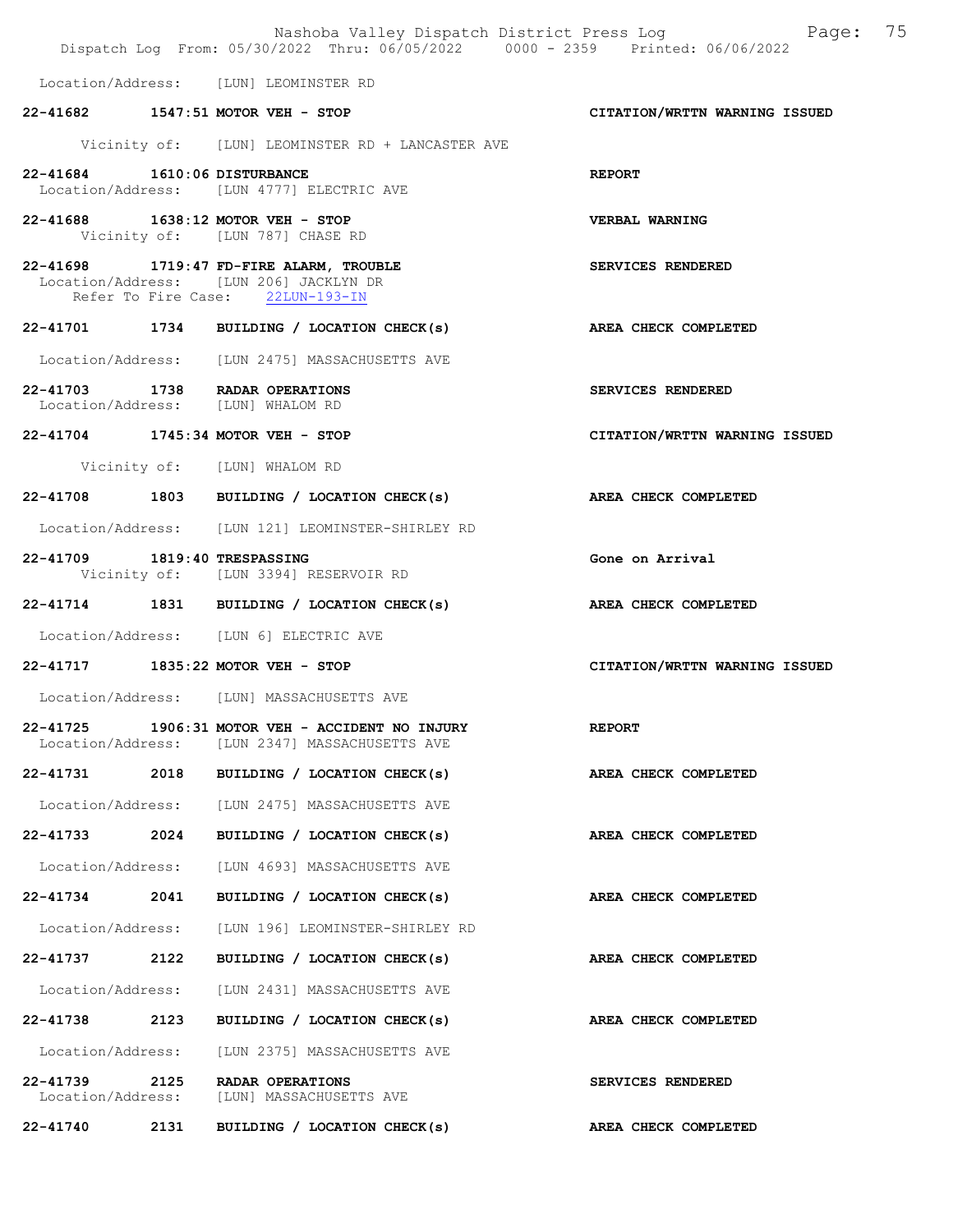Nashoba Valley Dispatch District Press Log Page: 76 Dispatch Log From: 05/30/2022 Thru: 06/05/2022 0000 - 2359 Printed: 06/06/2022

| Location/Address: |  | [LUN 94] MASSACHUSETTS AVE |  |
|-------------------|--|----------------------------|--|
|                   |  |                            |  |

| 22-41741          | 2136 | BUILDING / LOCATION CHECK(s) | AREA CHECK COMPLETED |
|-------------------|------|------------------------------|----------------------|
| Location/Address: |      | [LUN 2509] MASSACHUSETTS AVE |                      |
| 22-41743          | 2147 | BUILDING / LOCATION CHECK(s) | AREA CHECK COMPLETED |

Location/Address: [LUN] LAKEFRONT AVE

### 22-41744 2147:31 MOTOR VEH - STOP CITATION/WRTTN WARNING ISSUED

Location/Address: [LUN 256] MASSACHUSETTS AVE

22-41749 2218 BUILDING / LOCATION CHECK(s) AREA CHECK COMPLETED

Location/Address: [LUN 2316] MASSACHUSETTS AVE

22-41752 2224 BUILDING / LOCATION CHECK(s) AREA CHECK COMPLETED

Location/Address: [LUN 2317] MASSACHUSETTS AVE

22-41757 2301:28 DISTURBANCE ARREST(S) MADE Location/Address: [LUN 1091] ELECTRIC AVE Refer To P/C: 22LUN-141-AR

22-41759 2322:28 MOTOR VEH - COMPLAINT UNITS ADVISED Location/Address: [LUN] MASSACHUSETTS AVE

### For Date: 06/04/2022 - Saturday

| 22-41780          | 0139 | BUILDING / LOCATION CHECK(s)                         |  | AREA CHECK COMPLETED |
|-------------------|------|------------------------------------------------------|--|----------------------|
|                   |      | Location/Address: [LUN 4791] MASSACHUSETTS AVE       |  |                      |
| 22-41782 0140     |      | BUILDING / LOCATION CHECK(s)                         |  | AREA CHECK COMPLETED |
| Location/Address: |      | [LUN 2495] MASSACHUSETTS AVE                         |  |                      |
| 22-41783 0140     |      | BUILDING / LOCATION CHECK(s)                         |  | AREA CHECK COMPLETED |
|                   |      | Location/Address: [LUN 2509] MASSACHUSETTS AVE       |  |                      |
| 22-41786 0145     |      | BUILDING / LOCATION CHECK(s)                         |  | AREA CHECK COMPLETED |
| Location/Address: |      | [LUN 3312] RESERVOIR RD                              |  |                      |
| 22-41788 0147     |      | AREA CHECK COMPLETED<br>BUILDING / LOCATION CHECK(s) |  |                      |
| Location/Address: |      | [LUN 101] RESERVOIR RD                               |  |                      |
| 22-41790 0150     |      | BUILDING / LOCATION CHECK(s)                         |  | AREA CHECK COMPLETED |
|                   |      | Location/Address: [LUN 3394] RESERVOIR RD            |  |                      |
| 22-41791 0151     |      | BUILDING / LOCATION CHECK(s)                         |  | AREA CHECK COMPLETED |
| Location/Address: |      | [LUN 5183] LEOMINSTER-SHIRLEY RD                     |  |                      |
| 22-41796 0156     |      | BUILDING / LOCATION CHECK(s)                         |  | AREA CHECK COMPLETED |
|                   |      | Location/Address: [LUN 121] LEOMINSTER-SHIRLEY RD    |  |                      |
| 22-41799 0159     |      | BUILDING / LOCATION CHECK(s)                         |  | AREA CHECK COMPLETED |
|                   |      | Location/Address: [LUN 244] LEOMINSTER-SHIRLEY RD    |  |                      |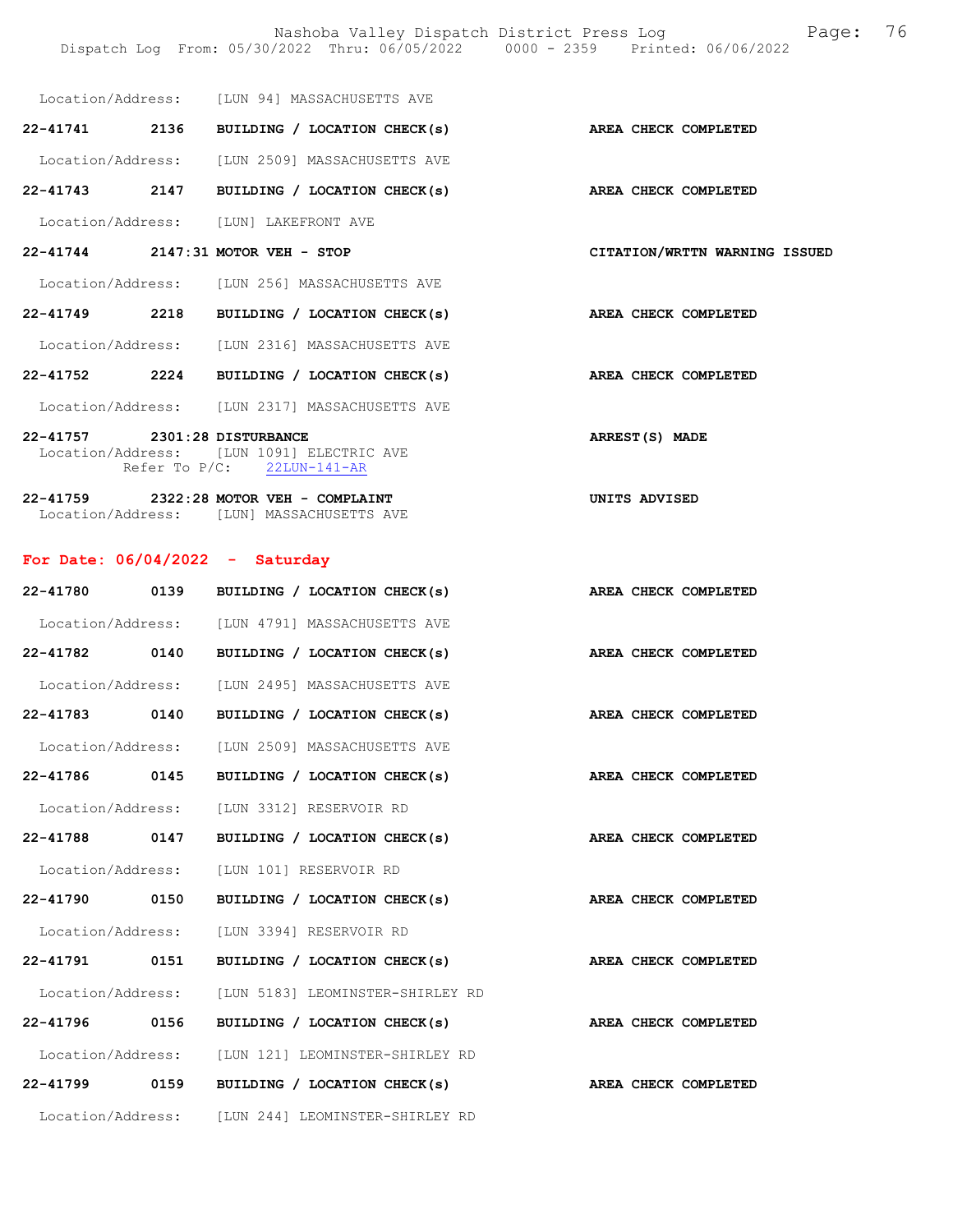|                   |      | Nashoba Valley Dispatch District Press Log Mashoba Valley Dispatch District Press Log<br>Dispatch Log From: 05/30/2022 Thru: 06/05/2022 0000 - 2359 Printed: 06/06/2022 | 77                            |
|-------------------|------|-------------------------------------------------------------------------------------------------------------------------------------------------------------------------|-------------------------------|
| 22-41801          | 0205 | COMMUNITY POLICING<br>Location/Address: [LUN 196] LEOMINSTER-SHIRLEY RD                                                                                                 | SERVICES RENDERED             |
| 22-41808          | 0221 | BUILDING / LOCATION CHECK(s)                                                                                                                                            | AREA CHECK COMPLETED          |
| Location/Address: |      | [LUN 2143] LEOMINSTER-SHIRLEY RD                                                                                                                                        |                               |
| 22-41810 0223     |      | BUILDING / LOCATION CHECK(s)                                                                                                                                            | AREA CHECK COMPLETED          |
| Location/Address: |      | [LUN 2077] LANCASTER AVE                                                                                                                                                |                               |
| 22-41816 0230     |      | BUILDING / LOCATION CHECK(s)                                                                                                                                            | AREA CHECK COMPLETED          |
| Location/Address: |      | [LUN 2457] MASSACHUSETTS AVE                                                                                                                                            |                               |
| 22-41818 0234     |      | BUILDING / LOCATION CHECK(s)                                                                                                                                            | AREA CHECK COMPLETED          |
| Location/Address: |      | [LUN 18] NORTHFIELD RD                                                                                                                                                  |                               |
| 22-41824 0307     |      | BUILDING / LOCATION CHECK(s) AREA CHECK COMPLETED                                                                                                                       |                               |
| Location/Address: |      | [LUN 6] ELECTRIC AVE                                                                                                                                                    |                               |
| 22-41826 0311     |      | BUILDING / LOCATION CHECK(s)                                                                                                                                            | AREA CHECK COMPLETED          |
| Location/Address: |      | [LUN 1119] ELECTRIC AVE                                                                                                                                                 |                               |
| 22-41827 0312     |      | BUILDING / LOCATION CHECK(s)                                                                                                                                            | AREA CHECK COMPLETED          |
| Location/Address: |      | [LUN 4996] ELECTRIC AVE                                                                                                                                                 |                               |
| 22-41828          | 0315 | BUILDING / LOCATION CHECK(s)                                                                                                                                            | AREA CHECK COMPLETED          |
| Location/Address: |      | [LUN 83] LAKEFRONT AVE                                                                                                                                                  |                               |
| 22-41830 0322     |      | BUILDING / LOCATION CHECK(s)                                                                                                                                            | AREA CHECK COMPLETED          |
| Location/Address: |      | [LUN 32] TRI-TOWN DR                                                                                                                                                    |                               |
| 22-41831 0325     |      | BUILDING / LOCATION CHECK(s)                                                                                                                                            | AREA CHECK COMPLETED          |
|                   |      | Location/Address: [LUN 3651] SUMMER ST                                                                                                                                  |                               |
| 22-41843 0748     |      | BUILDING / LOCATION CHECK(s)                                                                                                                                            | AREA CHECK COMPLETED          |
|                   |      | Location/Address: [LUN 2375] MASSACHUSETTS AVE                                                                                                                          |                               |
|                   |      | 22-41844 0750 BUILDING / LOCATION CHECK(s)                                                                                                                              | AREA CHECK COMPLETED          |
|                   |      | Location/Address: [LUN 246] MASSACHUSETTS AVE                                                                                                                           |                               |
|                   |      | 22-41847 0808:51 ASSIST CITIZEN<br>Location/Address: [LUN 4716] MASSACHUSETTS AVE                                                                                       | SPOKEN TO                     |
|                   |      | 22-41855 0903 COMMUNITY POLICING<br>Location/Address: [LUN 83] LAKEFRONT AVE                                                                                            | SERVICES RENDERED             |
|                   |      | 22-41858 0922 RADAR OPERATIONS<br>Location/Address: [LUN] HIGHLAND ST + HOLMAN ST                                                                                       | SERVICES RENDERED             |
|                   |      | 22-41860 0929 RADAR OPERATIONS                                                                                                                                          | NO SERVICES NEEDED            |
|                   |      | Location/Address: [LUN] MASSACHUSETTS AVE                                                                                                                               |                               |
|                   |      | 22-41861 0935:30 MOTOR VEH - STOP                                                                                                                                       | CITATION/WRTTN WARNING ISSUED |
|                   |      | Vicinity of: [LUN 2195] LEOMINSTER RD                                                                                                                                   |                               |
|                   |      | 22-41865 0949:28 MOTOR VEH - STOP                                                                                                                                       | ARREST(S) MADE                |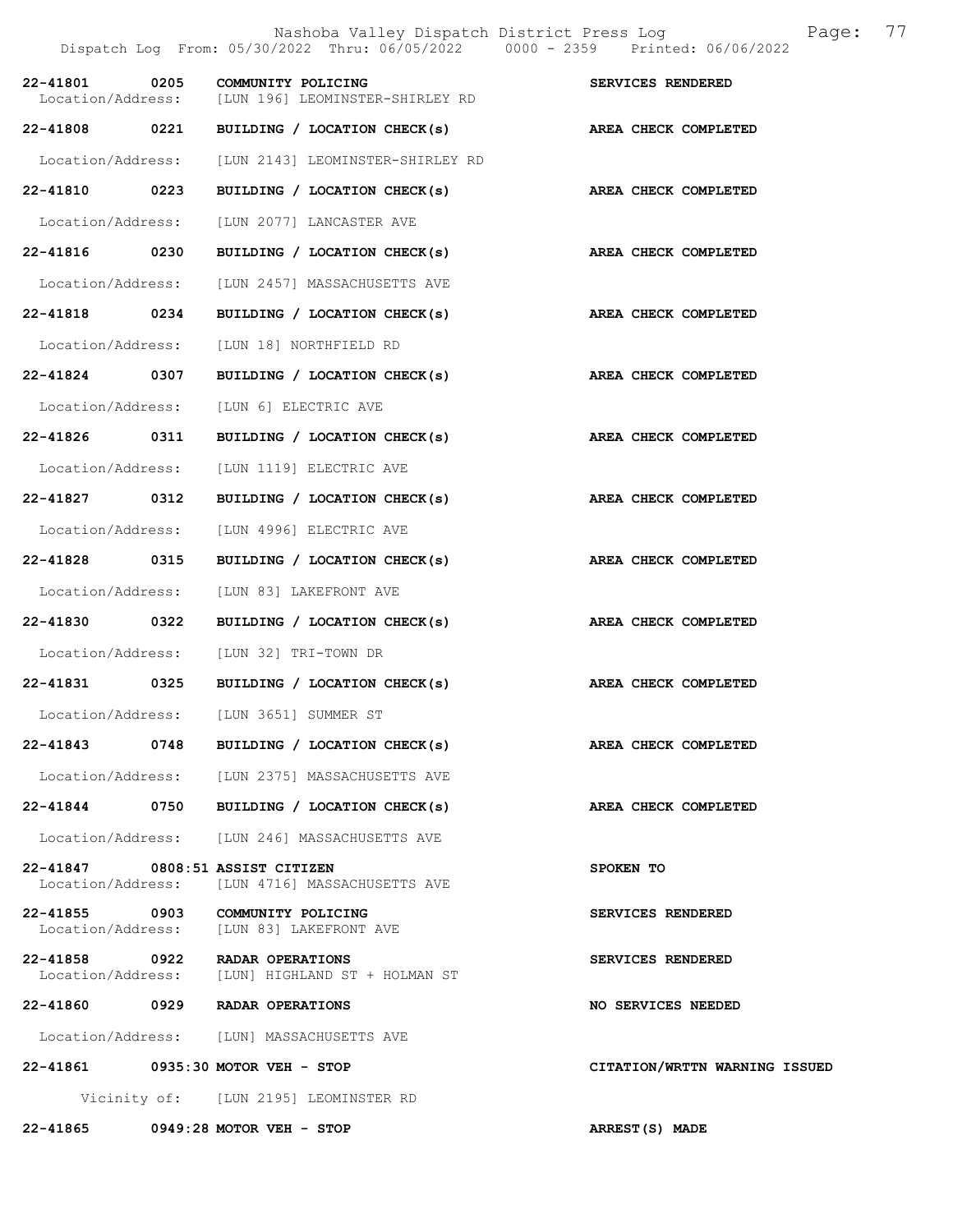|                               |      | Nashoba Valley Dispatch District Press Log Fage: 78<br>Dispatch Log From: 05/30/2022 Thru: 06/05/2022 0000 - 2359 Printed: 06/06/2022 |                             |  |
|-------------------------------|------|---------------------------------------------------------------------------------------------------------------------------------------|-----------------------------|--|
|                               |      | Vicinity of: [LUN] MASSACHUSETTS AVE + PINE ST<br>Refer To Arrest: 22LUN-142-AR                                                       |                             |  |
|                               |      | 22-41880 1120 BUILDING / LOCATION CHECK(s)                                                                                            | AREA CHECK COMPLETED        |  |
|                               |      | Location/Address: [LUN 246] MASSACHUSETTS AVE                                                                                         |                             |  |
|                               |      | 22-41881 1130:57 MOTOR VEH - PARKING VIOLATION<br>Vicinity of: [LUN 2338] MASSACHUSETTS AVE                                           | SPOKEN TO                   |  |
|                               |      | 22-41885 1147:37 COMMUNITY POLICING<br>Location/Address: [LUN 2475] MASSACHUSETTS AVE                                                 | SERVICES RENDERED           |  |
|                               |      | 22-41888 1209:08 MOTOR VEH - STOP<br>Vicinity of: [LUN] MASSACHUSETTS AVE + LANCASTER AVE                                             | VERBAL WARNING              |  |
|                               |      | 22-41889 1221:31 FD-INVESTIGATION<br>Location/Address: [LUN 1765] HOWARD ST<br>Refer To Fire Case: 22LUN-194-IN                       | <b>INVESTIGATED</b>         |  |
|                               |      | 22-41890 1237:31 FD-INVESTIGATION<br>Location/Address: [LUN 1823] ISLAND RD<br>Refer To Fire Case: 22LUN-195-IN                       | <b>INVESTIGATED</b>         |  |
|                               |      | 22-41893 1302 BUILDING / LOCATION CHECK(s)                                                                                            | <b>AREA CHECK COMPLETED</b> |  |
|                               |      | Location/Address: [LUN 2542] MASSACHUSETTS AVE                                                                                        |                             |  |
|                               |      | 22-41894 1311:21 MOTOR VEH - STOP                                                                                                     | CRIMINAL COMPLAINT          |  |
|                               |      | Location/Address: [LUN 2338] MASSACHUSETTS AVE<br>Refer To Summons: 22LUN-143-AR                                                      |                             |  |
|                               |      | 22-41900 1338 RADAR OPERATIONS<br>Location/Address: [LUN 244] LEOMINSTER-SHIRLEY RD                                                   | SERVICES RENDERED           |  |
|                               |      | 22-41903 1355:09 MOTOR VEH - STOP<br>Location/Address: [LUN] PIONEER DR<br>Refer To Arrest: 22LUN-144-AR                              | ARREST(S) MADE              |  |
|                               |      | 22-41921 1639 BUILDING / LOCATION CHECK(s) AREA CHECK COMPLETED                                                                       |                             |  |
|                               |      | Location/Address: [LUN 2475] MASSACHUSETTS AVE                                                                                        |                             |  |
| 22-41924 1652                 |      | BUILDING / LOCATION CHECK(s)                                                                                                          | AREA CHECK COMPLETED        |  |
|                               |      | Location/Address: [LUN 1959] LAKEFRONT AVE                                                                                            |                             |  |
| 22-41925                      | 1700 | RADAR OPERATIONS                                                                                                                      | AREA CHECK COMPLETED        |  |
|                               |      | Location/Address: [LUN] SUMMER ST                                                                                                     |                             |  |
| 22-41928 1720:08 GENERAL INFO |      | Location/Address: [LUN 836] CHASE RD                                                                                                  | UNITS ADVISED               |  |
|                               |      | 22-41927 1722 BUILDING / LOCATION CHECK(s)                                                                                            | AREA CHECK COMPLETED        |  |
|                               |      | Location/Address: [LUN 246] MASSACHUSETTS AVE                                                                                         |                             |  |
| 22-41934                      |      | 1813 BUILDING / LOCATION CHECK(s)                                                                                                     | AREA CHECK COMPLETED        |  |
|                               |      | Location/Address: [LUN 2662] NORTHFIELD RD                                                                                            |                             |  |
|                               |      | 22-41935 1818:45 FD-MEDICAL EMERGENCY<br>Location/Address: [LUN 3055] PENINSULA DR<br>Refer To Fire Case: 22TOW-633-IN                | <b>TRANSPORTED ALS</b>      |  |
| 22-41944 1922:09 DISTURBANCE  |      | Location/Address: [LUN 2347] MASSACHUSETTS AVE                                                                                        | <b>REPORT</b>               |  |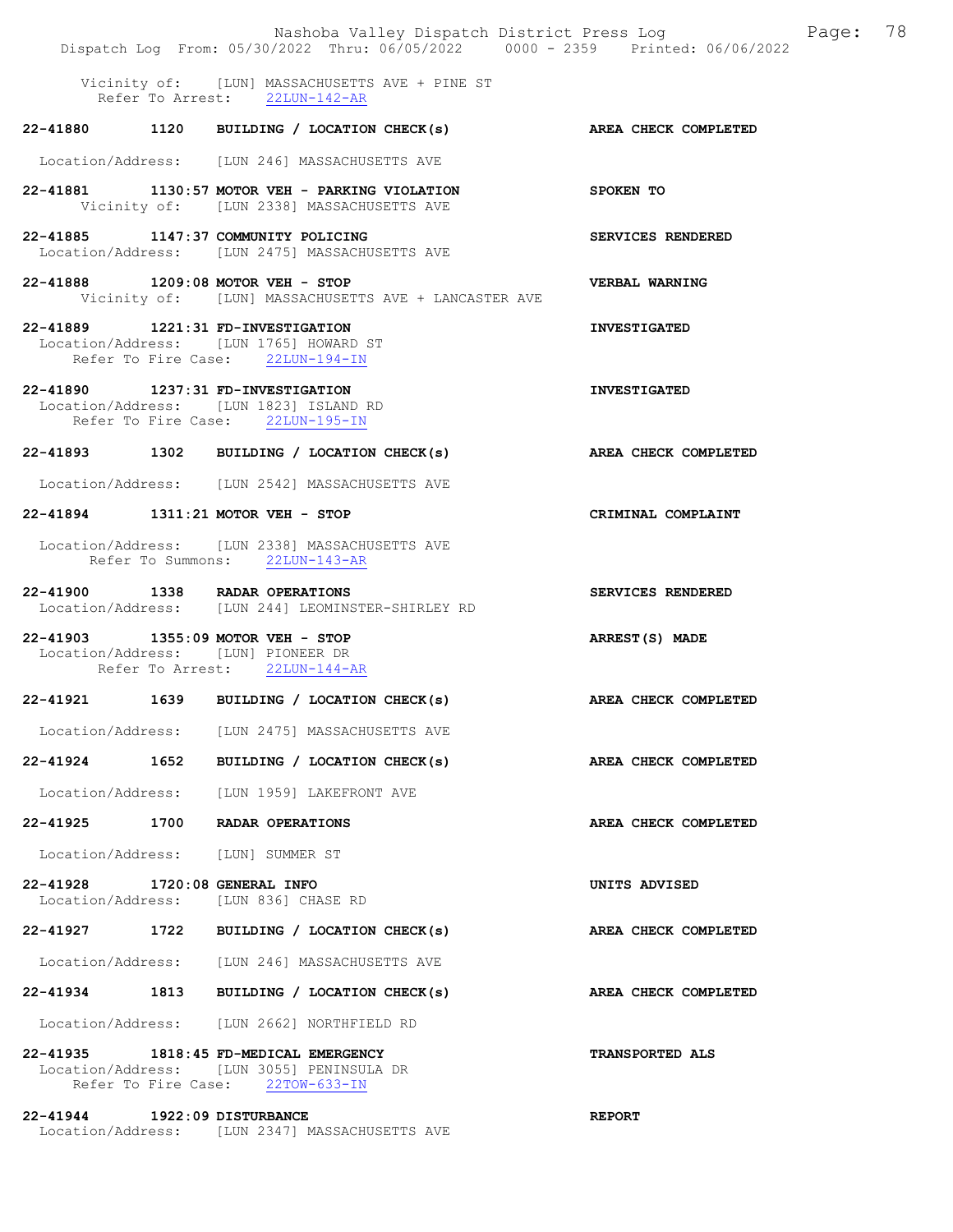|                              | Dispatch Log From: 05/30/2022 Thru: 06/05/2022 0000 - 2359 Printed: 06/06/2022                        | Nashoba Valley Dispatch District Press Log Fage: 79                       |
|------------------------------|-------------------------------------------------------------------------------------------------------|---------------------------------------------------------------------------|
|                              | 22-41946 1943 BUILDING / LOCATION CHECK(s) ACCIDENTAL 911 CALL                                        |                                                                           |
|                              | Location/Address: [LUN] LAKEFRONT AVE                                                                 |                                                                           |
| 22-41955 2005:06 DISTURBANCE | Vicinity of: [LUN 2814] NEW WEST TOWNSEND RD                                                          | TRANSPORTED PARTY                                                         |
|                              | 22-41967 2100 BUILDING / LOCATION CHECK(s) AREA CHECK COMPLETED                                       |                                                                           |
|                              | Location/Address: [LUN] LAKEFRONT AVE                                                                 |                                                                           |
|                              |                                                                                                       | 22-41969 2109 BUILDING / LOCATION CHECK(s) BUILDING CHKED, APPEARS SECURE |
|                              | Location/Address: [LUN 4732] SUMMER ST                                                                |                                                                           |
|                              | 22-41970 2111 RADAR OPERATIONS                                                                        | NO SERVICES NEEDED                                                        |
|                              | Location/Address: [LUN] SUMMER ST                                                                     |                                                                           |
|                              | 22-41971 2119:28 FD-INVESTIGATION<br>Vicinity of: [LUN] JOSLIN ST<br>Refer To Fire Case: 22LUN-197-IN | UNFOUNDED                                                                 |
|                              | 22-41975 2138 BUILDING / LOCATION CHECK(s) AREA CHECK COMPLETED                                       |                                                                           |
|                              | Location/Address: [LUN 246] MASSACHUSETTS AVE                                                         |                                                                           |
|                              | 22-41976 2141 RADAR OPERATIONS                                                                        | NO SERVICES NEEDED                                                        |
|                              | Location/Address: [LUN] CHASE RD                                                                      |                                                                           |
|                              | 22-42001 2346 BUILDING / LOCATION CHECK(s) AREA CHECK COMPLETED                                       |                                                                           |

## Location/Address: [LUN 94] MASSACHUSETTS AVE

# For Date: 06/05/2022 - Sunday

|  | 22-42018 0014:08 NEIGHBOR COMPLAINT                                            | SEARCHED AREA, NEGATIVE RESULT |
|--|--------------------------------------------------------------------------------|--------------------------------|
|  | Location/Address: [LUN] PLEASANT ST                                            |                                |
|  | 22-42020 0017:47 NEIGHBOR COMPLAINT                                            | SEARCHED AREA, NEGATIVE RESULT |
|  | Vicinity of: [LUN 2332] MASSACHUSETTS AVE                                      |                                |
|  | 22-42030 0049 BUILDING / LOCATION CHECK(s)                                     | AREA CHECK COMPLETED           |
|  | Location/Address: [LUN 387] MASSACHUSETTS AVE                                  |                                |
|  | 22-42036 0103 BUILDING / LOCATION CHECK(s)                                     | AREA CHECK COMPLETED           |
|  | Location/Address: [LUN 2457] MASSACHUSETTS AVE                                 |                                |
|  | 22-42037 0106 BUILDING / LOCATION CHECK(s) AREA CHECK COMPLETED                |                                |
|  | Location/Address: [LUN 2268] MAIN ST                                           |                                |
|  | 22-42039 0107 BUILDING / LOCATION CHECK(s)                                     | AREA CHECK COMPLETED           |
|  | Location/Address: [LUN 2455] MASSACHUSETTS AVE                                 |                                |
|  | 22-42040 0107 BUILDING / LOCATION CHECK(s)                                     | AREA CHECK COMPLETED           |
|  | Location/Address: [LUN 4656] MASSACHUSETTS AVE                                 |                                |
|  | 22-42041 0108:48 MOTOR VEH - STOP<br>Vicinity of: [LUN 4716] MASSACHUSETTS AVE | VERBAL WARNING                 |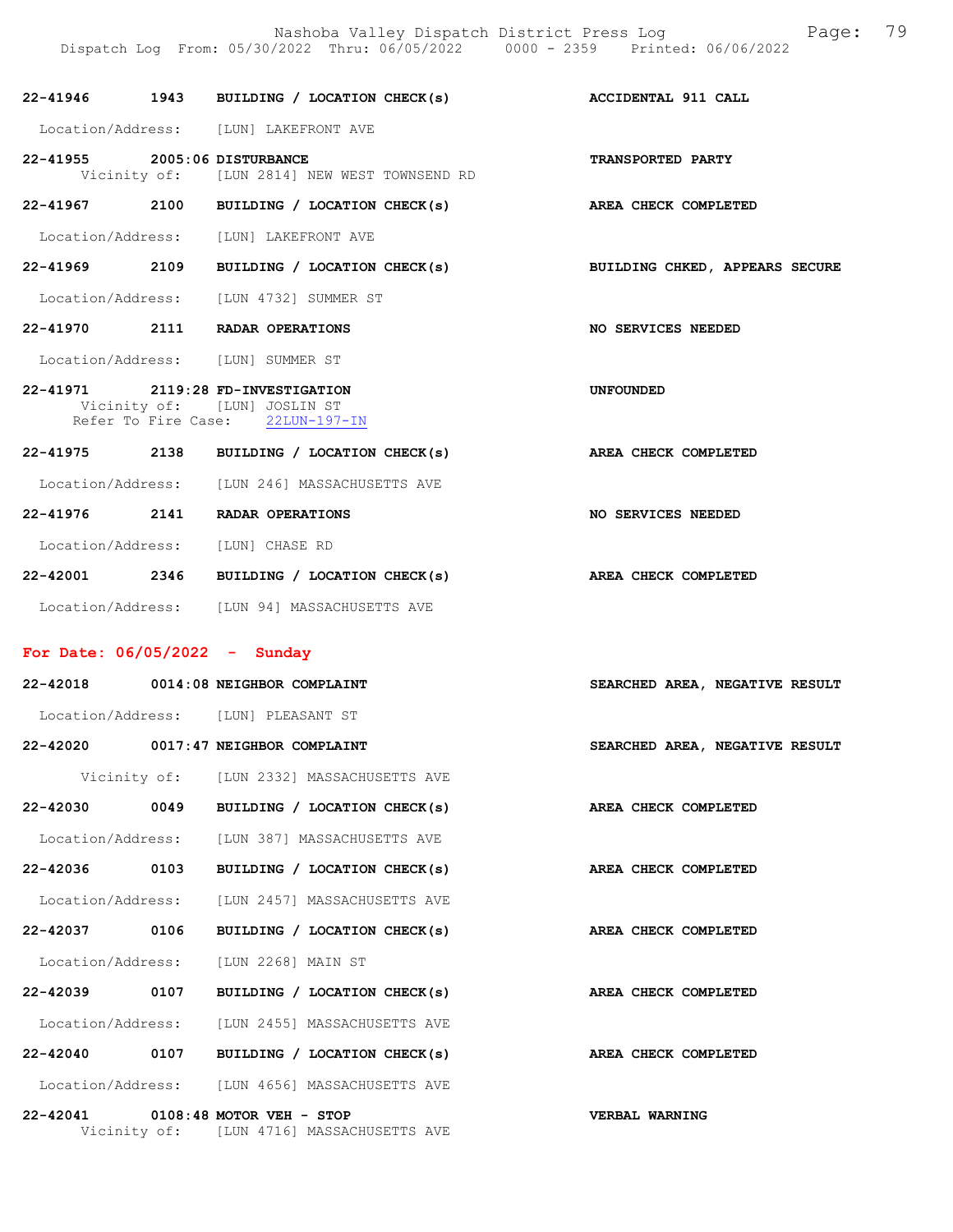Nashoba Valley Dispatch District Press Log Fage: 80

Dispatch Log From: 05/30/2022 Thru: 06/05/2022 0000 - 2359 Printed: 06/06/2022

| 22-42048 0148                       | BUILDING / LOCATION CHECK(s)                                                                 | AREA CHECK COMPLETED        |
|-------------------------------------|----------------------------------------------------------------------------------------------|-----------------------------|
|                                     | Location/Address: [LUN 3654] SUMMER ST                                                       |                             |
| 22-42051 0156                       | BUILDING / LOCATION CHECK(s)                                                                 | <b>AREA CHECK COMPLETED</b> |
| Location/Address: [LUN] MEMORIAL DR |                                                                                              |                             |
| 22-42052 0158                       | BUILDING / LOCATION CHECK(s)                                                                 | AREA CHECK COMPLETED        |
| Location/Address:                   | [LUN 2469] MASSACHUSETTS AVE                                                                 |                             |
| 22-42053 0159                       | BUILDING / LOCATION CHECK(s)                                                                 | AREA CHECK COMPLETED        |
|                                     | Location/Address: [LUN 2475] MASSACHUSETTS AVE                                               |                             |
| 22-42056 0209                       | BUILDING / LOCATION CHECK(s)                                                                 | AREA CHECK COMPLETED        |
|                                     | Location/Address: [LUN 83] LAKEFRONT AVE                                                     |                             |
| 22-42058 0213                       | BUILDING / LOCATION CHECK(s)                                                                 | AREA CHECK COMPLETED        |
|                                     | Location/Address: [LUN 2509] MASSACHUSETTS AVE                                               |                             |
|                                     | $22 - 42060$ 0218:06 BUILDING / LOCATION CHECK(s)<br>Vicinity of: [LUN 94] MASSACHUSETTS AVE | SERVICES RENDERED           |
| 22-42063 0225                       | BUILDING / LOCATION CHECK(s)                                                                 | AREA CHECK COMPLETED        |
|                                     | Location/Address: [LUN] BUTTERFLY LN                                                         |                             |
| 22-42064 0228                       | BUILDING / LOCATION CHECK(s)                                                                 | AREA CHECK COMPLETED        |
| Location/Address:                   | [LUN] CORTLAND CIR                                                                           |                             |
| 22-42065 0234                       | BUILDING / LOCATION CHECK(s)                                                                 | AREA CHECK COMPLETED        |
| Location/Address: [LUN] GABES PL    |                                                                                              |                             |
| 22-42066 0236                       | BUILDING / LOCATION CHECK(s)                                                                 | AREA CHECK COMPLETED        |
|                                     | Location/Address: [LUN] HOUGHTONS MILL RD                                                    |                             |
| 22-42068<br>0239                    | BUILDING / LOCATION CHECK(s)                                                                 | AREA CHECK COMPLETED        |
| Location/Address: [LUN] AUTUMN RD   |                                                                                              |                             |
|                                     | $22-42069$ 0241 BUILDING / LOCATION CHECK(s)                                                 | AREA CHECK COMPLETED        |
|                                     | Location/Address: [LUN 101] RESERVOIR RD                                                     |                             |
|                                     | 22-42070 0245 BUILDING / LOCATION CHECK(s)                                                   | AREA CHECK COMPLETED        |
|                                     | Location/Address: [LUN 2154] LEOMINSTER-SHIRLEY RD                                           |                             |
| 22-42071 0248                       | BUILDING / LOCATION CHECK(s)                                                                 | AREA CHECK COMPLETED        |
|                                     | Location/Address: [LUN 838] CHASE RD                                                         |                             |
| 22-42075 0326:48 WELL BEING CHECK   | Location/Address: [LUN 5026] CAROUSEL LN                                                     | <b>TRANSPORTED BLS</b>      |
| 22-42081 0559 RADAR OPERATIONS      | Location/Address: [LUN 1996] LANCASTER AVE                                                   | SERVICES RENDERED           |
| 22-42084 0616 RADAR OPERATIONS      | Location/Address: [LUN] LANCASTER AVE + WHITING ST                                           | SERVICES RENDERED           |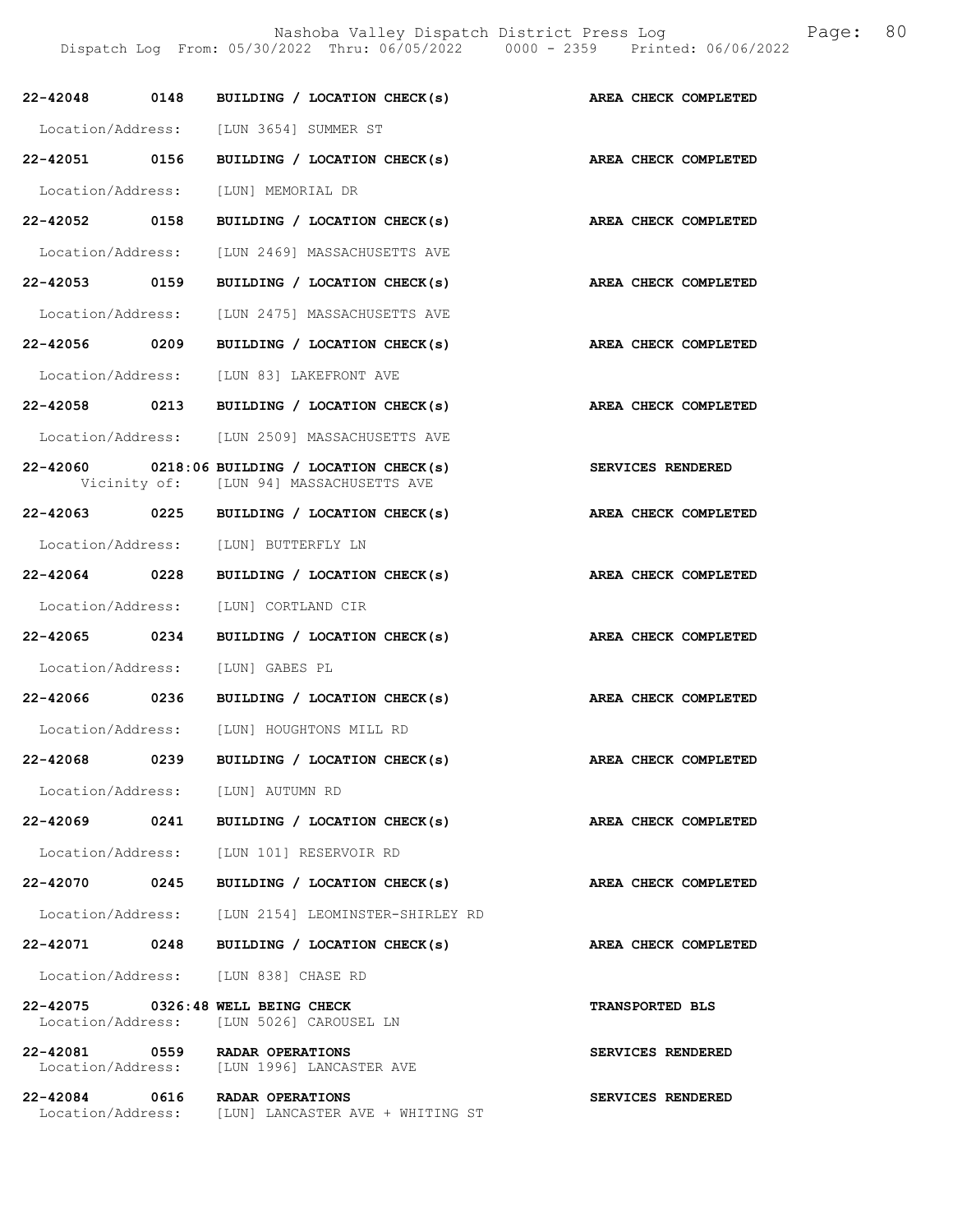|                                | Nashoba Valley Dispatch District Press Log<br>Dispatch Log From: 05/30/2022 Thru: 06/05/2022 0000 - 2359 Printed: 06/06/2022 | 81<br>Page:                   |
|--------------------------------|------------------------------------------------------------------------------------------------------------------------------|-------------------------------|
|                                | 22-42086 0628 RADAR OPERATIONS<br>Location/Address: [LUN] LEOMINSTER RD + FAIRVIEW RD                                        | SERVICES RENDERED             |
|                                | 22-42087 0642:38 MOTOR VEH - STOP<br>Vicinity of: [LUN 2180] LEOMINSTER RD                                                   | VERBAL WARNING                |
| 22-42088 0655:55 ROAD HAZARDS  | Location/Address: [LUN 2431] MASSACHUSETTS AVE                                                                               | REMOVED HAZARD                |
|                                | 22-42093 0801 BUILDING / LOCATION CHECK(s)                                                                                   | AREA CHECK COMPLETED          |
|                                | Location/Address: [LUN 26] MASSACHUSETTS AVE                                                                                 |                               |
|                                | 22-42094 0803:50 MOTOR VEH - COMPLAINT<br>Location/Address: [LUN 2468] MASSACHUSETTS AVE                                     | SERVICES RENDERED             |
|                                | 22-42103 1010 RADAR OPERATIONS<br>Location/Address: [LUN] LEOMINSTER RD + FAIRVIEW RD                                        | SERVICES RENDERED             |
|                                | 22-42106 1019:13 MOTOR VEH - STOP<br>Vicinity of: [LUN] LEOMINSTER RD                                                        | VERBAL WARNING                |
|                                | 22-42107 1044:23 911 ABANDONED/MISDIAL/HANGUP ACCIDENTAL 911 CALL                                                            |                               |
|                                | Location/Address: [LUN 4051] WEST ST                                                                                         |                               |
| 22-42108 1059                  | COMMUNITY POLICING<br>Location/Address: [LUN 4996] ELECTRIC AVE                                                              | SERVICES RENDERED             |
|                                | 22-42109 1100 BUILDING / LOCATION CHECK(s)                                                                                   | AREA CHECK COMPLETED          |
|                                | Location/Address: [LUN 2234] LEOMINSTER RD                                                                                   |                               |
|                                | 22-42110 1105 RADAR OPERATIONS<br>Location/Address: [LUN 2002] LANCASTER AVE                                                 | SERVICES RENDERED             |
|                                | 22-42111 1112:37 MOTOR VEH - STOP<br>Vicinity of: [LUN 12] LANCASTER AVE                                                     | VERBAL WARNING                |
|                                | 22-42116 1207:22 MOTOR VEH - STOP                                                                                            | CITATION/WRTTN WARNING ISSUED |
|                                | Vicinity of: [LUN] LANCASTER AVE                                                                                             |                               |
|                                | 22-42117 1208:52 MOTOR VEH - STOP                                                                                            | CITATION/WRTTN WARNING ISSUED |
|                                | Location/Address: [LUN] SUMMER ST                                                                                            |                               |
|                                | 22-42118 1211:59 FD-MEDICAL EMERGENCY<br>Location/Address: [LUN 2347] MASSACHUSETTS AVE                                      | TRANSPORTED BLS               |
|                                | 22-42122 1230 COMMUNITY POLICING                                                                                             | AREA CHECK COMPLETED          |
|                                | Location/Address: [LUN 4996] ELECTRIC AVE                                                                                    |                               |
|                                | 22-42126 1300:30 FD-MEDICAL EMERGENCY<br>Location/Address: [LUN 4549] MASSACHUSETTS AVE                                      | SERVICES RENDERED             |
|                                | 22-42130 1418:26 ALARM - RESIDENTIAL BURGLARY<br>Location/Address: [LUN 2733] NORTHFIELD RD                                  | <b>FALSE ALARM</b>            |
| 22-42135 1511:07 FD-BRUSH FIRE | Location/Address: [LUN 2347] MASSACHUSETTS AVE<br>Refer To Fire Case: 22LUN-198-IN                                           | <b>EXTINGUISHED FIRE</b>      |
|                                | 22-42138 1553 RADAR OPERATIONS                                                                                               | NO SERVICES NEEDED            |
|                                | Location/Address: [LUN 1996] LANCASTER AVE                                                                                   |                               |
|                                | 22-42142 1612:24 LARCENY/ FORGERY/ FRAUD                                                                                     | SPOKEN TO                     |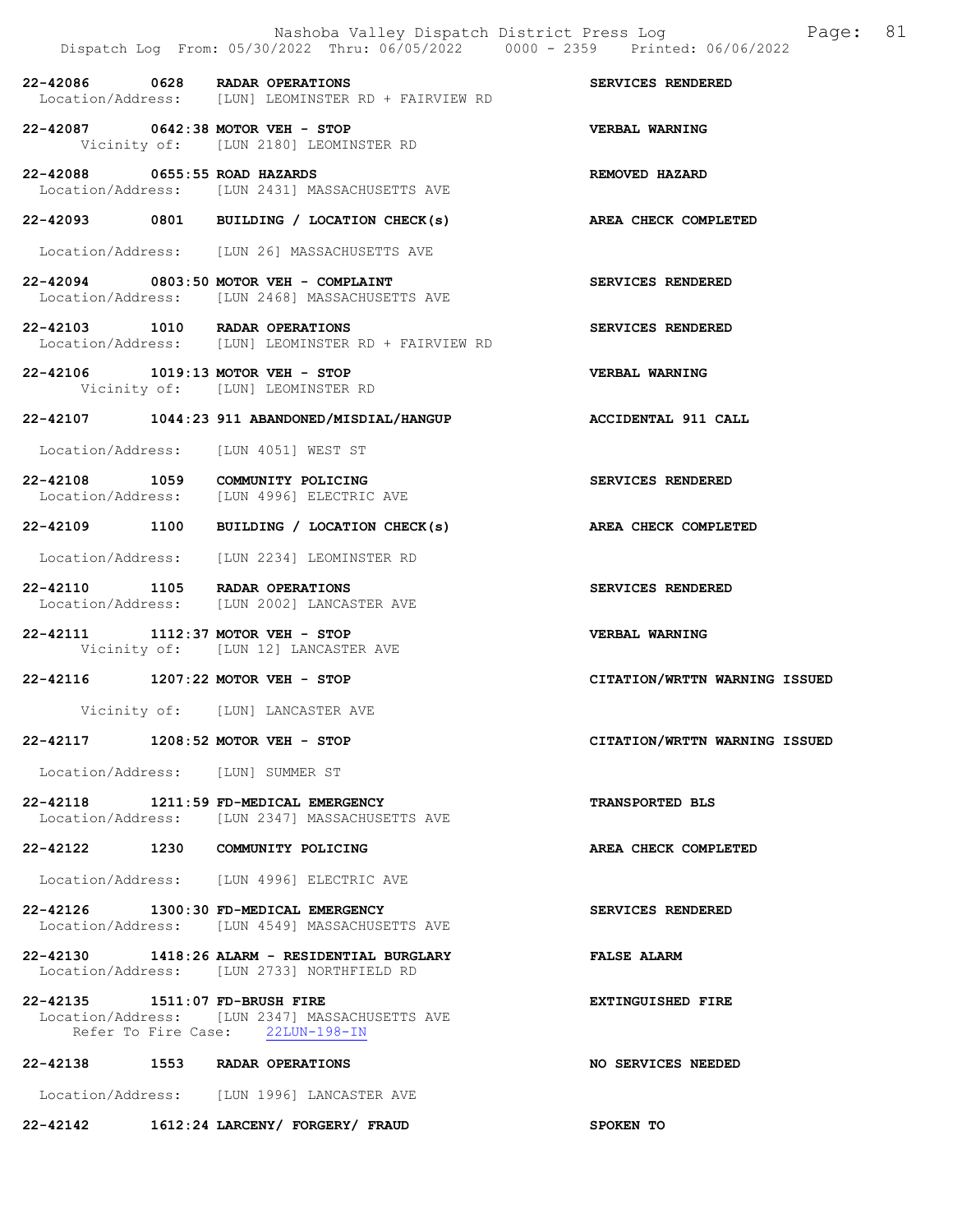|                                                                         |                                                                                                                  | Nashoba Valley Dispatch District Press Log Fage: 82<br>Dispatch Log From: 05/30/2022 Thru: 06/05/2022 0000 - 2359 Printed: 06/06/2022 |  |
|-------------------------------------------------------------------------|------------------------------------------------------------------------------------------------------------------|---------------------------------------------------------------------------------------------------------------------------------------|--|
| Location/Address: [LUN 33] TRI-TOWN DR                                  |                                                                                                                  |                                                                                                                                       |  |
| 22-42143 1618:57 FD-MEDICAL EMERGENCY                                   | Location/Address: [LUN 219] ROSE GARDEN LN                                                                       | TRANSPORTED BLS                                                                                                                       |  |
| 22-42144 1632:13 FOLLOW UP                                              | Location/Address: [LUN 1996] LANCASTER AVE                                                                       | SERVICES RENDERED                                                                                                                     |  |
|                                                                         | 22-42147 1709 BUILDING / LOCATION CHECK(s)                                                                       | AREA CHECK COMPLETED                                                                                                                  |  |
|                                                                         | Location/Address: [LUN 246] MASSACHUSETTS AVE                                                                    |                                                                                                                                       |  |
|                                                                         | 22-42148 1713 BUILDING / LOCATION CHECK(s)                                                                       | AREA CHECK COMPLETED                                                                                                                  |  |
|                                                                         | Location/Address: [LUN 4971] MASSACHUSETTS AVE                                                                   |                                                                                                                                       |  |
| 22-42149 1718:42 MOTOR VEH - STOP                                       |                                                                                                                  | CITATION/WRTTN WARNING ISSUED                                                                                                         |  |
| Location/Address: [LUN] LEOMINSTER RD                                   |                                                                                                                  |                                                                                                                                       |  |
| 22-42165 1920 RADAR OPERATIONS<br>Location/Address: [LUN] LEOMINSTER RD |                                                                                                                  | SERVICES RENDERED                                                                                                                     |  |
| 22-42166 1930:26 MOTOR VEH - STOP                                       |                                                                                                                  | CITATION/WRTTN WARNING ISSUED                                                                                                         |  |
|                                                                         | Location/Address: [LUN 56] LEOMINSTER RD                                                                         |                                                                                                                                       |  |
| 22-42167 1943:32 MOTOR VEH - STOP                                       |                                                                                                                  | CITATION/WRTTN WARNING ISSUED                                                                                                         |  |
|                                                                         | Location/Address: [LUN] LANCASTER AVE + WHITING ST                                                               |                                                                                                                                       |  |
|                                                                         | 22-42173 2049 BUILDING / LOCATION CHECK(s)                                                                       | <b>AREA CHECK COMPLETED</b>                                                                                                           |  |
|                                                                         | Location/Address: [LUN 1962] LAKEFRONT AVE                                                                       |                                                                                                                                       |  |
| 22-42178 2056:05 MOTOR VEH - STOP                                       | Vicinity of: [LUN] ELECTRIC AVE + WEST ST                                                                        | VERBAL WARNING                                                                                                                        |  |
| 2103:34 SHOPLIFTING<br>22-42180                                         | Location/Address: [LUN 2347] MASSACHUSETTS AVE                                                                   | UNITS ADVISED                                                                                                                         |  |
| 22-42183 2151:53 SHOPLIFTING                                            |                                                                                                                  | CRIMINAL COMPLAINT                                                                                                                    |  |
|                                                                         | Location/Address: [LUN 2347] MASSACHUSETTS AVE<br>Refer To Arrest: 22LUN-145-AR<br>Refer To Arrest: 22LUN-146-AR |                                                                                                                                       |  |
|                                                                         | 22-42184 2202:24 BUILDING / LOCATION CHECK(s)                                                                    | AREA CHECK COMPLETED                                                                                                                  |  |
|                                                                         | Location/Address: [LUN 4996] ELECTRIC AVE                                                                        |                                                                                                                                       |  |
|                                                                         | $22-42185$ 2205:19 BUILDING / LOCATION CHECK(s)                                                                  | AREA CHECK COMPLETED                                                                                                                  |  |
| Location/Address: [LUN] WALLIS PARK                                     |                                                                                                                  |                                                                                                                                       |  |
|                                                                         | 22-42186 2225:32 BUILDING / LOCATION CHECK(s)<br>Location/Address: [LUN 3961] WALLIS PARK                        | <b>SERVICES RENDERED</b>                                                                                                              |  |
| 22-42192 2334:23 SUSPICIOUS ACTIVITY                                    | Location/Address: [LUN 4971] MASSACHUSETTS AVE                                                                   | SPOKEN TO                                                                                                                             |  |
|                                                                         | 22-42193 2348 BUILDING / LOCATION CHECK(s)                                                                       | <b>AREA CHECK COMPLETED</b>                                                                                                           |  |
| Location/Address: [LUN] WALLIS PARK                                     |                                                                                                                  |                                                                                                                                       |  |
|                                                                         | 22-42194 2350 BUILDING / LOCATION CHECK(s)                                                                       | BUILDING CHKED, APPEARS SECURE                                                                                                        |  |
|                                                                         | Location/Address: [LUN 4996] ELECTRIC AVE                                                                        |                                                                                                                                       |  |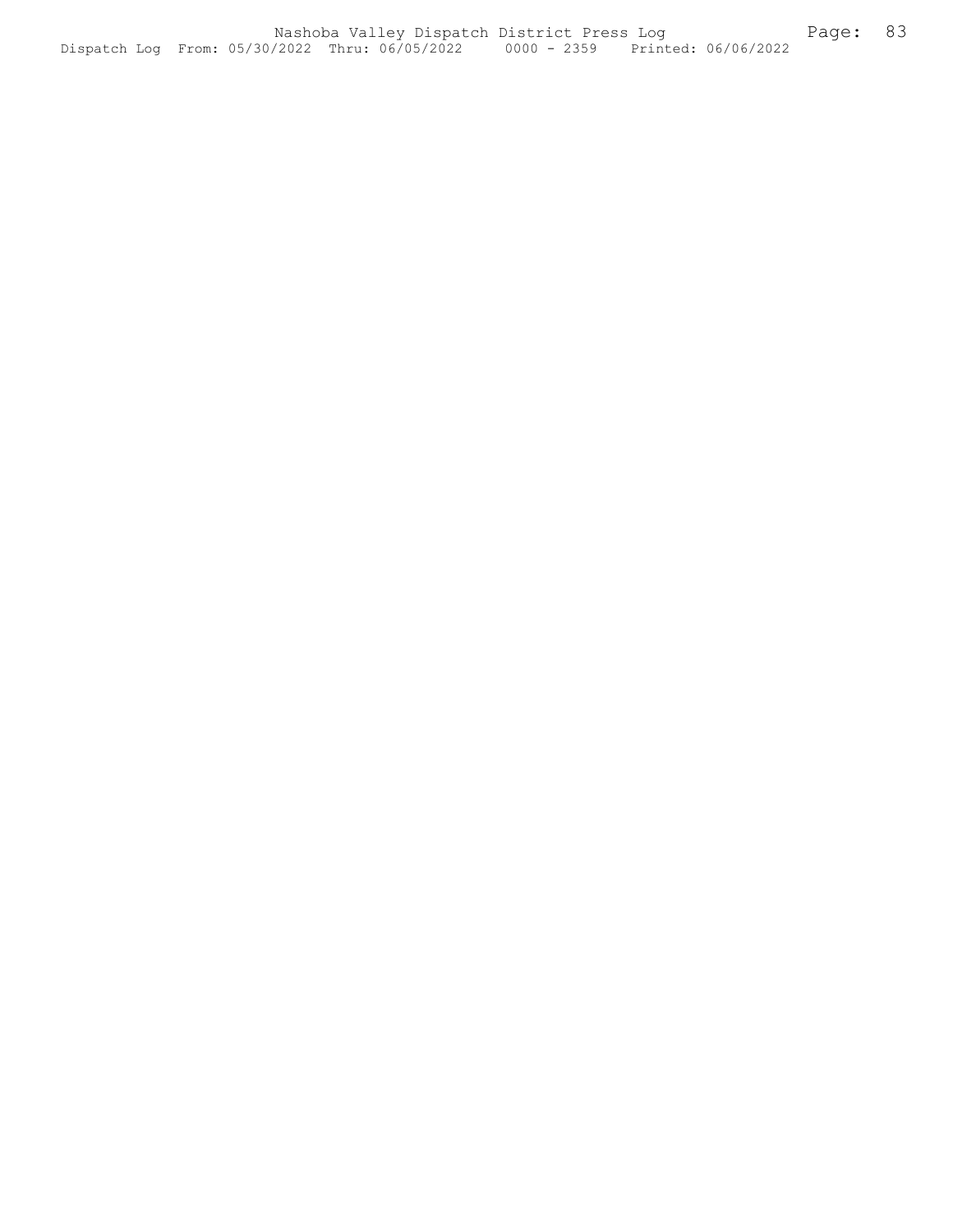### For Jurisdiction: DEVENS RFTA, MA

## For Date: 06/01/2022 - Wednesday

22-41102 1008:56 MOTOR VEH - STOP ARREST(S) MADE Location/Address: [MLT] QUEBEC ST

22-41127 1156:17 Property Damage NO SERVICES NEEDED

Location/Address: [MLT 36] LOVELL RD

#### 22-41201 2143:26 ALARM - COMMERCIAL BURGLARY BUILDING CHKED, APPEARS SECURE

Location/Address: [MLT 25] QUEBEC ST

### For Date: 06/04/2022 - Saturday

- 22-41863 0943:32 FD-FIRE ALARM (BOX DETAIL) SERVICES RENDERED Location/Address: [MLT 242] LAFAYETTE ST
- 22-41866 0953:10 FD-FIRE ALARM (BOX DETAIL) SERVICES RENDERED Location/Address: [MLT 144] DIXIE RD

### 22-41960 2032:48 FD-MEDICAL EMERGENCY TRANSPORTED ALS Location/Address: [MLT 175] JACKSON RD Refer To Fire Case: 22DEV-344-IN

# For Date: 06/05/2022 - Sunday

| 22-42120          | $1221:49$ MOTOR VEH - STOP |                    | VERBAL WARNING |
|-------------------|----------------------------|--------------------|----------------|
| Location/Address: |                            | [MLT] LEXINGTON ST |                |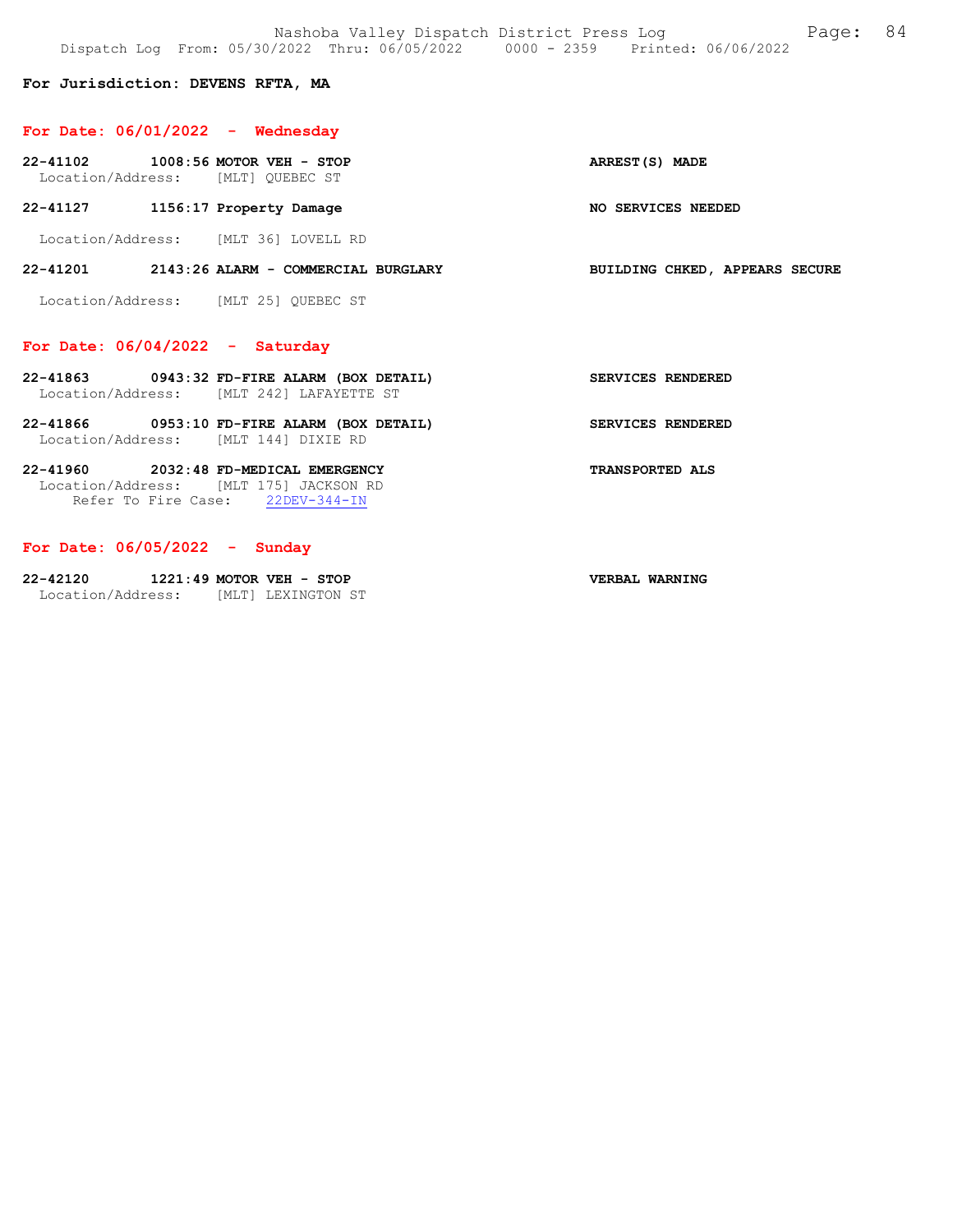Nashoba Valley Dispatch District Press Log Fage: 85 Dispatch Log From: 05/30/2022 Thru: 06/05/2022 0000 - 2359 Printed: 06/06/2022

For Jurisdiction: TOWNSEND, MA

# For Date: 05/30/2022 - Monday

|                            | 22-40378 0040 BUILDING / LOCATION CHECK(s)                                                                             | AREA CHECK COMPLETED           |
|----------------------------|------------------------------------------------------------------------------------------------------------------------|--------------------------------|
|                            | Location/Address: [TOW 214] MAIN ST                                                                                    |                                |
|                            | 22-40421 0159:17 FD-FIRE ALARM, RESIDENTAL<br>Location/Address: [TOW] GILCHRIST RD<br>Refer To Fire Case: 22TOW-608-IN | <b>SERVICES RENDERED</b>       |
|                            | 22-40425 0241 BUILDING / LOCATION CHECK(s) BUILDING CHKED, APPEARS SECURE                                              |                                |
|                            | Location/Address: [TOW 232] MAIN ST                                                                                    |                                |
|                            | 22-40426 0253 BUILDING / LOCATION CHECK(s) BUILDING CHKED, APPEARS SECURE                                              |                                |
|                            | Location/Address: [TOW 53] MAIN ST                                                                                     |                                |
|                            | 22-40427 0304 BUILDING / LOCATION CHECK(s)                                                                             | BUILDING CHKED, APPEARS SECURE |
|                            | Location/Address: [TOW 39] MAIN ST                                                                                     |                                |
|                            | 22-40429 0311 BUILDING / LOCATION CHECK(s) BUILDING CHKED, APPEARS SECURE                                              |                                |
|                            | Location/Address: [TOW 133] MAIN ST                                                                                    |                                |
|                            | 22-40437 0603 BUILDING / LOCATION CHECK(s)                                                                             | AREA CHECK COMPLETED           |
|                            | Location/Address: [TOW 214] MAIN ST                                                                                    |                                |
|                            | 22-40443 0712 RADAR OPERATIONS<br>Location/Address: [TOW 96] HIGHLAND ST                                               | SERVICES RENDERED              |
|                            | 22-40444 0748 RADAR OPERATIONS<br>Location/Address: [TOW 149] MASON RD                                                 | SERVICES RENDERED              |
|                            | 22-40461   1042:37 PROPERTY - Found or Lost                                                                            | RETURNED TO HOME OR FAMILY     |
|                            | Location/Address: [TOW 40] MAIN ST                                                                                     |                                |
|                            | 22-40463 1058 RADAR OPERATIONS<br>Location/Address: [TOW 159] MAIN ST                                                  | SERVICES RENDERED              |
|                            | 22-40475 1158:21 MOTOR VEH - ACCIDENT NO INJURY<br>Location/Address: [TOW] BARKER HILL RD                              | <b>REPORT</b>                  |
|                            | 22-40480 1216:46 LARCENY/ FORGERY/ FRAUD<br>Location/Address: [TOW] PROCTOR RD                                         | SERVICES RENDERED              |
|                            | 22-40482 1223:10 FD-MEDICAL EMERGENCY<br>Location/Address: [TOW 128] BROOKLINE RD<br>Refer To Fire Case: 22TOW-611-IN  | <b>TRANSPORTED ALS</b>         |
| 22-40498                   | 1431 BUILDING / LOCATION CHECK(s)                                                                                      | AREA CHECK COMPLETED           |
|                            | Location/Address: [TOW 169] NEW FITCHBURG RD                                                                           |                                |
| 22-40501 1513:36 FOLLOW UP | Location/Address: [TOW] LUNENBURG RD                                                                                   | SERVICES RENDERED              |
|                            | 22-40507 1545:59 REQUEST TO SPEAK TO AN OFFICER<br>Location/Address: [TOW P10462] BROOKLINE RD                         | SPOKEN TO                      |
|                            | 22-40518 1634 COMMUNITY POLICING                                                                                       | AREA CHECK COMPLETED           |
|                            | Location/Address: [TOW 214] MAIN ST                                                                                    |                                |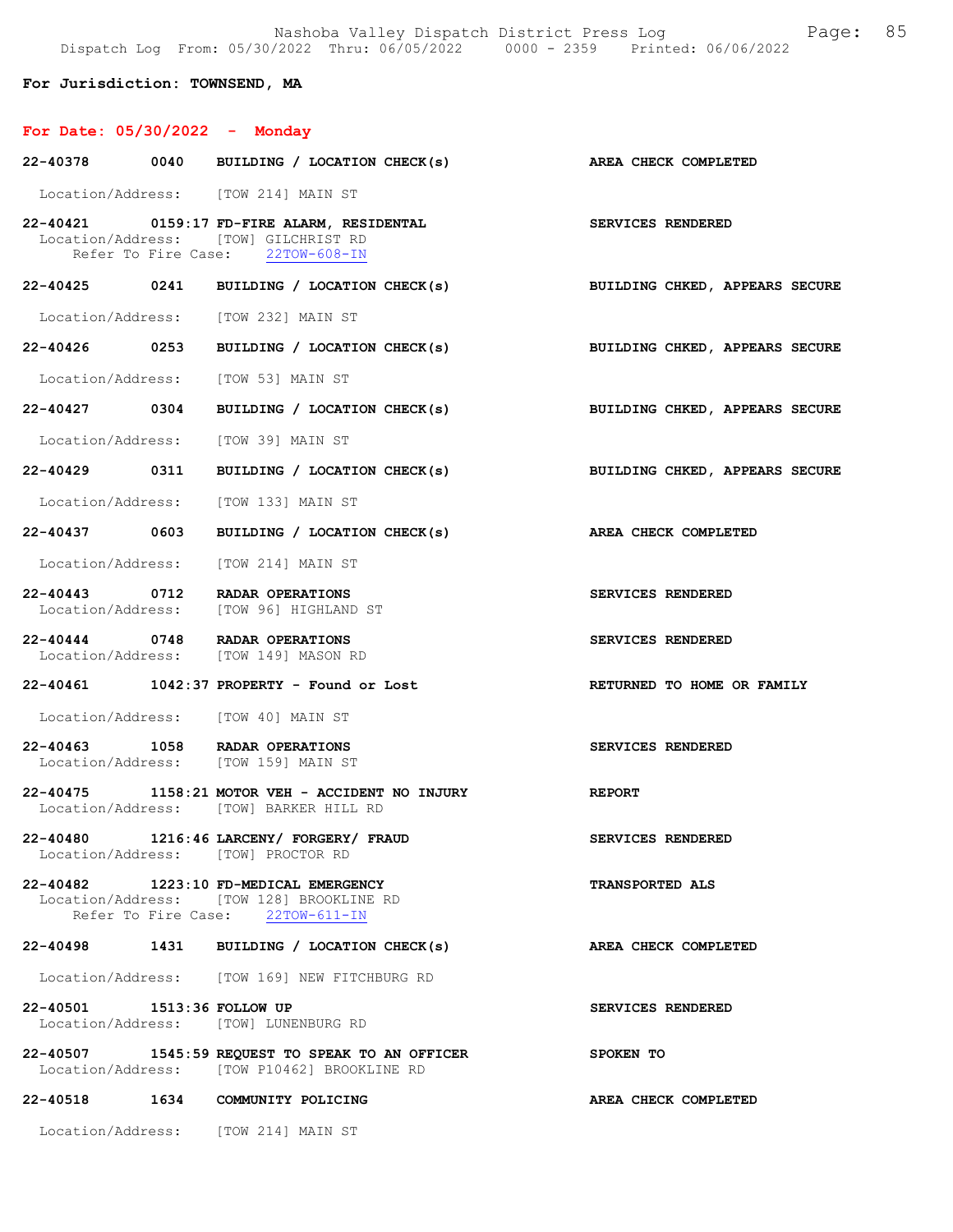|  | 22-40523 1710:34 ALARM - COMMERCIAL BURGLARY<br>Location/Address: [TOW 231] DUDLEY RD | <b>FALSE ALARM</b>            |
|--|---------------------------------------------------------------------------------------|-------------------------------|
|  | 22-40535 1825 BUILDING / LOCATION CHECK(s)                                            | AREA CHECK COMPLETED          |
|  | Location: [TOW 197] TIMBERLEE PARK                                                    |                               |
|  | 22-40536 1834:25 FD-MEDICAL EMERGENCY                                                 | PATIENT REFUSAL, NO TRANSPORT |
|  | Location/Address: [TOW] MAIN ST<br>Refer To Fire Case: 22TOW-612-IN                   |                               |
|  | 22-40539 1856:08 WELL BEING CHECK<br>Vicinity of: [TOW P10139] FITCHBURG RD           | SPOKEN TO                     |
|  | 22-40541 1912 BUILDING / LOCATION CHECK(s)                                            | AREA CHECK COMPLETED          |
|  | Location/Address: [TOW 53] MAIN ST                                                    |                               |
|  | 22-40569 2220:43 Property Damage<br>Location/Address: [TOW] LOIS LN                   | PEACE RESTORED                |
|  | 22-40626 2330 GENERAL INFO                                                            | NO SERVICES NEEDED            |
|  | Location/Address: [TOW P10462] BROOKLINE RD                                           |                               |

# For Date: 05/31/2022 - Tuesday

| 22-40625 0116 | BUILDING / LOCATION CHECK(s)                                              | AREA CHECK COMPLETED          |
|---------------|---------------------------------------------------------------------------|-------------------------------|
|               | Location/Address: [TOW 147] DUDLEY RD                                     |                               |
|               | 22-40627 0117 BUILDING / LOCATION CHECK(s) AREA CHECK COMPLETED           |                               |
|               | Location/Address: [TOW P10126] BROOKLINE RD                               |                               |
| 22-40628 0119 | BUILDING / LOCATION CHECK(s)                                              | AREA CHECK COMPLETED          |
|               | Location/Address: [TOW 171] BROOKLINE ST                                  |                               |
|               | $22-40630$ 0119 BUILDING / LOCATION CHECK(s)                              | AREA CHECK COMPLETED          |
|               | Location/Address: [TOW 52] BROOKLINE RD                                   |                               |
|               | 22-40633 0125 BUILDING / LOCATION CHECK(s) BUILDING CHKED, APPEARS SECURE |                               |
|               | Location/Address: [TOW 232] MAIN ST                                       |                               |
|               | 22-40634 0125 BUILDING / LOCATION CHECK(s) AREA CHECK COMPLETED           |                               |
|               | Location/Address: [TOW 214] MAIN ST                                       |                               |
|               | 22-40636 0128:16 FD-MEDICAL EMERGENCY                                     | PATIENT REFUSAL, NO TRANSPORT |
|               | Location/Address: [TOW] TODD DR<br>Refer To Fire Case: 22TOW-613-IN       |                               |
|               | 22-40659 0158 BUILDING / LOCATION CHECK(s) BUILDING CHKED, APPEARS SECURE |                               |
|               | Location/Address: [TOW 53] MAIN ST                                        |                               |
|               | 22-40674 0224 BUILDING / LOCATION CHECK(s) BUILDING CHKED, APPEARS SECURE |                               |
|               | Location/Address: [TOW P10127] RAILROAD ST                                |                               |
|               | 22-40680 0240 RADAR OPERATIONS<br>Location/Address: [TOW P10252] ELM ST   | SERVICES RENDERED             |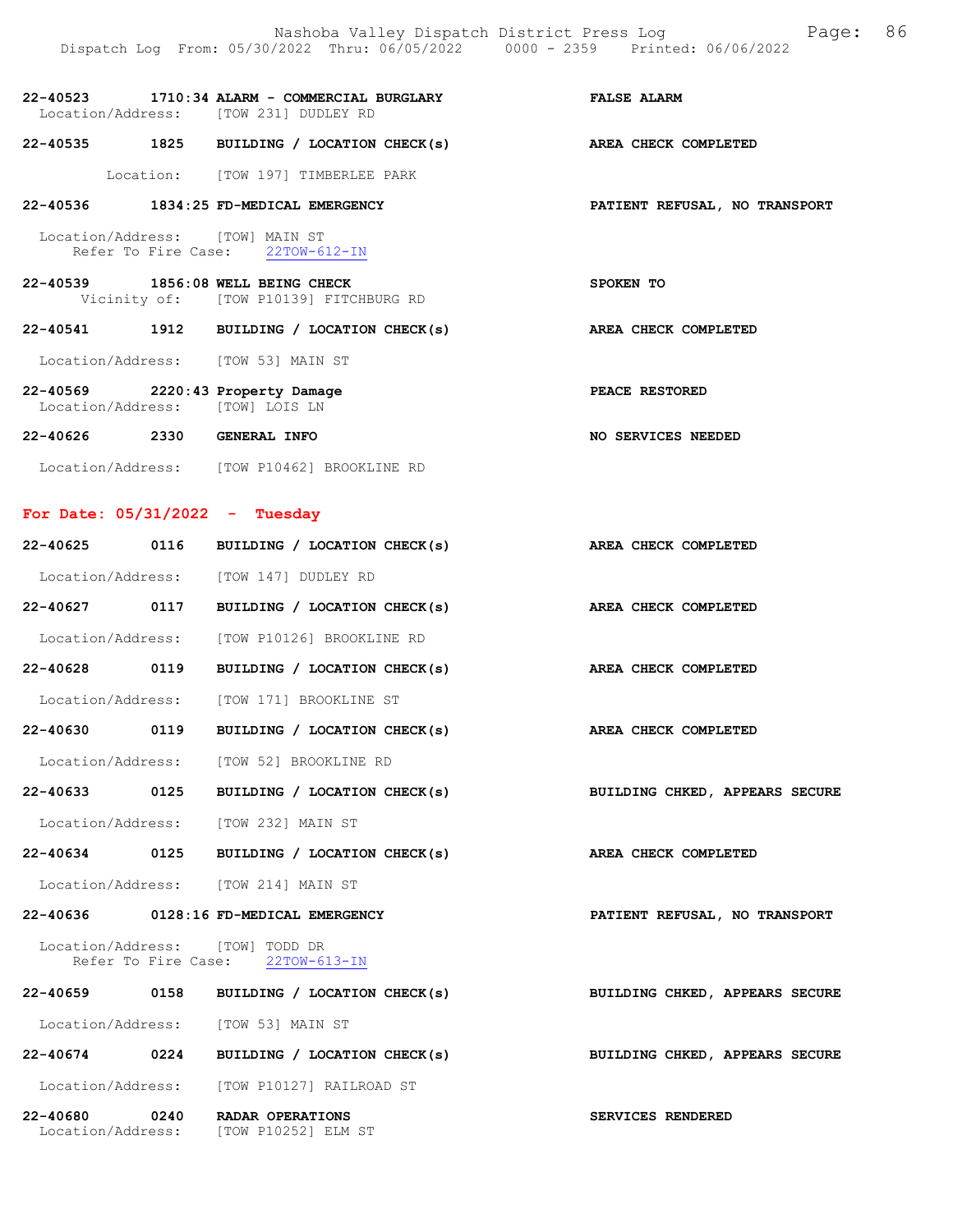22-40687 0335 BUILDING / LOCATION CHECK(s) BUILDING CHKED, APPEARS SECURE

 Location/Address: [TOW 13] MAIN ST 22-40688 0336 BUILDING / LOCATION CHECK(s) BUILDING CHKED, APPEARS SECURE Location/Address: [TOW 107] MAIN ST 22-40690 0446:57 FD-MEDICAL EMERGENCY TRANSPORTED ALS Location/Address: [TOW] ASH ST Refer To Fire Case: 22TOW-614-IN 22-40694 0538 BUILDING / LOCATION CHECK(s) BUILDING CHKED, APPEARS SECURE Location/Address: [TOW 58] MAIN ST 22-40701 0608 RADAR OPERATIONS SERVICES RENDERED Location/Address: [TOW 164] MAIN ST 22-40713 0814:51 ALARM - RESIDENTIAL BURGLARY REPORTING PARTY CANCELED Location/Address: [TOW] TURNPIKE RD 22-40748 1013:37 FD-INSPECTION SERVICES RENDERED Location/Address: [TOW] MASON RD 22-40754 1033:47 FD-INSPECTION SERVICES RENDERED Location/Address: [TOW 435] WILLOW DR 22-40762 1049:25 FD-MEDICAL EMERGENCY TRANSPORTED ALS Location/Address: [TOW] MEADOW RD<br>Refer To Fire Case: 22TOW-615-IN Refer To Fire Case: 22-40770 1100 COMMUNITY POLICING<br>
Location/Address: [TOW 53] MAIN ST Location/Address: 22-40818 1405:12 SERVE SUMMONS NEGATIVE CONTACT Location/Address: [TOW] TURNER RD 22-40831 1502:48 SUSPICIOUS ACTIVITY SEARCHED AREA, NEGATIVE RESULT Location/Address: [TOW] PROCTOR RD 22-40840 1528:21 MOTOR VEH - STOP VERBAL WARNING Vicinity of: [TOW 53] PROCTOR RD 22-40842 1532:38 ALARM - RESIDENTIAL BURGLARY FALSE ALARM Location/Address: [TOW] MAPLEWOOD DR 22-40846 1549:27 MOTOR VEH - STOP VERBAL WARNING Vicinity of: [TOW 107] MAIN ST

22-40849 1556 COMMUNITY POLICING AREA CHECK COMPLETED

Location/Address: [TOW 214] MAIN ST

22-40850 1556:59 MOTOR VEH - DISABLED SERVICES RENDERED Location/Address: [TOW] MAIN ST

22-40860 1649:34 ALARM - RESIDENTIAL BURGLARY FALSE ALARM Location/Address: [TOW] MAPLEWOOD DR

22-40881 1755:08 911 ABANDONED/MISDIAL/HANGUP ACCIDENTAL 911 CALL

Location/Address: [TOW 713] FITCHBURG RD

| 22-40886          | 1821 | RADAR OPERATIONS |  |
|-------------------|------|------------------|--|
| Location/Address: |      | [TOW] MASON RD   |  |

SERVICES RENDERED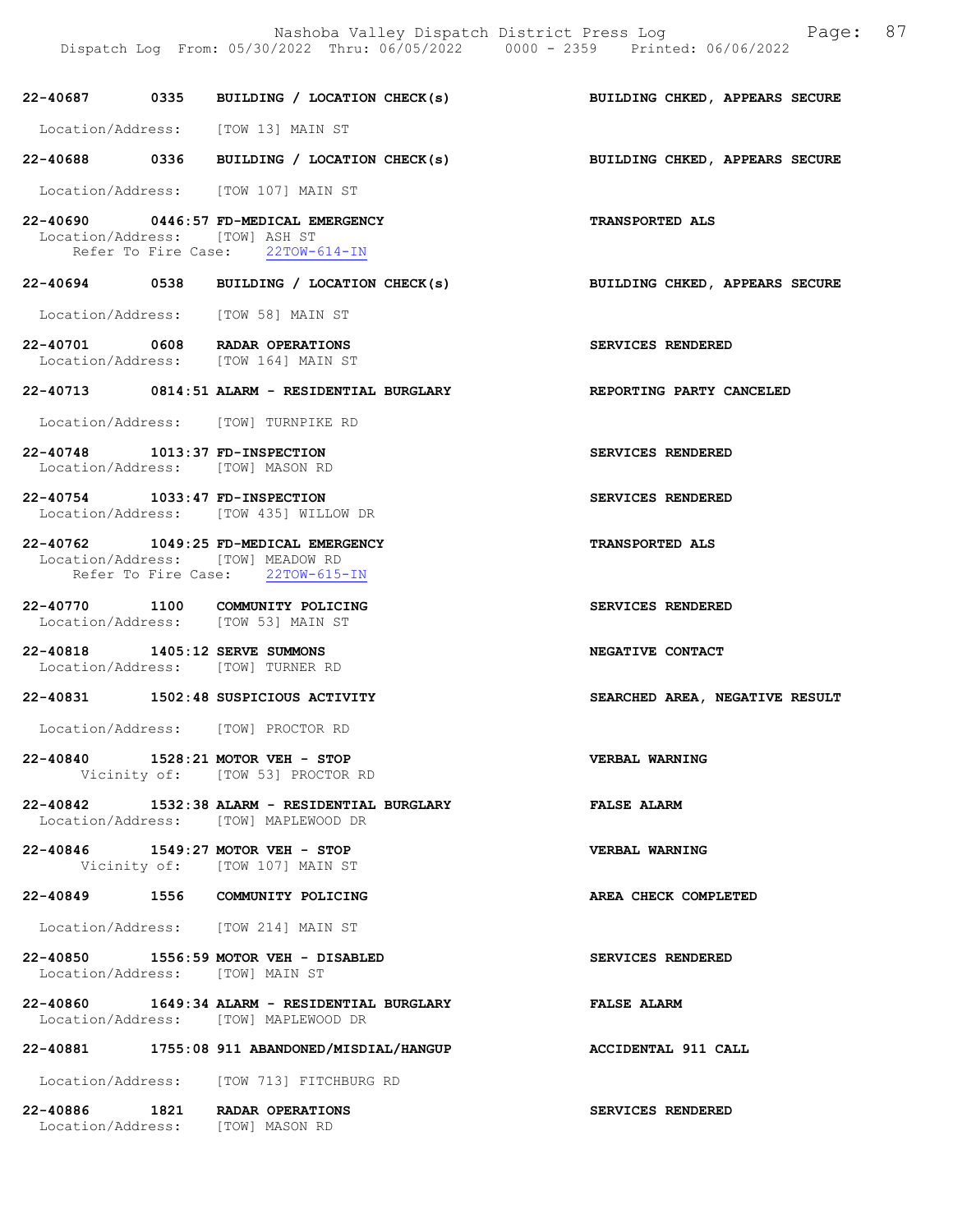EXTINGUISHED FIRE

| 22-40890                                | $1905:34$ MOTOR VEH - STOP |  |  |  | <b>VERBAL WARNING</b> |
|-----------------------------------------|----------------------------|--|--|--|-----------------------|
| Vicinity of: [TOW] MAIN ST + KANEOHE CT |                            |  |  |  |                       |

22-40906 2036:25 MOTOR VEH - STOP CITATION/WRTTN WARNING ISSUED

Vicinity of: [TOW] HIGHLAND ST + BOW ST

| 22-40910            |  | 2058:10 FD-INVESTIGATION |
|---------------------|--|--------------------------|
| Location/Address:   |  | [TOW] FITCHBURG RD       |
| Refer To Fire Case: |  | $22TOW-617-TN$           |

22-40926 2201:13 MOTOR VEH - STOP CITATION/WRTTN WARNING ISSUED

Location/Address: [TOW] WARREN RD

22-40927 2201 BUILDING / LOCATION CHECK(s) BUILDING CHKED, APPEARS SECURE

Location/Address: [TOW 159] MAIN ST

22-40929 2217 BUILDING / LOCATION CHECK(s) AREA CHECK COMPLETED

Location/Address: [TOW 171] BROOKLINE ST

22-40933 2238 BUILDING / LOCATION CHECK(s) BUILDING CHKED, APPEARS SECURE Location/Address: [TOW P10195] DUDLEY RD

### For Date: 06/01/2022 - Wednesday

|               | 22-40980 0011 BUILDING / LOCATION CHECK(s)                  | BUILDING CHKED, APPEARS SECURE |
|---------------|-------------------------------------------------------------|--------------------------------|
|               | Location/Address: [TOW 52] BROOKLINE RD                     |                                |
| 22-40983 0018 | BUILDING / LOCATION CHECK(s) BUILDING CHKED, APPEARS SECURE |                                |
|               | Location/Address: [TOW 100] MAIN ST                         |                                |
| 22-40988 0028 | BUILDING / LOCATION CHECK(s) BUILDING CHKED, APPEARS SECURE |                                |
|               | Location/Address: [TOW 36] FITCHBURG RD                     |                                |
| 22-41017 0107 | RADAR OPERATIONS<br>Location/Address: [TOW] ELM ST          | SERVICES RENDERED              |
| 22-41022 0155 | BUILDING / LOCATION CHECK(s) AREA CHECK COMPLETED           |                                |
|               | Location/Address: [TOW 214] MAIN ST                         |                                |
| 22-41023 0156 | BUILDING / LOCATION CHECK(s) BUILDING CHKED, APPEARS SECURE |                                |
|               | Location/Address: [TOW 45] ELM ST                           |                                |
| 22-41026 0159 | BUILDING / LOCATION CHECK(s)                                | AREA CHECK COMPLETED           |
|               | Location/Address: [TOW 107] MAIN ST                         |                                |
| 22-41029 0202 | BUILDING / LOCATION CHECK(s)                                | BUILDING CHKED, APPEARS SECURE |
|               | Location/Address: [TOW P10017] WHITCOMB ST                  |                                |
| 22-41030 0205 | BUILDING / LOCATION CHECK(s) AREA CHECK COMPLETED           |                                |
|               | Location/Address: [TOW 53] MAIN ST                          |                                |
| 22-41032 0216 | BUILDING / LOCATION CHECK(s) AREA CHECK COMPLETED           |                                |
|               | Location/Address: [TOW 39] MAIN ST                          |                                |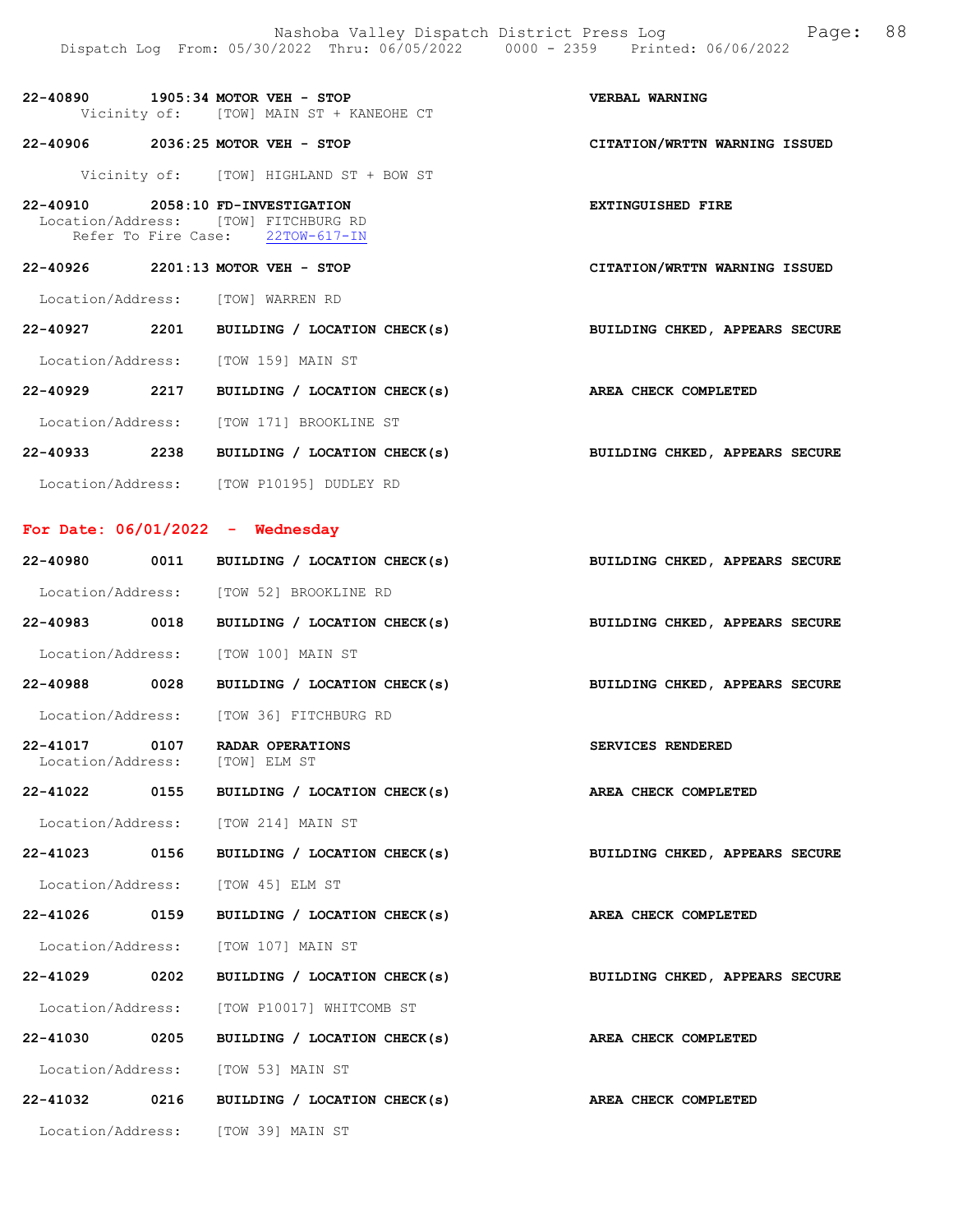Nashoba Valley Dispatch District Press Log Fage: 89 Dispatch Log From: 05/30/2022 Thru: 06/05/2022 0000 - 2359 Printed: 06/06/2022

|                              | 22-41035 0229 BUILDING / LOCATION CHECK(s)                                                                            | <b>BUILDING CHKED, APPEARS SECURE</b> |
|------------------------------|-----------------------------------------------------------------------------------------------------------------------|---------------------------------------|
|                              | Location/Address: [TOW 214] MAIN ST                                                                                   |                                       |
|                              | 22-41044 0329 BUILDING / LOCATION CHECK(s) BUILDING CHKED, APPEARS SECURE                                             |                                       |
|                              | Location/Address: [TOW P10101] HIGHLAND ST                                                                            |                                       |
|                              | 22-41045 0342 BUILDING / LOCATION CHECK(s) AREA CHECK COMPLETED                                                       |                                       |
|                              | Location/Address: [TOW 232] MAIN ST                                                                                   |                                       |
|                              | 22-41046 0345 BUILDING / LOCATION CHECK(s) AREA CHECK COMPLETED                                                       |                                       |
|                              | Location/Address: [TOW 40] MAIN ST                                                                                    |                                       |
|                              | 22-41047 0350 BUILDING / LOCATION CHECK(s) AREA CHECK COMPLETED                                                       |                                       |
|                              | Location/Address: [TOW P10438] DEPOT STREET EXT                                                                       |                                       |
|                              | 22-41050 0528 BUILDING / LOCATION CHECK(s)                                                                            | AREA CHECK COMPLETED                  |
|                              | Location/Address: [TOW 149] MASON RD                                                                                  |                                       |
|                              | 22-41079 0832 BUILDING / LOCATION CHECK(s)                                                                            | AREA CHECK COMPLETED                  |
|                              | Location/Address: [TOW 214] MAIN ST                                                                                   |                                       |
|                              | 22-41080 0842 COMMUNITY POLICING<br>Location/Address: [TOW 52] BROOKLINE RD                                           | SERVICES RENDERED                     |
|                              | 22-41082 0846:20 ASSIST OTHER AGENCY<br>Location/Address: [TOW 195] MAIN ST                                           | SERVICES RENDERED                     |
|                              | 22-41096 0952:55 FD-MEDICAL EMERGENCY<br>Location/Address: [TOW] WORCESTER RD<br>Refer To Fire Case: 22TOW-618-IN     | <b>TRANSPORTED ALS</b>                |
|                              | 22-41097 0955:48 FD-FIRE ALARM (BOX DETAIL)                                                                           | <b>NO SERVICES NEEDED</b>             |
|                              | Location/Address: [TOW 107] MAIN ST                                                                                   |                                       |
|                              | 22-41098 0956:08 MOTOR VEH - PARKING VIOLATION                                                                        | SEARCHED AREA, NEGATIVE RESULT        |
|                              | Location/Address: [TOW] CANAL ST + DUDLEY RD                                                                          |                                       |
|                              | 22-41110 1045:29 FD-MEDICAL EMERGENCY<br>Location/Address: [TOW 676] LUNENBURG RD<br>Refer To Fire Case: 22TOW-619-IN | <b>TRANSPORTED ALS</b>                |
|                              | 22-41118 1106:33 FD-FIRE ALARM (BOX DETAIL)<br>Location/Address: [TOW 106] MAIN ST                                    | SERVICES RENDERED                     |
|                              | 22-41148 1400 BUILDING / LOCATION CHECK(s)<br>Location/Address: [TOW 173] OLD TURNPIKE RD                             | SERVICES RENDERED                     |
|                              | 22-41154 1512 BUILDING / LOCATION CHECK(s)                                                                            | AREA CHECK COMPLETED                  |
|                              | Location/Address: [TOW 53] MAIN ST                                                                                    |                                       |
|                              | 22-41160 1552:48 FD-MEDICAL EMERGENCY<br>Vicinity of: [TOW] LUNENBURG RD<br>Refer To Fire Case: 22TOW-621-IN          | <b>TRANSPORTED ALS</b>                |
| 22-41171 1656:22 ANIMAL CALL | Location/Address: [TOW 646] TURNER RD                                                                                 | UNITS ADVISED                         |

22-41177 1826:40 ASSIST OTHER AGENCY NO SERVICES NEEDED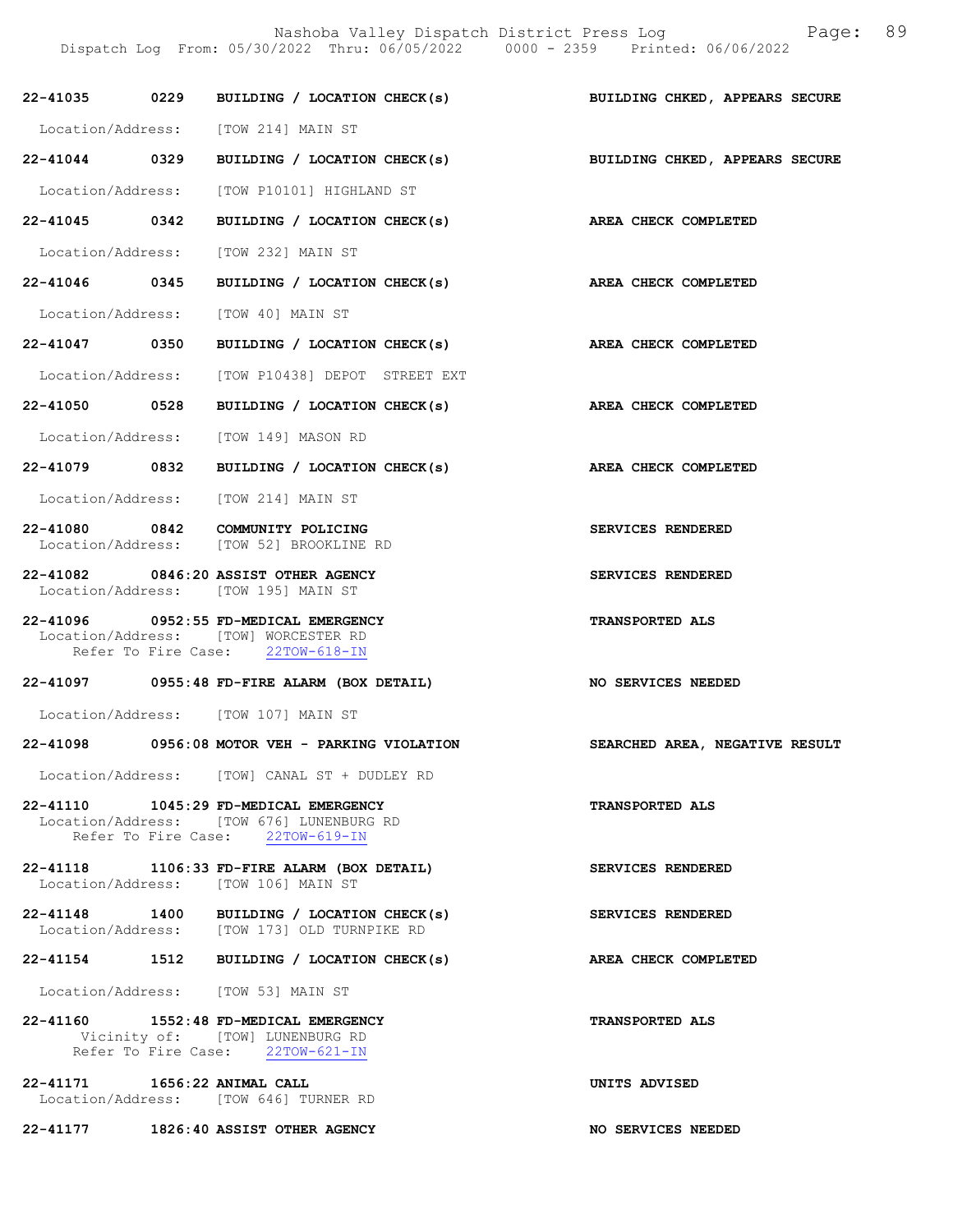|                                   |      | Location/Address: [TOW] WEST ELM ST                                                                           |                                |
|-----------------------------------|------|---------------------------------------------------------------------------------------------------------------|--------------------------------|
|                                   |      | 22-41184 1915:32 SUSPICIOUS ACTIVITY<br>Location/Address: [TOW] BROOKLINE RD                                  | NEGATIVE CONTACT               |
|                                   |      | 22-41189 2019:43 FD-MEDICAL EMERGENCY<br>Location/Address: [TOW] TYLER RD<br>Refer To Fire Case: 22TOW-622-IN | <b>TRANSPORTED BLS</b>         |
|                                   |      | $22-41217$ 2243 BUILDING / LOCATION CHECK(s)                                                                  | AREA CHECK COMPLETED           |
|                                   |      | Location: [TOW 192] SECTOR TWO                                                                                |                                |
|                                   |      | 22-41222 2323 BUILDING / LOCATION CHECK(s) AREA CHECK COMPLETED                                               |                                |
|                                   |      | Location: [TOW 193] SECTOR THREE                                                                              |                                |
|                                   |      | 22-41233 2351 BUILDING / LOCATION CHECK(s)                                                                    | AREA CHECK COMPLETED           |
|                                   |      | Location/Address: [TOW 100] MAIN ST                                                                           |                                |
| For Date: $06/02/2022 - Thursday$ |      |                                                                                                               |                                |
|                                   |      | 22-41278 0050 BUILDING / LOCATION CHECK(s) BUILDING CHKED, APPEARS SECURE                                     |                                |
|                                   |      | Location/Address: [TOW 232] MAIN ST                                                                           |                                |
|                                   |      | 22-41281 0059 BUILDING / LOCATION CHECK(s)                                                                    | BUILDING CHKED, APPEARS SECURE |
|                                   |      | Location/Address: [TOW 53] MAIN ST                                                                            |                                |
|                                   |      | 22-41292 0114 BUILDING / LOCATION CHECK(s)                                                                    | AREA CHECK COMPLETED           |
|                                   |      | Location/Address: [TOW 214] MAIN ST                                                                           |                                |
|                                   |      | 22-41301 0124 BUILDING / LOCATION CHECK(s) AREA CHECK COMPLETED                                               |                                |
|                                   |      | Location: [TOW 197] TIMBERLEE PARK                                                                            |                                |
|                                   |      | 22-41315 0219 BUILDING / LOCATION CHECK(s)                                                                    | BUILDING CHKED, APPEARS SECURE |
|                                   |      | Location/Address: [TOW 147] DUDLEY RD                                                                         |                                |
|                                   |      | 22-41316 0220 BUILDING / LOCATION CHECK(s) BUILDING CHKED, APPEARS SECURE                                     |                                |
|                                   |      | Location/Address: [TOW P10126] BROOKLINE RD                                                                   |                                |
| 22-41317 0220                     |      | BUILDING / LOCATION CHECK(s)                                                                                  | BUILDING CHKED, APPEARS SECURE |
|                                   |      | Location/Address: [TOW 52] BROOKLINE RD                                                                       |                                |
| 22-41319                          | 0255 | BUILDING / LOCATION CHECK(s)                                                                                  | BUILDING CHKED, APPEARS SECURE |
| Location/Address:                 |      | [TOW 48] SCALES LN                                                                                            |                                |
| 22-41326                          | 0505 | COMMUNITY POLICING                                                                                            | AREA CHECK COMPLETED           |
|                                   |      | Location/Address: [TOW 214] MAIN ST                                                                           |                                |
|                                   |      | 22-41329 0534:00 MOTOR VEH - STOP<br>Location/Address: [TOW] MAIN ST + BOW ST                                 | VERBAL WARNING                 |
| 22-41349                          | 0806 | COMMUNITY POLICING                                                                                            | AREA CHECK COMPLETED           |
|                                   |      | Location/Address: [TOW 214] MAIN ST                                                                           |                                |
| 22-41364                          | 0902 | <b>RADAR OPERATIONS</b>                                                                                       | AREA CHECK COMPLETED           |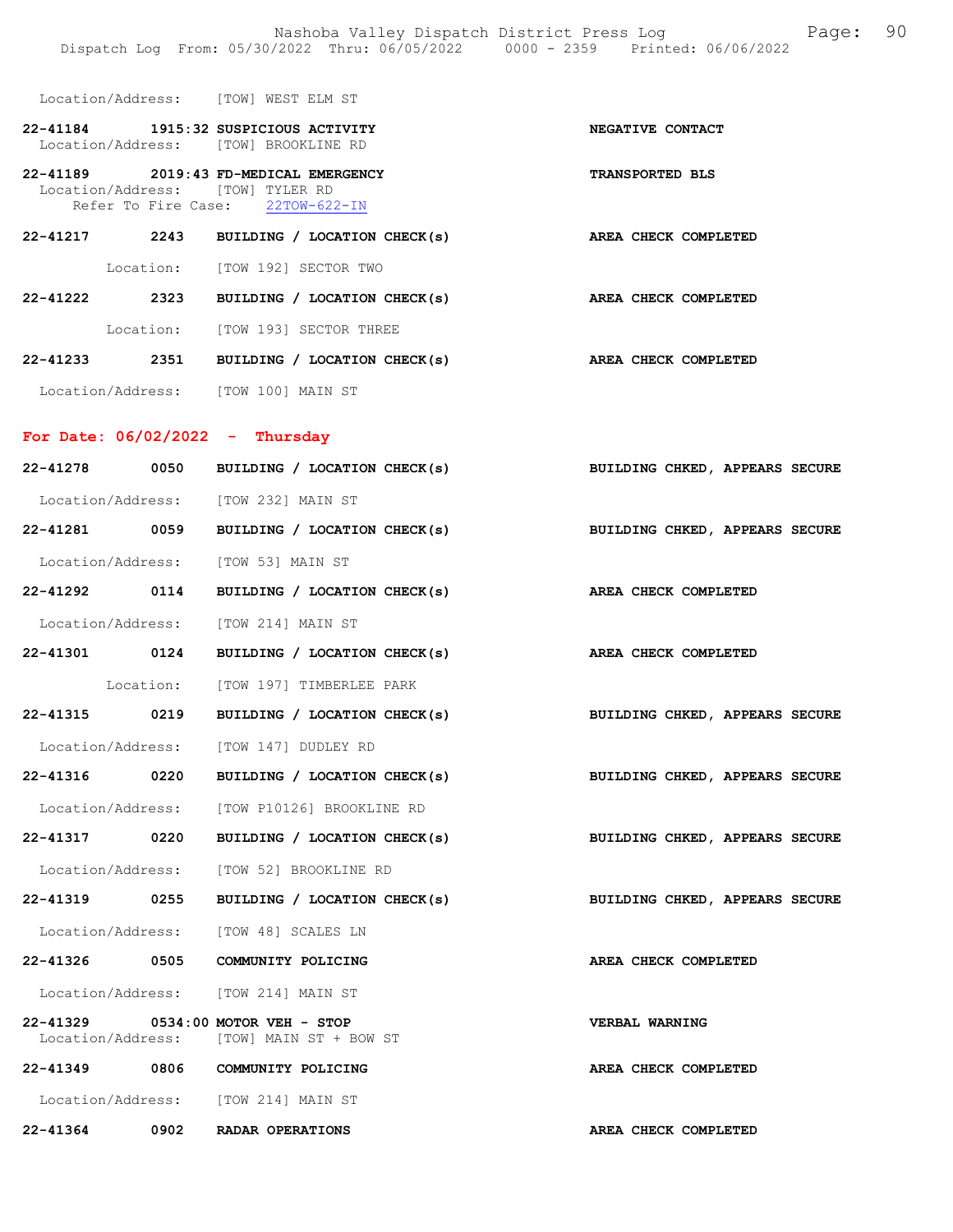Location/Address: [TOW] NEW FITCHBURG RD

| 22-41386          |                   | 1015:07 FD-INSPECTION           | <b>SERVICES RENDERED</b> |
|-------------------|-------------------|---------------------------------|--------------------------|
|                   | Location/Address: | [TOW] ADAMS RD                  |                          |
| 22-41390          |                   | 1034:55 FD-INSPECTION           | <b>SERVICES RENDERED</b> |
|                   | Location/Address: | [TOW] HICKORY DR                |                          |
| 22-41395          |                   | $1054:13$ FD-INSPECTION         | <b>SERVICES RENDERED</b> |
|                   | Location/Address: | [TOW] SOUTH ROW RD              |                          |
| 22-41402          |                   | 1130:46 LARCENY/ FORGERY/ FRAUD | SPOKEN TO                |
| Location/Address: |                   | [TOW] MASON RD                  |                          |

22-41415 1218 BUILDING / LOCATION CHECK(s) AREA CHECK COMPLETED

Location/Address: [TOW 214] MAIN ST

- 22-41423 1307 BUILDING / LOCATION CHECK(s) SERVICES RENDERED Location/Address: [TOW 53] MAIN ST
- 22-41432 1344:16 WELL BEING CHECK SPOKEN TO Location/Address: [TOW 87] MAIN ST

### 22-41435 1355:50 JUVENILE PROBLEM GENERAL TRANSPORTED ALS Location/Address: [TOW P10195] DUDLEY RD Refer To Fire Case: 22TOW-623-IN

- 22-41445 1444:02 JUVENILE PROBLEM GENERAL REPORT Location/Address: [TOW 52] BROOKLINE RD
- 22-41460 1541:22 911 ABANDONED/MISDIAL/HANGUP SPOKEN TO Location/Address: [TOW] APPLE DR
- 22-41473 1727:59 MOTOR VEH STOP VERBAL WARNING Vicinity of: [TOW 639] MAIN ST
- 22-41481 1817 BUILDING / LOCATION CHECK(s) AREA CHECK COMPLETED

Location/Address: [TOW 53] MAIN ST

- 22-41489 1843 BUILDING / LOCATION CHECK(s) SERVICES RENDERED Location/Address: [TOW 53] MAIN ST
- 22-41490 1902:15 ALARM COMMERCIAL BURGLARY BUILDING CHKED, APPEARS SECURE

Location/Address: [TOW 132] SCALES LN

22-41505 2254:17 REQUEST TO SPEAK TO AN OFFICER SPOKEN TO Location/Address: [TOW] MAIN ST

#### For Date: 06/03/2022 - Friday

| 22-41522     | 0057              | BUILDING / LOCATION CHECK(s)         | AREA CHECK COMPLETED           |
|--------------|-------------------|--------------------------------------|--------------------------------|
|              | Location:         | [TOW 198] PINE TREE HAVEN            |                                |
| $22 - 41529$ | 0118              | BUILDING / LOCATION CHECK(s)         | BUILDING CHKED, APPEARS SECURE |
|              | Location/Address: | TOW 531 MAIN ST                      |                                |
| $22 - 41534$ | 0122              | BUILDING / LOCATION CHECK(s)         | BUILDING CHKED, APPEARS SECURE |
|              | Location/Address: | [TOW 232] MAIN ST                    |                                |
| $22 - 41537$ |                   | 0127:31 BUILDING / LOCATION CHECK(s) | <b>INVESTIGATED</b>            |

Vicinity of: [TOW] NEW FITCHBURG RD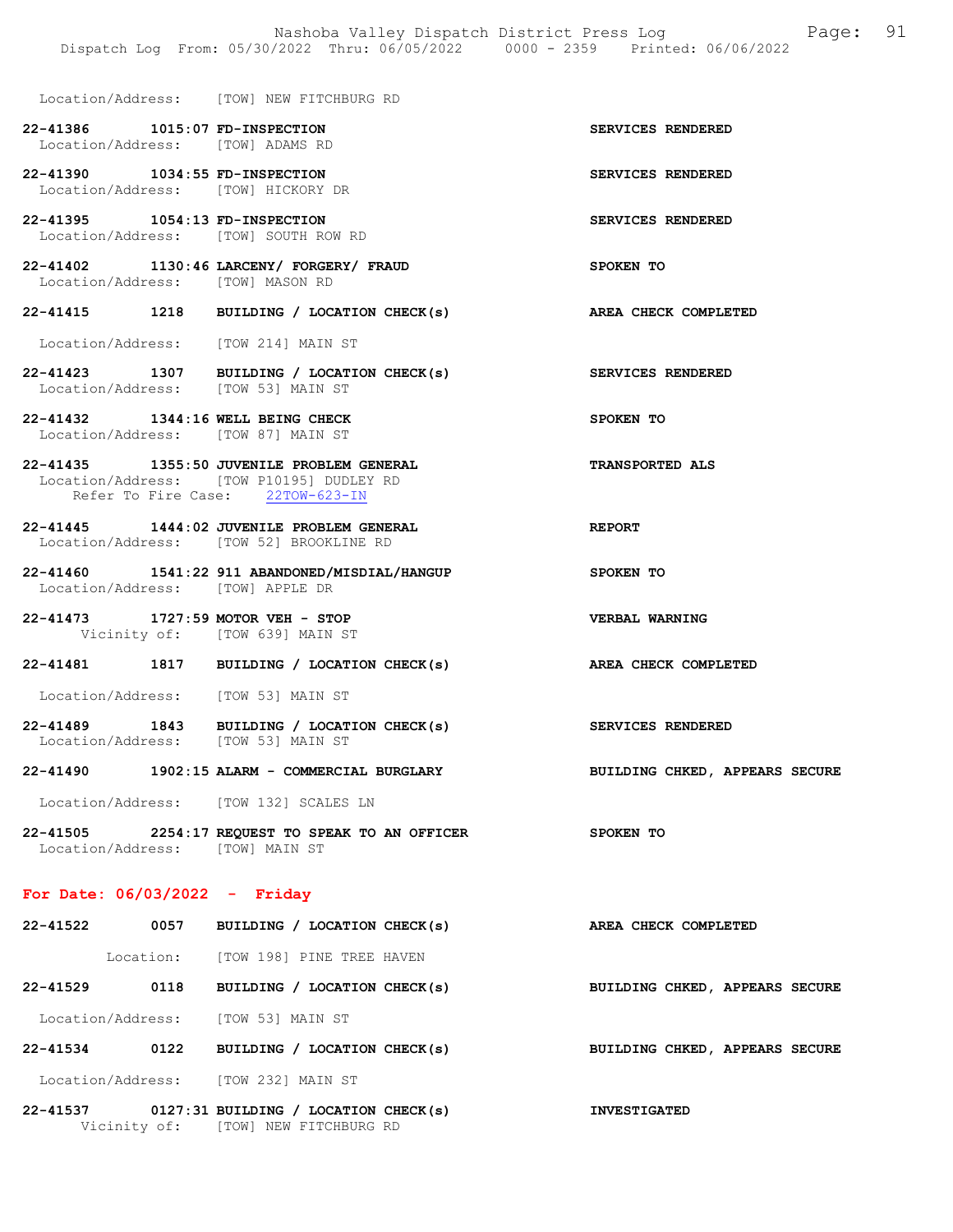| Location/Address: [TOW] SHIRLEY RD                                            | 22-41539 0128:02 BUILDING / LOCATION CHECK(s)                                                  | VERBAL WARNING              |
|-------------------------------------------------------------------------------|------------------------------------------------------------------------------------------------|-----------------------------|
|                                                                               | 22-41560 0202 BUILDING / LOCATION CHECK(s)                                                     | AREA CHECK COMPLETED        |
|                                                                               | Location: [TOW 197] TIMBERLEE PARK                                                             |                             |
| 22-41573 0451 RADAR OPERATIONS<br>Location/Address: [TOW 149] MASON RD        |                                                                                                | SERVICES RENDERED           |
| 22-41574 0503 COMMUNITY POLICING                                              |                                                                                                | AREA CHECK COMPLETED        |
| Location/Address: [TOW 214] MAIN ST                                           |                                                                                                |                             |
| 22-41577 0534 RADAR OPERATIONS                                                |                                                                                                | NO SERVICES NEEDED          |
| Location/Address: [TOW] PROCTOR RD                                            |                                                                                                |                             |
| 22-41579 0558:55 MOTOR VEH - STOP                                             | Location/Address: [TOW] PROCTOR RD + TODD DR                                                   | VERBAL WARNING              |
| 22-41583 0617:12 MOTOR VEH - STOP<br>Location/Address: [TOW] PROCTOR RD       |                                                                                                | VERBAL WARNING              |
| 22-41596 0751 FOLLOW UP                                                       | Location/Address: [TOW 52] BROOKLINE RD                                                        | SERVICES RENDERED           |
|                                                                               | 22-41597 0802:36 FD-FIRE ALARM (BOX DETAIL)<br>Location/Address: [TOW 3] BROOKLINE ST          | SERVICES RENDERED           |
|                                                                               | 22-41599 0816:05 911 ABANDONED/MISDIAL/HANGUP                                                  | ACCIDENTAL 911 CALL         |
| Location/Address: [TOW] TURNER RD                                             |                                                                                                |                             |
|                                                                               | 22-41605 0844 BUILDING / LOCATION CHECK(s)                                                     | <b>AREA CHECK COMPLETED</b> |
| Location/Address: [TOW 214] MAIN ST                                           |                                                                                                |                             |
|                                                                               | 22-41607 0856 BUILDING / LOCATION CHECK(s)                                                     | AREA CHECK COMPLETED        |
| Location/Address: [TOW 53] MAIN ST                                            |                                                                                                |                             |
|                                                                               | $22-41609$ 0902 BUILDING / LOCATION CHECK(s)                                                   | AREA CHECK COMPLETED        |
|                                                                               | Location/Address: [TOW 132] SCALES LN                                                          |                             |
| 22-41627 1049:15 FD-MEDICAL EMERGENCY<br>Location/Address: [TOW 15] DUDLEY RD | Refer To Fire Case: 22TOW-624-IN                                                               | <b>TRANSPORTED ALS</b>      |
| 22-41656 1350 TRAFFIC CONTROL                                                 |                                                                                                | AREA CHECK COMPLETED        |
| Location/Address: [TOW 53] MAIN ST                                            |                                                                                                |                             |
|                                                                               | 22-41685 1610:36 MOTOR VEH - ACCIDENT HIT & RUN<br>Vicinity of: [TOW] EASTMAN ST + TURNPIKE RD | SPOKEN TO                   |
| 22-41692 1700:13 FD-INSPECTION<br>Location/Address: [TOW 53] MAIN ST          |                                                                                                | SERVICES RENDERED           |
| 22-41712 1829:37 CUSTODY ISSUE                                                | Location/Address: [TOW P10462] BROOKLINE RD                                                    | SPOKEN TO                   |
| 22-41715 1831 COMMUNITY POLICING<br>Location/Address: [TOW 53] MAIN ST        |                                                                                                | SERVICES RENDERED           |
| 22-41727 1914 COMMUNITY POLICING<br>Location/Address: [TOW 53] MAIN ST        |                                                                                                | SERVICES RENDERED           |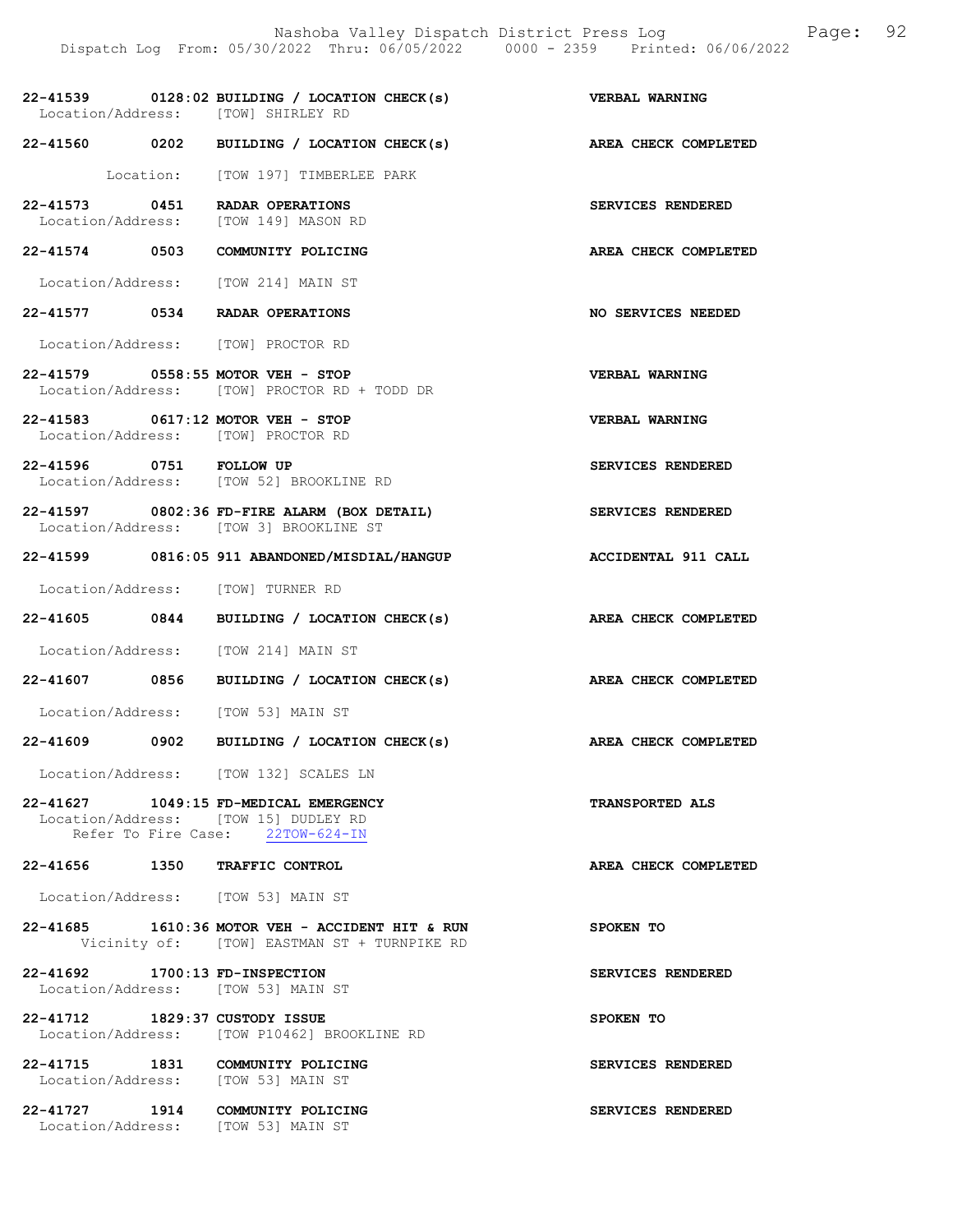| 22-41730<br>Location/Address: [TOW] JONATHAN LN                         | 1946:33 MOTOR VEH - LOCKOUT                 | SERVICES RENDERED |
|-------------------------------------------------------------------------|---------------------------------------------|-------------------|
| 22-41732 2019:13 HARASSMENT                                             | Location/Address: [TOW P10139] FITCHBURG RD | <b>REPORT</b>     |
| 22-41742 2138:59 FD-FD/EMS DETAIL<br>Location/Address: [TOW 53] MAIN ST | Refer To Fire Case: 22TOW-626-IN            | SERVICES RENDERED |

## 22-41754 2239 BUILDING / LOCATION CHECK(s) BUILDING CHKED, APPEARS SECURE

Location/Address: [TOW 232] MAIN ST

| 22-41760 | 2351 | BUILDING / LOCATION CHECK(s)   |  | AREA CHECK COMPLETED |
|----------|------|--------------------------------|--|----------------------|
|          |      | Location: [TOW 192] SECTOR TWO |  |                      |

# For Date: 06/04/2022 - Saturday

|                                       | 22-41767 0041 BUILDING / LOCATION CHECK(s)                                                                       | AREA CHECK COMPLETED        |
|---------------------------------------|------------------------------------------------------------------------------------------------------------------|-----------------------------|
|                                       | Location: [TOW 197] TIMBERLEE PARK                                                                               |                             |
|                                       | 22-41772 0111 BUILDING / LOCATION CHECK(s) AREA CHECK COMPLETED                                                  |                             |
|                                       | Location: [TOW 198] PINE TREE HAVEN                                                                              |                             |
|                                       | 22-41803 0210 BUILDING / LOCATION CHECK(s)                                                                       | <b>AREA CHECK COMPLETED</b> |
|                                       | Location/Address: [TOW 100] MAIN ST                                                                              |                             |
|                                       | 22-41825 0310 BUILDING / LOCATION CHECK(s)                                                                       | AREA CHECK COMPLETED        |
|                                       | Location: [TOW 193] SECTOR THREE                                                                                 |                             |
|                                       | <b>SPOKEN TO</b><br>22-41829 0316:25 911 ABANDONED/MISDIAL/HANGUP<br>Location/Address: [TOW 53] MAIN ST          |                             |
|                                       | $22-41832$ 0327:41 BUILDING / LOCATION CHECK(s)                                                                  | AREA CHECK COMPLETED        |
|                                       | Vicinity of: [TOW] CLEMENT RD                                                                                    |                             |
|                                       | 22-41833 0348:51 FD-MEDICAL EMERGENCY<br>Location/Address: [TOW] CHESTNUT DR<br>Refer To Fire Case: 22TOW-627-IN | <b>TRANSPORTED BLS</b>      |
|                                       | 22-41848 0819 BUILDING / LOCATION CHECK(s)                                                                       | AREA CHECK COMPLETED        |
|                                       | Location/Address: [TOW 214] MAIN ST                                                                              |                             |
| 22-41857 0921:14 FD-MEDICAL EMERGENCY |                                                                                                                  |                             |
|                                       | Location/Address: [TOW] BIRCH LN<br>Refer To Fire Case: 22TOW-628-IN                                             | <b>TRANSPORTED ALS</b>      |
|                                       | 22-41875 1042 BUILDING / LOCATION CHECK(s)                                                                       | AREA CHECK COMPLETED        |
|                                       | Location/Address: [TOW 214] MAIN ST                                                                              |                             |
|                                       | 22-41879 1101 BUILDING / LOCATION CHECK(s)                                                                       | AREA CHECK COMPLETED        |
|                                       | Location/Address: [TOW 53] MAIN ST                                                                               |                             |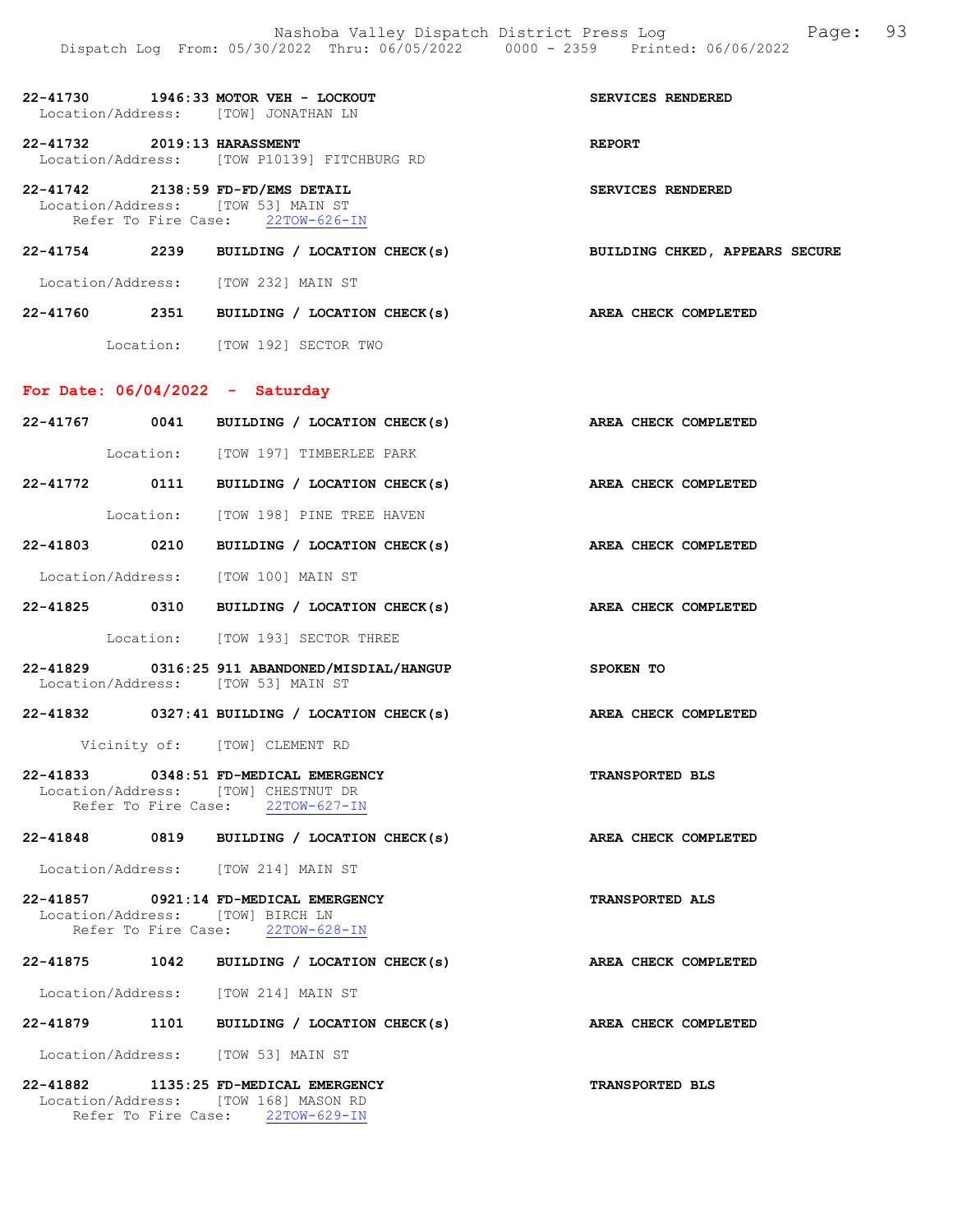|                                  | Nashoba Valley Dispatch District Press Log<br>Dispatch Log From: 05/30/2022 Thru: 06/05/2022 0000 - 2359 Printed: 06/06/2022 |                             | Page: 94 |  |
|----------------------------------|------------------------------------------------------------------------------------------------------------------------------|-----------------------------|----------|--|
| Location/Address: [TOW] SMITH ST | 22-41883 1144:49 FD-MEDICAL EMERGENCY<br>Refer To Fire Case: 22TOW-630-IN                                                    | <b>TRANSPORTED ALS</b>      |          |  |
|                                  | 22-41886 1153:47 SUSPICIOUS ACTIVITY<br>Vicinity of: [TOW] JONATHAN LN + NEW FITCHBURG RD                                    | NEGATIVE CONTACT            |          |  |
|                                  | 22-41896 1316 BUILDING / LOCATION CHECK(s) AREA CHECK COMPLETED                                                              |                             |          |  |
|                                  | Location/Address: [TOW 232] MAIN ST                                                                                          |                             |          |  |
|                                  | 22-41897 1316:46 FD-MEDICAL LIFT ASSIST<br>Location/Address: [TOW] LAUREL WOODS DR<br>Refer To Fire Case: 22TOW-631-IN       | SERVICES RENDERED           |          |  |
|                                  | 22-41902 1352:33 SUSPICIOUS ACTIVITY<br>Location/Address: [TOW P10010] MAIN ST<br>Refer To Arrest: 22TOW-14-AR               | ARREST(S) MADE              |          |  |
|                                  | 22-41939 1839 BUILDING / LOCATION CHECK(s) AREA CHECK COMPLETED                                                              |                             |          |  |
|                                  | Location/Address: [TOW 214] MAIN ST                                                                                          |                             |          |  |
|                                  | 22-41940 1843:55 FD-MEDICAL EMERGENCY                                                                                        | REFERRED TO OTHER AGENCY    |          |  |
|                                  | Location/Address: [TOW] OLD MEETINGHOUSE RD<br>Refer To Fire Case: 22TOW-634-IN                                              |                             |          |  |
|                                  | 22-41942 1903:21 COOKING FIRE REQUEST                                                                                        | <b>NO SERVICES NEEDED</b>   |          |  |
|                                  | Location/Address: [TOW] DUDLEY RD                                                                                            |                             |          |  |
|                                  | 22-41949 1949 BUILDING / LOCATION CHECK(s) AREA CHECK COMPLETED                                                              |                             |          |  |
|                                  | Location/Address: [TOW P10017] WHITCOMB ST                                                                                   |                             |          |  |
|                                  | 22-41951 1954 BUILDING / LOCATION CHECK(s)                                                                                   | AREA CHECK COMPLETED        |          |  |
|                                  | Vicinity of: [TOW 159] MAIN ST                                                                                               |                             |          |  |
|                                  | 22-41954 2001 BUILDING / LOCATION CHECK(s) AREA CHECK COMPLETED                                                              |                             |          |  |
|                                  | Vicinity of: [TOW 48] SCALES LN                                                                                              |                             |          |  |
|                                  | 22-41958 2015 BUILDING / LOCATION CHECK(s) AREA CHECK COMPLETED                                                              |                             |          |  |
|                                  | Vicinity of: [TOW 169] NEW FITCHBURG RD                                                                                      |                             |          |  |
|                                  | 22-41961 2039 BUILDING / LOCATION CHECK(s)                                                                                   | <b>AREA CHECK COMPLETED</b> |          |  |
|                                  | Vicinity of: [TOW 100] MAIN ST                                                                                               |                             |          |  |
|                                  | 22-41963 2041 RADAR OPERATIONS<br>Vicinity of: [TOW 100] MAIN ST                                                             | SERVICES RENDERED           |          |  |
|                                  | 22-41964 2042 BUILDING / LOCATION CHECK(s)                                                                                   | AREA CHECK COMPLETED        |          |  |
|                                  | Location/Address: [TOW 214] MAIN ST                                                                                          |                             |          |  |
|                                  | 22-41974 2131:08 SUSPICIOUS ACTIVITY<br>Vicinity of: [TOW 582] MAIN ST                                                       | SPOKEN TO                   |          |  |
|                                  | 22-41977 2141 COMMUNITY POLICING<br>Location/Address: [TOW 13] MAIN ST                                                       | SERVICES RENDERED           |          |  |
|                                  | 22-41995 2255:01 SUSPICIOUS ACTIVITY<br>Location/Address: [TOW 39] MAIN ST<br>Refer To Fire Case: 22TOW-635-IN               | TRANSPORTED BLS             |          |  |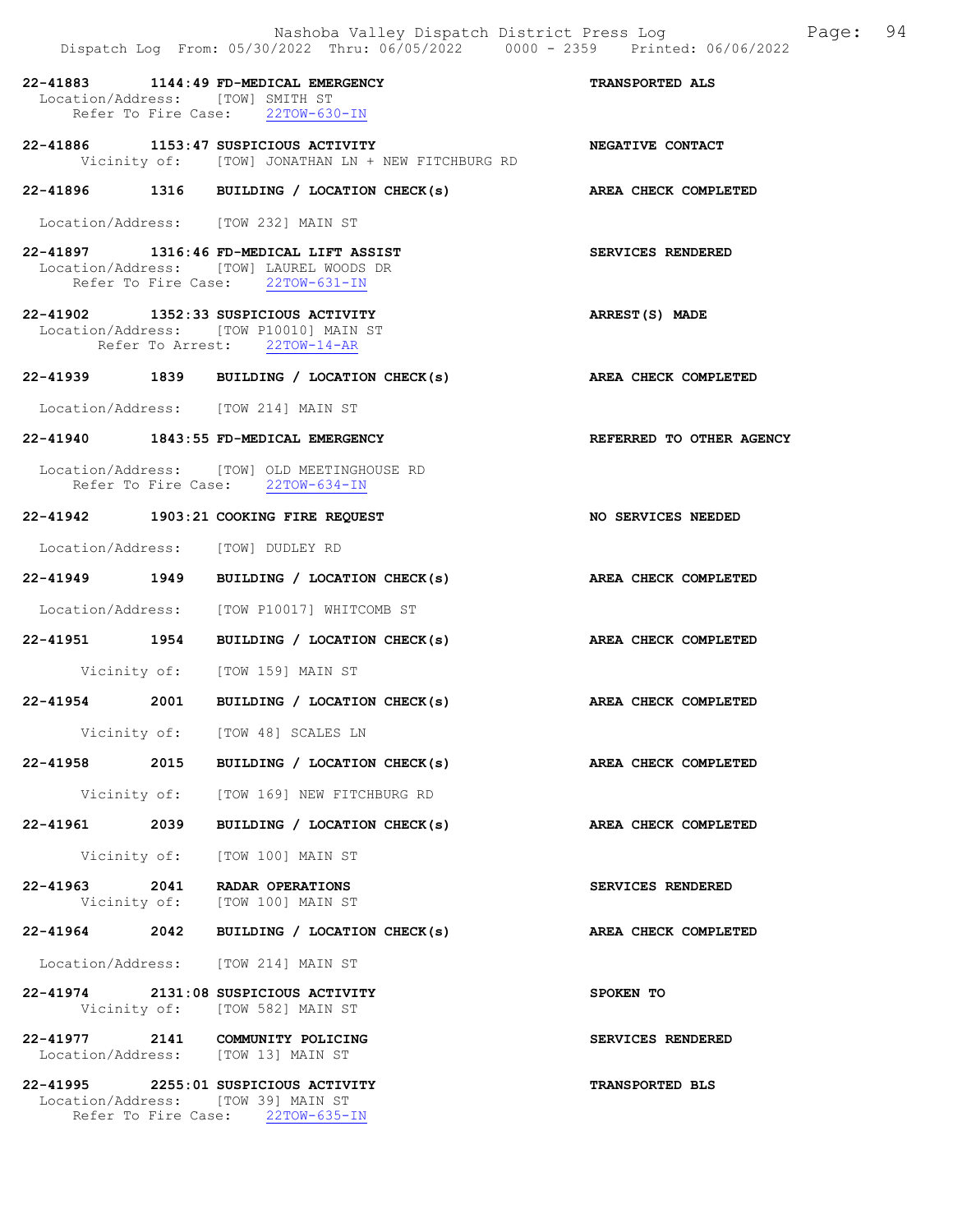| For Date: $06/05/2022 -$ Sunday                                            |                                            |                      |
|----------------------------------------------------------------------------|--------------------------------------------|----------------------|
|                                                                            | 22-42007 0000 BUILDING / LOCATION CHECK(s) | AREA CHECK COMPLETED |
|                                                                            | Location: [TOW 197] TIMBERLEE PARK         |                      |
|                                                                            | 22-42027 0045 BUILDING / LOCATION CHECK(s) | AREA CHECK COMPLETED |
| Location/Address: [TOW 214] MAIN ST                                        |                                            |                      |
|                                                                            | 22-42029 0048 BUILDING / LOCATION CHECK(s) | AREA CHECK COMPLETED |
|                                                                            | Vicinity of: [TOW 159] MAIN ST             |                      |
|                                                                            | 22-42031 0055 BUILDING / LOCATION CHECK(s) | AREA CHECK COMPLETED |
|                                                                            | Vicinity of: [TOW] W MEADOW RD             |                      |
|                                                                            | 22-42038 0106 BUILDING / LOCATION CHECK(s) | AREA CHECK COMPLETED |
|                                                                            | Vicinity of: [TOW 149] MASON RD            |                      |
|                                                                            | 22-42042 0121 BUILDING / LOCATION CHECK(s) | AREA CHECK COMPLETED |
|                                                                            | Vicinity of: [TOW 161] BAYBERRY HILL RD    |                      |
|                                                                            | 22-42046 0127 BUILDING / LOCATION CHECK(s) | AREA CHECK COMPLETED |
| Vicinity of: [TOW 74] ELM ST                                               |                                            |                      |
|                                                                            | 22-42055 0208 BUILDING / LOCATION CHECK(s) | AREA CHECK COMPLETED |
|                                                                            | Vicinity of: [TOW 147] DUDLEY RD           |                      |
|                                                                            | 22-42057 0210 BUILDING / LOCATION CHECK(s) | AREA CHECK COMPLETED |
|                                                                            | Vicinity of: [TOW 52] BROOKLINE RD         |                      |
|                                                                            | 22-42062 0223 BUILDING / LOCATION CHECK(s) | AREA CHECK COMPLETED |
| Location/Address: [TOW 214] MAIN ST                                        |                                            |                      |
|                                                                            | 22-42072 0310 BUILDING / LOCATION CHECK(s) | AREA CHECK COMPLETED |
| Vicinity of:                                                               | [TOW 15] DUDLEY RD                         |                      |
|                                                                            | 22-42073 0320 BUILDING / LOCATION CHECK(s) | AREA CHECK COMPLETED |
|                                                                            | Vicinity of: [TOW 206] TURNPIKE RD         |                      |
|                                                                            | 22-42077 0507 BUILDING / LOCATION CHECK(s) | AREA CHECK COMPLETED |
|                                                                            | Vicinity of: [TOW 36] FITCHBURG RD         |                      |
|                                                                            | 22-42078 0528 BUILDING / LOCATION CHECK(s) | AREA CHECK COMPLETED |
|                                                                            | Vicinity of: [TOW 106] MAIN ST             |                      |
| 22-42080 0548:30 ASSIST OTHER AGENCY<br>Location/Address: [TOW] DOGWOOD DR |                                            | SERVICES RENDERED    |
| 22-42095 0828 COMMUNITY POLICING                                           |                                            | AREA CHECK COMPLETED |
| Location/Address: [TOW 214] MAIN ST                                        |                                            |                      |
| 22-42097 0835 RADAR OPERATIONS                                             | Location/Address: [TOW 559] BROOKLINE RD   | SERVICES RENDERED    |